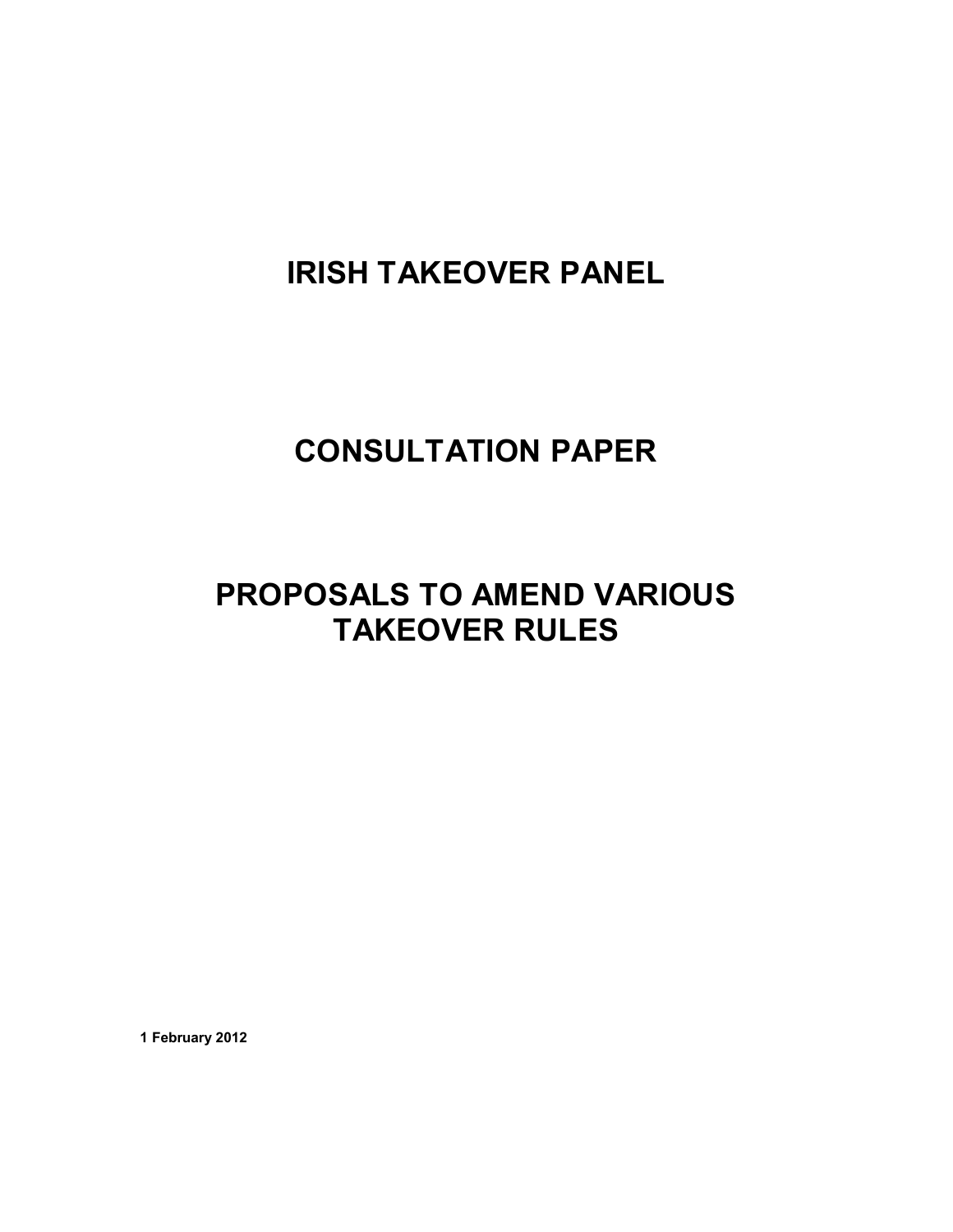# **CONTENTS**

| Introduction                                                                                       | 3  |
|----------------------------------------------------------------------------------------------------|----|
| Proposed Amendments to the Takeover Rules                                                          | 6  |
| 1. Rule 5.2 - Exceptions to Restrictions on Acquisitions                                           | 6  |
| 2. Acquisition by the Offeror of Securities of the Offeree<br>in Exchange for Securities - Rule 11 | 9  |
| 3. Management Incentivisation - Rule 16                                                            | 15 |
| 4. Equality of Information to Competing Offerors<br>- Rule 20.2                                    | 19 |
| 5. Offeree Board Circulars- Financial and other information<br>- Rule 25                           | 21 |
| 6. Day 39, No Extension and No Increase Statements<br>- Rule 31.5 and Rule 32.2                    | 23 |
| 7. Deletion of the term "associate"                                                                | 25 |
| 8. Market-Makers and Fund Managers                                                                 | 28 |
| 9. Miscellaneous Amendments                                                                        | 39 |
| Appendix 1 - Schedule comparing categories of "associate" and<br>"acting in concert" presumptions  | 45 |
| Appendix 2 - Disclosure Forms 38.5(a) and 38.5(b) (including<br>Supplemental Form 38(b)            | 47 |
| Appendix 3 - Full Text of Proposed New Rules                                                       | 55 |
| Appendix 4 - Proposed New Notes on Rules                                                           | 70 |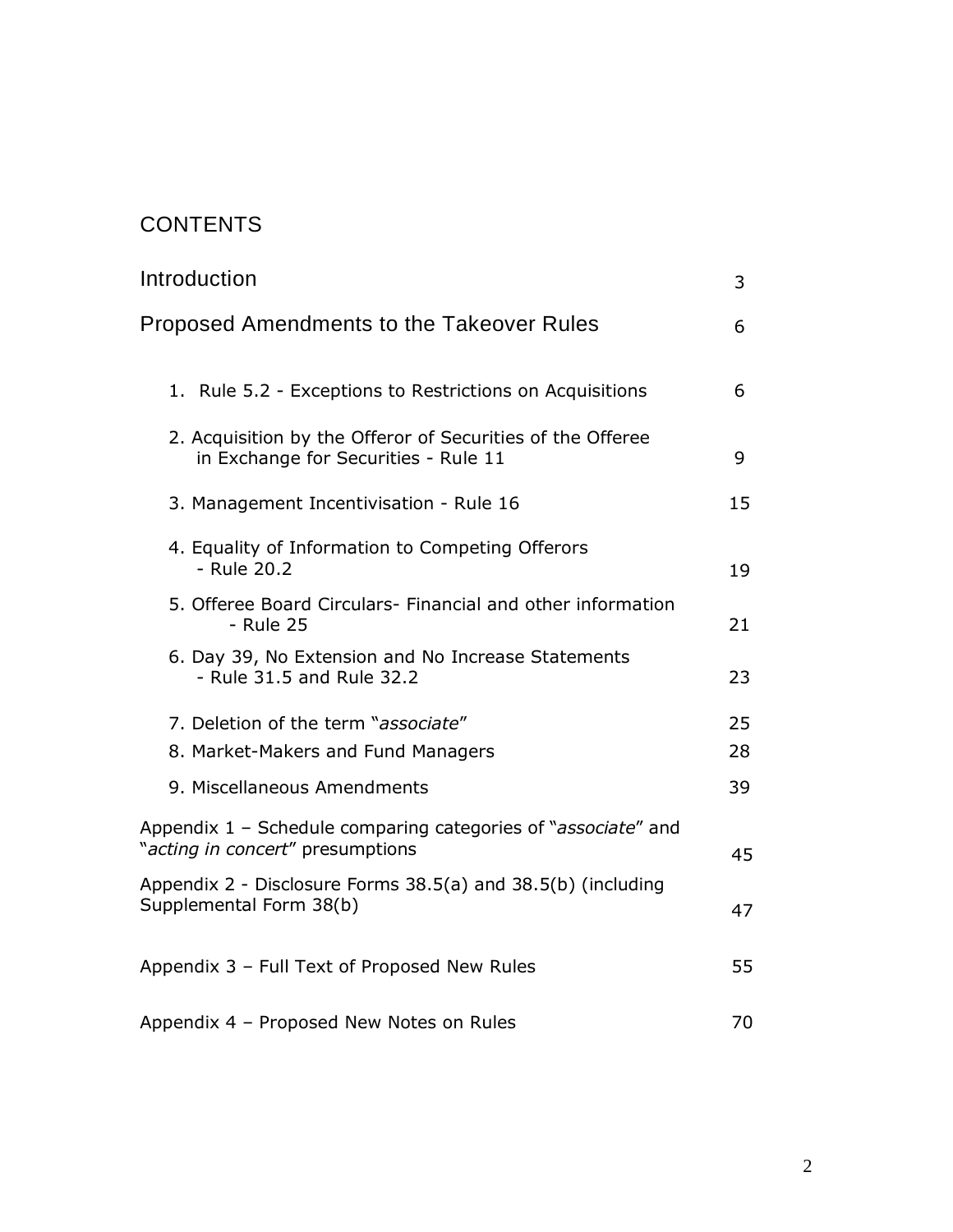# **Introduction**

This paper sets out various proposals to amend the Irish Takeover Act 1997, Takeover Rules, 2007 to 2008 (the "Takeover Rules+or the "Rules+).

In summary, the main amendments being proposed are as follows:

1. Rule 5.2  $\mu$  it is proposed to amend Rule 5.2(a)(iv)(3) so as to permit a person who has made a non-preconditional Rule 2.5 announcement to acquire voting securities of a relevant company or rights over such securities after the first closing date of that offer or any competing offer has passed. Under the current rule, an offeror is restricted in making such acquisitions notwithstanding that the first closing date of the offer has passed if there is competition or other governmental or regulatory constraints on the implementation of such an offer.

2. Rule 11 the rule requires that where an offeror or any person acting in concert with it acquires any securities of the offeree during the offer period or where they acquire 10% or more of the securities of the offeree in the 12 months prior to the commencement of the offer period, the offer to be made by the offeror must be in cash or accompanied by a cash alternative. However, the rule does not require the offeror to make a securities offer where securities have been acquired in exchange for securities. The Panel is of the view that a new Rule 11.2 should be introduced setting out the circumstances in which a securities exchange offer is required.

3. Rule 16 – the rule provides that, except with the consent of the Panel, neither an offeror nor any person acting in concert it may make arrangements with offeree shareholders or with persons interested in relevant securities of the offeree if there would be attached to such arrangements a term favourable to such shareholder or such person which would not be extended to all shareholders. Note 4 on Rule 16 sets out some guidance in relation to when Panel consent may be granted where the arrangements relate to management incentivisation. Difficulties may arise for practitioners in interpreting Rule 16, particularly with regard to the requirements of the Panel when it is considering granting consent to incentivisation measures which do not involve offering the offeree management securities of the offeror. The Panel is proposing certain amendments to provide some additional clarity and to ensure a consistent approach to the application of the rule. It is proposed that a new Rule 16.2 (which will essentially replace Note 4 on Rule 16) will set out when (1) public disclosure of the arrangements, (2) the fair and reasonable opinion of the independent adviser to the offeree, and (3) offeree shareholder approval of the arrangements will be required if the offeror or any party acting in concert with it proposes to enter into arrangements with offeree management which will not be extended to all offeree shareholders.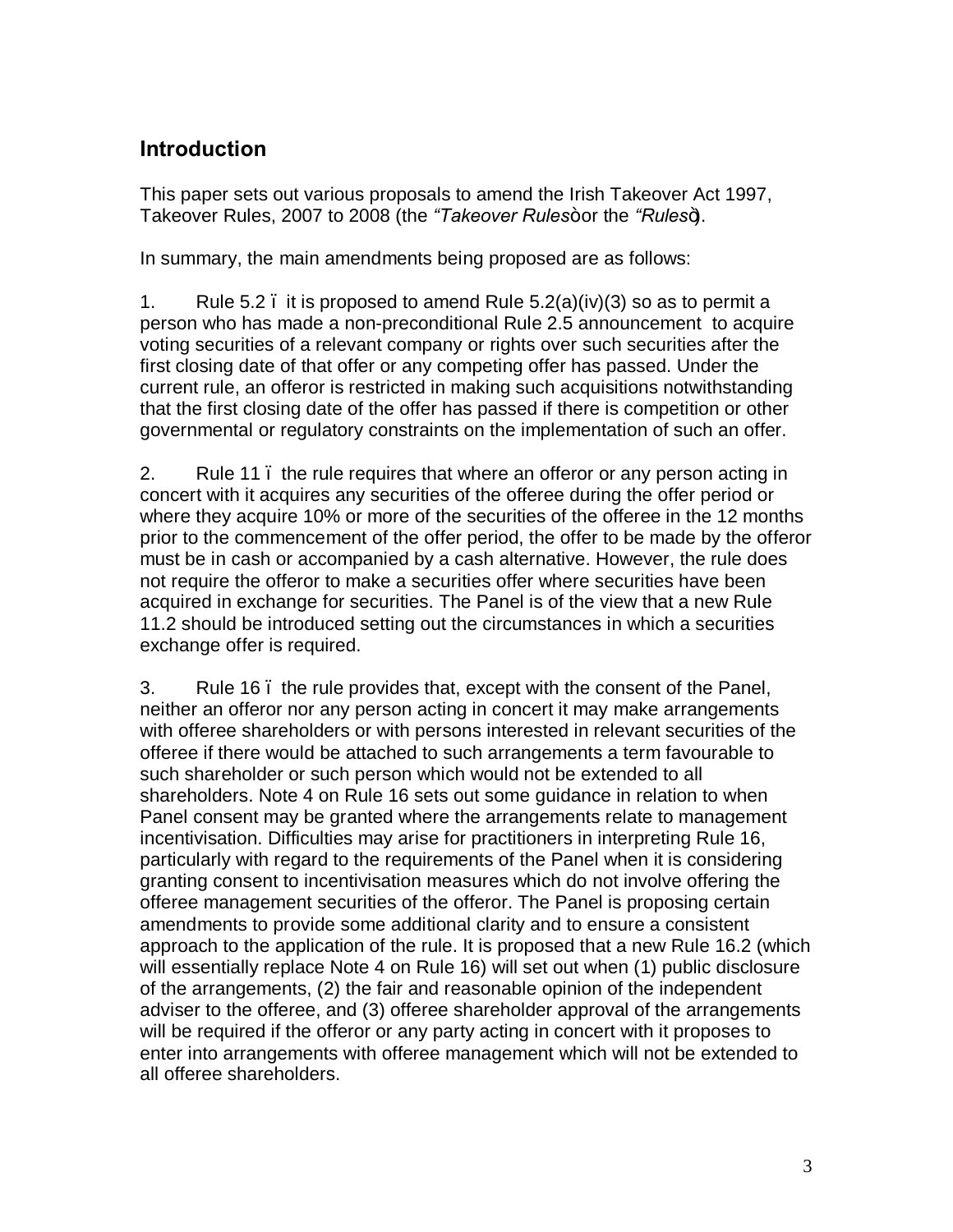4. Rule 20.2 – this rule sets out the circumstances in which an offeree, irrespective of its preference, must promptly provide information to a competing offeror if such information or substantially the same information has previously been given to another offeror. The rule makes no reference to whether an offeree can impose conditions on the competing offeror receiving the information if such conditions or similar conditions were imposed on the first offeror. It is proposed that Rule 20.2 be amended to set out the types of conditions that an offeree can impose on any information being made available to an offeror. The rule will also set out how it will be applied in reverse takeover and merger situations.

5. Rule 25  $\mu$  under Rule 24.2(c) the offeror is required to include in the offer document details of all known material changes in the financial or trading position of the offeree subsequent to its last published audited accounts or alternatively a statement that there are no known material changes must be included. Rule 25 (offeree board circulars) contains no such requirement in relation to the offeree board. It is proposed to add a new Rule 25.8 to require the offeree board, in its first response circular, to include details of any known material changes in its financial or trading position since its last published audited accounts or alternatively a statement that there are no known material changes.

6. Rule 31.5 and Rule 32.2 – "*no extension*" and "*no increase*" statements respectively may be set aside only if the offeror has specifically reserved the right not to be bound in certain circumstances, and those circumstances occur, or the Panel consents to the offeror not being bound by the statement. Rule 31.9 prohibits the offeree board from releasing material new information after Day 39 of the offer timetable. Given that with Panel consent material new information may be released after Day 39, in order to minimise the period of uncertainty between the offeree announcement and the offeror clarifying its intentions, the Panel is proposing to amend Rule 31.5 and Rule 32.2 so that the offeror will be required to inform offeree shareholders whether it will extend/increase its offer as soon as possible after the offeree announcement. A clarificatory amendment to both those rules is also proposed.

7. Deletion of *associateg* there is significant overlap in the Rules between the definition of  $\equiv$  associategand the presumptions of concertedness. The Panel is of the view that the term **Basociated is no longer necessary and could be deleted** from the Rules without any resulting material loss of market transparency or shareholder protection.

8. Market-makers and fund managers – the paper proposes to introduce into the Rules the term *"*exempt principal trader+ and to remove from the Rules the term *"*exempt market-maker+. Various other amendments are also being proposed which relate to, or are connected with, the present exempt system under the Rules relating to market-makers and fund managers.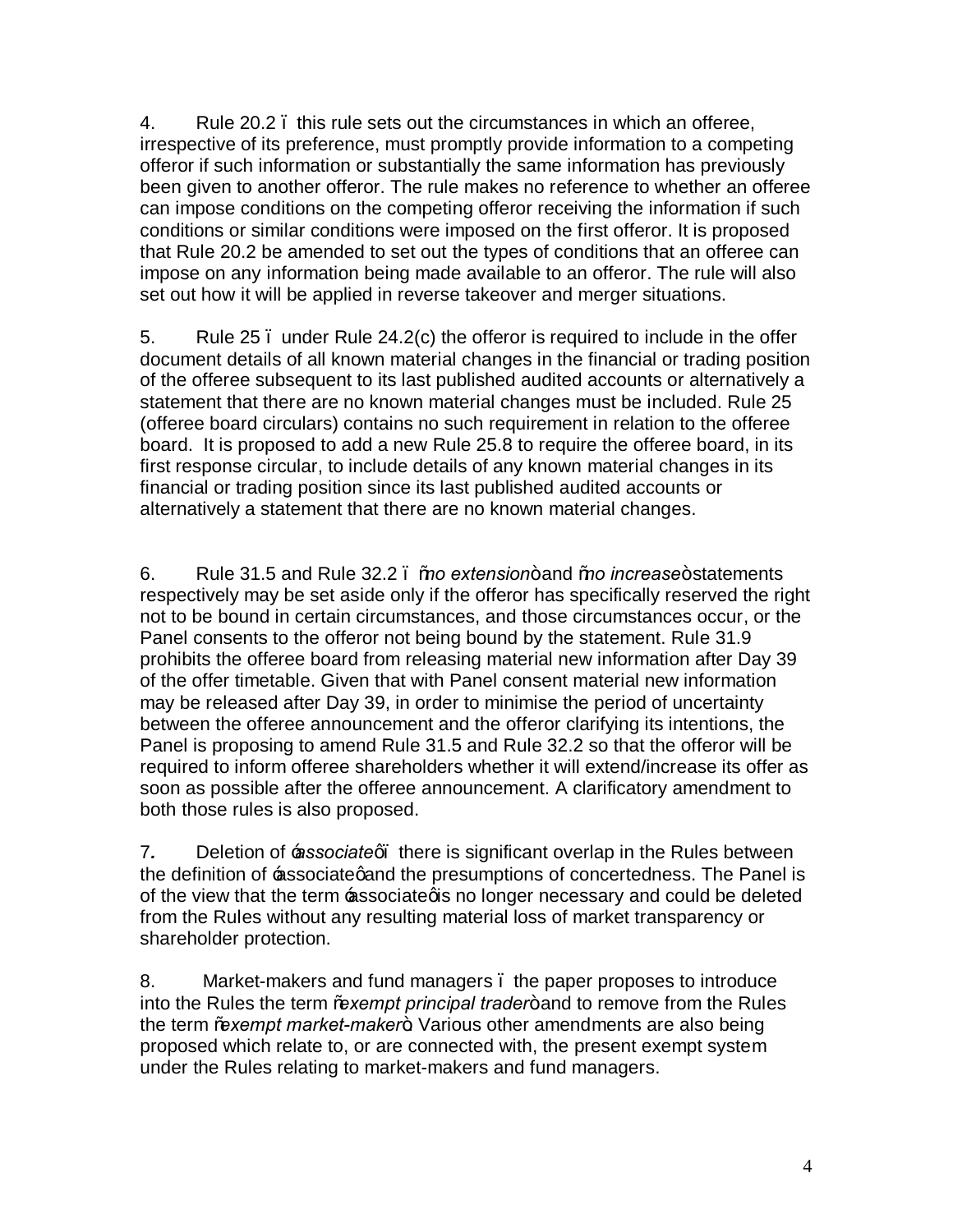9. This paper also sets out various miscellaneous amendments in relation to Rules 15, 26, 27.1 and 31.8. It is also proposed to amend Note 7 on Rule 9.1 and to add some new notes, including notes on Rules 16 and 20.1 which will provide guidance on the approach which the Panel may take in relation to debt syndications undertaken during an offer period.

In undertaking its review of the Rules, the Panel has considered various Code amendments adopted by the Panel on Takeovers and Mergers in the UK.

Full sets of the proposed new rules and notes are set out in Appendices 3 and 4 to this paper respectively. Such rules and notes, if adopted, may be modified to reflect changes that may be made to the rules and notes pursuant to Consultation Papers 1 and 2.

Unless otherwise indicated, references to rules are to rules in Part B of the Rules.

The Panel is inviting comments on this consultation paper. Any comments should reach the Panel by 16 March 2012. Comments should be sent in writing to:

Irish Takeover Panel Lower Ground Floor 76 Merrion Square Dublin 2

FAX: 353 1 6789289

Alternatively, comments may be sent by email to: [takeoverpanel@eircom.net](mailto:takeoverpanel@eircom.net)

1 February 2012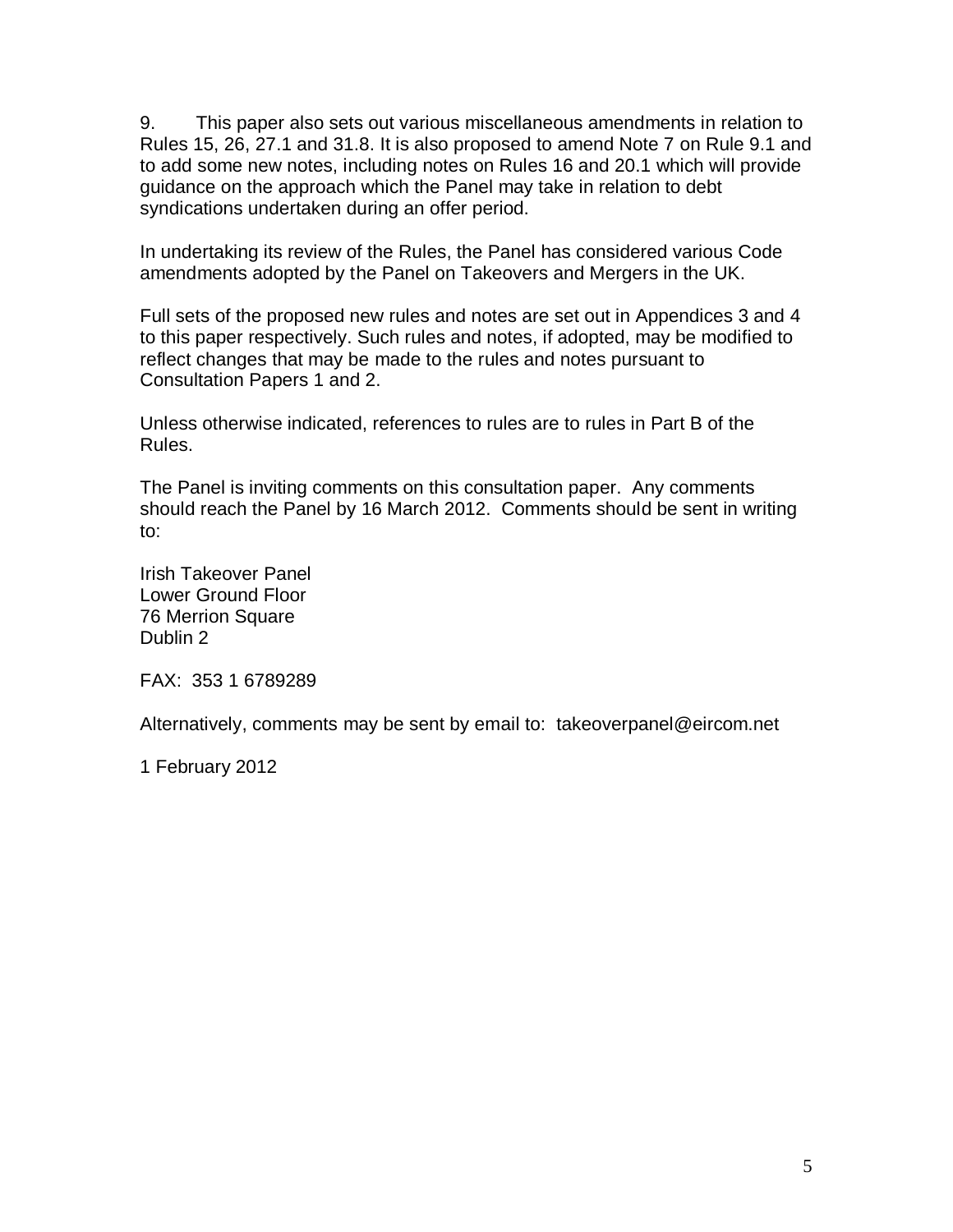# **Proposed Amendments to the Takeover Rules**

# **1. Rule 5.2 - Exceptions to Restrictions on Acquisitions**

Except as permitted by Rule 5.2, Rule 5.1 prohibits a person, and any person acting in concert with that person, from acquiring securities or rights over securities of a relevant company if, following such acquisition, that person, together with any persons acting in concert with them, would hold, in aggregate, securities and rights over securities representing 30% or more of the voting rights of the company. The rule also prohibits a person, and any person acting in concert with that person, who hold, in aggregate, securities or rights over securities representing 30% or more (but, in the case of a %single holder+, not more than 50%) of the voting rights of the company, from acquiring any securities or rights over securities if such an acquisition would result in such persons acquiring securities or rights over securities representing 0.05% or more of the voting rights in that company in any 12 month period.

The purpose of the restrictions in Rule 5.1 is to provide an opportunity to the board of the offeree to consider an offer and give advice to its shareholders before control can be acquired or consolidated. Rule 5.1 achieves this by regulating the speed at which securities and rights over securities can be acquired.

Rule 5.2(a) sets out certain exceptions to the restrictions in Rule 5.1, namely:

- (i) an acquisition of securities (but not rights over securities) from a single holder if it is the only acquisition by the person concerned within any period of 7 days; however, this exception will not apply if that person has announced a firm intention to make an offer for the company concerned and that offer has not lapsed);
- (ii) an acquisition by an offeror immediately prior to its announcement of a firm intention to make an offer for the company concerned, provided it will be a publicly recommended offer or the acquisition is made with the offeree board **s** approval and is conditional upon the announcement of the offer;
- (iii) an acquisition by the offeror immediately after its announcement of a firm intention to make an offer, provided such acquisition satisfies a pre-condition to the making of the offer and the offer has been publicly recommended by, or the acquisition has been made with the agreement of, the offeree board;
- (iv) an acquisition by the offeror after its announcement of a firm intention to make an offer for the company concerned, provided that the making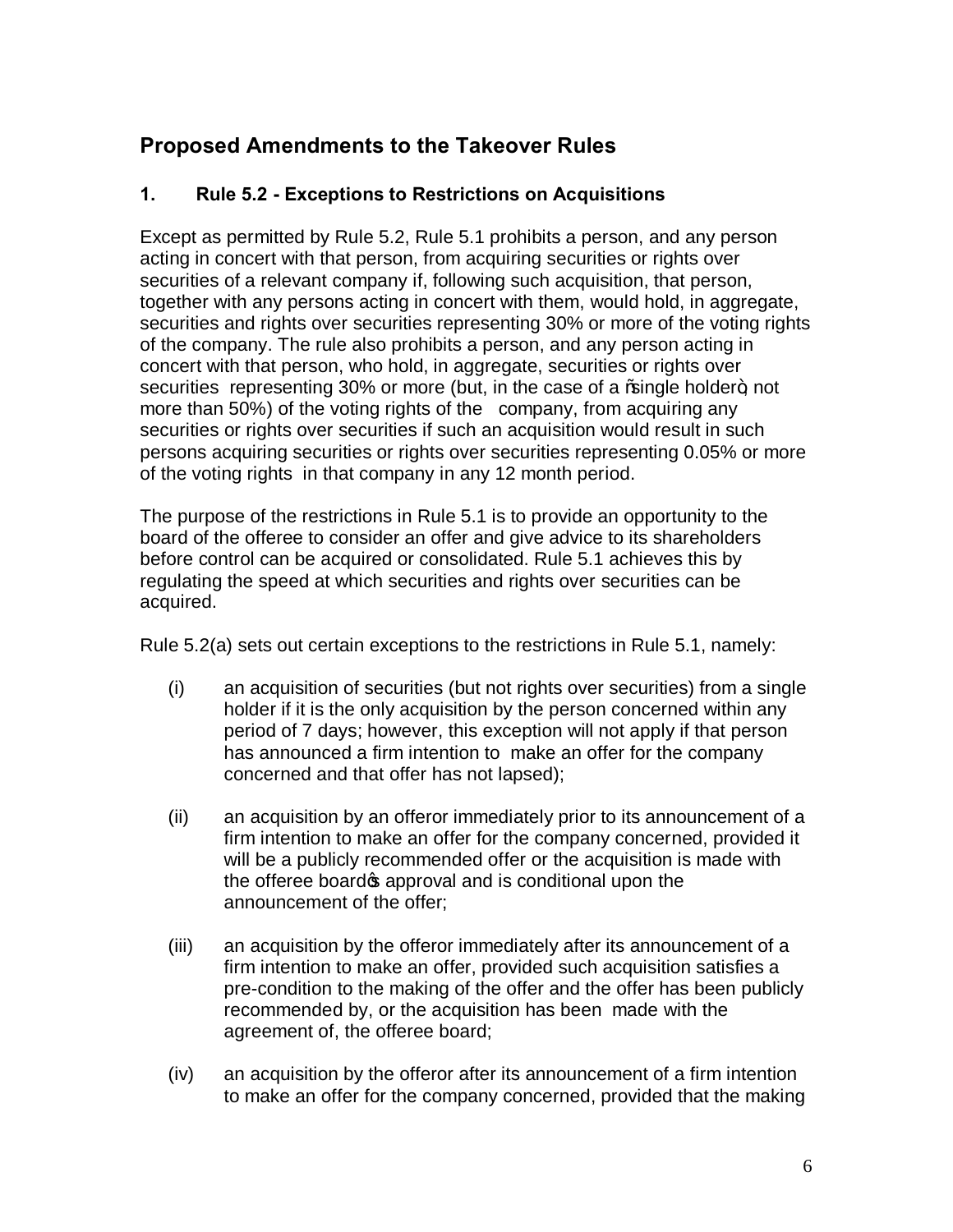of that offer is not, at the time of the acquisition, subject to a precondition and:

- (1) the acquisition is made with the agreement of the offeree board; or
- (2) that offer, or any competing offer, has been publicly recommended for acceptance by the offeree board; or
- (3) either:

(A) the first closing date of that offer has passed and there is no constraint on the offer under the Competition Act 2002, and no other governmental or regulatory clearance is outstanding and it has been established that no proceedings will be initiated by the European Commission or by a competent authority pursuant to the European Merger Regulation or that the offer does not come within the scope of that Regulation; or

(B) the first closing date of any competing offer has passed and there is no constraint on the competing offer under the Competition Act, and no other governmental or regulatory clearance is outstanding and it has been established that no proceedings will be initiated by the European Commission or by a competent authority pursuant to the European Merger Regulation or that the competing offer does not come within the scope of that Regulation; or

- (4) that offer is unconditional in all respects; or
- $(v)$  the acquisition is by way of acceptance of an offer made in accordance with the Rules.

In effect, Rule 5.2(a)(iv)(3) does not permit acquisitions until the first closing date of the offer or of a competing offer has passed and no competition or other governmental or regulatory clearance is outstanding in respect of the offer. The Panel has some concerns that the narrowness of this element of the rule could result in its unsatisfactory operation in certain circumstances.

The original purpose of extending the restrictions of Rule 5.1 beyond the first closing date for an offer was to prevent the offeror taking advantage of any uncertainty created by potential difficulties associated with obtaining competition or other governmental or regulatory clearances. However, the restriction prior to obtaining such clearances is not absolute in that an offeror whose offer is not recommended may still acquire securities by availing of the some of the other exceptions provided under Rules  $5.2(a)(i)$ ,  $5.2(a)(iv)(2)$  and  $5.2(a)(iv)(3)(B)$ . In any of those circumstances there might also be uncertainty in relation to obtaining such clearances in respect of the offer. The Panel is of the view that,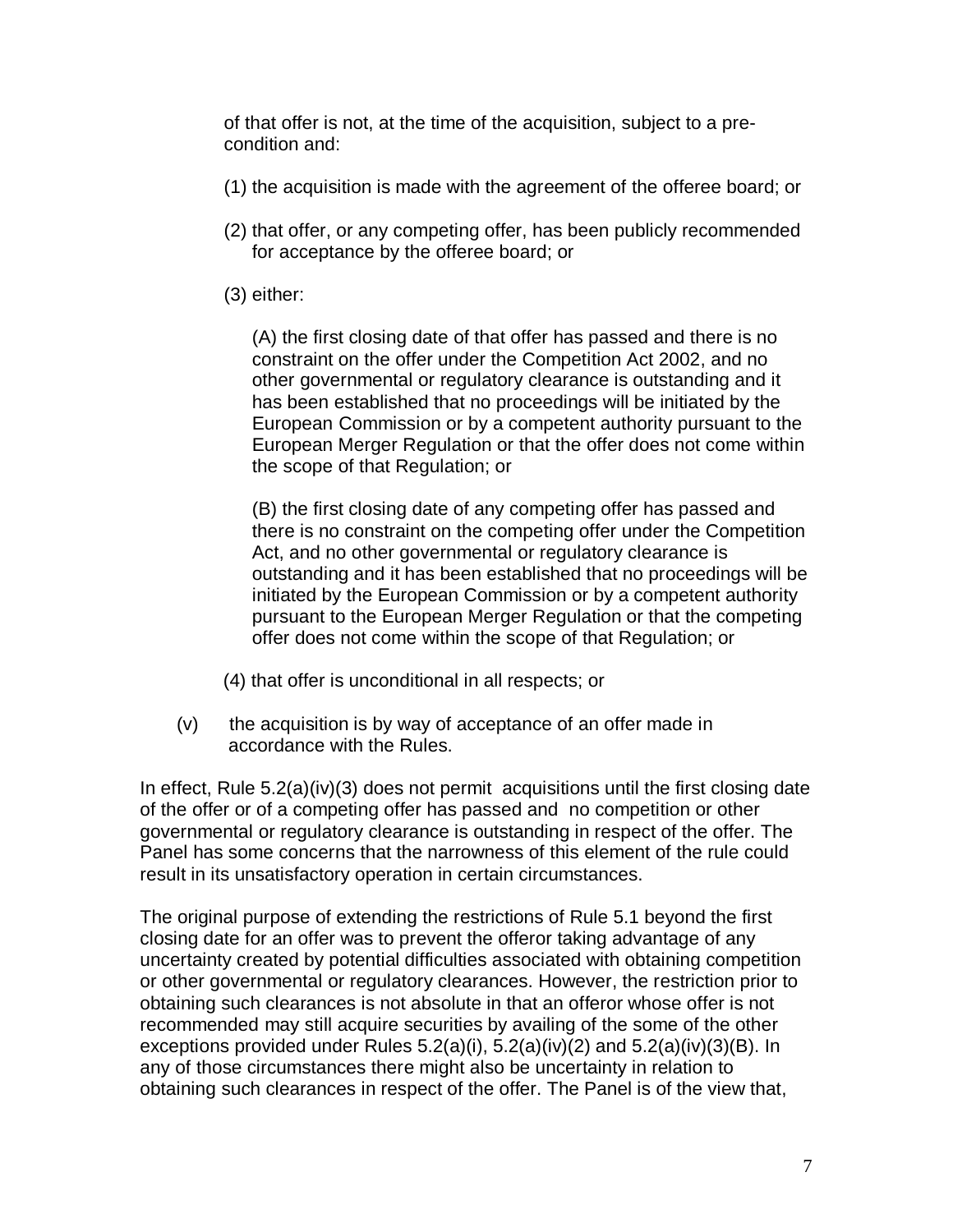regardless of any such uncertainty, the offeree board would, in the 21 days prior to the first closing date, have adequate opportunity to explain to their shareholders the pros and cons of any such uncertainty and to advise them accordingly.

The Panel also notes that an offeror may pursuant to Rule 5.2(a) acquire securities or rights over securities where the board of the offeree has publicly recommended its offer or has consented to an acquisition that would otherwise be restricted, i.e. under Rules 5.2(a)(ii), 5.2(a)(iii) and 5.2(a)(iv)(1). However, there might be uncertainty as to whether a recommended offer would receive competition or other governmental or regulatory clearances.

In view of the above, the Panel is proposing a partial relaxation of Rule 5.2(a)(iv)(3), the effect of which would be to remove the restriction concerning such clearances once the first closing date of the offer has passed. The proposed amendments to the rule are set out below.

### *5.2 EXCEPTIONS TO RESTRICTIONS*

*"(a) Without prejudice to the application of Rule 9, the restrictions in Rule 5.1(a) shall not apply to an acquisition of voting securities of a relevant company, or (except in the case of sub-paragraph (i)) of rights over such securities, by a person:*

#### *(i) to (iii) ……………*

*(iv) after the person has announced a firm intention to make an offer in respect of the company, provided that the making of the offer is not, at the time of the acquisition, subject to a precondition and:*

- *(1) …….. (2) ……..*
- *(3) either:*

*(A) the first closing date of that offer or of any competing offer has passed and no constraint on the implementation of such offer is outstanding under section 19 of the Competition Act, and no other governmental or regulatory authorisation, consent approval or clearance in respect of such offer is outstanding in the State or any other jurisdiction and it has been established that no proceedings will be initiated in respect of such offer by the European Commission or by a competent authority of a Member State pursuant to the European Merger Regulation or that such offer does not come within the scope of the Regulation; or*

*(B) the first closing date of any competing offer has passed and no constraint on the implementation of such competing offer is outstanding under section 19 of the Competition Act, and no other governmental or regulatory authorisation, consent, approval or clearance in respect of such competing offer is outstanding in the State or any other jurisdiction and it has been established that no proceeding swill be initiated in respect of such competing offer by the European Commission or by a competent authority of a Member State pursuant to the European Merger Regulation, or that such competing offer does not come within the scope of that Regulation; or* 

*(4) . . . ."*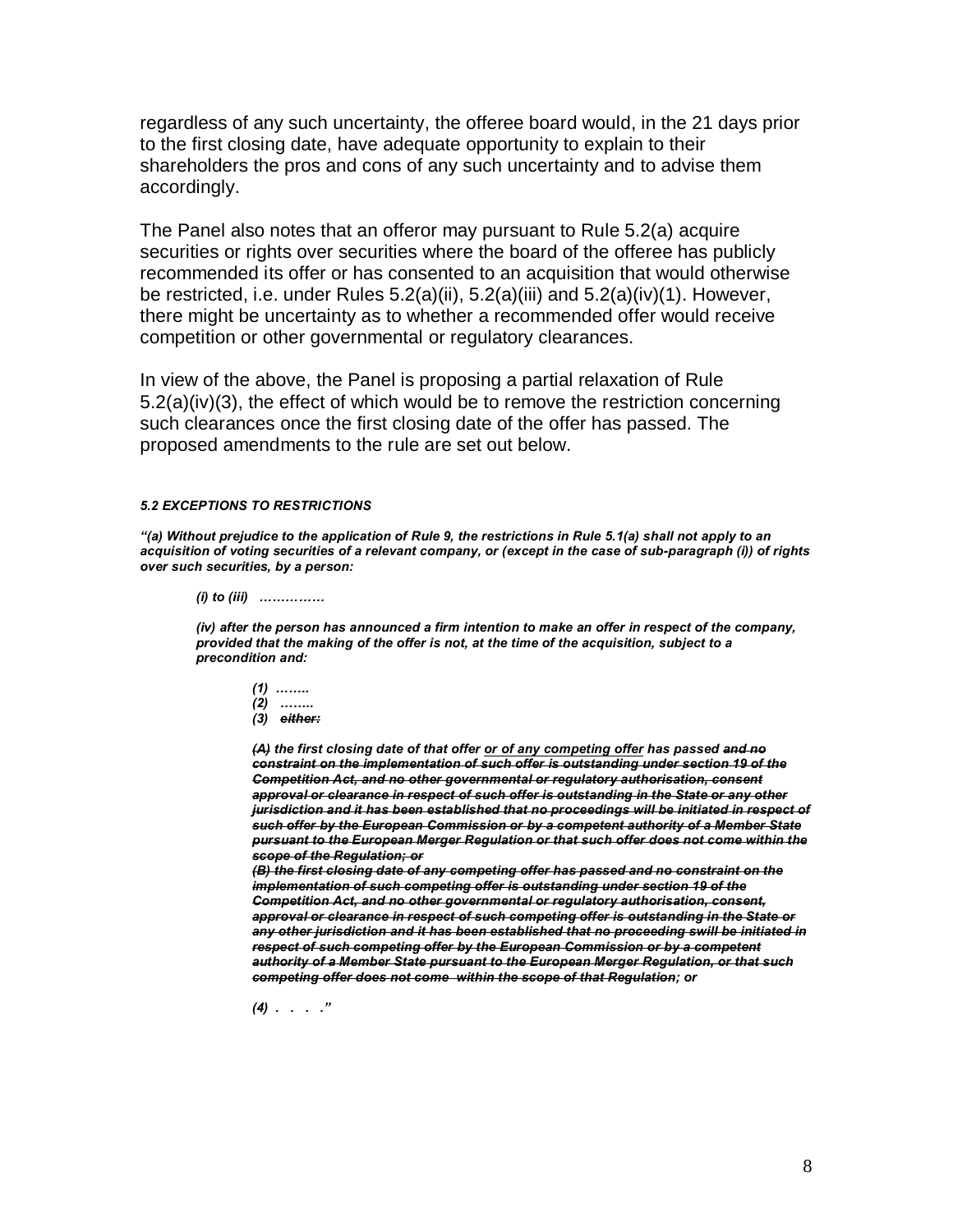# **2. Acquisition by the Offeror of Securities of the Offeree in Exchange for Securities – Rule 11**

2.1 General Principle 1 states, amongst other things, that *"[a]ll holders of the securities of an offeree of the same class must be afforded equivalent treatment;".* However, except in Rule 9.4(c), which is relevant only to mandatory offers, the Rules do not contain any specific requirement for an offeror who has acquired securities of the offeree in exchange for securities to make a securities offer.

Rule 11 (*when a cash offer is required – voluntary offers*) requires that, except with Panel consent, where an offeror or any person acting in concert with it (i) acquires for cash or other consideration during the offer period any offeree securities of any class which is the subject of the offer, or (ii) has acquired, for cash or other consideration during the 12 months prior to the commencement of the offer period, offeree securities representing in aggregate 10% or more of such a class, then the offer to be made to offeree shareholders must be in cash, or accompanied by a cash alternative, at a price per share of not less than the highest price per share at which the securities were acquired during the applicable period. When an offeror or concert party has acquired offeree securities of a class which is the subject of an offer for a consideration other than cash, then for the purposes of Rule 11 those securities will be deemed to have been acquired at a price equal to the value of that consideration at the time of the acquisition.

The Panel is of the view that cash may not always satisfy the requirements of General Principle 1 where there have been acquisitions for securities. There may be cases where offeror securities are delivered at a level that is advantageous to the vendor shareholders (i.e. those who have sold securities to the offeror). In addition, offeree shareholders who accept cash are not always in a position to purchase offeror securities on the same terms as those received by a vendor shareholder, as the market in the offeror securities may be illiquid. In any case, significant purchases of the offeror is securities would be likely to cause an increase in their price.

The Panel has considered this matter and believes there are circumstances in which acquisitions by an offeror in exchange for securities should result in a requirement for securities of that class to be offered to all offeree shareholders concerned. The Panel also believes that this requirement should apply whether the securities exchanged as consideration for the acquisitions concerned are securities of the offeror or of another company and whether they are new or existing securities.

2.2 In any consideration of whether there are circumstances in which the offeror should be required, as a result of making such acquisitions, to make a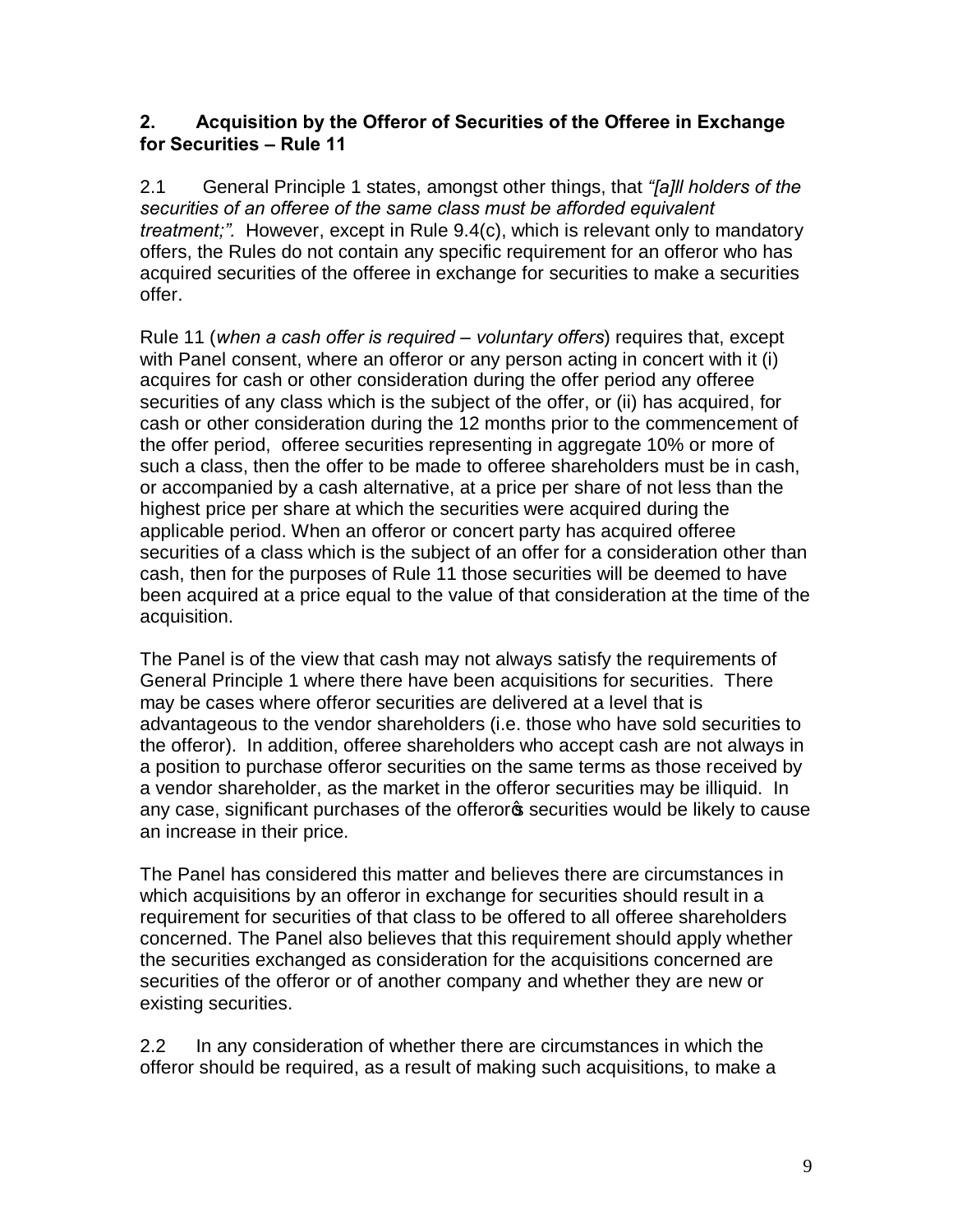securities offer to all offeree shareholders concerned, the size and timing of the relevant acquisitions are key factors to be taken into account.

In relation to the size of acquisitions made in exchange for securities, there could be considered to be an inconsistency between General Principle 1 and existing Rule 11 concerning acquisitions prior to an offer period in that 10% or more of the securities of the offeree of any class the subject of the offer must be acquired for cash or other consideration before a cash offer or cash alternative offer is required to be made available to all shareholders of that class. However, it is generally accepted that the offeror should be permitted limited buying freedom prior to an offer and aggregate acquisitions below 10% have generally been considered not to give rise to concerns under the General Principle.

Notwithstanding the above, in existing Rule 11(a)(ii) the Panel reserves the right, having regard to the General Principles, to require a cash offer to be made where there have been acquisitions for cash or otherwise of less than 10% of the class of offeree securities concerned during the 12 month period prior to the offer period. The relevant note on this rule states that *"the Panel will have particular regard to whether the vendors are directors of, or other persons closely connected with, the offeror or the offeree. In such cases, relatively small purchases could be relevant."* It is clear from the note that it is anticipated that the Panel<sub>®</sub> discretion in this area would be exercised only in limited circumstances.

As regards the timing of acquisitions in exchange for securities, notwithstanding that the period used for determining whether acquisitions of offeree securities prior to an offer period give rise to a requirement to make a cash offer is 12 months, the Panel considers that the possible volatility of the offeror of share price over such a long period of time could give rise to inequalities between the treatment of vendor shareholders and accepting shareholders. The scope for this problem to arise is obviously increased the longer the period of time within which acquisitions are taken into account. However, as it is now being proposed that any offeror who becomes obliged to make a securities offer in respect of a class of shares will usually also be obliged to make a cash alternative offer available in respect of the same class, a shareholder will always have the option of taking the cash consideration if the value of the securities offer is unattractive. The Panel is therefore of the view that a shorter time period prior to the offer period should be applied in the case of securities exchange acquisitions than that applied in the case of acquisitions requiring a cash offer under existing Rule 11.

Consequently, the Panel is proposing that a full securities offer should be made available to accepting shareholders where an offeror or any person acting in concert with it, in exchange for securities (i) acquires during the offer period any offeree securities of a class which is the subject of the offer or (ii) has acquired offeree securities representing 10% or more of such a class during the three month period prior to the commencement of the offer period.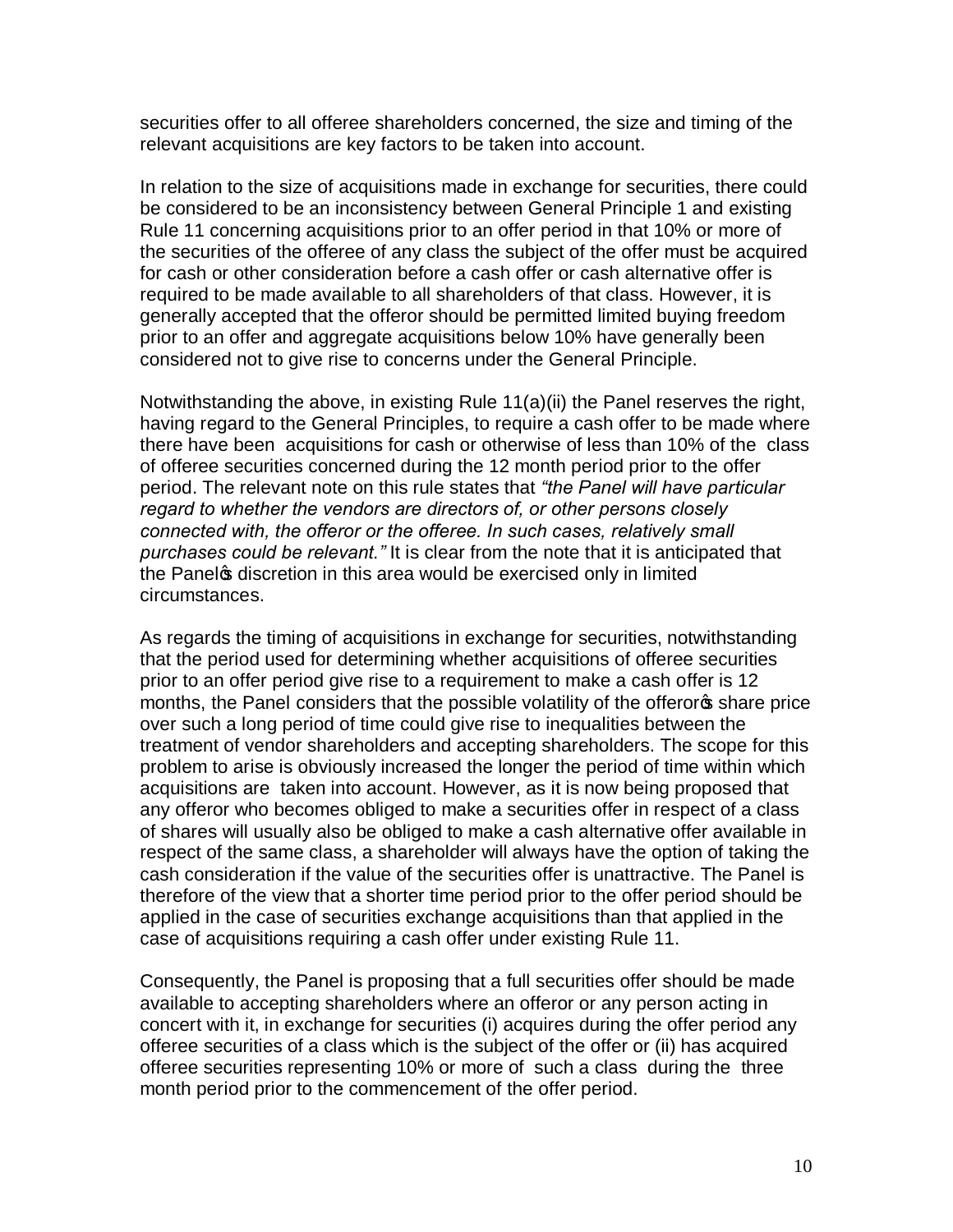As outlined above, the Panel, having regard to General Principle 1, has discretion to require a cash offer where acquisitions of less than 10% in nominal value of the issued offeree securities of the relevant class have been made during the 12 months prior to the offer period. The Panel is of the view that it should also have the discretion to require a securities offer where there have been acquisitions, in exchange for securities, of offeree securities of less than 10% in nominal value of the relevant class, and that, in addition, the Panel should have discretion to take into account acquisitions made more than three months (but not more than twelve months) prior to the commencement of the offer period.

2.3 The basis on which any securities would be offered to offeree shareholders was also considered by the Panel. There are two possible bases, one being where the number of securities to be offered to accepting shareholders for each offeree security held by them is equal to the number of securities delivered to the vendor shareholder for each of their offeree shares (*"same number basis+*); and the other being where the number of securities to be offered to offeree shareholders is calculated by reference to the cash value of the securities delivered to the vendor shareholders at the time the acquisition took place (*"same value basis*").

The Panel is of the view that in order to be consistent in terms of equivalent treatment, the securities offered should be on the same number basis. Where securities have to be offered, the nature of the consideration, and therefore the exchange ratio, is more important than the cash value of the securities received by the vendor shareholder at any particular point in time.

2.4 The Panel has also considered how acquisitions of offeree securities for a mixture of cash and securities should be treated under Rule 11. The Panel has concluded that there is no single answer to this question applicable in all circumstances and has therefore concluded that the Rules should not be overly prescriptive in relation to it. It is proposed to state in new Rule 11.2(b) that, where any securities of the offeree have been acquired for a mixture of securities and other consideration, the Panel may deem a proportion of the securities acquired to have been acquired for securities, which proportion will equal the proportion of the value of the total consideration for the securities acquired that consisted of securities or such other proportion as the Panel may deem appropriate in the circumstances. It is also proposed to add a new note 7 on Rule 11 which will highlight the need to consult the Panel if such circumstances arise. As transactions of this nature are rare, the Panel believes that it is appropriate for each such transaction to be considered on a case by case basis.

2.5 It is proposed to add a new note 6 on Rule 11 in relation to vendor placings. The note will state that the Panel may consider a derogation from Rule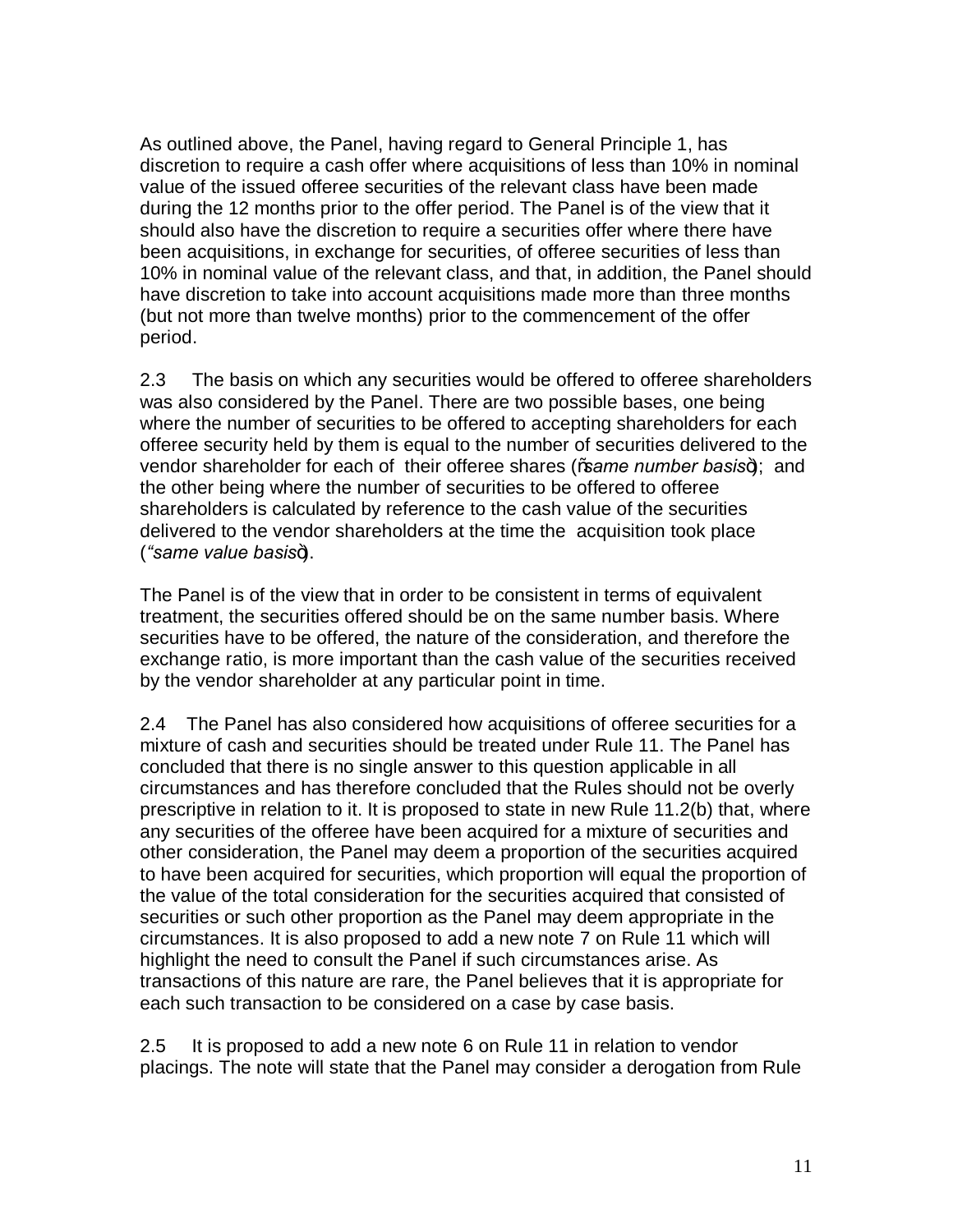11.2 in respect of a vendor placing if the offeror arranges for the immediate placing of the securities for cash.

2.6 It is proposed to delete the existing Note 4 (non-cash consideration) on Rule 11 as it will no longer be appropriate in light of the proposed new Rule 11.2.

2.7 The Panel also proposes to add a new note on Rule 6 to clarify the relationship between Rules 6 and 11. It will state that, where an obligation is incurred under Rule 11, compliance with that rule will normally be regarded by the Panel as satisfying any obligation under Rule 6 in respect of that obligation.

2.8It is proposed under Rule 11.2 to impose, on the basis outlined above, a securities offer obligation on an offeror who has acquired offeree securities in exchange for securities. In such circumstances, that offeror will also acquire an obligation under Rule 11.1 to provide an equivalent cash alternative offer to offeree shareholders. The rationale for this is that a shareholder should always have the option of taking the cash consideration if the value of the securities offer is unattractive. Such a situation might arise, for example, where the value of the securities to be offered has decreased since the securities were delivered to the vendor shareholder. The Panel would welcome views on whether it is appropriate to also impose a cash alternative obligation on an offeror who has acquired an obligation to make a securities offer available to offeree shareholders.

The proposed amendments to Rule 11 and the notes thereon are set out below.

## *"RULE 11. WHEN A CASH OFFER IS REQUIRED NATURE OF CONSIDERATION TO BE OFFERED - VOLUNTARY OFFERS*

## *11.1 WHEN A CASH OFFER IS REQUIRED*

*(a) Except with the consent of the Panel in cases falling under subparagraphs (i) and (iii), if in the case of any voluntary offer:*

*(i) the offeror or any person acting in concert with it has acquired, during the period (in Rule 11.1 referred to as the "Rule 11.1 relevant period" of 12 months prior to the commencement of the offer period, securities of the offeree of any class the subject of the offer which represent in the aggregate 10% or more in nominal value of the issued securities of that class, excluding treasury shares; or*

*(ii) …..during the Rule 11.1 relevant period …… (iii)……*

*the offer made or to be made by the offeror to the holders of securities of the offeree of that class shall, without prejudice and in addition to any obligation of the offeror arising under Rule 11.2, be in cash, or accompanied by a cash alternative offer. The price per security under such offer or cash alternative offer shall not be less than the highest value of the consideration per security paid by the offeror or any person acting in concert with it for securities of that class during:*

*(1) the Rule 11.1 relevant period, if subparagraph (i) or (ii) above is applicable;*

*(2) the offer period, if subparagraph (iii) above is applicable; or* 

*(3) the Rule 11.1 relevant period or the offer period, if subparagraph (i) or (ii) and subparagraph (iii) are applicable.*

*(b) ……… (c) ) ………*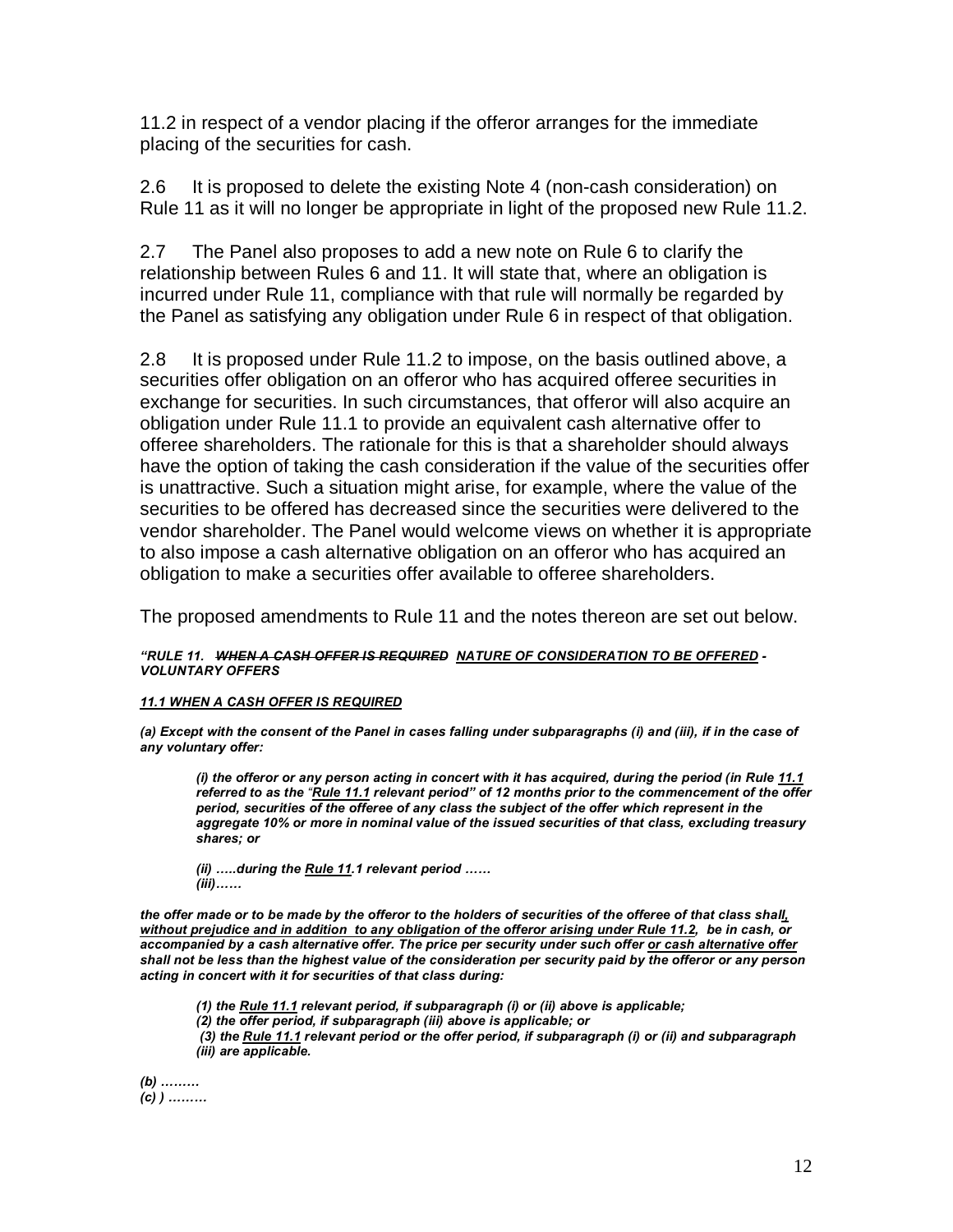*(d) ) … during the Rule 11.1 relevant period ….*

*(e) ) ………*

*(f) ) …… during the Rule 11.1 relevant period ….*

*(g) ) ………*

*(h) If during the Rule 11.1 relevant period …….*

*(i) Rule 6.2 (e) shall apply for the purposes of Rule 11.1 11 as if the reference in that rule to Rule 6.1 were a reference to Rule 11.1 11.*

*(j) No acquisition of securities which would give rise to an obligation to make a cash offer or provide a cash alternative offer under Rule 11.1 11 shall be made by any person unless such person is satisfied that the offeror is able and will continue at all relevant times to be able to implement that cash offer or cash alternative offer.*

### *11.2 WHEN A SECURITIES EXCHANGE OFFER IS REQUIRED*

#### *(a) Except with the consent of the Panel in cases falling under subparagraph (i) or (iii), if in the case of a voluntary offer:*

*(i) the offeror or any person acting in concert with it has acquired , during the period (in Rule 11.2 referred to as the "Rule 11.2 relevant period") of three months prior to the commencement of the offer period and in exchange for securities, securities of the offeree of any class the subject of the offer which represent in the aggregate 10% or more in nominal value of the issued securities of that class, excluding treasury shares; or*

*(ii) the offeror or any person acting in concert with it has acquired:*

*(1) during the Rule 11.2 relevant period and in exchange for securities, securities of the offeree of any class the subject of the offer which represent in the aggregate less than 10% in nominal value of the issued securities of that class, excluding treasury shares; or*

*(2) during a period (the "extended Rule 11.2 relevant period") of more than three but not more than 12 months prior to the commencement of the offer period and in exchange for securities, securities of the offeree of any class the subject of the offer which represent in the aggregate 10% or more in nominal value of the issued securities of that class, excluding treasury shares, and the Panel, having regard in such case to the General Principles, considers that it is just and proper so to direct and accordingly so directs; or*

*(iii) the offeror or any person acting in concert with it has acquired, during the offer period and in exchange for securities, securities of the offeree of any class the subject of the offer,*

*the offer, or an alternative offer, made or to be made by the offeror to holders of securities of the offeree of that class shall, without prejudice and in addition to any obligation of the offeror arising under Rule 11.1, be made in exchange for securities ("exchange securities") of the same issuer and of the same class as the securities (the "consideration securities") delivered by the offeror or (as applicable) the person acting in concert with it in exchange for the securities of the offeree acquired by the offeror or that person as described in subparagraph (i), (ii)(1) or (2) or (as applicable) ( iii) above. All such exchange securities shall be offered on the basis of a ratio of exchange securities to securities of the offeree that is equal to the highest ratio of the consideration securities delivered by the offeror or any person acting in concert with it in exchange for securities of the offeree in any acquisition made by the offeror or any person acting in concert with it during:*

*(1) the Rule 11.2 relevant period, if subparagraph (i) or (ii)(1) alone is applicable;*

*(2) the extended Rule 11.2 relevant period if subparagraph (ii)(2) alone is applicable;*

*(3) the offer period, if subparagraph (iii) alone is applicable;*

*(4) the Rule 11.2 relevant period or the offer period, if subparagraph (i) or (ii)(1) and subparagraph (iii) are applicable; or*

*(5) the extended Rule 11.2 relevant period or the offer period, if subparagraph (ii)(2) and subparagraph (iii) are applicable.*

*(b) Where any securities of the offeree the subject of the offer are or have been acquired by the offeror or any person acting in concert with it for a consideration consisting of a mixture of securities and other consideration, the Panel may, for the purposes of paragraph (a), deem a proportion of the securities so acquired to have been acquired for securities, which proportion shall (so far as practicable) equal the*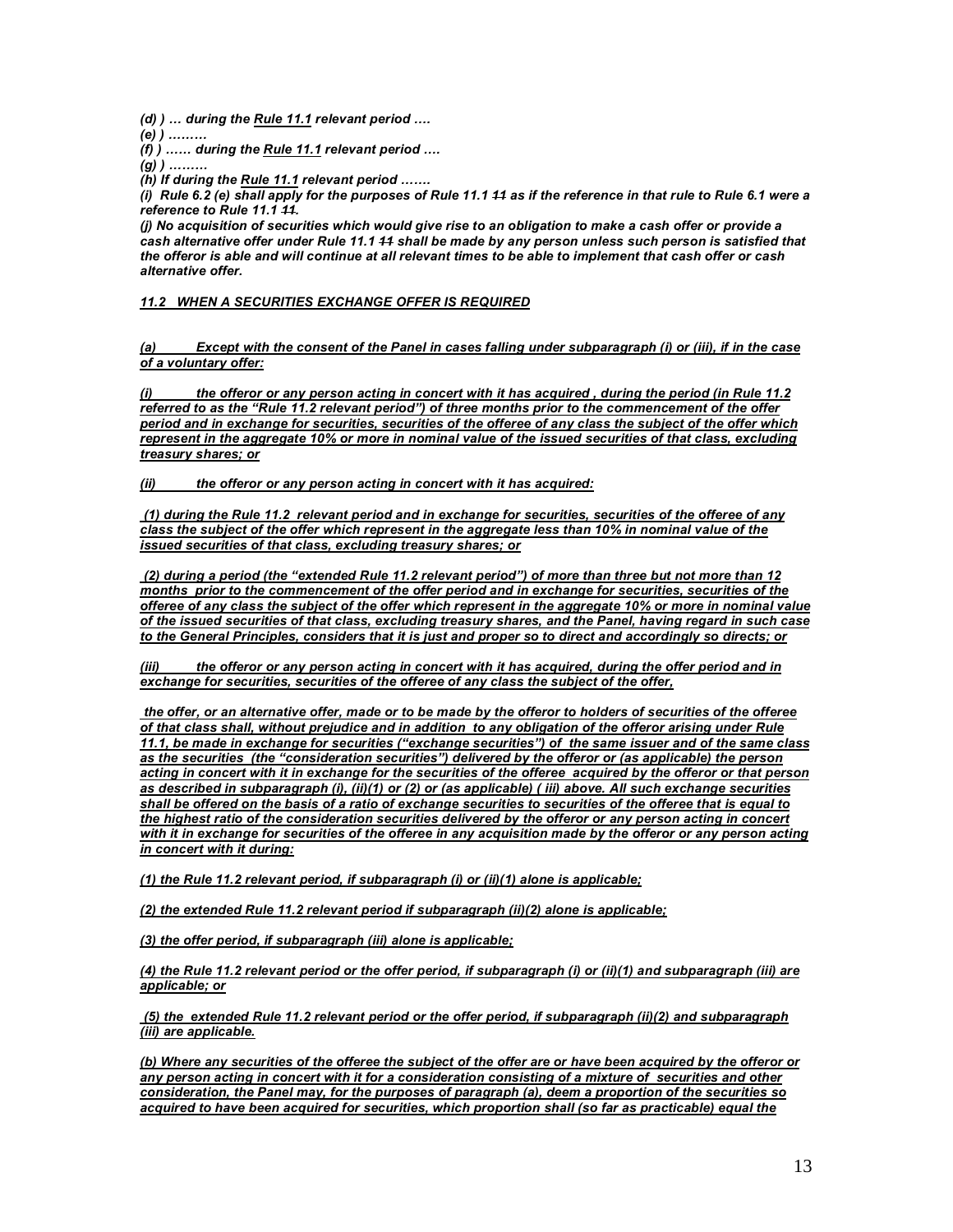*proportion of the value of the total consideration for the securities acquired that consisted of securities or shall be such other proportion as the Panel may deem to be appropriate in the circumstances; and Rule 6.2(e) shall apply for the purposes of this paragraph (b) as if the reference in that paragraph to Rule 6.1 were a reference to this paragraph.*

*(c) References in paragraph (a)(i) to (iii) to securities exchanged by an offeror or a person acting in concert with it for securities of the offeree include references to new or existing securities and to securities of the offeror, of a person acting in concert with it or of any other person.*

## *(d) Paragraphs (d), (f), (g) and (h) of Rule 11.1 shall apply mutatis mutandis for the purposes of Rule 11.2. "*

#### **"NOTES ON RULE 11**

#### *1. Equality of treatment*

*In considering whether to exercise the discretion given to the Panel in Rule 11.1(a)(ii) to require cash to be made available or in Rule 11.2(a) (ii) to require securities to be made available where acquisitions of the required type and size have not been made by the offeror within the 12 months or, as appropriate, the three month period prior to the commencement of the offer period, the Panel will have particular regard to whether the vendors are directors of, or other persons closely connected with, the offeror or the offeree. In such cases, relatively small purchases could be relevant.*

#### *2. Discretionary clients fund managers and principal traders*

*Except in the case of Shared Jurisdiction Companies, dealings for by discretionary clients by fund managers or principal traders connected with the offeror, unless they are exempt, fund managers, may be relevant (see Rule 7.2).*

### *3. Derogation from highest price*

*If the offeror considers that the highest price (for the purposes of Rule 11.1*  $\frac{1}{4}$  *a)or 11.2) should ……………* 

- *(a) …. purchases acqusitions;*
- *(b) …..*
- *(c) …purchased acquired…*
- *(d) …purchased acquired….*

#### *4. Non cash consideration*

*Where securities are acquired during the relevant period or during the offer period for a consideration other than*  cash, the Panel may consider an application for a derogation to permit an offer to be made or continued without *compliance with Rule 11(a). When the Panel considers an application for such a derogation, factors which it may take into account include:*

*(i) If the consideration takes the form of a debt instrument, the terms of redemption of that instrument ;*

*(ii) the circumstances of any placing or sale of any securities received as consideration by the vendor of the relevant offeree securities;*

*(iii) the terms of any arrangement under which the vendor of the relevant offeree securities is constrained from selling any securities received as consideration.*

#### *4. 5. Securities exchange offer*

*Where Rule 11.1 11(a) is applicable to a securities exchange offer which has been the subject of a Rule 2.5 announcement, compliance with Rule 11.1 11(a) must be by means of a cash alternative offer (see Rule 2.7).*

*5. 6. Offer period*

*…………………*

#### *6. Vendor placings*

*The Panel may consider an application for a derogation from the obligation to make a securities exchange offer under Rule 11.2 in respect of vendor placings if an offeror or any person acting in concert with it arranges the immediate placing of the consideration securities for cash.*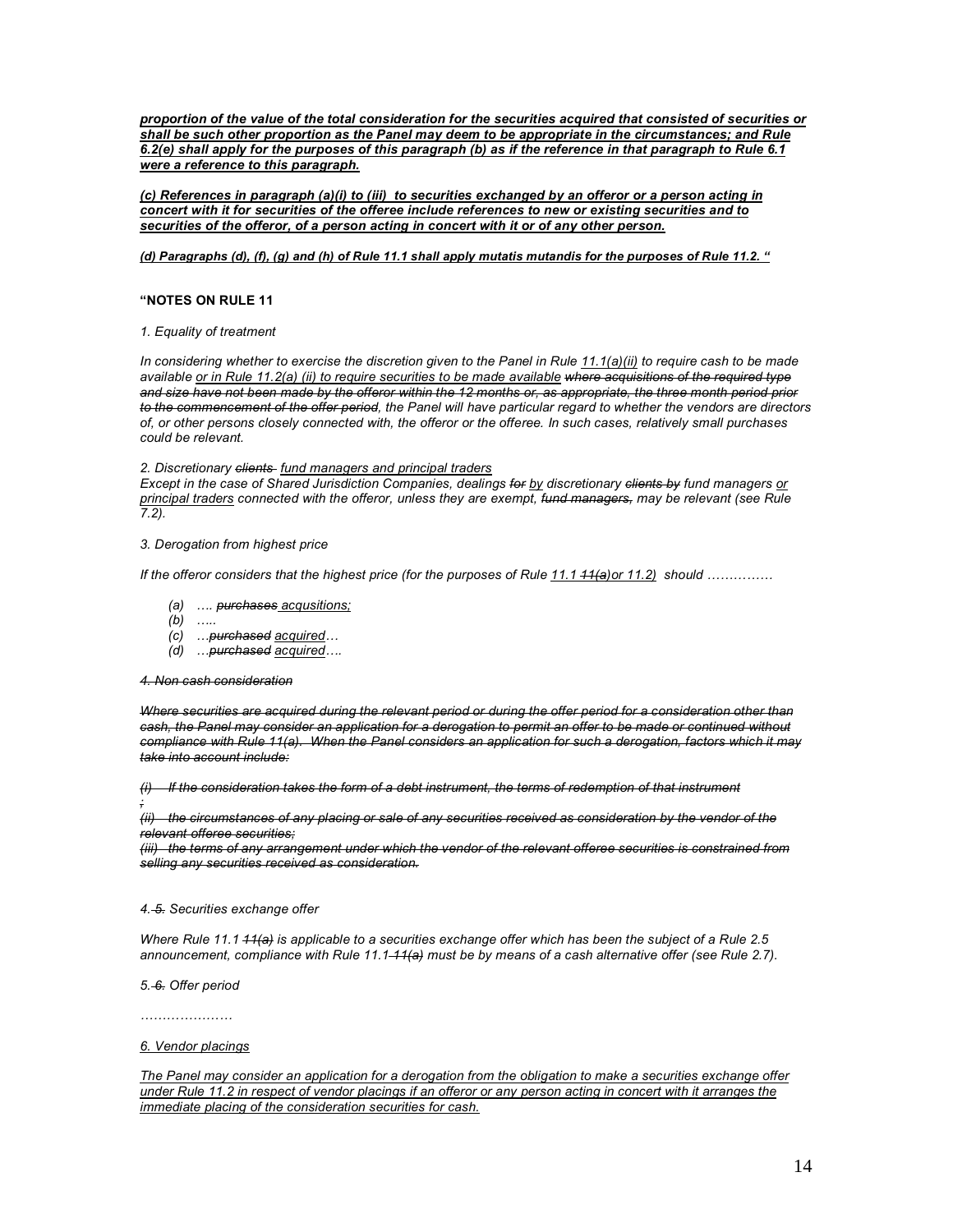## *7. Acquisitions for a mixture of securities and other consideration*

*The Panel should be consulted where (i) offeree securities which represent in aggregate 10% or more in nominal value of the issued securities of any class have been acquired for a mixture of securities and other consideration within 12 months prior to the commencement of the offer period or (ii) any offeree securities have been acquired for such a mixture during the offer period***."**

*NOTE 6 ON RULE 6*

*"6. Rule 11*

*Acquisitions of securities of the offeree may also give rise to an obligation under Rule 11. Where an obligation is incurred under Rule 11 by reason of any such acquisition, compliance with that rule will normally be regarded by the Panel as satisfying any obligation under this rule in respect of that obligation."*

## **Management Incentivisation – Rule 16**

3.1 Rule 16 provides that, except with the consent of the Panel, neither an offeror nor any person acting in concert with it may make arrangements with offeree shareholders or persons interested in relevant securities of the offeree if there would be attached to such arrangements a term favourable to such shareholder or such person that is not being extended to all offeree shareholders. Clearly, the underlying principle in the rule is equivalent treatment of all shareholders as required under General Principle 1. It is proposed to add a confirming statement in Rule 16.1 (existing Rule 16 as renumbered) that any such extension will be made to actual holders of securities of the offeree and not to persons who may be interested in the securities but are not holders of them.

Note 4 on Rule 16 *(management retaining an interest and other management incentivisation)* sets out some guidelines on the conditions which the Panel may impose when consenting to arrangements between the offeror and offeree management that would otherwise be prohibited by the rule. It is clear from the note that the Panel recognises that an offeror may wish to arrange for offeree management to remain financially involved in the business for the purpose of incentivisation. The note states that the Panel is concerned to ensure that the risks as well as the rewards associated with an equity shareholding are applied to the offeree management of retained interest.

Where incentivisation arrangements take the form of offeree management exchanging their offeree securities for securities of the offeror on terms that are not being offered to all other offeree shareholders, the Panel will, according to the note, normally require as conditions of its consent:

(i) a publicly stated opinion from the independent adviser to the offeree that the terms of the arrangements are fair and reasonable; and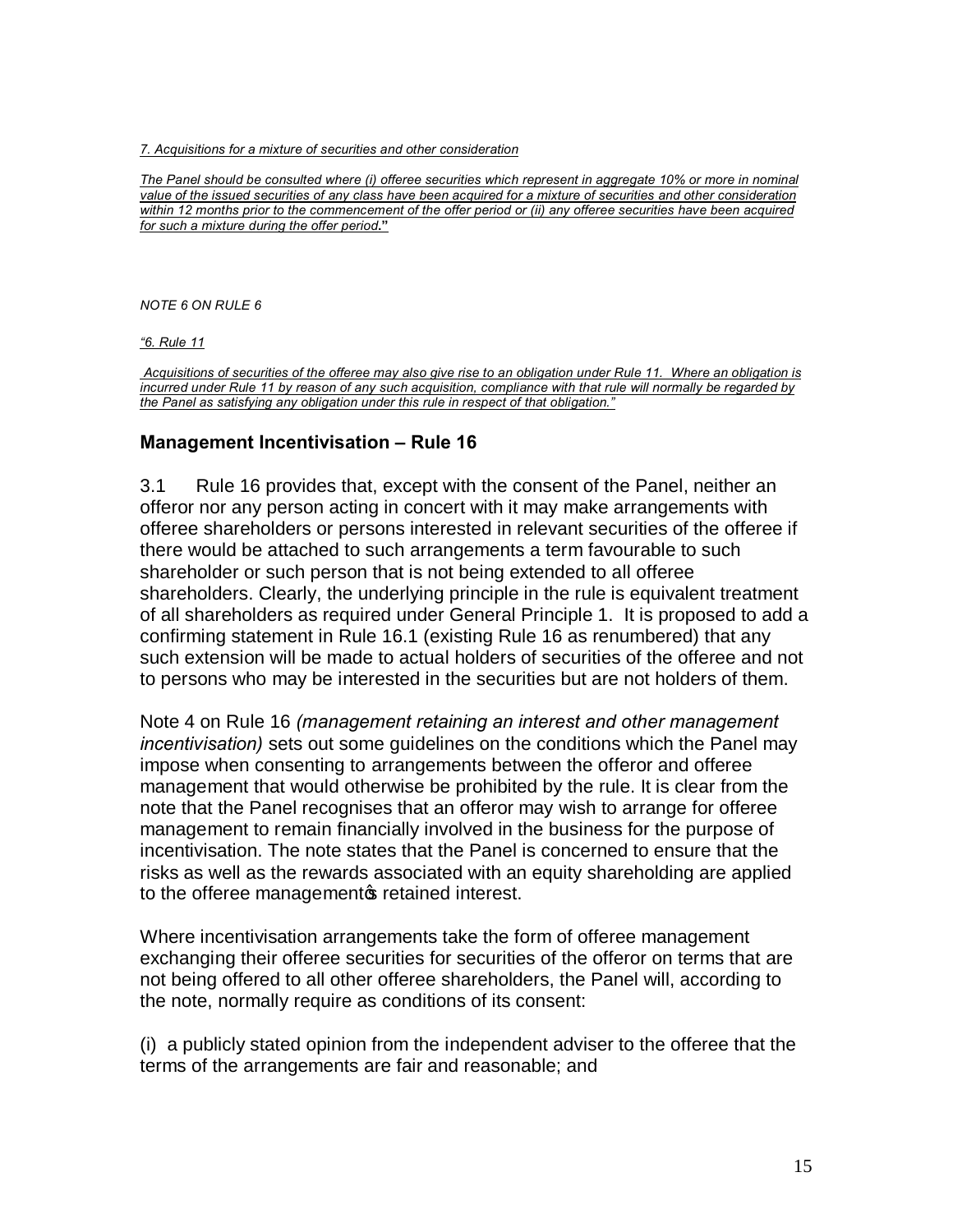(ii) approval at a general meeting by a majority of independent offeree shareholders.

In cases where other incentivisation proposals, of whatever nature, are being offered to management of the offeree, a fair and reasonable opinion from the independent adviser to the offeree will be required, according to the note, but the note makes no reference to any requirement for a vote of independent shareholders even where such proposals may be significant or unusual. Note 4 implies that the opinion of the independent adviser is required irrespective of whether offeree management has an interest in the relevant securities of the offeree. However, if management has no such interest, any incentivisation arrangements would fall outside the scope of Rule 16. The note is not specific as to how the Panel pconsent requirements would differ according to the type of other incentivisation being offered, of which there are clearly many different forms.

3.2 There have been a number of instances over the years where practitioners have had difficulties understanding how Note 4 would apply, particularly in relation to incentivisation arrangements not involving offeror securities. Therefore, the Panel is proposing that Rule 16 be amended to provide some greater specificity and clarity in relation to the issues referred to in Note 4, which will be deleted.

3.3 Management incentivisation arrangements are of relevance to offeree shareholders as such arrangements may reduce the level of consideration available to fund an offer and may influence executive directors or senior managers and hence the outcome of offeree board decisions. It is the Panelos view that it is the size and structure of the incentivisation arrangements, as well as the opinion of the independent advisers to the offeree, that is most relevant to offeree shareholders and to the Panel when forming a view on any such arrangements.

3.4 The Panel is proposing the renumbering of existing Rule 16 as Rule 16.1 and the adoption of a new Rule 16.2 which will require the disclosure in the offer document of the details of any incentivisation arrangements with members of offeree management who are interested in relevant securities of the offeree, where such arrangements have been entered into or are at an advanced stage of discussion. The independent adviser to the offeree will also be required to state publicly in the offer document that the arrangements are fair and reasonable. In addition, where it is intended to put incentivisation arrangements in place but either no discussions or only limited discussions have taken place, this will have to be stated and details of the discussions disclosed in the offer document. Where no incentivisation arrangements are proposed or the terms have not been finalized, this will also have to be disclosed. It is proposed to include in Rule 16.2 a paragraph (c) which will provide some guidance in circumstances where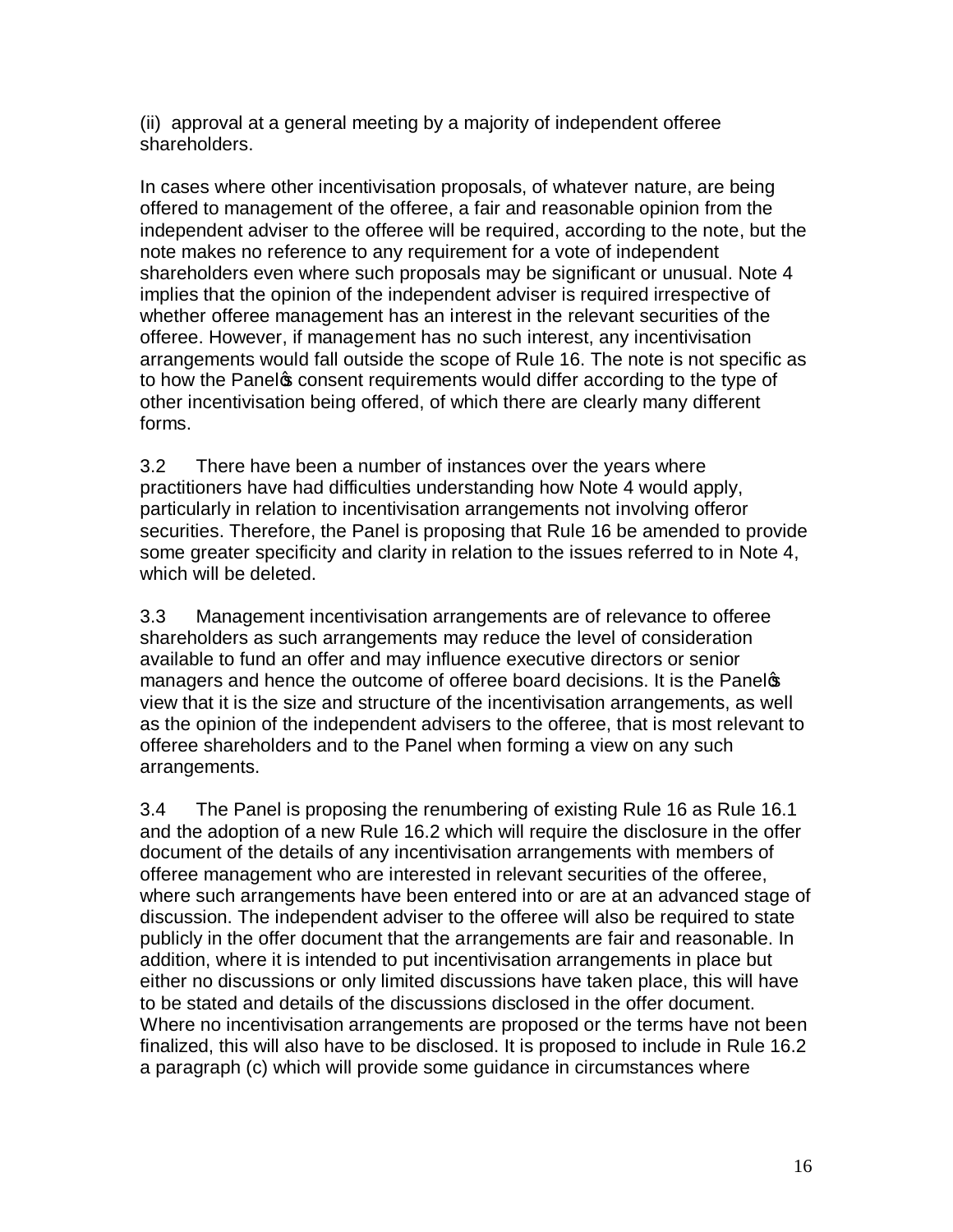incentivisation arrangements are put in place or are amended after the offer document has been posted.

Furthermore, the new rule will state that the Panel may require such arrangements to be approved at a general meeting of the offeree. A proposed new Note 1 on Rule 16.2 will state that the Panel in exercising its discretion will have regard to whether the arrangements are significant and whether the nature of the arrangements are unusual.

The new rule will also expressly state that, where the offeree management are interested in the relevant securities of the offeree and as a result of incentivisation arrangements will become shareholders in the offeror on a basis that is not being made available to other offeree shareholders, the arrangements must be approved at a general meeting of offeree shareholders.

According to the proposed Rule 16.2(d), where offeree management are to receive offeror securities pursuant to a proposal made in accordance with Rule 15, offeree shareholder approval will not be required, although details of the arrangements must be publicly disclosed together with a fair and reasonable opinion from the independent adviser to the offeree.

As stated above, if offeree management is not interested in relevant securities of the offeree, any incentivisation arrangements between them and an offeror will fall outside the scope of Rule 16. It is proposed to add a new Note 2 to Rule 16.2 which will state that in such circumstances the Panel should be consulted in order to determine whether any issues arise under Rule 3 *(independent advice; views of the board)* or Rule 21 (*frustrating action*).

The proposed amendments to Rule 16 and the notes thereon are set out below.

## *"RULE 16. SPECIAL ARRANGEMENTS WITH FAVOURABLE TERMS AND MANAGEMENT INCENTIVISATION*

## *16.1 SPECIAL ARRANGEMENTS WITH FAVOURABLE TERMS*

*Except with the consent of the Panel, .….*

*Nor may an offeror……..*

*If any requirement of Rule 16 is observed……….*

*For the avoidance of doubt, this rule does not require that the benefit of any such arrangement be extended to any person in respect of any securities of the offeree in which that person is interested but of which he or she is not a holder.* 

## *16.2 MANAGEMENT INCENTIVISATION*

*(a) Except with the consent of the Panel and subject to paragraphs (b) and (c), where an offeror has entered into, or reached an advanced stage of discussions on proposals to enter into, any form of incentivisation arrangements with any members of the management of the offeree who are interested in relevant securities of the offeree, no such arrangements or proposals ("management incentivisation arrangements or proposals") shall be implemented unless the offeror has disclosed relevant details of them*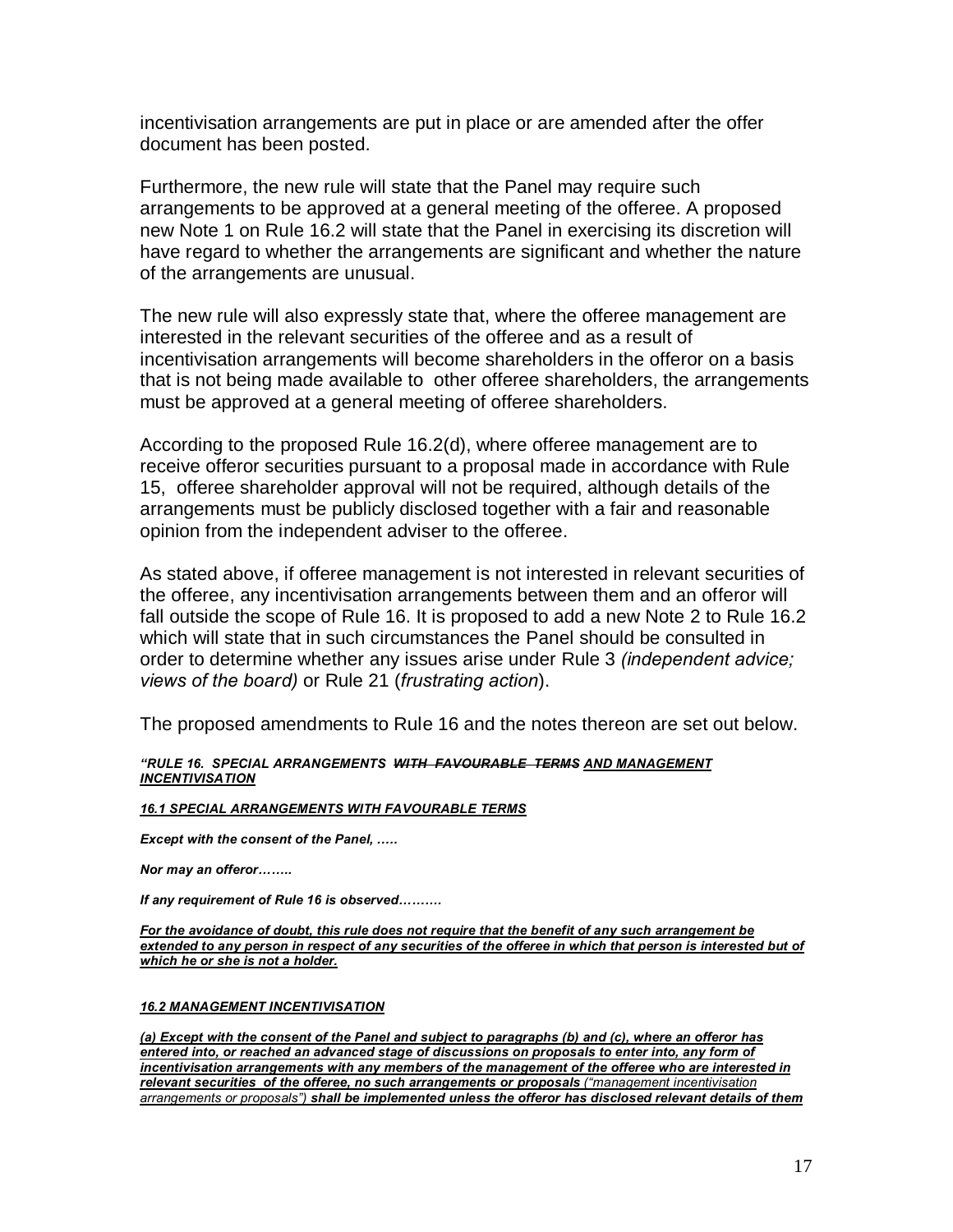*in the offer document and the independent adviser to the offeree has stated publicly that in its opinion the arrangements or proposals are fair and reasonable. If it is intended to put management incentivisation arrangements in place following completion of the offer, but either no discussions or only limited discussions have taken place, that fact shall be stated, and relevant details of the discussions (if any) shall be disclosed, in the offer document. Where no such arrangements are proposed, that fact shall be disclosed in the offer document.* 

*(b)(i) The Panel, having regard to the General Principles, may require that any management incentivisation arrangements or proposals be approved at a general meeting of the offeree shareholders.* 

*(ii) Without prejudice to subparagraph (i), where any members of the management of the offeree are interested in relevant securities of the offeree and, as a result of the implementation of any management incentivisation arrangements or proposals, they would, apart from this paragraph, become shareholders of the offeror on a basis that is not being made available to other offeree shareholders, the implementation of such arrangements or proposals shall be subject to their having been approved at a general meeting of the offeree shareholders.* 

*(iii) Every shareholder approval required by this rule shall be by a separate vote of independent shareholders, taken on a poll.*

*(c) Where, following the publication of the offer document and before completion of the offer, there is a change in the terms of any agreed or proposed management incentivisation arrangements or proposals or the offeror enters into, or reaches an advanced stage of discussion on proposals to enter into, any form of such arrangements, the offeror shall consult the Panel. The Panel may require, as a condition of the implementation of the arrangements or proposals, that the offeror disclose relevant details of all such changes to the arrangements or (as the case may be) of newly agreed or proposed arrangements and the status of any discussions between the parties, that the independent adviser to the offeree state publicly that in its opinion the arrangements or proposals are fair and reasonable and, if the Panel considers it appropriate, that such arrangements or proposals be approved at a general meeting of the offeree shareholders.*

*(d) Where members of management of the offeree are to receive securities of the offeror pursuant to an appropriate offer or proposal made in accordance with Rule 15, paragraphs (a), (b) and (c) shall not apply to that offer or proposal, but the offer or proposal shall not be implemented unless the offeror has publicly disclosed details of it and the independent adviser to the offeree has stated publicly that in its opinion the offer or proposal is fair and reasonable.*

*(e) The offeror shall be obliged to consult the Panel in all cases referred to above, except in circumstances to which paragraph (b)(ii) or (d) above is applicable."*

#### **NOTES ON RULE 16**

*"NOTES ON RULE 16.1*

*1. Top-ups and other arrangements*

*2. Offeree shareholders' approval of certain transactions - for example, disposal of offeree assets*

In some cases, certain assets of the offeree may be of no interest to the offeror. If a person interested in shares in *the offeree seeks to acquire the assets in question, there is a possibility that the terms of the transaction will be*  such as to confer a special benefit on him; in any event, the arrangement is not capable of being extended to all *shareholders. The Panel may be willing to consent to such a transaction, provided, for example, that the independent adviser to the offeree publicly states that in his or her opinion the terms of the transaction are fair and reasonable and the transaction is approved at a general meeting of the offeree's shareholders. At this meeting the vote must be a separate vote of independent shareholders and must be taken on a poll. If a sale of assets takes*  place after the offer has become unconditional, the Panel will require to be satisfied that there was no element of *pre-arrangement in the transaction.*

*The Panel will consider allowing such a procedure in respect of other transactions in which the issues are similar, for example, a transaction with an offeree shareholder involving offeror assets.*

*3. Finders' fees*

*…..*

*4 Management retaining an interest and other management incentivisation.*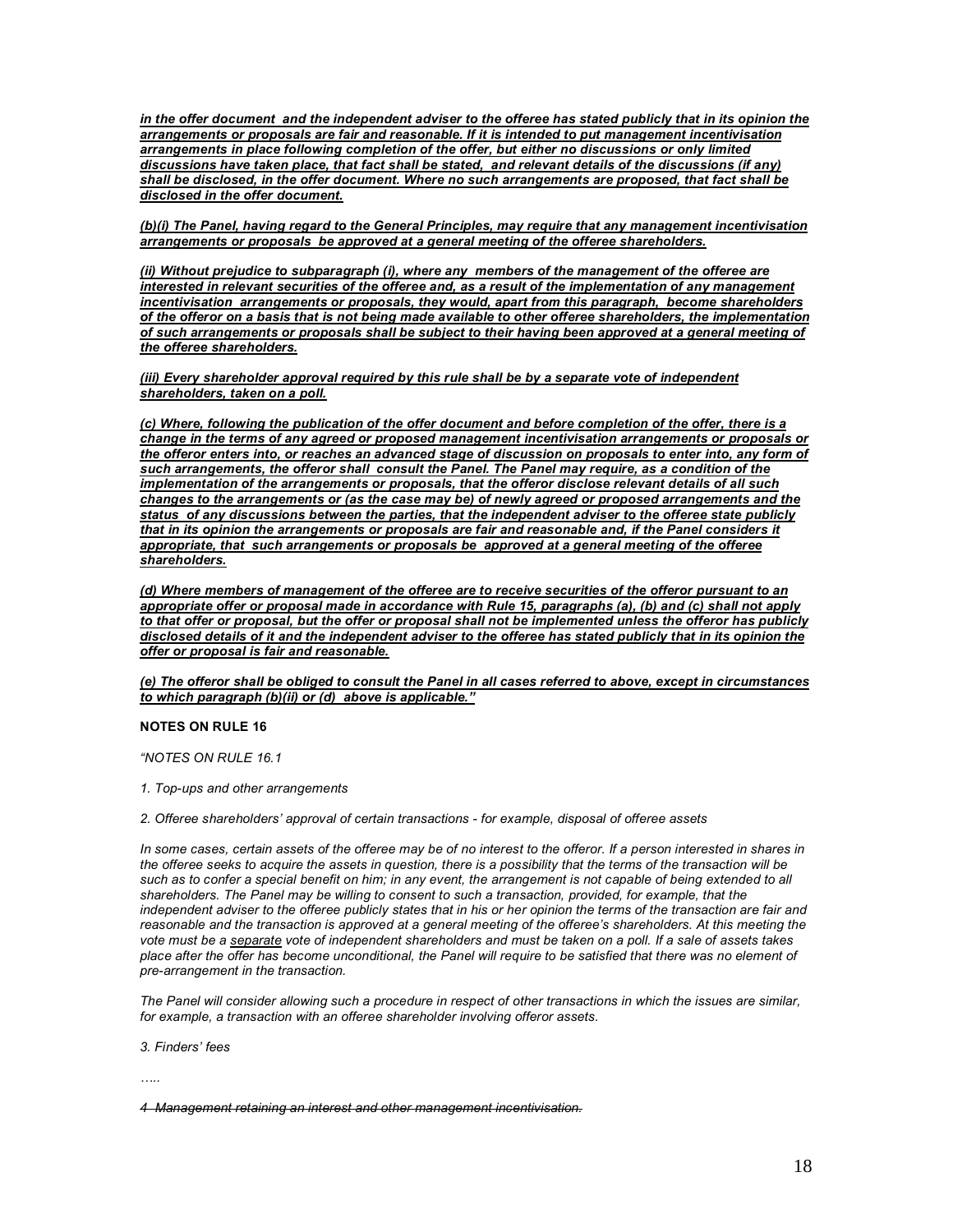*Sometimes an offeror may wish to arrange for the management of the offeree to remain financially involved in the business. The methods by which this may be achieved vary but the principle which the Panel is concerned to safeguard is that the risks as well as the rewards associated with an equity shareholding should apply to the management's retained interest. For example, it is unlikely that the Panel would find acceptable in this context an option arrangement which guaranteed the original offer price as a minimum.*

*The Panel will normally require as a condition of its consent that the matter be dealt with in the manner described in Note 2 above.*

*Where an offeror wishes to arrange other incentivisation for management to ensure their continued involvement in the business, the Panel will require, as a condition of its consent, that an independent advisor to the offeree publicly states that in its opinion the arrangements are fair and reasonable as respects the interests of the shareholders generally.*

*The Panel should be consulted in any case (including a management buyout) where this Note may be relevant."*

*NOTES ON RULE 16.2*

*1. Independent shareholder approval*

*In considering whether to exercise its discretion under Rule 16.2(b) or (c) to require the arrangements to be approved at a general meeting of the offeree shareholders, the Panel will have particular regard to whether the value of the arrangements is significant and whether the nature of the arrangements is unusual.*

*2. Incentivisation of members of management who are not interested in securities of the offeree* 

*Where members of management who are not interested in securities of the offeree are to be offered significant or unusual incentivisation arrangements by the offeror, the offeror should consult the Panel in order to determine whether any issues arise under Rule 3 or Rule 21."*

3.5 In considering the proposed amendments to Rule 16, the Panel is proposing to add the following notes on Rules 15 and 24.5.

As the proposed new Rule 16.2(d) refers to offers and proposals made in accordance with Rule 15, the following note on Rule 15 would contain a crossreference to Rule 16.2(d):

**WOTE ON RULE 15** 

*Rule 16.2(d)*

*See the above rule where members of the offeree management are to receive offeror securities pursuant to an offer or proposal made in accordance with Rule 15."*

Rule 24.5 (*special arrangements*) requires the offer document to contain details of any agreements or arrangements between the offeror (or any person acting in concert with it) and any offeree director, any offeree shareholder or any person interested in relevant securities of the offeree. It is proposed to add a new note on Rule 24.5 cross-referring to Rule 16.2 as set out below:

*"NOTE ON RULE 24.5*

*Management incentivisation arrangements See Rule 16.2."*

## **4. Equality of Information to Competing Offerors – Rule 20.2**

4.1 General Principle 3 states that *"[t]he board of an offeree……must not deny the holders of securities the opportunity to decide on the merits of the offer".* The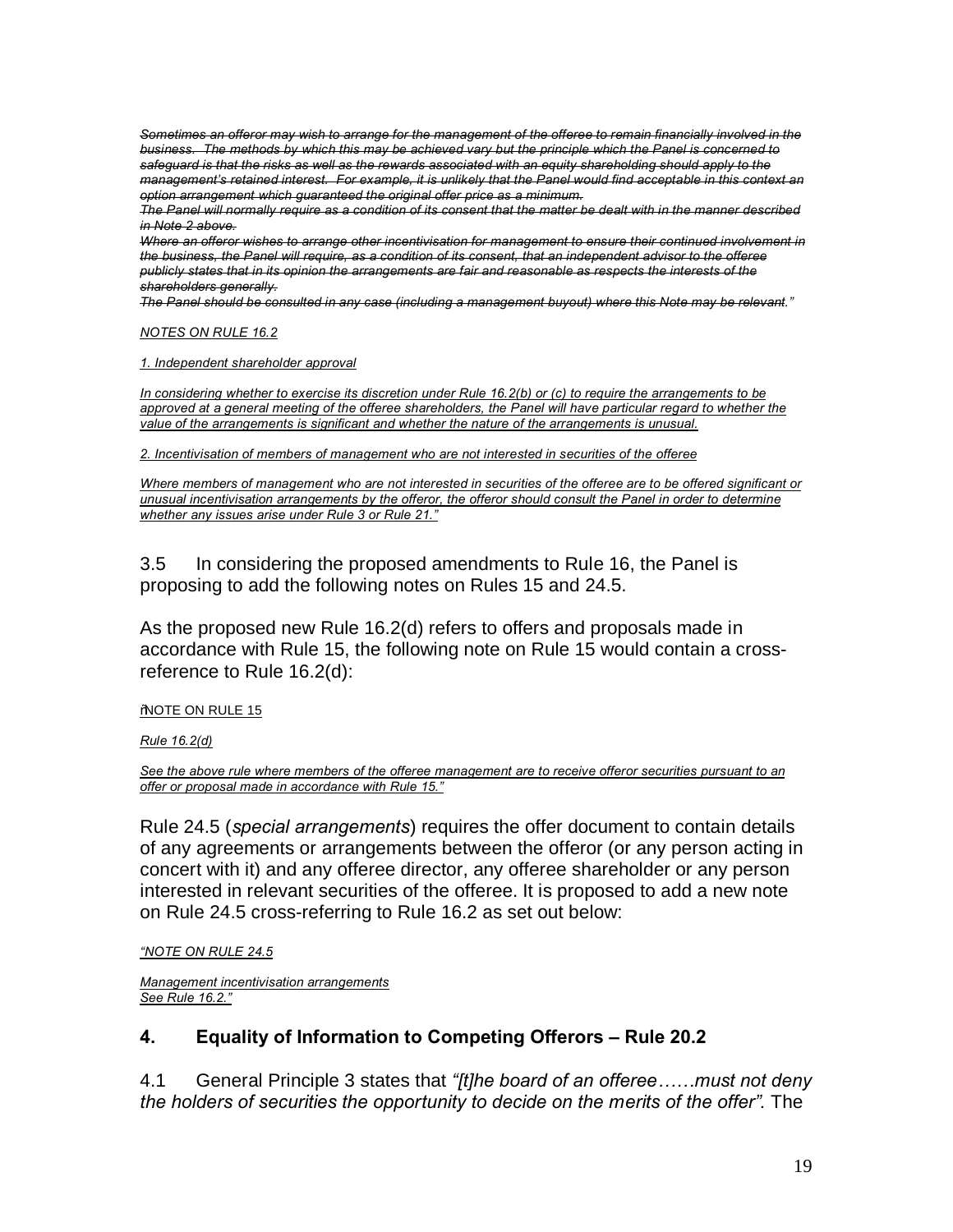General Principle is given effect primarily through Rule 21 (*frustrating action*) but also through Rule 20.2.

Rule 20.2 sets out the circumstances in which a competing offeror must be given access to information previously provided by the offeree to another offeror. Essentially, if the existence of the other offeror has been the subject of an announcement under Rule 2.4 or Rule 2.5 (regardless of whether the identity of the offeror has been disclosed), an offeree board must, on request, provide the competing offeror with access to the same information provided to the other offeror. The purpose of the rule is to prevent any preference that an offeree board may have for one offeror over another from resulting in a potential competing offeror not making an offer because it has been denied access to information on the offeree which has already been provided to another offeror. Thus, the rule prevents an offeree board in such circumstances from denying offeree shareholders the opportunity to decide on the merits of an offer.

4.2 Rule 20.2 does not address the issue of whether the offeree can impose conditions on the first offeror to receive the information, as the rule does not apply at that stage since there is no competing offer. More significantly, the rule makes no reference to whether the offeree can impose conditions on the competing offeror who receives the same information if such conditions or similar conditions were imposed on the first offeror.

Parties providing information under Rule 20.2 may have legitimate concerns about how the information may be used, and the Panel is of the view that there should be some flexibility under the rule for offerees to protect that information. Therefore, the Panel is proposing that Rule 20.2 be amended so that an offeree may impose conditions in relation to: the confidentiality of the information passed; reasonable restrictions forbidding the use of the information provided to solicit customers or employees; and the use of the information solely in connection with the offer or potential offer. Such conditions should be no more onerous that the conditions imposed on any other offeror.

Offerors seeking financial or other information on the offeree are often required to enter into % bold harmless+agreements whereby they agree that they cannot hold a firm of accountants or other third party, which produced the information, liable for any loss arising from their reliance on that information. The Panel believes that Rule 20.2 should also provide that the passing of information under the rule may be subject to an offeror signing such an agreement, provided all other offerors have been required to sign an agreement in similar form.

4.3 For the purposes of Rule 20.2, it may be necessary to determine which party or parties to a reverse takeover or a takeover which is characterised as a mergergshould be regarded as the offeree. In the case of agreed reverse takeovers, the smaller company is strictly speaking the offeror; however, the substance of the transaction can be very much the opposite. In view of this,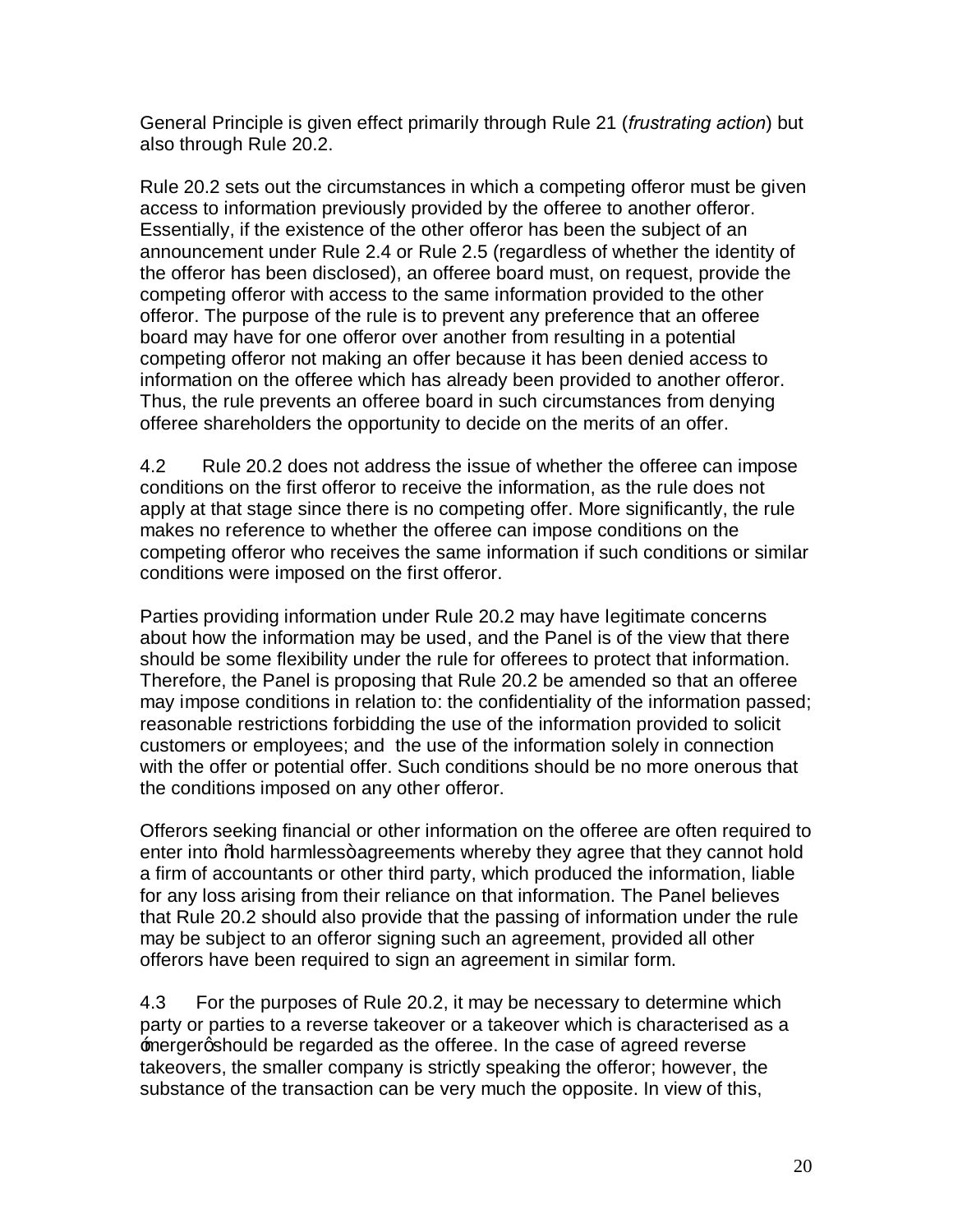either party to such a transaction can properly be viewed as the offeree. Likewise, in the case of a merger where the percentage shareholding of the offeror and that of the shareholders of the offeree in the enlarged entity will be exactly equal on completion of the transaction. Therefore, the Panelos view is that Rule 20.2 should apply to the information on either party to such a reverse takeover or merger and that the rule should be amended to reflect this.

The proposed amendments to Rule 20.2 are set out below.

*"(a) ………….*

*(b) (i) Except as provided in subparagraph (ii) below, the provision of information by the offeree board pursuant to this Rule shall not be made by it subject to any condition other than those relating to: the confidentiality of the information provided; reasonable restrictions prohibiting the use of the information provided to solicit customers or employees; and the use of the information solely in connection with an offer in respect of the offeree . No such condition shall be any more onerous than those imposed by the offeree board upon all other offerors.*

 *(ii) The provision of information pursuant to this Rule may be made subject to a requirement that the offeror sign a hold harmless letter in favour of a firm of accountants or other third party, provided that every other offeror to which the offeree board has provided such information has been required to sign a letter in the same or substantially similar form.*

*(c) Where an offer or possible offer (the "first offer") would or might oblige the offeror to increase by 100% or more its existing issued share capital that confers voting rights, a person who makes an offer (the "second offer") in respect of either the offeror or the offeree in the first offer (the "target") shall (if the target is a relevant company and paragraph (a) is not otherwise applicable) in connection with the second offer have the same right under paragraph (a) to receive information made available by the target to the other party to the first offer in connection with that offer as if the target were an offeree that had previously made the information available to another offeror in connection with an offer in respect of the target.*

*(b) (d) …."*

# **5. Offeree Board Circulars - Financial and Other Information - Rule 25**

5.1 Rule 24.2(c) requires the offeror to include in the offer document the same information in respect of the offeree as it is required to include in respect of itself by Rule 24.2(a)(i)(1) to(8). In particular, the offeror is required to include information about all known material changes in the financial or trading position of the offeree subsequent to the last published audited accounts or a statement that there are no known material changes. Rule 25 (*offeree board circulars*) sets out the information which the offeree is required to include in its response circular, whether it recommends acceptance or rejection of the offer. The rule contains no specific requirement for the offeree to include in its circular any details relating to the financial or trading position of the company*.*

Under Rule 19.2, every document and advertisement issued by or on behalf of an offeror or the offeree to shareholders in connection with an offer must contain a directors gresponsibility statement for the information contained in it. In the case of a recommended offer, the first response circular from the offeree board is combined with the offer document and the offeree directors normally take responsibility for all of the information in the offer document relating to the offeree. Consequently, the directors of the offeree would take responsibility for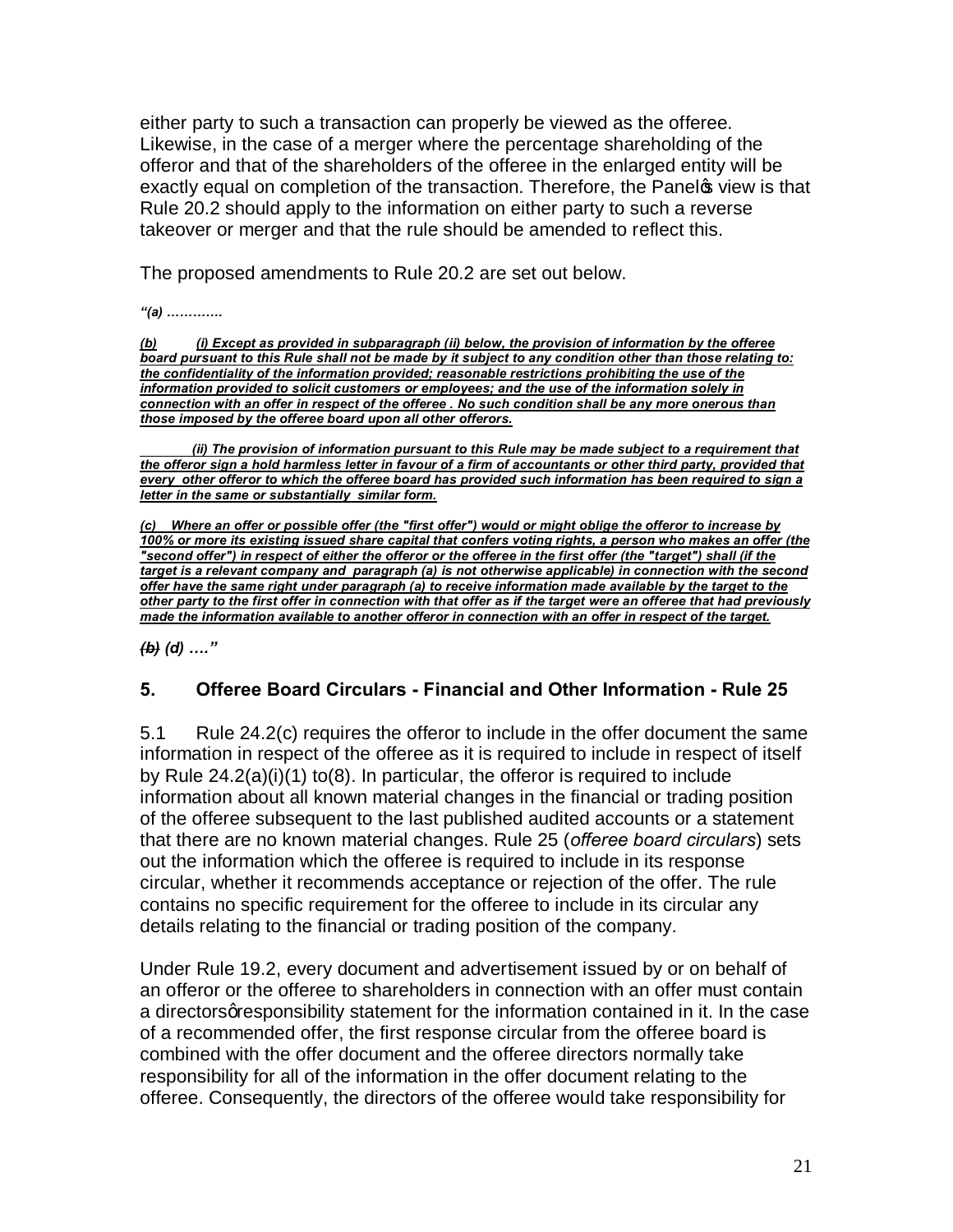any statement in the offer document relating to the financial or trading position of the offeree since the date of its last audited accounts.

However, in the case of a unilateral offer the offer document can only contain information in relation to material changes affecting the offeree that are known to the offeror. As Rule 25 does not require the offeree board circular to make any statement as to whether there have been any material changes in the company financial or trading position, no comfort is provided to offeree shareholders by the offeree board. The latter is clearly best placed to comment on the affairs of the offeree.

5.2 Having reviewed Rule 25, the Panel proposes that the rule be amended to include an explicit requirement that the offeree directors make a statement in the first response circular regarding any known material changes in the company financial or trading position since the date of the last published audited accounts. The Panel believes that the proposed amendments are in line with General Principle 2, which provides that offeree shareholders be given sufficient information to enable them to reach a properly informed decision on the offer.

Notwithstanding this proposed amendment, the Panel also believes that in the case of a unilateral offer it would still be appropriate to require the offeror to disclose in the offer document a statement regarding any material changes known to the offeror in the offeree inancial or trading position since the date of the last audited accounts even though that statement may be supplemented in the offeree of response circular. This will ensure that this publicly available information would be provided to offeree shareholders in as timely a manner as possible.

It is proposed that the new rule will, in the case of a recommended offer, disapply the requirement under Rule 24.2(c) for the offeror to disclose details of all known material changes in the financial or trading position of the offeree subsequent to the last published audited accounts (or a statement that there are no known material changes), as the offeree will in future be required to disclose that information in its response circular which, in the case of a recommended offer, will form part of the offer document.

It is proposed to reflect these amendments in a new Rule 25.8 as set out below.

## *" 25.8 FINANCIAL INFORMATION ON THE OFFEREE*

*(a) The offeree board shall include in the first response circular a statement of all known material changes in the financial or trading position of the offeree subsequent to the last published audited accounts or a statement that there are no known material changes.*

*(b) Where the first response circular is combined with the offer document, the offeror shall not be required to comply with Rule 24.2(c) insofar as it relates to Rule 24.2(a)(i)(4)."*

The following consequential amendment to Rule 24.2(c) is proposed: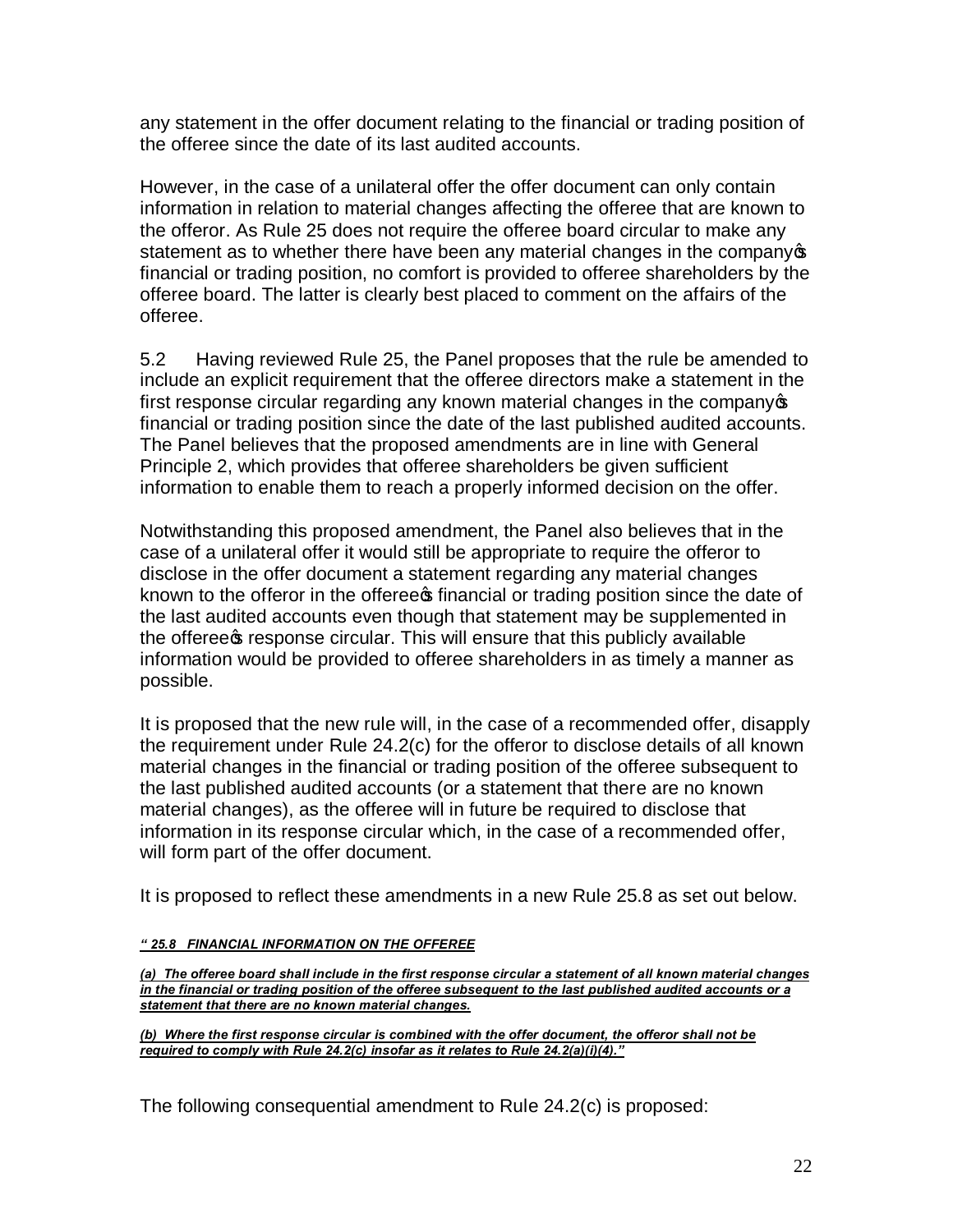*"(a)……………*

*(b)……………*

*(c) subject to Rule 25.8(b), the offer document shall contain information on the offeree on the same basis as set out in subparagraphs (a)(i)(1) to (8); (d) – (i)."*

5.3 In addition, it is proposed to delete the last paragraph of Rule 25.4(c). This paragraph permits the aggregation of the remuneration payable under directorsg service contracts except where to do so would conceal material variances between directors and provided that where a contract has been replaced or amended, the remuneration under both must be stated. The Panel two view is that the first major circular from the offeree board should contain full details of each director<sub>®</sub> remuneration and that the disclosure should not be on an aggregated basis. This is in line with current corporate governance requirements. The rule as proposed to be amended is set out below.

## *"25.4 DIRECTORS' SERVICE CONTRACTS*

*(c) The particulars required to be disclosed in the circular in respect of existing service contracts and, where appropriate under paragraph (b), earlier contracts shall be:*

*(i) the name of the director under contract;*

*(ii) the expiry date of the contract;*

*(iii) the amount of fixed remuneration payable under the contract (irrespective of whether received as a director or for management);*

*(iv) the amount of any variable remuneration payable under the contract (including, inter alia, commission on profits) with details of the basis for calculating such remuneration;*

*(v) arrangements for company payments in respect of a pension or similar scheme.*

*If there is more then one contract, a statement of the aggregate remuneration payable under each under such contracts shall satisfy the requirement of subparagraph (iii), unless such statement would conceal material variances between directors (including, inter alia) because one director is remunerated at a significantly higher rate then the others); provided that where any contract has been replaced or amended, the particulars of the remuneration payable to the individual concerned under both the existing and the earlier contract shall be stated separately."*

# **6. Day 39, No Extension and No Increase Statements - Rule 31.5 and Rule 32.2**

6.1 Rules 31.5 and 32.2 provide broadly that, except with Panel consent, an offeror should be bound by any *% to extension*+ (Rule 31.5) or *% to increase* + (Rule 32.2) statement, except to the extent that the offeror has specifically reserved the right in the relevant statement not to be bound in certain specified circumstances and those circumstances arise. The occurrence of a competitive situation and the recommendation by the offeree board of the offer concerned are expressly mentioned in each of the rules as circumstances that may be the subject of reservations to no extension/no increase statements. However, an offeror may include other reservations to such statements.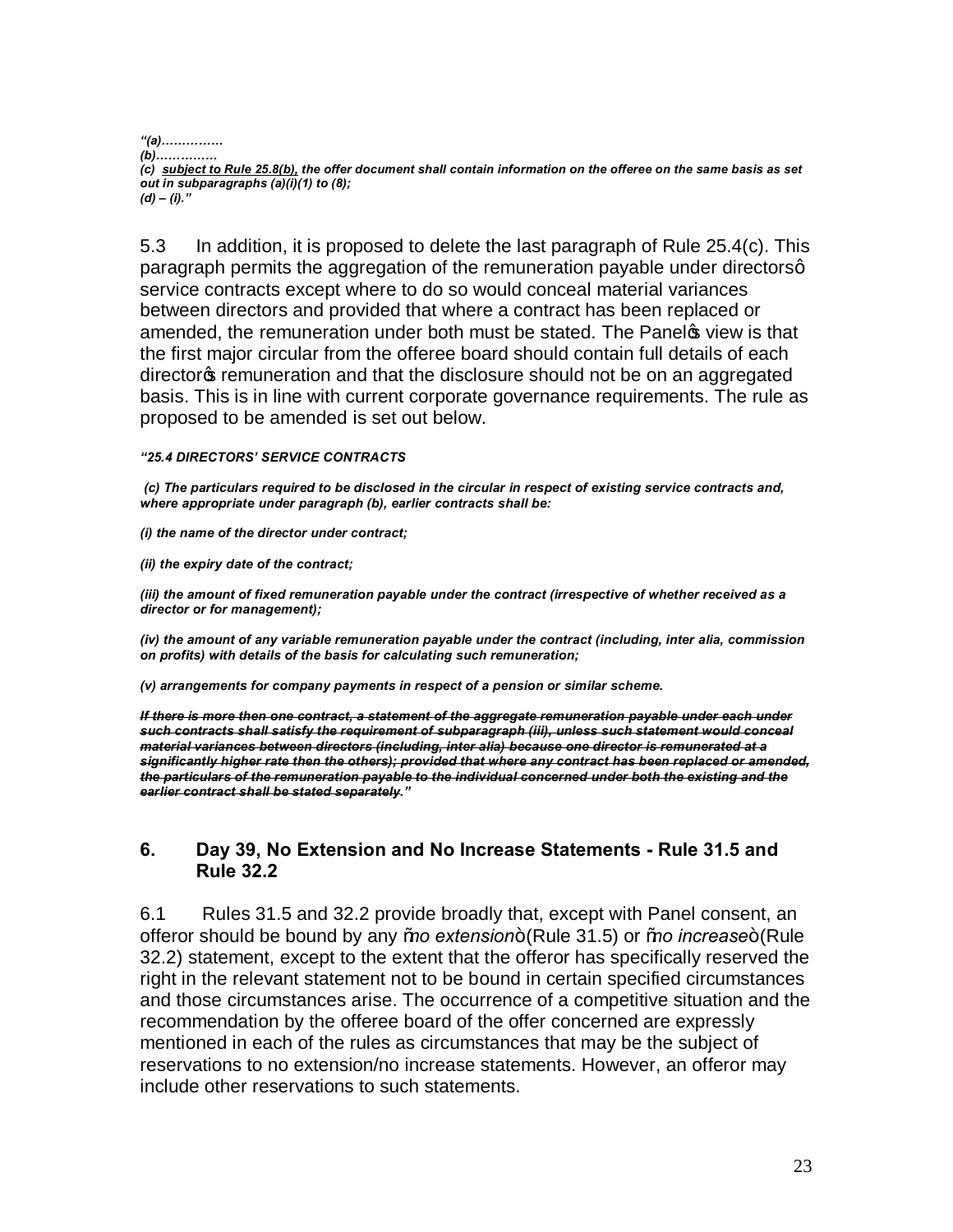In the interests of an orderly market, no extension/no increase statements must be capable of being relied upon by offeree shareholders and the market as an accurate statement of the offeror intentions. Consequently, notes 2 to both Rule 31.5 and Rule 32.2 state that Panel consent will not be granted (in circumstances where there has been an unqualified no extension/no increase statement) except where, having regard to the General Principles, the Panel considers there are exceptional circumstances which render it appropriate to do so.

Rule 31.9 prohibits the offeree board from releasing material new information after Day 39 of the offer timetable. Given that with Panel consent material new information may be released after Day 39, in order to minimize the period of uncertainty between the offeree announcement and the offeror clarifying its intentions, the Panel is proposing to amend Rule 31.5 and Rule 32.2 so that the offeror is required to inform offeree shareholders whether it will extend/increase its offer as soon as possible after the offeree announcement.

The proposed amendments to those rules are set out below.

## *"31.5 NO EXTENSION STATEMENTS*

*(e) If, after the offeror has made a no extension statement, the offeree makes an announcement of the kind referred to in Rule 31.9 after the 39th day, the offeror may (subject to the foregoing paragraphs and to any applicable consent of the Panel under Rule 31.6(a)(i)), choose not to be bound by its no extension statement and to be free to extend its offer, provided that, if it determines to make such an extension, it makes an announcement to that effect as soon as possible, and in any event within 4 business days after the offeree's announcement, and notifies shareholders of the offeree in writing at the earliest opportunity."*

## *"32.2 NO INCREASE STATEMENTS*

*(e) If, after the offeror has made a no increase statement, the offeree makes an announcement of the kind referred to in Rule 31.9 after the 39th day, the offeror may (subject to the foregoing paragraphs and to any applicable consent of the Panel under Rule 31.6(a)(i), choose not to be bound by its no increase statement and to be free to revise its offer, provided that, if it determines to make such an increase, it makes an announcement to that effect as soon as possible, and in any event within 4 business days after the offeree's announcement, and notifies shareholders of the offeree in writing at the earliest opportunity."*

6.2 The Panel is also proposing that the following amendments be made to both Rule 31.5 and Rule 32.2 in order to clarify that an offeror may choose not to be bound by a no extension or no increase statement in any circumstances that arise, provided that it has reserved the right to do so in those circumstances.

Paragraph (a) and (d) in Rule 31.5 would be amended as follows:

*"(a) Subject to paragraphs (b), and (c) and (d), if an offeror includes …"*

*"(d) An offeror may choose not to be bound by a no extension statement in any given the circumstances set out in paragraph (b) or (c) only if it has specifically reserved the right to do so in such circumstances at the time at which the statement was made and such circumstances subsequently arise; this shall apply …"*

Paragraphs (a) and (d) in Rule 32.2 would be amended as follows:

*"(a) Subject to paragraphs (b), and (c) and (d), if an offeror includes …"*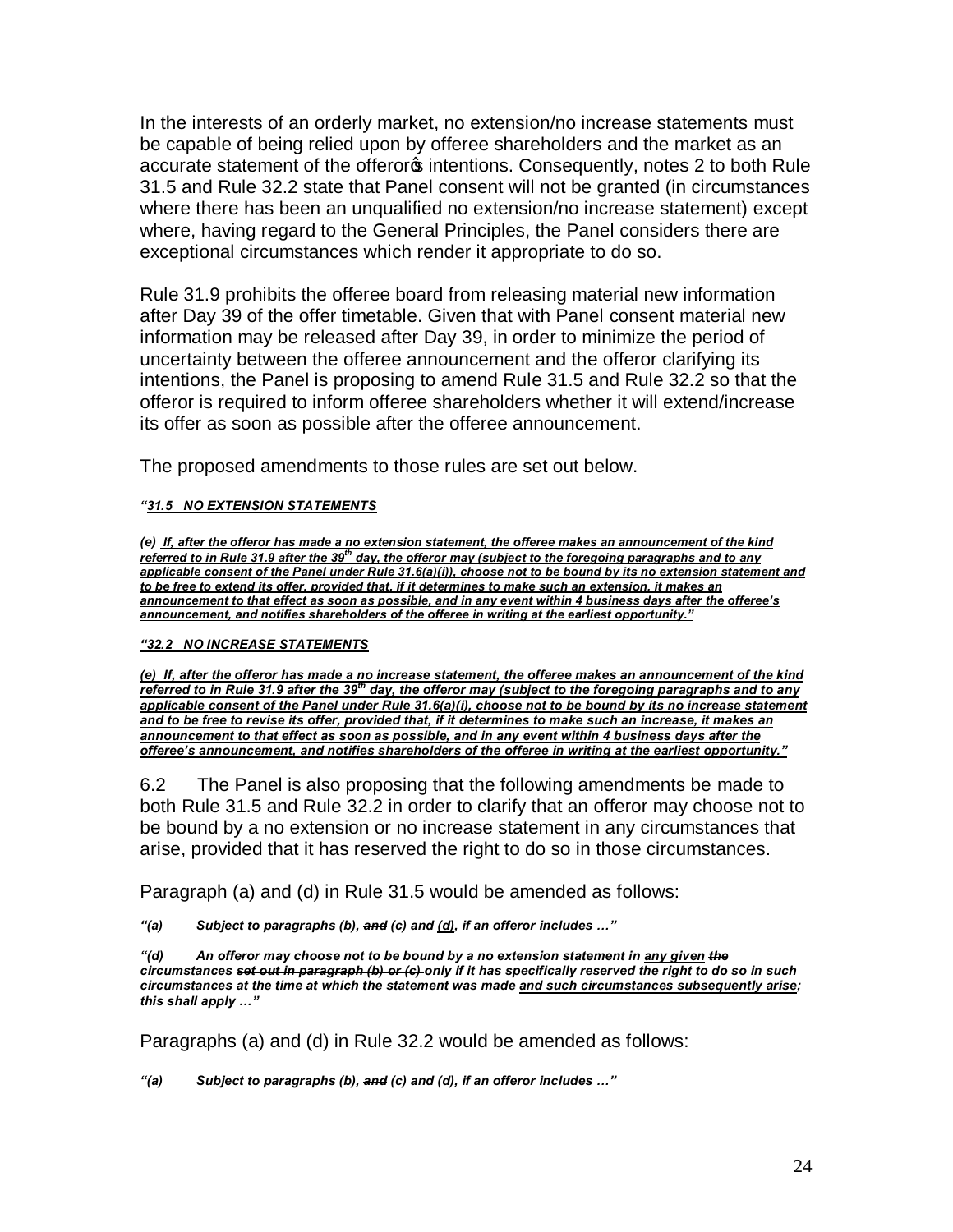*"(d) An offeror may choose not to be bound by a no increase statement in any given the circumstances set out in paragraph (b) or (c) only if it has specifically reserved the right to do so in such circumstances at the time at which the statement was made and such circumstances subsequently arise; this shall apply …"*

# **7. Deletion of the term "***associate***"**

7.1 The Panel has undertaken a review of the references to *"associate"* and *"acting in concert"* with a view to simplifying the Rules and thus assisting practitioners and parties to an offer in complying with the Rules.

The term % associate+, which originated in the Rules, is mainly relevant to the disclosure of dealings under Rule 8. For example, under Rules 8.1, 8.2 and 8.7 associates of the offeror and the offeree are required to disclose their dealings in relevant securities. The purpose of such disclosures is to ensure the market has full information and that the interests of the offeree shareholders are protected. The term is intended to cover all persons (many of whom will be presumed to be acting in concert with each other and/or with other parties to the offer) who are closely connected with the offeree and the offeror such as group companies, professional advisers acting in relation to the offer and directors of the offeree/offeror. The term also includes persons who have an interest or potential interest, whether commercial, financial or personal, in the outcome of an offer.

The term  $\pm$ cting in concertgon the other hand is a statutory concept and is mainly relevant in relation to control issues. Persons who cooperate on the basis of an agreement aimed at acquiring offeree securities, acquiring control of the offeree or frustrating the successful outcome of a bid will be regarded as acting in concert. The Rules contain a number of presumptions of concertedness which presume certain specified parties to be in concert unless the presumption is rebutted to the Panel satisfaction. The presumptions focus on certain close relationships where it is regarded as reasonable to presume that the parties in question are acting in concert. In addition, a person who is a majority shareholder in a company or controls the appointment of a majority of the members of its board of directors will be irrebuttably deemed to be acting in concert with it.

Currently, there is a significant overlap in the Rules between those persons falling within the scope of the definition of % associate+ and those persons deemed or presumed to be acting in concert. However, there are certain categories of persons who are deemed to be associates of an offeror/offeree but who are not deemed or presumed to be acting in concert with either party.

The Panel is of the view that, considering the significant overlap between the two terms, the definition of % associate+ should be deleted and references in the Rules to the term % associate+ should be amended to acting in concerty The principal effect of this will be that Rule 8 will now apply to persons acting in concert with, rather than associates of, an offeror or an offeree. If these amendments are made, a limited number of categories of persons who are currently regarded as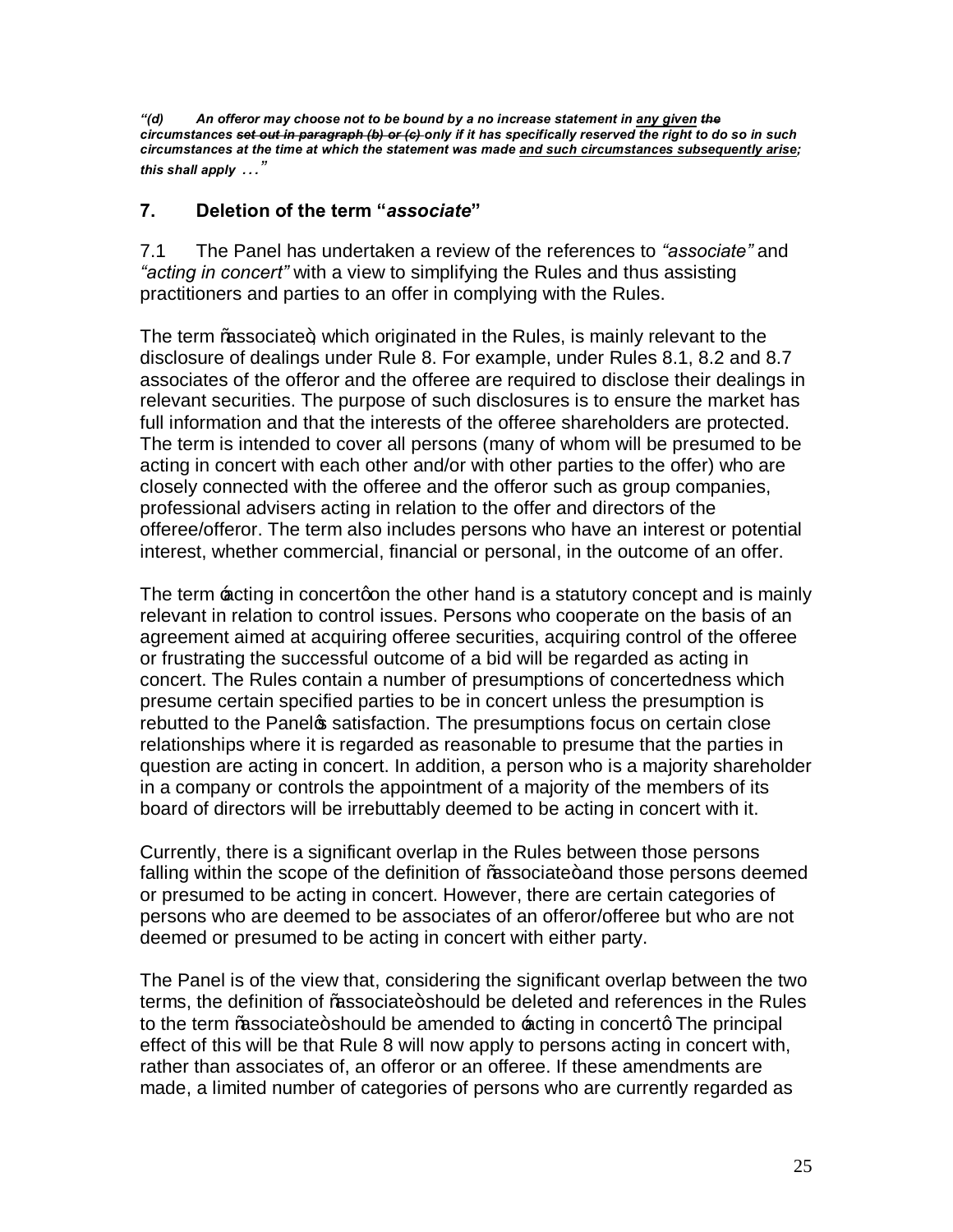associates will no longer be required to disclose their interests and dealings in relevant securities of the offeree and (if applicable) the offeror unless they are interested in 1% or more of a class of relevant securities.

The Panel believes that this would be unlikely to cause a material loss of protection for offeree shareholders or for the market generally.

7.2 The current definition of associate lists twelve categories of persons who are treated as associates of an offeror or an offeree. There are seven categories of persons presumed to be acting in concert. A comparison schedule of these categories is set out in Appendix 1.

Of the twelve categories of associate there are eight categories that have equivalents or near equivalents in the presumptions of acting in concert. In the remaining four categories, where an **Besociate person is not caught by the** presumptions of acting in concert, those persons would either be caught under Rule 8, as amended, or would no longer fall within the scope of the Rules as, in the view of the Panel, their omission would not represent a material loss to the protection of offeree shareholders or the market in general.

Categories (d) and (e) of the definition of  $%$ associate+are not fully equivalent to category (v) of the presumptions of acting in concert in that a bank or a financial or other professional adviser, and persons controlling, controlled by, or under the same control as such bank or adviser, which is acting in relation to the offer for an associate of the type described in categories (a),(b) and (c) of the definition of % associate+ (i.e. essentially group and closely related companies of the offeror or the offeree) would not be caught under category (v). In other words, while the adviser to such an associate of the offeror or the offeree will be presumed to be in concert with the relevant associate, they will not also be presumed to be in concert with the offeror or the offeree. However, such persons would be required under Rule 8.3 to disclose any dealings if they have an interest in 1% or more of any class of relevant securities of the offeror or the offeree. In the view of the Panel, should such a bank or a financial or other professional adviser have an interest in less than 1% of any class of relevant securities and, as a consequence of the proposed amendments, not be required to make a disclosure, the effect of this reduction in the level of disclosure would be likely to be minimal.

Category (h) of the definition of  $%$ associate+is not fully equivalent to category (iv) of the acting in concert presumptions. A person whose investments are managed on a discretionary basis by an associate of the offeror or the offeree is deemed to be an associate of the offeror or the offeree. However, the presumptions extend only to persons controlling, controlled by, or under the same control as the fund manager which clearly does not have as wide an application as the term % associate+. The Panel is of the view that this is unlikely to have a material effect on the disclosure rules.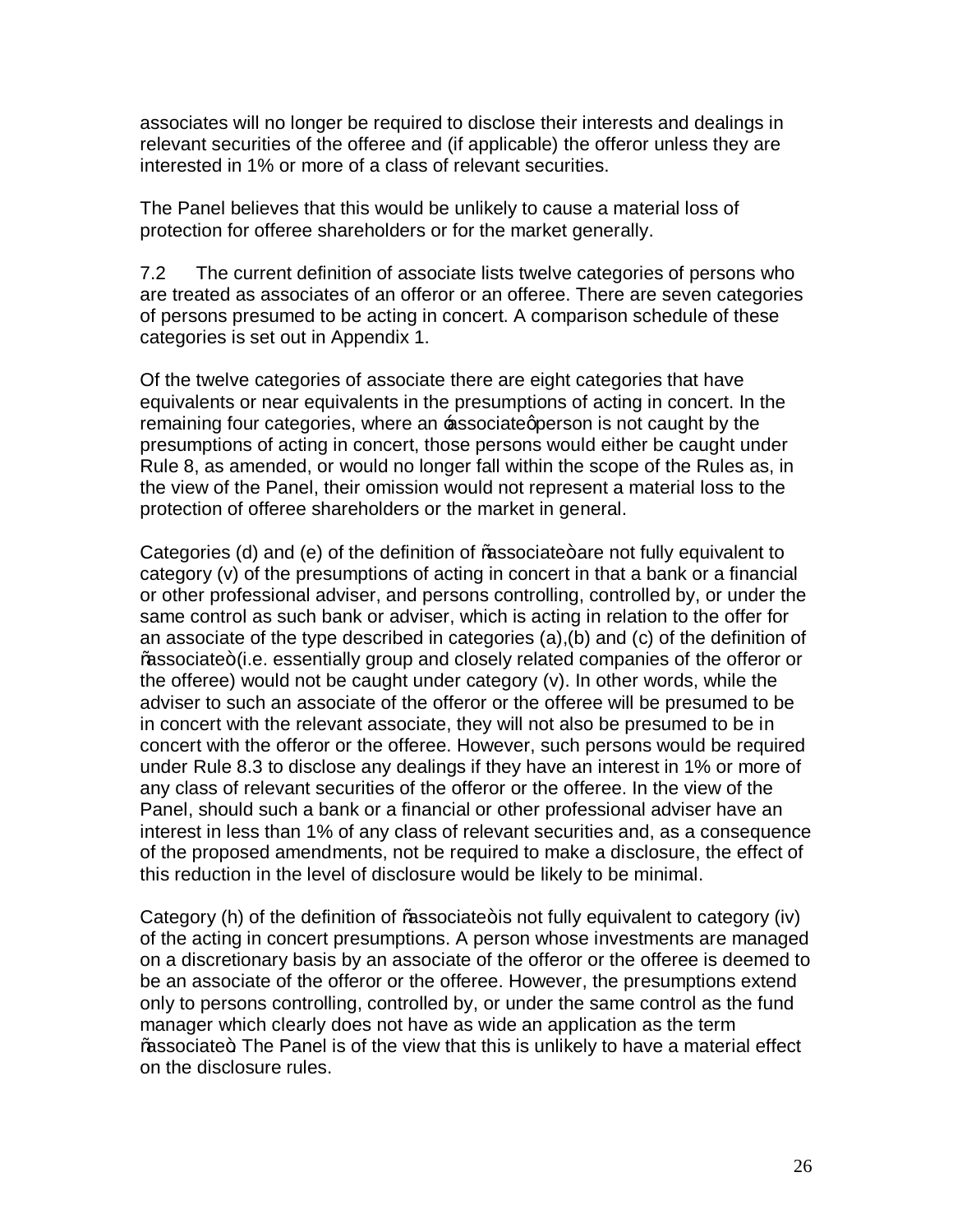Category (i) of the definition of ‰ssociate+has no equivalent under the acting in concert presumptions; however, any associate under that category will have to disclose any dealings in relevant securities under Rule 8.3. Consequently, there would be no effect on the disclosure rules.

Category (j) of the definition of ‰ssociate+has no equivalent under the acting in concert presumptions. Rule 8.7 *(indemnity and other arrangements)* requires the public disclosure of any agreement, of the type described in the rule, that exists with the offeror or the offeree or with any associate of either of them. In addition, as the party to such an agreement is regarded as an associate of the offeror or the offeree, it will be required under Rule 8.1 and Rule 8.2 to disclose all dealings in relevant securities during the offer period. Replacing the references to % associate+in Rule 8 with % acting in concert+ would have two consequences. Firstly, certain persons who are party to Rule 8.7 agreements would no longer be required to disclose those agreements under Rule 8.7 as they would fall outside the presumptions of concertedness (assuming of course that they were not actually acting in concert with the offeror or the offeree). Secondly, such persons would not be required to disclose their dealings in relevant securities under Rule 8.1 or Rule 8.2. However, they will continue to be required to disclose their dealings in relevant securities if they have an interest in 1% or more of any class of relevant security of the offeror or of the offeree. The Panel op view is that those consequences are likely to have only a minimal effect on the disclosure rules.

Categories (k) and (I) of the definition of %associate+have no equivalents under the acting in concert presumptions; however, any such persons will continue to be required to disclose their dealings in relevant securities if they have an interest in 1% or more of any class of relevant security of the offeror or of the offeree.

7.3 Should the Panel, as a result of the proposed deletion of the term % associate+, become concerned about the dealing activities of any party, it could direct that party under section 9 of the Act to make the relevant dealing disclosures.

The proposed amendments to the Rules will require the deletion of the definition of ‰ssociate+throughout the Rules and the substitution for that term of the term % acting in concert+.

7.4 In view of the deletion of % associate to appropriate to delete Note 13 on Rule 8 which is set out below (Notes 14 and 15 on Rule 8 will be renumbered as Notes 13 and 14 respectively) and to amend Note 2 on Rule 20.1 as indicated below.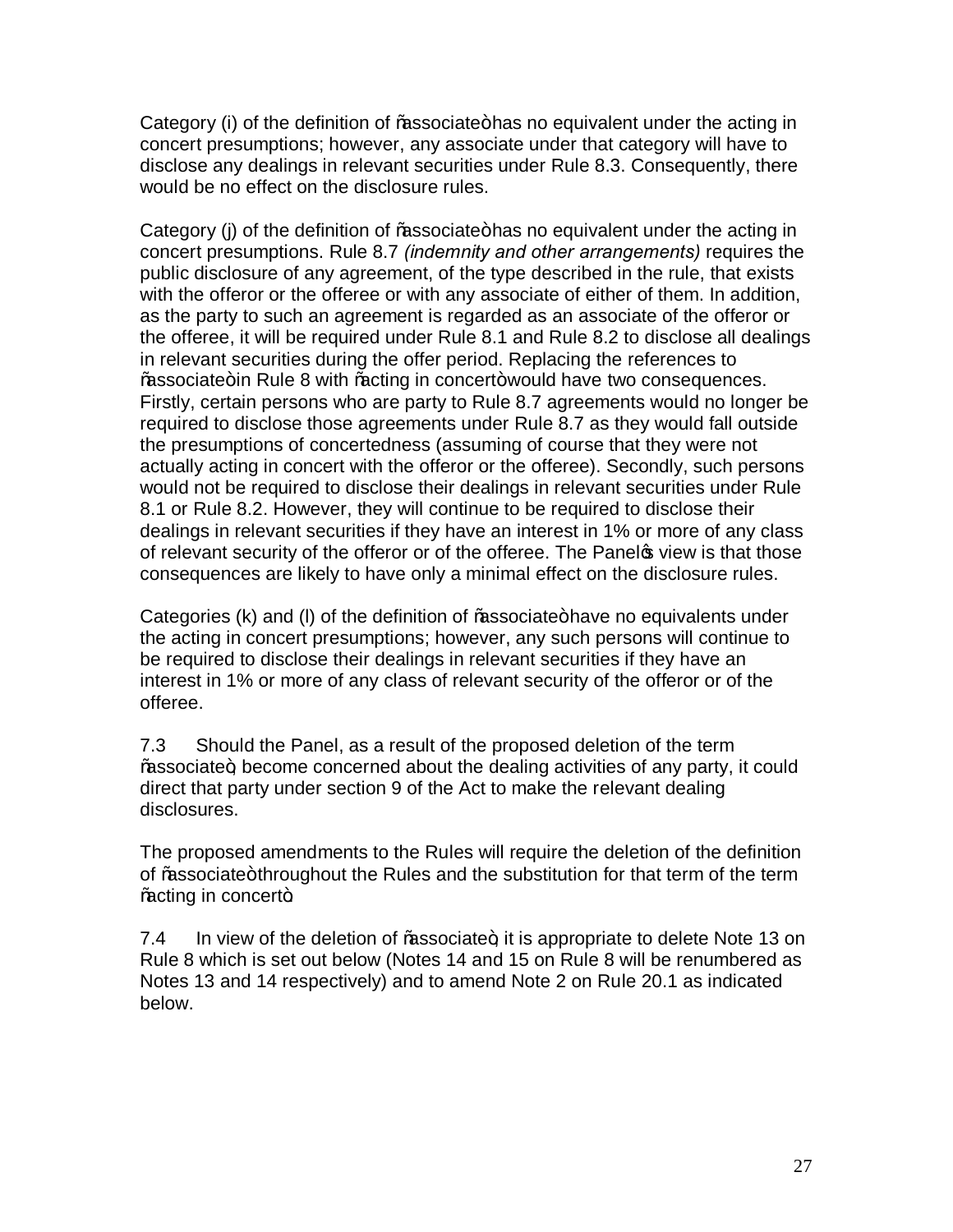### *"13. Arrangements*

*If a person is an associate of an offeror because he or she is party to an arrangement to which Rule 8.7 applies with an offeror or an associate of an offeror, he or she is also likely to be acting in concert with that offeror and in that case Rules 4, 5 ,6, 7, 9, 11 and 24 will be relevant. Where a person is an associate of an offeree because he or she is party to such an arrangement with an offeree or an associate of an offeree, Note 3 on Rule 9.1 and Rule 25.3 may be relevant. In either case, such a person will be an associate of the offeror or, as the case may be, of the offeree under paragraph (j) of the definition of "associate" and is therefore required to disclose publicly all transactions in relevant securities."*

*"2. Information issued by associates persons acting in concert (for example, stockbrokers)*

*Attention is drawn to paragraph (e) of the definition of "associate" (b)(v) of the acting in concert presumptions in Rule 3.3 of Part A, as a result of which, for example, Rule 20.1(b) will be relevant to stockbrokers who, although not directly involved with the offer, are associates of an presumed to be acting in concert with the offeror or the offeree because the stockbrokers are in the same group as the financial adviser to an offeror or the offeree."*

# **8. Market-Makers and Fund Managers**

# *8.1 Introduction*

The concept of *"*exempt status+was introduced into the Rules in 1997 and was based on the exempt concept which was introduced into the UK Code following the Big Bang reforms in 1986. Essentially, its purpose is to permit those entities that have exempt status to continue to trade in the securities of the offeree or, as the case may be, the offeror in circumstances where they would otherwise, in effect, be restricted or prohibited from trading.

The Rules impose certain prohibitions, restrictions and obligations in respect of certain dealings by certain parties involved in a takeover and by persons acting in concert with them. The Panel normally treats a group of persons acting in concert as being the equivalent of a single person.

Under Rule 3.3(b)(v) of Part A of the Rules, a financial adviser and persons controlling, controlled by or under the same control as that adviser are all presumed to be acting in concert with the adviser optiont. Therefore, where the adviser is part of a larger organisation, the presumption of concertedness extends to all entities within that group, including market-makers and fund managers that are under common control with the adviser. As a result, such connected entities will be presumed to be acting in concert with, for example, an offeror that is being advised by a corporate finance or corporate broking department within their group. Consequently, the freedom of such marketmakers and fund managers to deal would be severely constrained as a result of the operation of various rules. For example, Rules 6 and 11 impose certain obligations on an offeror if it, or any person acting in concert with it, purchases offeree securities. The offeror may incur an obligation to make an offer at a minimum level or to revise its existing offer depending on the particular circumstances. Offerors and their concert parties are also restricted under Rule 4.2 in their ability to sell offeree securities. On the offeree side, financial advisers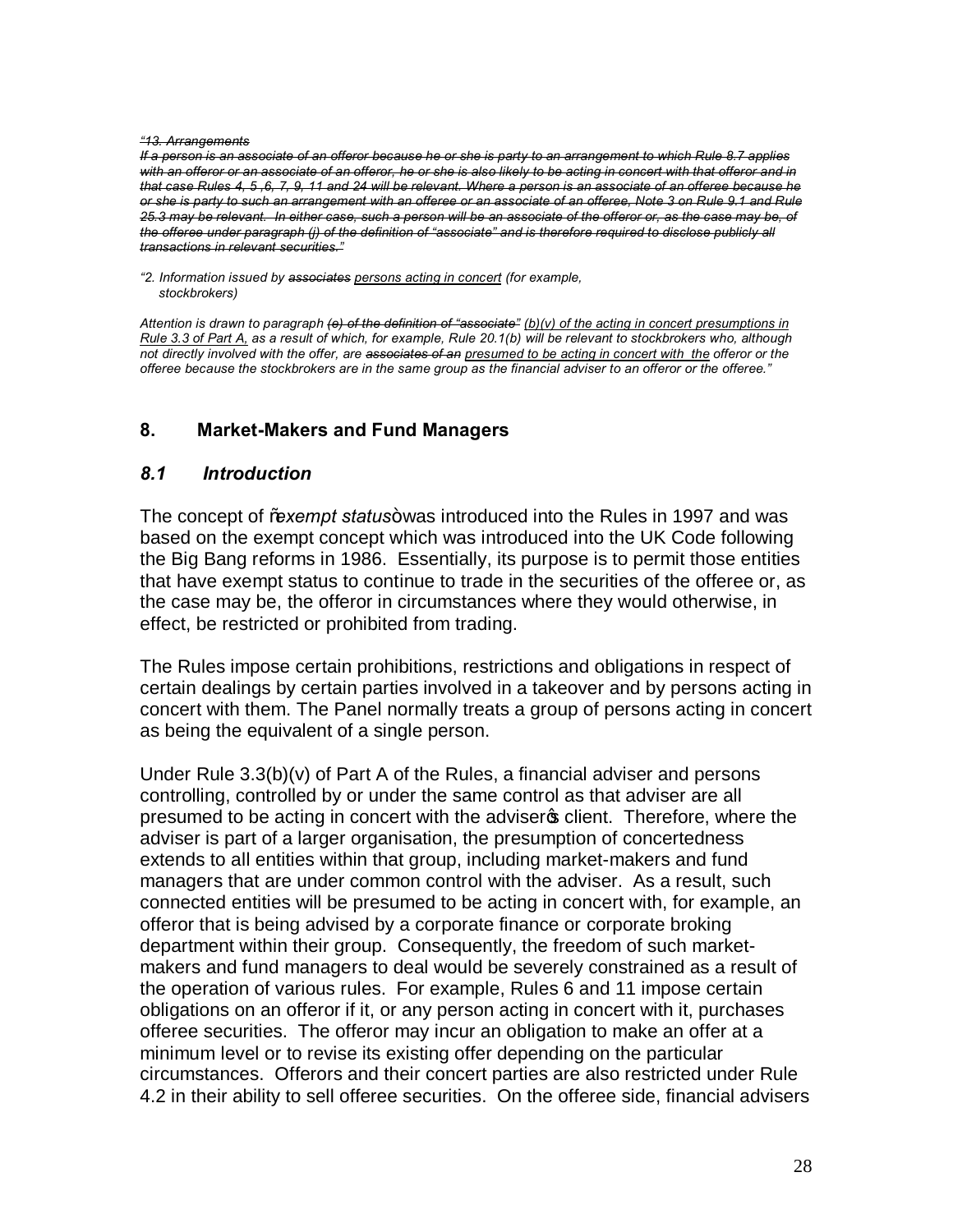and stockbrokers to the target company are prohibited under Rule 4.4 from, amongst other things, acquiring offeree shares. As a result of these restrictions, and in the absence of the exempt system, market-makers and fund managers within the same group as an adviser to an offeror or an offeree would effectively be forced to cease trading in the securities concerned for the duration of the offer period.

Exempt market-makers connected with an offeror or an offeree are currently required to comply with the public dealing disclosure requirements under Rule 38.5. Furthermore, their activities are subject to the restrictions and prohibitions set out in Rules 38.1 to 38.4. Such requirements, restrictions and prohibitions are deemed essential to ensure that the trading activities of exempt market-makers and the use of the group own capital are not permitted to influence the outcome of an offer. It has always been assumed that fund managers are less likely to take action to assist the group ocorporate advisory clients, as fund managers have specific duties to their own discretionary clients. Consequently, connected exempt fund managers are not subject to the same restrictions and prohibitions that apply to market-makers.

Every notification by the Panel confirming its recognition of exempt status expressly states that when a market-maker or fund manager is connected with the offeror or the offeree, exempt status is relevant only where the sole reason for the connection is that the market-maker or fund manager is controlled by, controls or is under the same control as a financial or other professional adviser (including a stockbroker) acting in relation to the offer for the offeror or, as the case may be, the offeree, i.e. the only purpose of exempt status is to remove the exempt entity from the presumption of concertedness in Rule 3.3(b)(v) of Part A of the Rules. Therefore, if the market-maker or fund manager is connected with the transaction for any other reason, the normal consequences of the presumptions of concertedness will apply.

Originally, the rationale for introducing exempt status in the UK was to maintain liquidity in the securities of the offeree during the offer period and to provide connected fund managers with the flexibility to trade, thereby enabling them to continue to act in the best interests of their clients. Initially, therefore, exempt status was granted only to market-makers in respect of their market-making activities and to fund managers. In order to acquire exempt status, parties had to be able to demonstrate to the UK Panel a satisfaction that their operations were independent and segregated from the corporate advisory and corporate broking businesses within their group.

Over the years, the scope of exempt status was extended, particularly as it applied to market-makers, with the UK Panel agreeing to extend the list of trading activities that could benefit from such status. Initially, this resulted, in effect, in a broadening of the definition of *%*narket-making+to include any activity that was undertaken in a client-serving capacity. This extension of the exempt system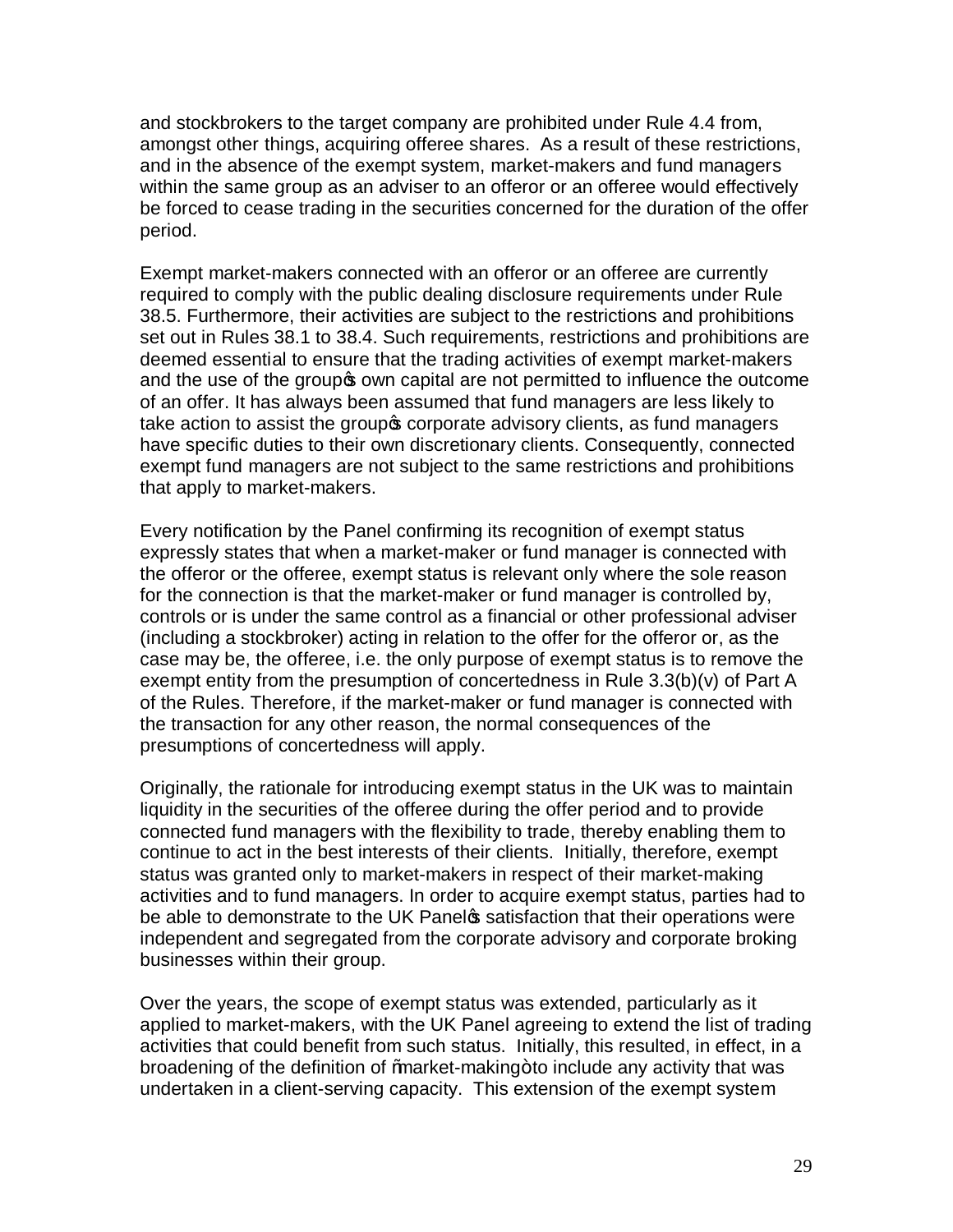was driven by the huge increase in trading in derivatives in the 1990 $\sigma$  which led to frequent requests to consent to a variety of principal trading activities as falling under the exempt umbrella. With the introduction of SETS (a trading platform to which the concept of officially designated market-makers does not relate) in 1997, the scope of exempt status was further extended to include all trading, including principal trading, by an exempt entity in all of the securities traded on SETS. This gradual expansion of the principal trading activities that could benefit from exempt status resulted in the UK Panel amending the Code in 2005 to replace the term "market-maker+with "principal trader+ and thus, from that date, any trading desk within an organisation, whether trading in a market-making capacity or in a proprietary capacity, may be granted exempt status provided it can satisfy the UK Panel that its operations are independent and segregated from the corporate advisory and corporate broking businesses within its group.

Shortly thereafter, the Panel considered whether the Rules should be amended to extend exempt status to all forms of proprietary trading. The Panel decided not to extend the exempt system at that time, primarily because it was not comfortable with the attendant risk and also because it wished to ascertain how the new system in the UK would operate.

As the extension to the UK exempt system appears not to have given rise to any particular problems, the Panel is of the view that it is now appropriate to adopt the term "principal trader+in the Rules. Should the term be adopted in the Rules, a careful review of all applications for exempt status in respect of principal trading operations will be undertaken to enable the Panel to understand the nature of such operations and to be satisfied as to the independence of such operations from their respective advisory and corporate broking operations. In addition, the Panel believes that the following features will be important safeguards in reducing the risk that there will be any deterioration in trading standards by those trading desks that are granted exempt principal trader status:

- (1) the daily monitoring of dealings in relevant securities during the offer period, and their investigation as appropriate, by the Panel;
- (2) the dealing disclosure requirements under the Rules and in particular those in Rule 38.5; and
- (3) the restrictions and prohibitions in Rules 38.1 to 38.4.

# *8.2 Rule amendments to introduce principal trader status and exempt principal trader status*

The Panel is proposing to amend the Rules (but not the Substantial Acquisition Rules) to replace the existing definitions of *%*barket-maker+ and % axempt marketmaker+ with new definitions of % arincipal trader+ and % axempt principal trader % The following Rule amendments are therefore being proposed.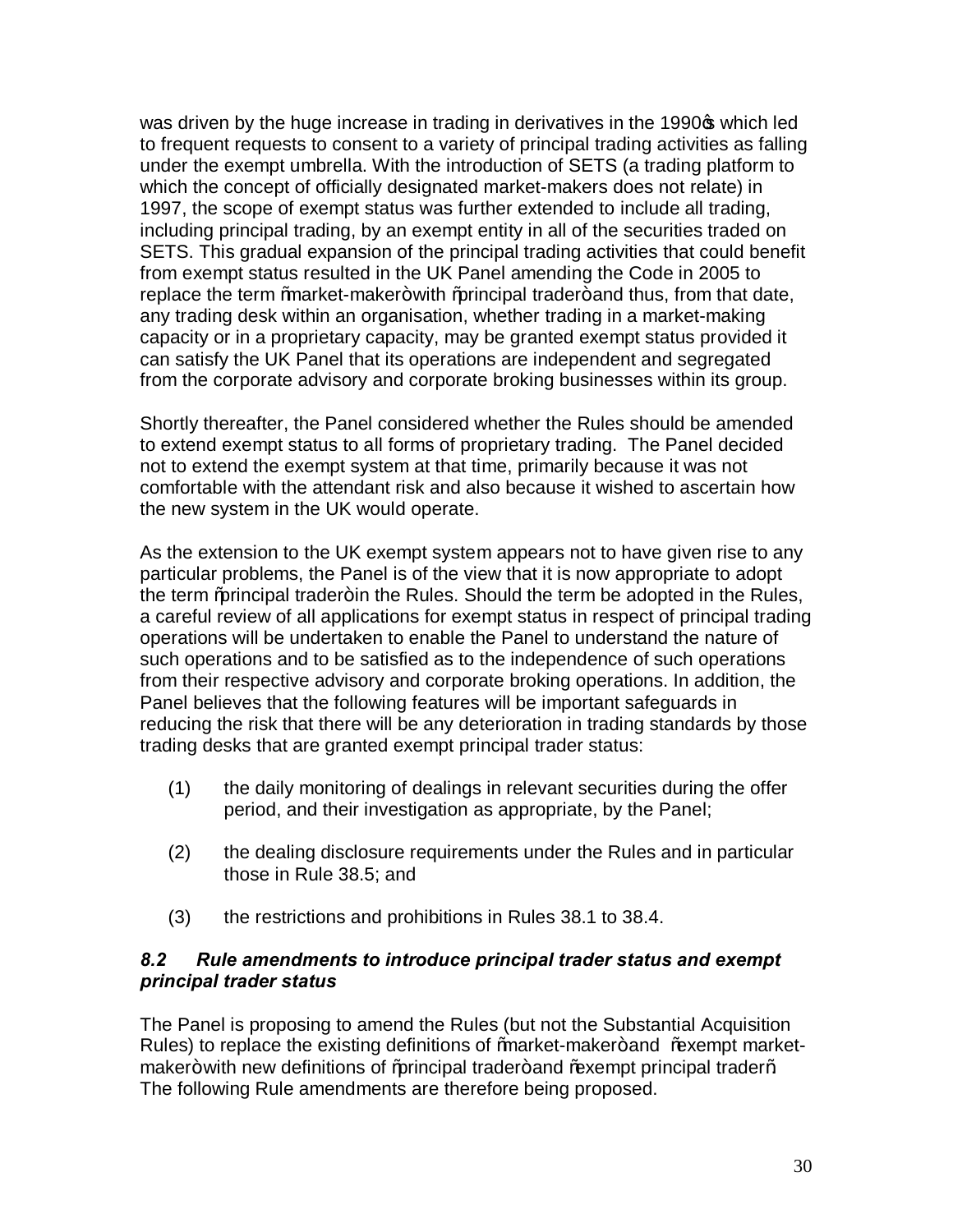$(1)$  A definition of  $%$  a analymic trader+ is to be introduced into the Rules as follows:

*""principal trader" means a person who is registered as a market-maker with the Irish Stock Exchange Limited or the London Stock Exchange plc, or is accepted by the Panel as a market-maker, or is a member firm of either of such stock exchanges dealing as principal in order book securities;"*

(2) The existing definition of % wempt market-maker+in the Rules to be replaced with a new definition of % axempt principal trader+ as follows:

*""exempt principal trader" means a principal trader who is recognised by the Panel as an exempt principal trader for the purposes of these Rules, has been notified in writing of that fact by the Panel and has not been notified by the Panel of the withdrawal of such recognition;"*

(3) The existing definition of % axempt market-maker+ will consequently be deleted:

*"exempt market-maker" means a person who, in relation to the securities concerned, is registered as a marketmaker in those securities with the London Stock Exchange Limited or is accepted by the Panel on Takeovers and Mergers as a market-maker in those securities and who, in either case, has been recognised by the Irish Takeover Panel as an exempt market-maker for the purposes of these Rules, has been notified in writing of that fact by the Panel and has not been notified by the Panel of the withdrawal of such recognition;* 

 $(4)$  All existing references in the Rules to  $%$  Exempt market-maker(s) + and "market-maker(s)" to be replaced with "exempt principal trader(s)" and "principal  $trader(s)$ +, as appropriate.

(5) It is proposed to add the following as a new Note 7(b) on Rule 2.1 of Part A of the Rules (the existing Notes 7(b) and (c) to be renumbered 7(c) and (d)) for the purpose of stating clearly the effect of being granted exempt status:

*"(b) The effect of a principal trader or fund manager having exempt status is that the presumption of concertedness*  in Rule 3.3(b)(v) will not apply. However, the principal trader or fund manager will still be regarded as connected with the offeror or offeree, as appropriate. Connected exempt principal traders, but not connected exempt fund *managers, must comply with Rule 38. Connected exempt principal traders and connected exempt fund managers must comply with the relevant provisions of Rule 8."*

(6) Rule 4.2 sets out a number of restrictions on dealings by the offeror and its concert parties. Rule 4.2(e) expressly states that the restrictions in Rule 4.2 shall not apply to an exempt fund manager which is connected with the offeror if the sole reason for that connection is that the fund manager is controlled by, controls or is under the same control as a financial or other professional adviser acting for the offeror in relation to the offer. The Panel is proposing to amend Rule 4.2(e) so that it also applies to exempt principal traders as the concept of exempt status should apply equally to principal traders and fund managers in these circumstances. The proposed amendments to Rule 4.2(e) are set out below:

*<sup>&</sup>quot;(e) The provisions of paragraphs (a) and (b) shall not apply to an exempt fund manager or an exempt principal trader which is connected with the offeror if the sole reason for that connection is that the fund manager or the principal trader is controlled by, controls or is under the same control as a financial or other professional adviser (including a stockbroker) acting for the offeror in relation to the offer."*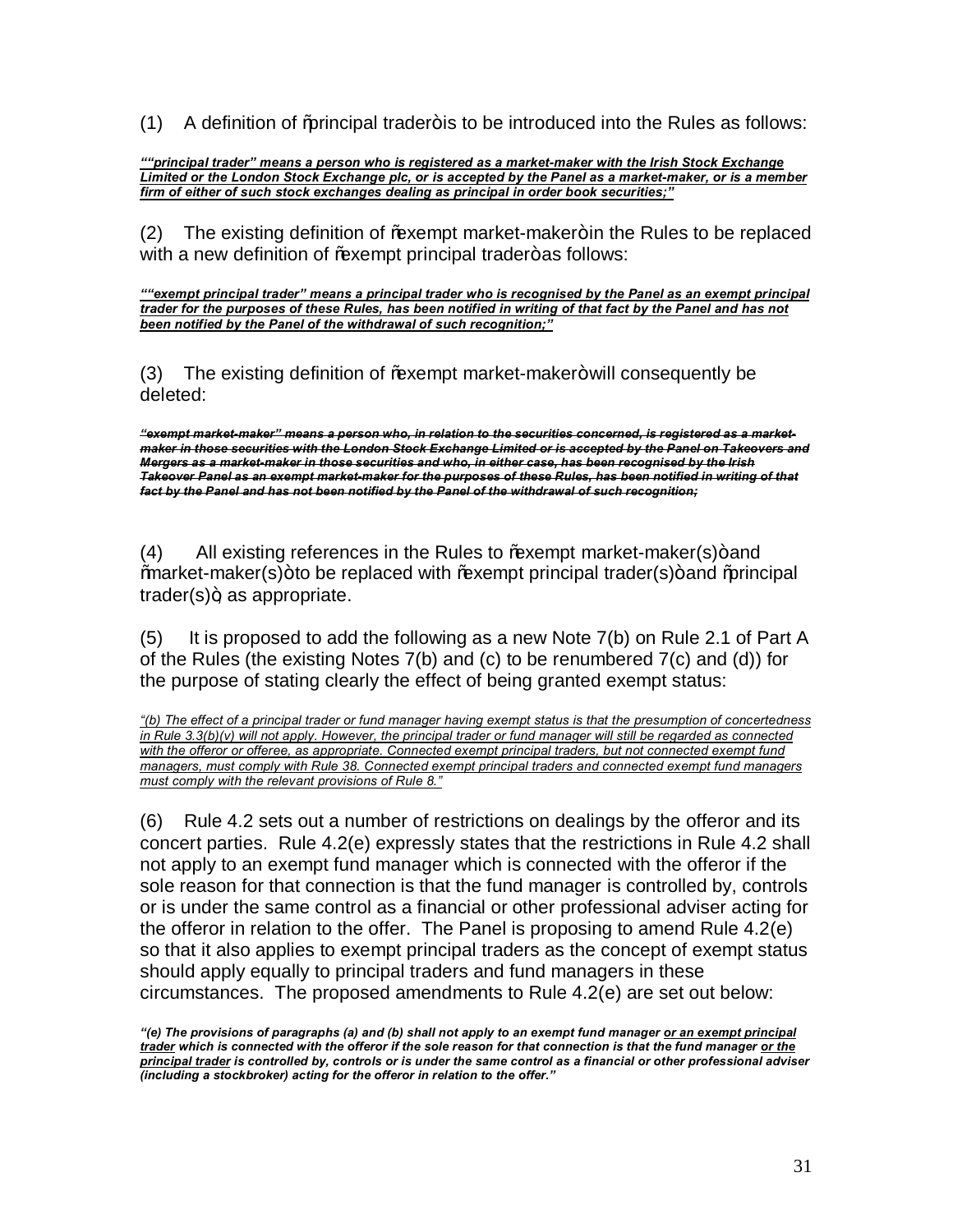(7) Rule 5.1(c) provides that acquisitions of voting securities or of rights over such securities for discretionary clients by fund managers connected with an offeror shall be included in the aggregation of acquisitions for the purposes of Rule 5.1 except where they are exempt fund managers. The Panel is proposing that the Rule be extended to principal traders as there appears no logical reason why it should not do so. The amended paragraph is set out below:

*"(c) Acquisitions of voting securities or of rights over such securities for discretionary clients by fund managers or principal traders connected with an offeror shall, except where they are exempt fund managers, be included in the aggregation of acquisitions, unless the Panel consents otherwise. It shall be the duty of the offeror, the financial adviser to the offeror, and the fund manager and the principal trader concerned to ensure that such obligation is observed."*

(8) All dealings during the offer period by an offeror or the offeree or by any associate of them for its own account are required under Rule 8.1 to be disclosed. Rule 8.1(c) currently provides an exemption from such disclosure in the case of a recognised market-maker, acting solely in that capacity, which is an associate of an offeror or the offeree only because it is interested in 5% or more of the relevant securities of the offeror or the offeree. With the proposed replacement of the term *"market-maker*" with "*principal trader*+, the Panel is of the view that this exemption should no longer be available as it would be possible for a principal trader to be engaged in all forms of proprietary trading and not just that related to market-making. It is therefore proposed to amend Rule 8.1(c) as follows:

*"(c) Dealings in relevant securities by an exempt principal trader market-maker connected with an offeror or the offeree shall be disclosed publicly in accordance with Rule 38.5. A recognised market-maker which is an associate by virtue only of paragraph (i) of the definition of "associate" shall not be obliged to make a disclosure under Rule 8.1 provided that the market-maker acts solely in a market-making capacity in relation to the securities concerned. "*

(9) Rule 38.5 currently requires disclosure of dealings by a connected exempt market-maker. The level of disclosure required, as set out in the Rule 38.5 disclosure form, is of a less onerous nature than that required when disclosing under Rules 8.1 or 8.3. The reason for these less onerous disclosure requirements under Rule 38.5 is to protect the intermediary function of the exempt market-maker. However, as Rule 38 will be amended to apply to principal traders, this will not apply to the proprietary trading desk of an exempt principal trader. Therefore, the Panel is proposing to amend Rule 38.5 so that an exempt principal trader that has recognised intermediary status and is dealing in a clientserving capacity will continue to benefit from the less onerous disclosure requirements, whereas an exempt principal trader that does not have recognised intermediary status, or that does have that status but is not dealing in a clientserving capacity, will have to disclose the same level of detail as that required under Rule 8.1 and Rule 8.3.

Exempt principal traders are required to disclose dealings under Rule 38.5. However, the Rules do not expressly state its period of application. All Rule 8 disclosures are required to be made for the duration of the offer period and it is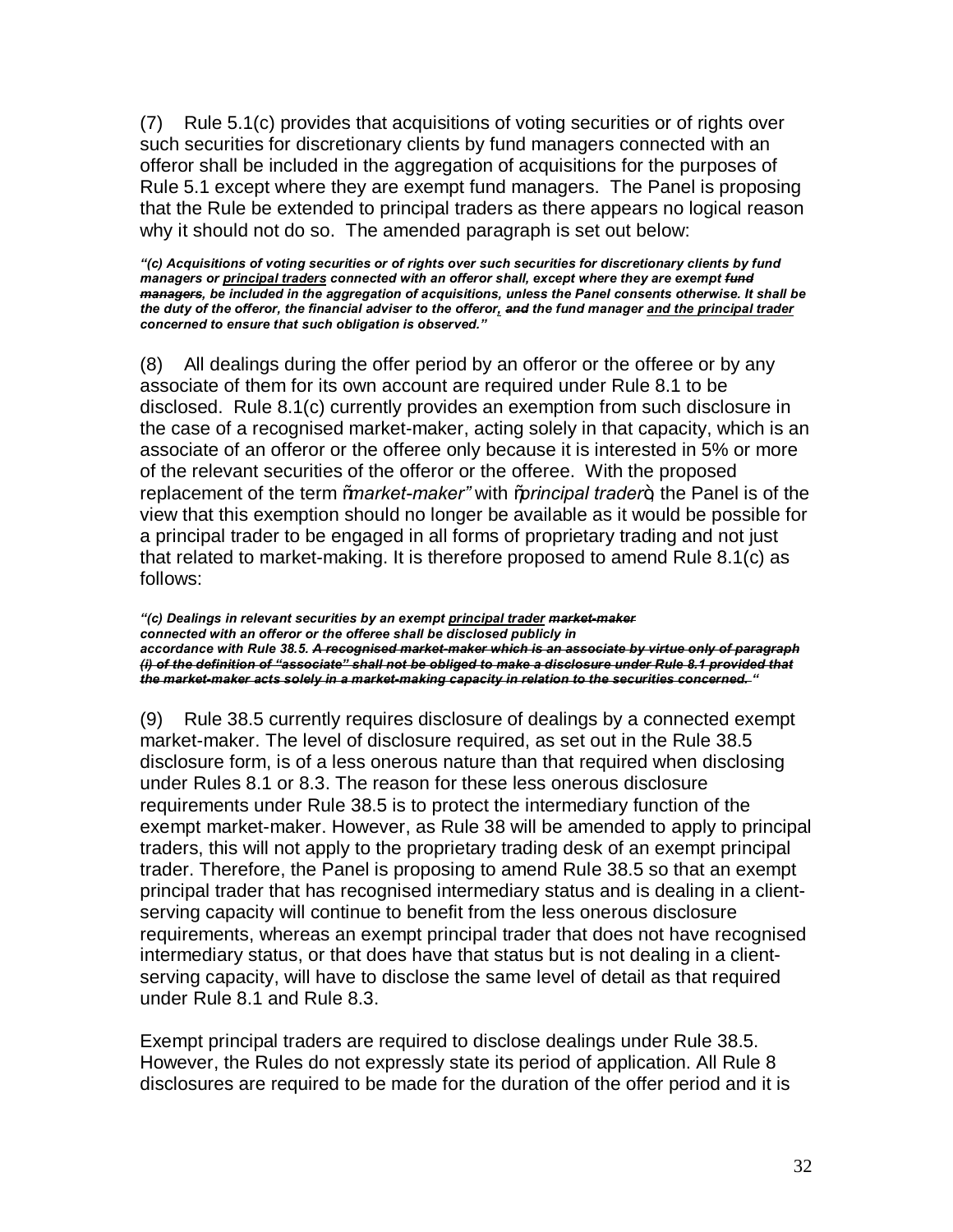intended to make a minor amendment to Rule 38.5 to make clear that the rule applies only during the offer period.

The proposed amended Rule 38.5 is set out below.

## *38.5 DISCLOSURE OF DEALINGS*

*"Dealings in relevant securities during the offer period by an exempt market-maker principal trader connected with an offeror or the offeree shall be aggregated and disclosed publicly by the principal trader market-maker in accordance with Rules 8.4(a) and 8.5(a), provided that where an offeror has announced*  that an offer or possible offer is, or is likely to be, wholly in cash, this Rule shall not require the disclosure *of dealings in relevant securities of the offeror.*

*Such disclosure shall follow the format of the specimen disclosure form (Form 38.5(a)), as set out in Appendix 3, if the relevant trading desk has recognised intermediary status and is dealing in a client-serving capacity. If the relevant trading desk does not have recognised intermediary status, or if it does have that status but it is not dealing in a client-serving capacity, disclosure shall follow the format of the specimen disclosure form (Form 38.5(b)), as set out in Appendix 3.*

*In the case of dealings in options or derivatives, full details shall be given so that the nature of the dealings can be fully understood."*

As a result of the above amendments, the existing Rule 38.5 disclosure form will be renumbered Form 38.5(a) (with references to exempt market makers being changed to exempt principal traders) and a new disclosure form, Form 38.5(b), will be required. The details that will be required to be disclosed under Form Rule 38.5(b) will be similar to those required to be disclosed under the Rule 8.1 and Rule 8.3 disclosure forms. Appendix 2 to this document contains copies of the existing disclosure Form 38.5, as proposed to be renumbered Form 38.5(a), and the proposed disclosure Form 38.5(b), including notes thereon, together with a Supplemental Form 38.5(b) (similar to the existing Supplemental Form 8).

It is also proposed to add the following note to Rule 38.5 by way of guidance in relation to the interests and short positions to be aggregated where an exempt principal trader with recognised intermediary status deals in relevant securities other than in a client-serving capacity.

*"2. Recognised intermediaries dealing in a proprietary capacity*

*Where an exempt principal trader with recognised intermediary status deals in relevant securities otherwise than in a client-serving capacity, it should aggregate and disclose under Rule 38.5(b) the interests and short positions which it holds in a proprietary capacity with those of the group's exempt principal traders that do not have*  recognised intermediary status. However, in making such disclosures, it need not aggregate and disclose details of *any interests or short positions which it holds in a client-serving capacity."*

(10) In the acting in concert presumptions in Rule 3.3 of Part A, paragraph (b)(v) contains an exception for an exempt market-maker, which under the current proposals will be changed to exempt principal trader. This exception should be expressed to extend also to exempt fund managers. As proposed to be amended, the paragraph will read as follows:

*"(v) a financial or other professional adviser (including a stockbroker) and, subject to Rule 7.2(b) of Part B, persons controlling, controlled by or under the same control as such adviser (except in any such case*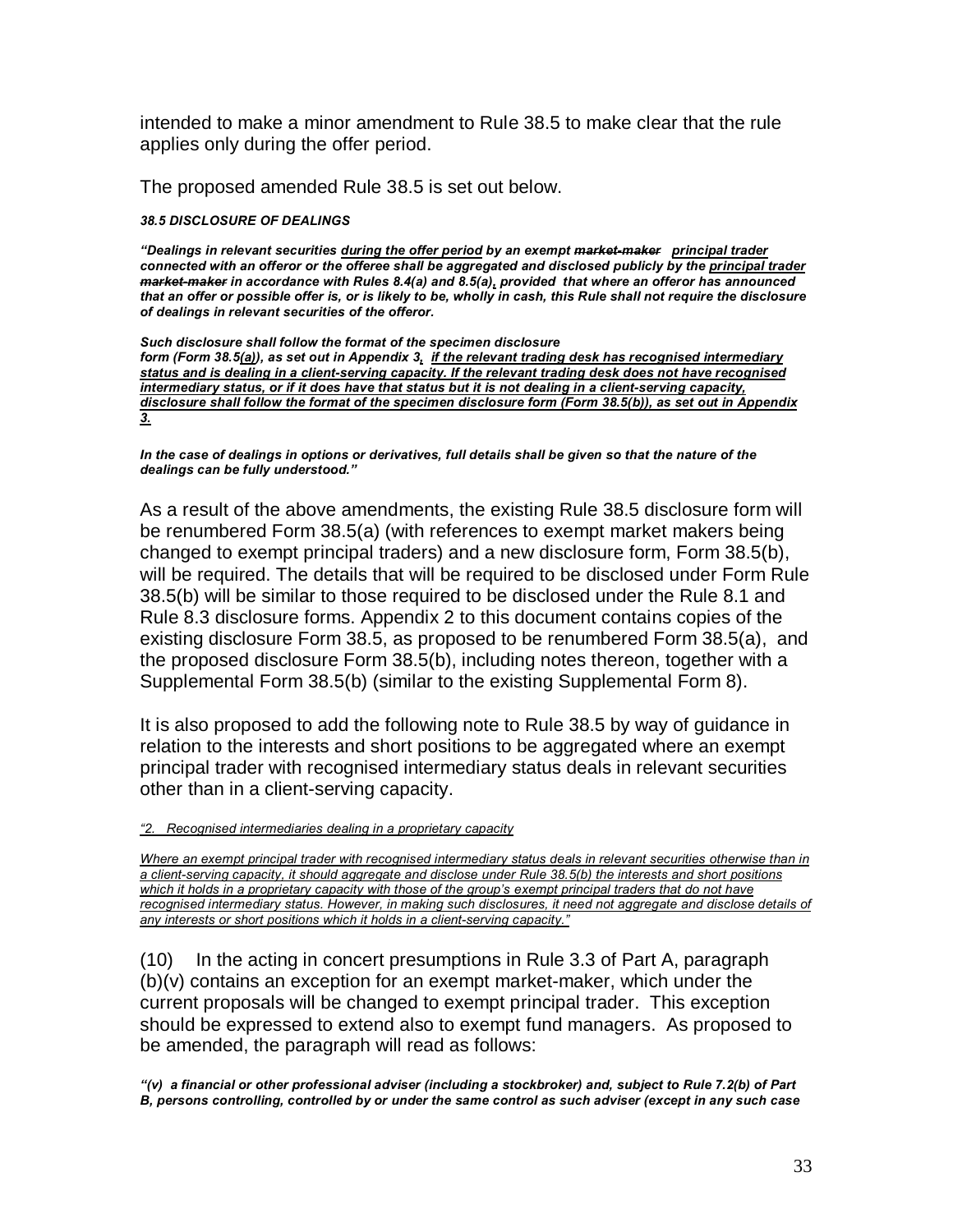*in the capacity of an exempt fund manager or exempt principal trader market-maker) with such adviser's client: provided that ...*.<sup>+</sup>

Consequentially upon the above amendments and the deletion of the term % % associate+, it is proposed to amend Note 6 on Rule 8 as follows:

*"6. Market-makers and rRecognised intermediaries*

*Where a recognised market-maker is an associate for any reason other than paragraph (i) of the definition of "associate" (see Rule 2.2 of Part A) but is not an exempt market-maker acting solely in a market-making capacity, he or she will have a disclosure obligatipn under Rule 8.1.*

*The exceptions for recognised market-makers in Rule 8.1 and for recognised intermediaries in Rule 8.3 must not be used to avoid or delay disclosure of dealings. For example, a dealing in relevant securities by such a marketmaker or an intermediary, backed by a firm commitment by a person to purchase the relevant securities from the market-maker or intermediary, will be regarded as a dealing by that person. Such a commitment may be firm even if not legally binding, for example, because of market practice. Such arrangements, therefore, should not be entered into unless appropriate disclosures are to be made. In addition, if such an arrangement is entered into with an offeror or a person acting in concert with the offeror, it may mean that the market-maker or intermediary is acting in concert with the offeror, in which case normal concert party consequences would follow (such as the application of Rules 4, 5, 6, 7, 9, 11 and 24 and disclosure of dealings by the market-maker or intermediary under Rule 8.1)."*

In the remainder of this section, it is assumed that the above changes have been effected.

# *8.3 Rule 7.2 and dealings for discretionary clients during an offer period*

Under the presumptions of concertedness a fund manager or principal trader which is in the same group as an offeror or the offeree, or which is in the same group as a financial or other professional adviser to an offeror or the offeree, is presumed to be in concert with the offeror or the offeree, as the case may be.

In addition, under Note 1(e) on Rule 2.1 of Part A of the Rules, an investor in a consortium formed for the purpose of making an offer will normally be treated as acting in concert with the offeror, and if such an investor is part of a larger organisation, the Panel should be consulted to establish which other parts of the organisation will also be regarded as acting in concert.

Fund managers and principal traders that are controlled by, control or are under the same control as an offeror or the offeree are regarded under the Rules as "*connected*". The current definitions of "*connected fund managers*" and "*connected principal traders*" in Rule 2.3 of Part A (as amended in accordance with the changes proposed in section 8.2 above) are as follows:

## *"CONNECTED FUND MANAGERS AND CONNECTED MARKET-MAKERS PRINCIPAL TRADERS*

*For the purposes of these Rules, a fund manager or market-maker principal trader shall be deemed to be connected with an offeror or an offeree (as the case may be) if the fund manager or market-maker principal trader is controlled by, controls or is under the same control as:*

*(a) the offeror;*

*(b) the offeree;*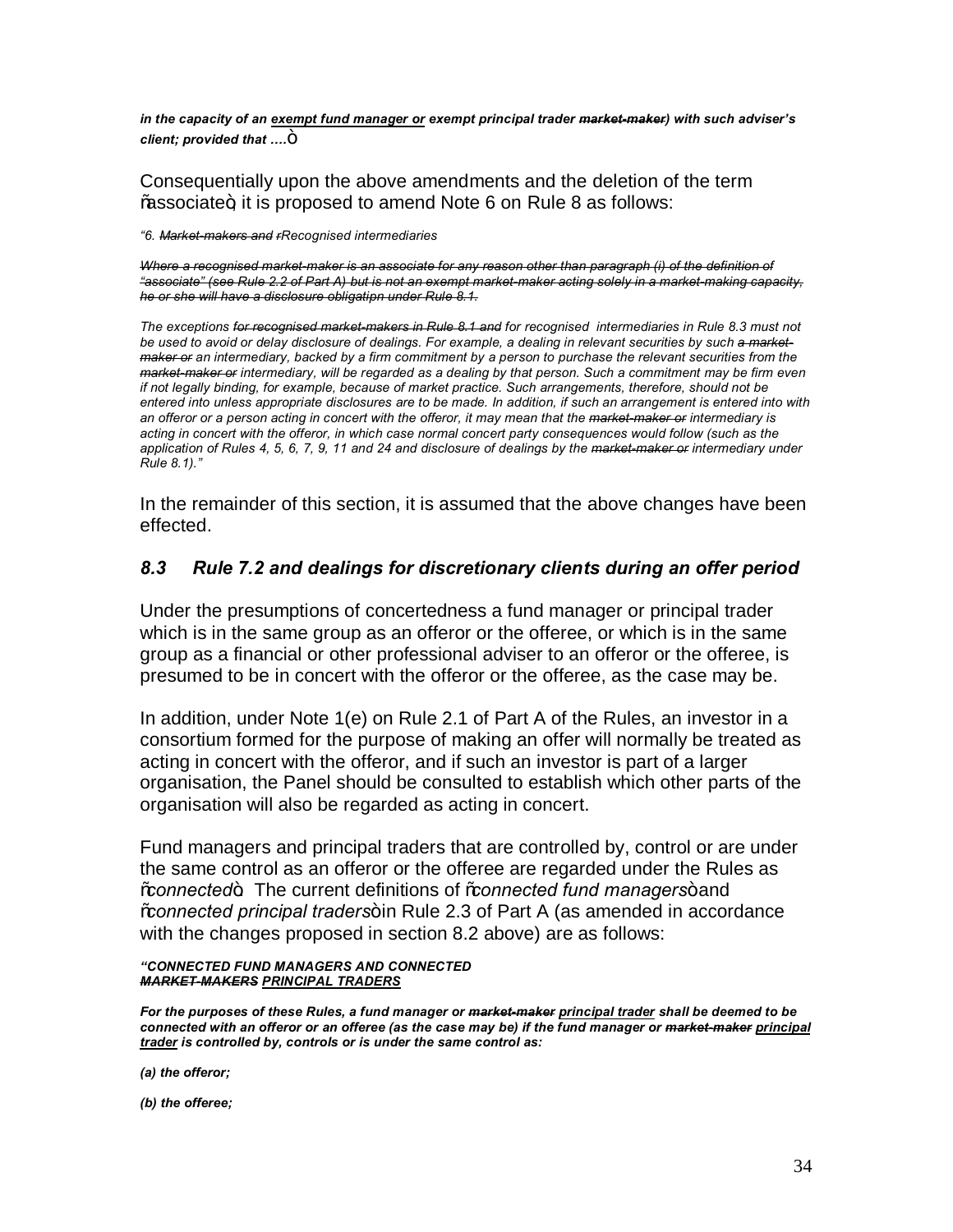*(c) any bank or any financial or other professional adviser (including a stockbroker) which is acting in relation to the offer or possible offer concerned for the offeror or the offeree (not being a bank which is engaged only in the provision to the offeror or the offeree, as the case may be, of normal commercial banking services or in such activities in connection with the offer as confirming that cash is available, handling acceptances and other registration work); or*

*(d) an investor in a consortium formed for the purpose of making an offer;*

*and "connected fund manager" and "connected market-maker principal trader" are to be construed accordingly."*

The effect of a fund manager or principal trader being connected with an offeror or the offeree is that it is treated under the Rules as acting in concert with that offeror or with the offeree, as the case may be. However, if the fund manager or principal trader has been granted exempt status and if the sole reason for the fund manager or principal trader being connected is on account of paragraph (c) of the above definition, the presumption of concertedness between the connected fund manager or principal trader and the offeror or offeree will not apply. However, even when a connected entity benefits from exempt status certain obligations still arise under the Rules such as the requirement for a connected exempt principal trader to comply with Rule 38 and for a connected exempt fund manager to disclose all dealings privately to the Panel under Rule 8.1(b)(ii).

As a result of being presumed to be in concert, any shareholdings of, or dealings in relevant securities by, a connected fund manager or principal trader could have important consequences for the offeror or offeree with which the person is connected, unless the fund manager or principal trader benefits from exempt status. However, not all relevant fund managers or principal traders have exempt status. Also, exempt status is not relevant where the entity is in the same group as the offeror or the offeree itself or is in the same group as an investor in an offer consortium. Therefore, dealings by such non-exempt entities could have significant consequences.

Recognising this issue, Rule 7.2 provides that non-exempt discretionary fund managers connected with the offeror will be presumed to be acting in concert with the offeror after the identity of the offeror is publicly known. Similarly, a nonexempt discretionary fund manager connected with the offeree will during the offer period be presumed to be acting in concert with the directors of the offeree. The working assumption here is that before the nature of the connection is made public the fund manager should not be aware of the fact that the party with which it is connected might be involved in a takeover. Once the connection between the fund manager and the offeror or offeree is publicly known, the presumption of concertedness will apply as normal.

This therefore means that a potential offeror contemplating a bid does not need to be concerned about the consequences of dealings by a discretionary fund manager that might be connected with it until after its identity as an offeror is publicly announced. Equally, a fund manager may continue its normal dealing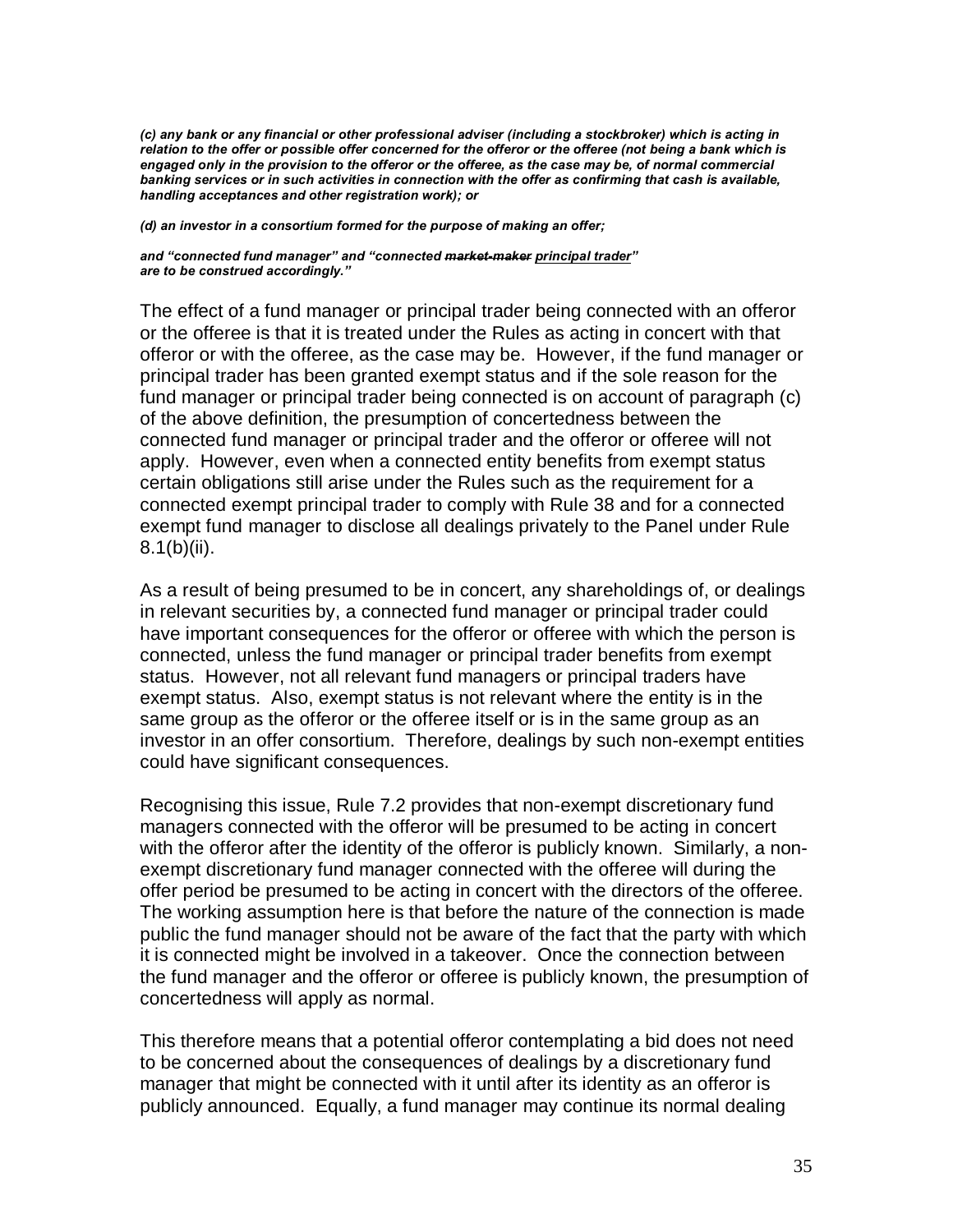activities without restraint until it becomes aware of the fact that it is connected with an offeror or offeree.

The current Rule 7.2 refers only to discretionary fund managers. The Panel believes that the Rule should be amended to extend it to non-exempt principal traders provided they are not aware of their possible connection with the offeror or offeree before any relevant public announcement.

The Panel is also proposing to amend Rule 7.2 so that the non-exempt connected fund manager or principal trader will be presumed to be in concert with the party to which it is connected prior to the identity of that party being publicly known if, at an earlier time, the connected party had reason to believe that the person with whom it is connected may make an offer or be the subject of an offer.

The Panel is also proposing to delete the reference to Rule 4 in Rule 7.2(a)(i) as there could be confusion, for example, as to when Rule 4.2(a) might apply in that context. The latter rule states, amongst other things, that, except with Panel consent, during an offer period neither the offeror nor any person acting in concert with it may sell any interest in relevant securities of the offeree.

The proposed amendments to Rule 7.2 are set out below.

### *"7.2 DEALINGS FOR BY CONNECTED DISCRETIONARY CLIENTS FUND MANAGERS AND PRINCIPAL TRADERS DURING AN OFFER PERIOD*

*(a) (i)Without prejudice to the application of Rule 4,after the identity of an offeror is publicly known,a A discretionary fund manager or a principal trader which is connected with the offeror shall, during the remainder of the offer period, subject to paragraph (b), be presumed for the purposes of the Act (until the contrary is established to the satisfaction of the Panel) to be acting in concert with the offeror in respect of investment accounts managed by such fund manager on a discretionary basis once the identity of that offeror is publicly known or, if earlier, from the time at which the connected party had reason to believe that the person with whom it is connected may make an offer.*

 *(ii) Similarly, a discretionary fund manager or a principal trader which is connected with the offeree shall during the offer period or, if earlier, from the time at which the connected party had reason to believe that an offer may be made in respect of the offeree and that it was connected with the offeree, subject to paragraph (b), be presumed for the purposes of the Act (until the contrary is established to the satisfaction of the Panel) to be acting in concert with the offeree who are also shareholders of the offeree, in respect of investment accounts managed by such fund manager on a discretionary basis.*

*(iii) Fund managers and principal traders shall consult the Panel before dealing in securities of the offeree if an obligation under, or an infringement of, Rule 5, 6, 9 or 11.1(a)(iii) would or might be incurred or caused in consequence of such dealing.*

*(b) The presumptions in paragraph (a) and in Rule 3.3(b)(v) of Part A shall not apply to an exempt fund manager or an exempt principal trader which is connected with an offeror or offeree if the sole reason for that connection is that the fund manager or principal trader is controlled by, controls or is under the same control as a financial or other professional adviser (including a stockbroker) acting in relation to the offer for the offeror or (as the case may be) the offeree.*

*(c) Whilst paragraph (a)(i) may not, depending on the circumstances, apply to dealings for by discretionary clients by fund managers or principal traders connected with an offeror before its identity is publicly known, if, once that identity is publicly known, it becomes apparent that the securities of the offeree held by the offeror and persons acting in concert with it, including securities held on behalf of by*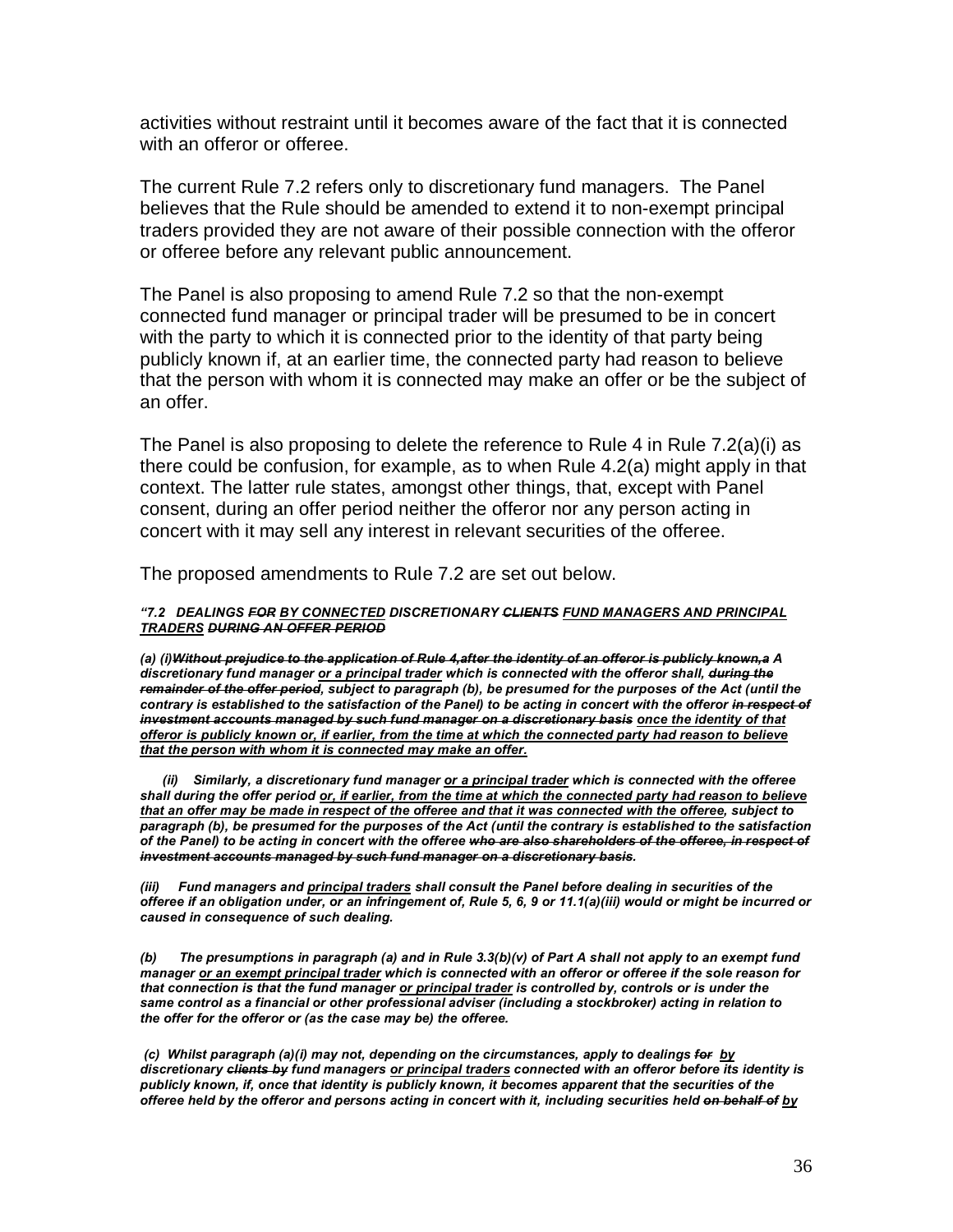*discretionary clients by fund managers or principal traders to which the presumption in paragraph (a)(i)*  applies, confer 30% or more of the voting rights in the offeree, the offeror shall consult the Panel *immediately."*

It is also proposed to add a new Note 3 to the Notes on Rule 7 to make clear that Rule 7.2 addresses the position of connected fund managers and principal traders who either do not have exempt status or whose exempt status is not relevant. The new note is set out below together with those amendments to Note 2 on Rule 7 which are necessary to reflect the changes to Rule 7.2 outlined above.

#### *"2. Qualifications*

*"(a) If an exempt connected fund manager or principal trader is in fact acting in concert with an offeror or the offeree, the usual concert party consequences will follow.*

*(b) If an offeror or any company in its group has funds managed on a discretionary basis by an exempt fund manager, Rule 7.2 may be relevant. If, for example, any securities of the offeree are owned by the offeror through such exempt fund manager, the exception in Rule 7.2(b) in relation to exempt fund managers may not apply in respect of those securities. The Panel should be consulted in such cases.*

*(c) Where a fund manager or a principal trader is connected with an offeror by reason of paragraph (d) of the definition of "connected fund manager" or "connected market-makers principal trader" (see Rule 2.2 of Part A), the Panel may, in appropriate circumstances, waive the acting in concert presumption in Rule 7.2(a), for example, where the percentage of a funding group held by the fund manager shareholding held in the consortium concerned is not considered by the Panel to be material in the circumstances insignificant.* 

#### *3. Rule 7.2*

*Rule 7.2 addresses the position of connected fund managers and principal traders who either do not have exempt status or whose exempt status is not relevant because the sole reason for the connection is not that referred to in Rule 7.2(b)."*

Rule 7.2 therefore affords a relaxation of the usual presumptions of concertedness in respect of connected non-exempt discretionary fund managers and principal traders, such that dealings by such persons will normally be relevant for the purposes of the Rules only when the identity of the party with which they are connected is publicly known or, if earlier, from the time at which the connected party becomes aware of the possible transaction and its connection with one or other of the parties.

A number of the Rules currently have a note drawing attention to the position in relation to connected fund managers as set out in Rule 7.2. For example, Note 4 on Rules 4.1 and 4.2 provides as follows:

#### *"4. Discretionary and other clients*

*Sales of securities of the offeree for discretionary clients by fund managers connected with the offeror, unless they are exempt fund managers, may be relevant. (See Rule 7.2)*

*Dealings on a ……….."*

In the light of the proposals above to amend Rule 7.2, the Panel is proposing to amend each of the notes concerned. For example, Note 4 on Rules 4.1 and 4.2 would be amended as set out below: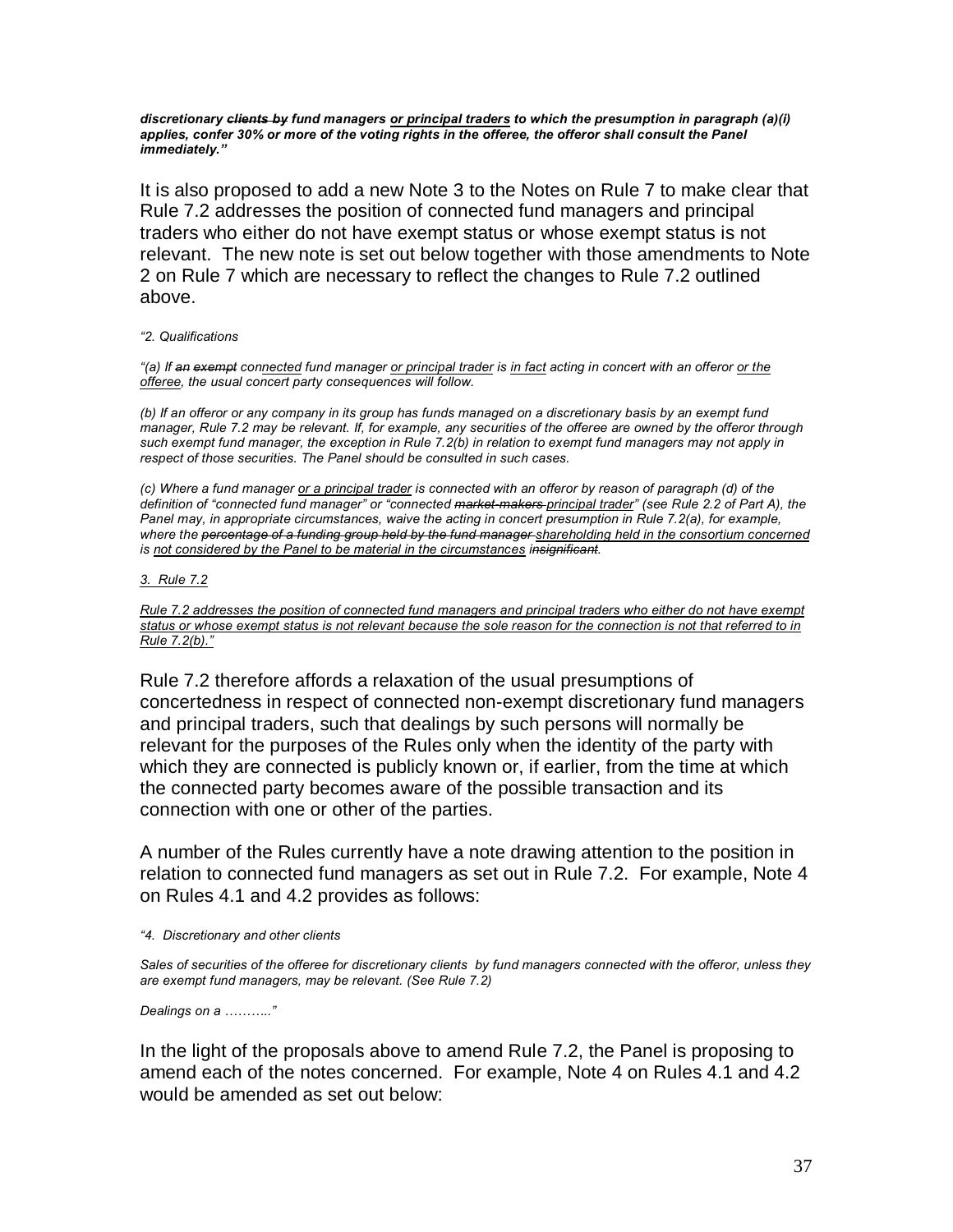*"4. Discretionary and other clients fund managers and principal traders* 

*Sales of securities of the offeree for discretionary clients Dealings by discretionary fund managers or principal traders connected with the offeror, unless they are exempt fund managers, may be relevant. (See Rule 7.2)*

*Dealings on a ……….."*

Equivalent changes would be made to each of Note 4 on Rule 6, Note 10 on Rule 9.1, Note 2 on Rule 11 and Note 1 on Rule 36.2. These changes are set out in full in Appendix 4*.*

# *8.4 Dealings through anonymous trading systems*

As referred to in section 8.1 above, under the presumptions of concertedness a principal trader in the same group as an adviser to an offeror will, unless it has exempt status, be presumed to be acting in concert with that offeror. Where the principal trader has exempt status, the group can continue both its normal dealing activities and its advisory role without concern for the usual consequences under the Rules that can apply in respect of dealings by concert parties of the offeror.

Rule 38 imposes certain restrictions on connected exempt principal traders. Rule 38.1 prohibits an exempt principal trader connected with an offeror or the offeree from carrying out any dealings with the purpose of assisting the offeror or the offeree in connection with the offer. Rule 38.2 prohibits an offeror or any person acting in concert with it from dealing as principal with an exempt principal trader connected with the offeror in relevant securities of the offeree. The note on Rule 38.2 states that it will generally be for the offeror and its advisers rather than the principal trader to ensure compliance with Rule 38.2.

If offerors and their concert parties were permitted to purchase relevant securities of the offeree through an anonymous order book system, there would be a potential risk that the prohibition in Rule 38.2 might be circumvented. This would be the case if the offeror or its advisers were to arrange with an exempt principal trader connected with the offeror for the latter to place sell orders on the order book and thereby to enable the offeror to purchase offeree securities from the connected exempt principal trader. To ensure compliance with Rule 38.2, offerors and persons acting in concert with them must not purchase offeree securities through an anonymous trading system (such as SETS) and should not purchase such securities through any other means unless it is established that the seller is not an exempt principal trader connected with the offeror. The Panel is therefore proposing that a new Rule 4.2(b) be added as follows:

*<sup>&</sup>quot;(b) During an offer period, neither the offeror nor any person acting in concert with it may acquire any interest in relevant securities of the offeree (i) through any anonymous order book system, or (ii) through any other means, unless, in either case, it can be established that the seller, or other party to the transaction in question, is not an exempt principal trader connected with the offeror.*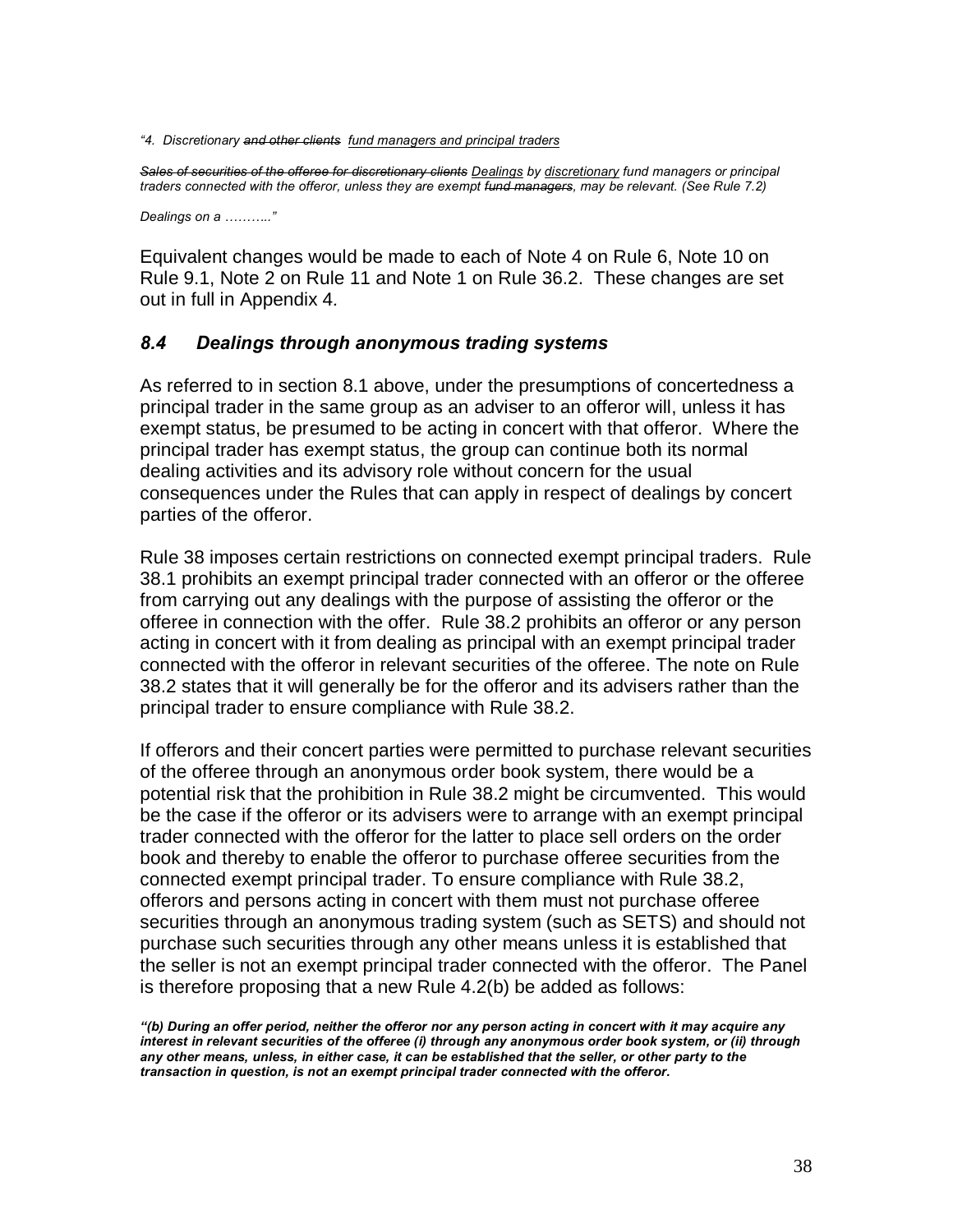*In the case of dealings through an inter-dealer broker or other similar intermediary, "seller" includes the person who has transferred the securities to the intermediary as well as the intermediary itself."*

The existing Rules 4.2(b) to (e) to be renumbered accordingly.

It is also proposed to cross-refer Rule 38.2 to Rule 4.2(b) by adding *"(See also Rule 4.2(b))"* at the end of the Note on 38.2.

# *8.5 Prohibition on the purchase of assented securities by exempt principal traders connected with the offeror*

Rule 38.3 prevents an exempt principal trader connected with the offeror from assenting any securities owned by it to the offer until the offer has become unconditional as to acceptances. The Panel is proposing to amend the rule to prohibit such a principal trader from purchasing offeree securities which have been assented to the offer as it is possible that purchasing such assented securities could be undertaken to assist the offeror. For example, the exempt entity might purchase assented securities to ensure that the acceptance to the offer in respect of such assented securities would not be withdrawn if withdrawal rights were available or about to become available. Such purchases of assented securities would not necessarily be undertaken with the intention of assisting the offeror but the Panel believes that the Rule should be amended to avoid the risk of potential abuse. Consequently, the Panel is proposing to amend Rule 38.3 on the following basis:

# *38.3 ASSENTING SECURITIES*

*"An exempt market-maker principal trader connected with the offeror shall not assent any securities owned by it to the offer or purchase any securities of the offeree in assented form until the offer has become unconditional as to acceptances."*

# **9. Miscellaneous Amendments**

# **9.1 Mandatory bids and the 'chain principle' – Note 7 on Rule 9**

Note 7 on Rule 9 sets out the factors that the Panel may take into consideration when determining whether to waive the requirement for an offer to be made under Rule 9 in circumstances where a person or group of persons acquire control of a company (which need not be a relevant company) and thereby acquire or consolidate control of a second company, which is a relevant company. Those factors are whether:

 (i) *the holding in the second company represents a substantial part of the assets or profits of the first company*; or

 (ii) *one of the main purposes of acquiring control of the first company was to secure control of the second company.*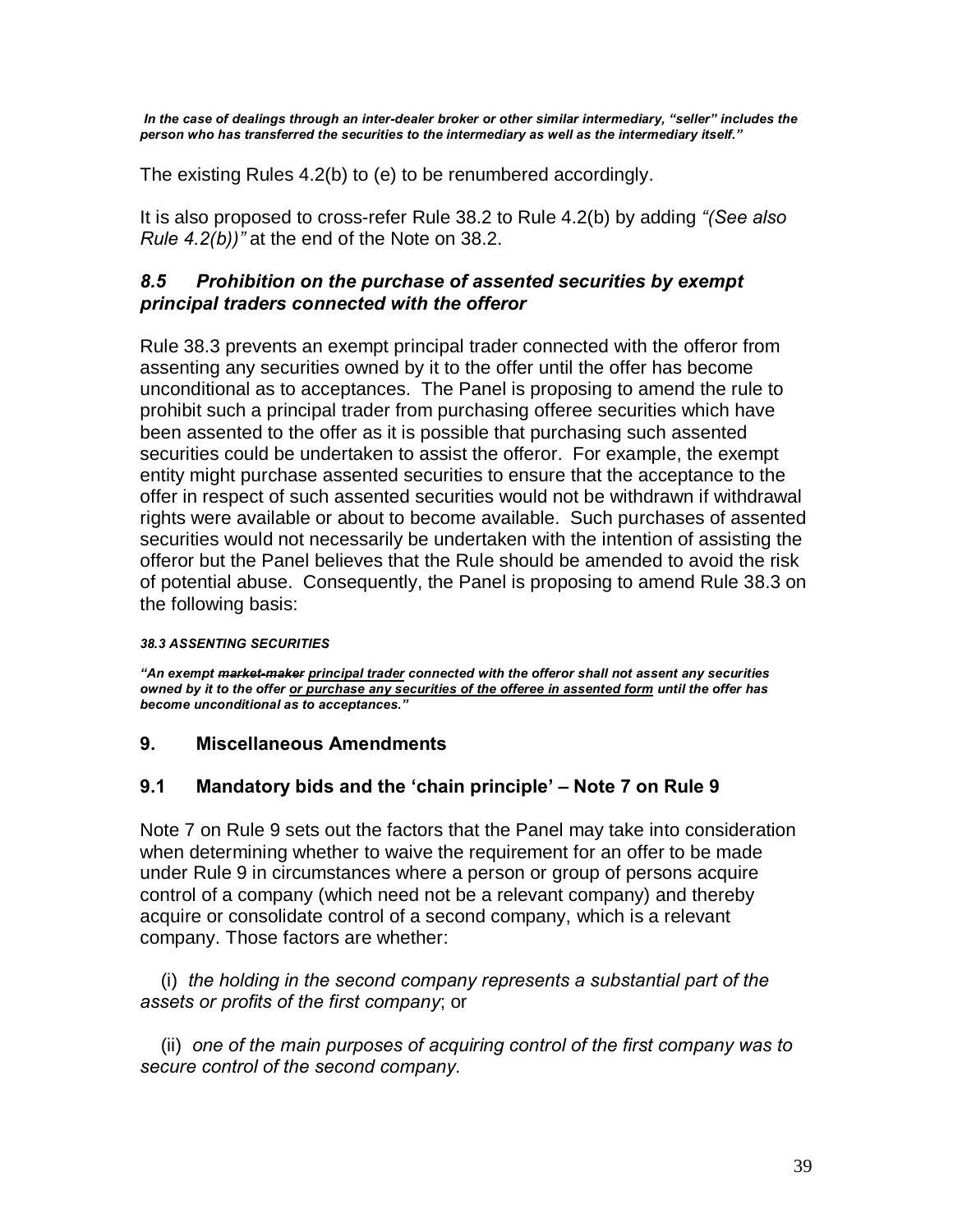The Panel is proposing to make certain amendments to Note 7 primarily for the purpose of bringing greater clarity to the interpretation of the note.

The term *'substantial'* can be subjective and it is proposed to clarify what would normally be regarded as substantial, i.e. relative values of 50% or more of the measures. In addition, it is proposed that the relative market value of the holding in the second company to the market value of the first company ought to be one of the criteria considered when determining whether or not to require a bid to be made*.*

The use of the term *the main purpose*<sup>*'*</sup> can give rise to debate as it may be a subjective matter as to whether or not **#he main purpose**' was acquiring control of the second company. It is proposed to amend the wording to provide that "*securing control of the second company might reasonably be considered to be a significant purpose of acquiring control of the first company"*.

It is also proposed to amend the note to clarify when statutory control applies and when % control+ as defined under the Irish Takeover Panel Act 1997 applies.

The proposed amendments to Note 7 on Rule 9 covering these points are set out below

*NOTES ON RULE 9.1- OTHER GENERAL CONSIDERATIONS*

*"7. The chain principle*

*A person or group of persons acquiring control of securities conferring more than 50% of the voting rights in a company (which need not be a relevant company) may thereby acquire or consolidate control, as defined in the Rules, of a second company, which is a relevant company because the first company, either directly or indirectly through intermediate companies, holds a controlling block, i.e. 30% or more, of the voting securities in the second company or holds securities which, when aggregated with those already held by the person or group, secure or consolidate control of the second company. In determining whether to require an offer to be made waive the obligation to make an offer under Rule 9 in these circumstances, factors which the Panel will take into account may include whether:*

*(a) the holding in the second company represents a substantial part of the assets, or profits or market value of the first company. Relative values of 50% or more will normally be regarded as substantial; or*

*(b) one of the main purposes of acquiring control of the first company was to secure control of the second company securing control of the second company might reasonably be considered to be a significant purpose of acquiring control of the first compan*y*.*

*The Panel should be consulted in all such cases to establish whether, in the circumstances, it is prepared to consent to a waiver of the resulting offer obligation under Rule 9.1."*

# **9.2 Rule 15 offers and proposals**

The Panel is of the view that an offeror who despatches an offer or proposal in accordance with Rule 15 should be obliged to announce that despatch. It is therefore proposed to amend Rule 15(c) as follows: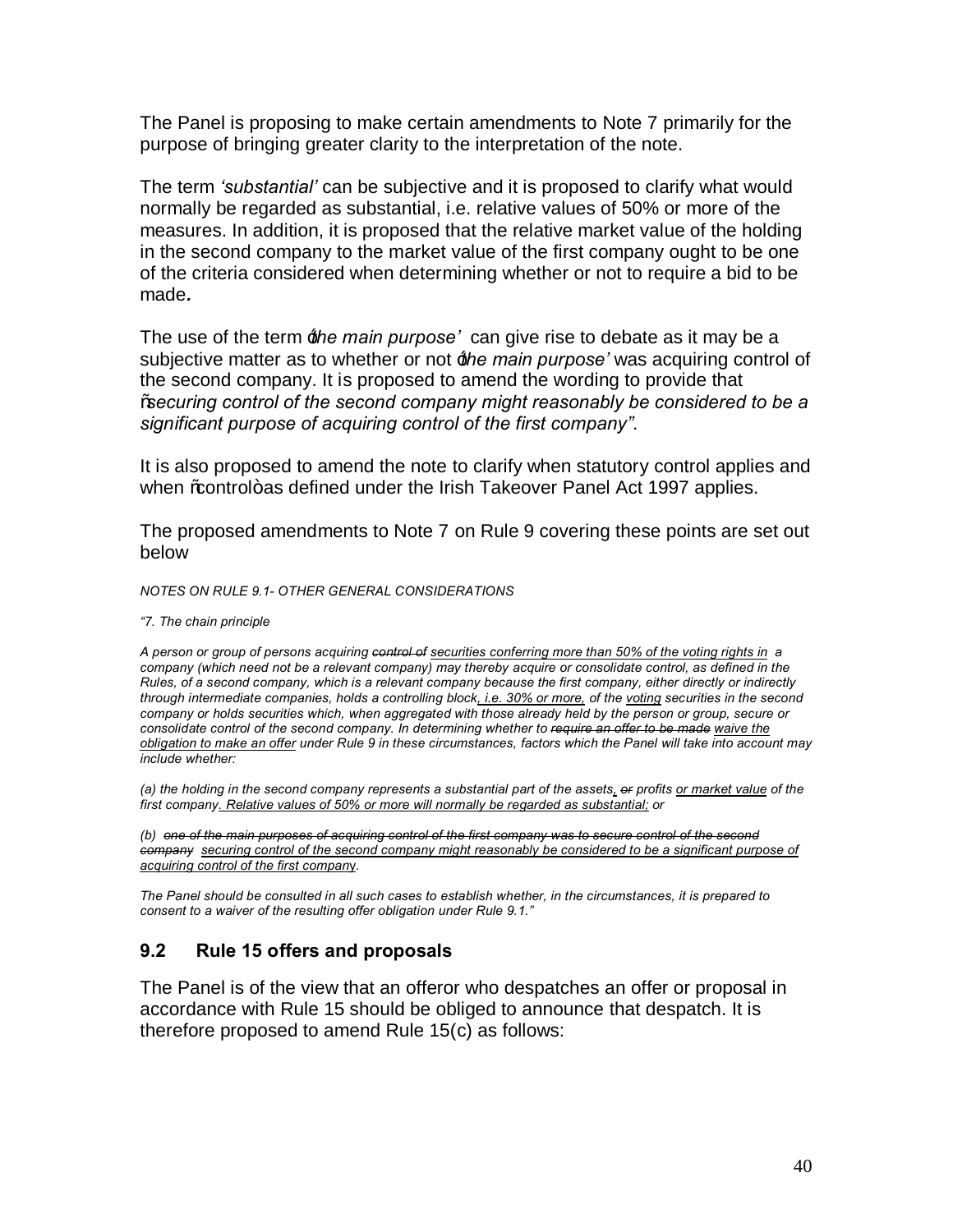*Rule 15. APPROPRIATE OFFER FOR CONVERTIBLES, OPTIONS AND SUBSCRIPTION RIGHTS*

*"(c) If practicable, the offeror shall despatch the offer or proposal to holders of convertible securities at the same time as the offer document is despatched to shareholders of the offeree, provided that if this is not practicable, the offeror shall consult the Panel and shall despatch the offer or proposal as soon as possible thereafter. Immediately following such despatch, Tthe offeror shall (i) announce that the offer or proposal has been despatched to the holders of the convertible securities concerned and will be available for inspection in accordance with Rule 26 and (ii) lodge a copy of the offer or proposal with the Panel at the time of issue."*

It is also proposed that Rule 15 offers or proposals should be made available for inspection in accordance with Rule 26. For this purpose, Rule 26 would be amended as follows by the addition of a new Rule 26(b)(xiv) and the renumbering of existing subparagraph (b)(xiv):

*RULE 26. DOCUMENTS TO BE ON DISPLAY*

*"(b) The following documents shall be made available for inspection in accordance with paragraph (a): ….. (xiii)…………………………..; and (xiv) in the case of the offeror, each (if any) offer or proposal made by it in accordance with Rule 15: and (xiv) (xv)………………………."*

It is proposed to include the following note on Rule 15 cross-referring to an offeror obligation to make copies of Rule 15 offers or proposals available for inspection under Rule 26.

# **"NOTES ON RULE 15**

*1. Rule 16.2(d)*

*…………. 2. Availability of offers and proposals for inspection*

*An offeror will be obliged under Rule 26(b)(xiv) to make an offer or proposal made by it in accordance with Rule 15 available for inspection from the time the offer document is published until the end of the course of the offer."*

# **9.3 Material changes – Rule 27.1**

Under Rule 27.1, documents sent to shareholders of the offeree by an offeror or the offeree must contain details of any material changes in information previously published by it or on its behalf. If there have been no such changes, a statement to this effect must made.

The rule also specifies certain matters that must be updated in any document published by the offeror or the offeree. The Panel is of the view that this list should be extended to include any known material changes in the financial or trading position of the company.

The proposed amendment to Rule 27.1 is set out below.

*"27.1 MATERIAL CHANGES (a) (b) all known material changes in the financial or trading position (as referred to in Rules 24.2(a)(i)(4) and 25.8(a)); (b) (c)*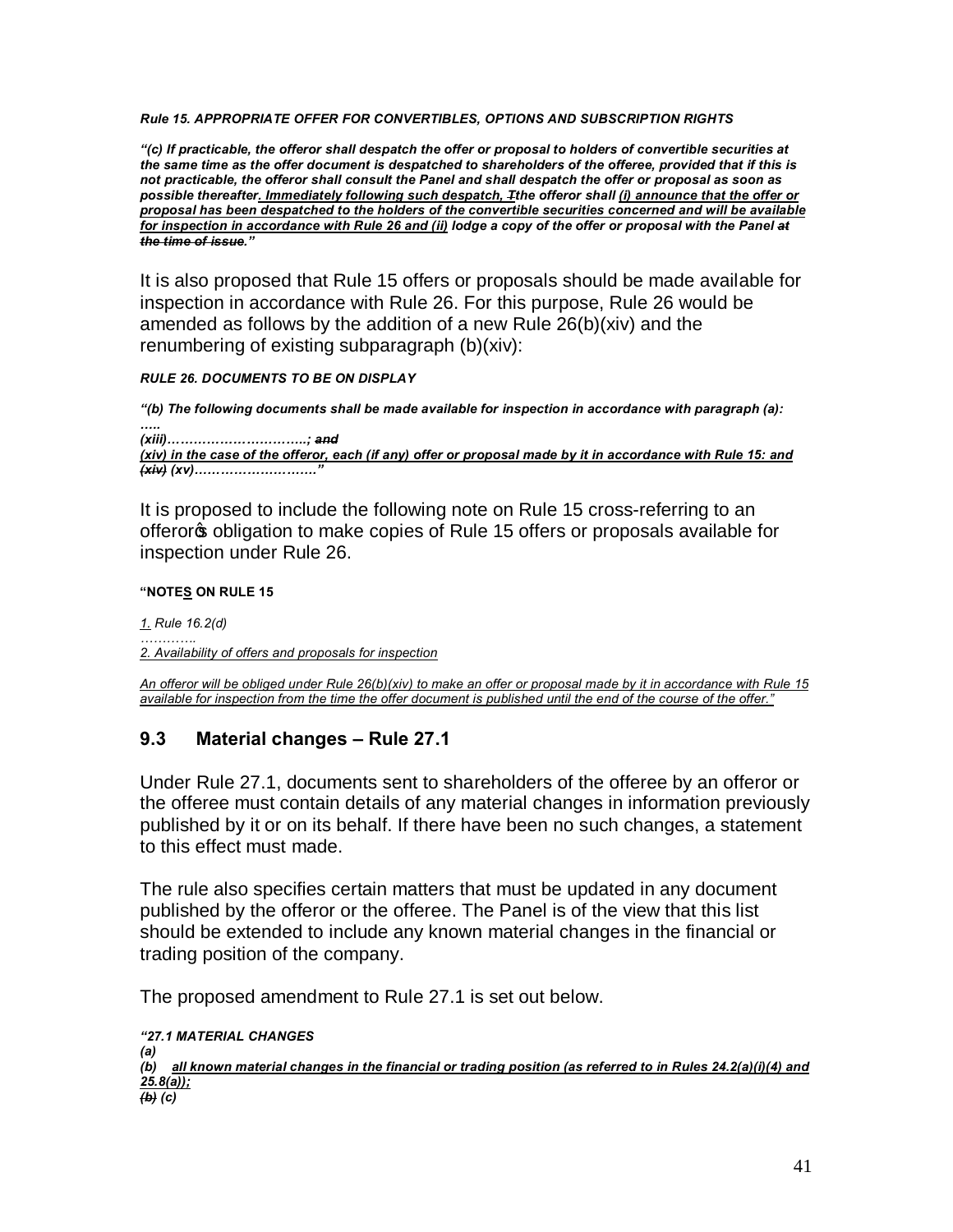*(c)(d) (d)(e) (e)(f) (f)(g) (g)(h)"* 

# **9.4 Settlement of Consideration – Rule 31.8**

Rule 31.8 sets out the timeframe for payment of the consideration due to accepting shareholders once an offer has become unconditional in all respects.

In addition, the rule also requires that the offer document state the currency in which cheques will be issued and, if the cheques are not to be drawn on a bank in the State, the means of settlement of such cheques. The rule also states that, except with the consent of the Panel, cash consideration must be paid in euros. The Panel is of the view that these latter stipulations are no longer necessary or appropriate and consequently, proposes deleting the last paragraph of Rule 31.8 as shown below.

# *"31.8 SETTLEMENT OF CONSIDERATION*

*Except with the consent of the Panel, if an offer becomes unconditional in all respects the consideration relative to an acceptance shall be posted within 14 days after the later of:*

- *(a) the first closing date for acceptance of the offer;*
- *(b) the date on which the offer becomes unconditional in all respects; and*
- *(c) the date of receipt of that acceptance complete in all respects.*

*If cash forms part of the consideration, the offer document shall state the currency in which cheques will be issued and, if the cheques are not drawn on a bank in the State, the means of settlement of such cheques. Except with the consent of the Panel, an offeror shall not pay cash consideration in a currency other than euros."*

# **9.5 Debt Syndication during an Offer Period**

Recently, the Panel has had occasion to consider the application and interpretation of certain of the Rules in the context of the syndication of debt financing during offer periods.

Issues arise under the Rules when the debt syndication is undertaken in two stages i.e. firstly, before the announcement of a firm intention to make an offer when the lead bank commits itself to providing the debt facilities required to implement the offer and secondly, following the announcement of a firm intention to make an offer when the lead bank seeks further lenders to participate in the facilities and to take a share of its financing commitment. As part of the process of seeking further lenders to take a share of the financing commitment, the lead bank will wish to distribute certain information in relation to the debt facilities required and to the offeror and offeree. This information would generally be more detailed than that normally provided to shareholders in the context of an offer and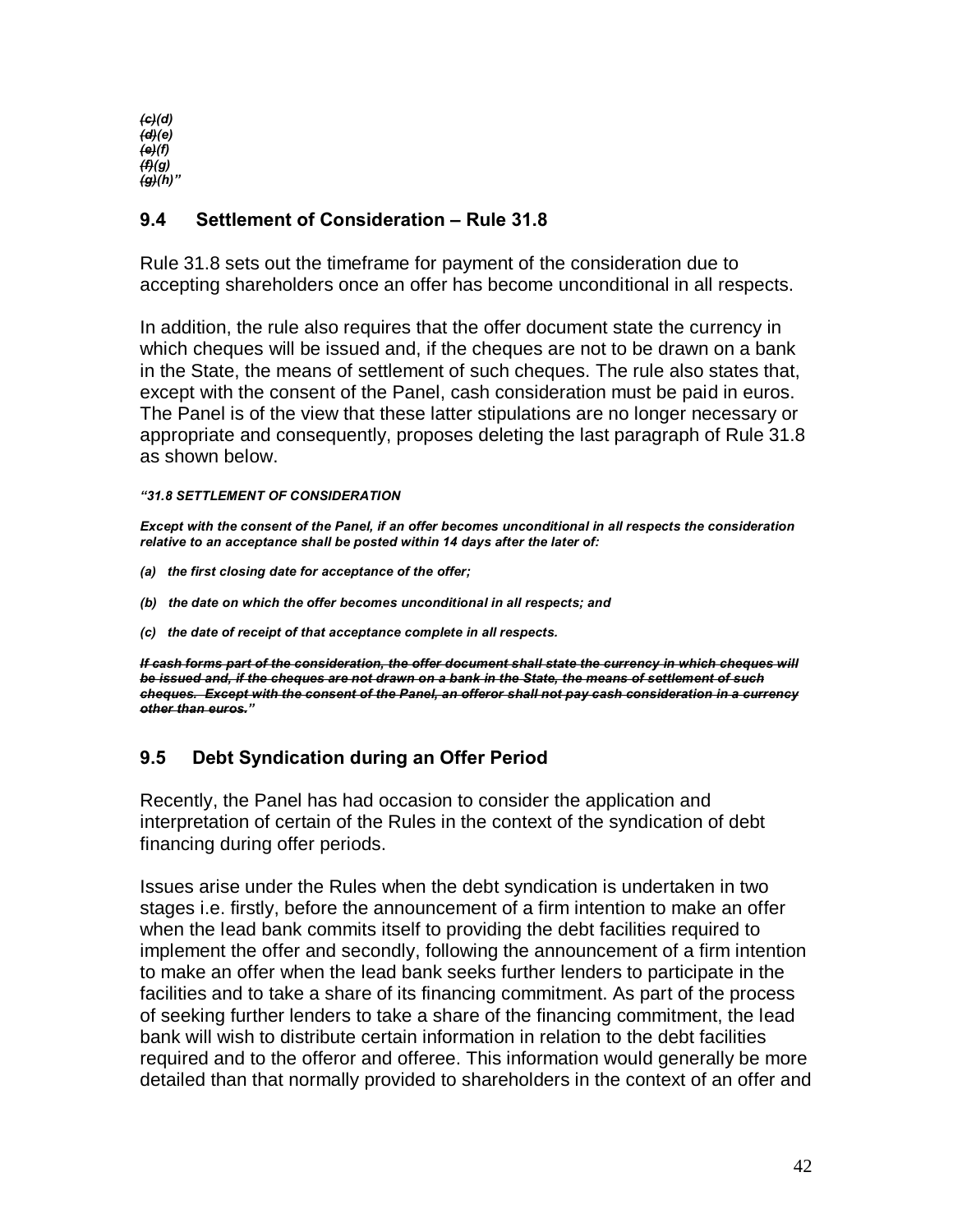may, for example, include forecasts and projections as part of a business plan for the offeree or for the enlarged group.

The process of syndicating the debt during an offer period raises issues under Rule 16 and Rule 20.1. Rule 16 provides that, except with Panel consent, an offeror or persons acting in concert with it may not make any arrangements with offeree shareholders or with any person who, whilst not a shareholder, is interested in relevant securities of the offeree if there would be attached to such arrangement a term favourable to such shareholder or such person which is not being extended under the offer to all offeree shareholders. If a syndicatee holds shares in the offeree, or acquires such shares during the offer period, then issues may arise under Rule 16. The Panel to concern in this context is based on the possibility that favourable debt terms might be used as a means of providing additional value to a syndicatee in its capacity as an offeree shareholder. This would be the case if, for example, a syndicatee **s** equity department agreed that it would accept a lower offer for its shares in the offeree than would otherwise have been the case because the syndicatee the debt department was allocated a participation in the syndicate, perhaps on attractive terms. In addition, the Panel is concerned to ensure that the decision of a syndicatee sequity department as to whether or not it should accept the offer should not otherwise be influenced by the participation of the syndicatees debt department in the syndicate.

Rule 20.1 provides, inter alia, that information about companies involved in an offer shall during the course of an offer be made equally available to all holders of shares in the offeree as nearly as possible at the same time and in the same manner. Clearly, the concern here is that the process of syndicating the debt may result in syndicatees who have an interest in the relevant securities of the offeree being provided with non-public information which has not been provided to all offeree shareholders.

The Panel is of the view that it would be helpful to practitioners to include a couple of notes in the Rules which would essentially set out the basic parameters which the Panel would set down when consenting to a debt syndication exercise to be undertaken during an offer period. The Panel is proposing that a new Note 4 on Rule 16.1 (as renumbered for the proposed amendments in section 3.4 above) and a new Note 5 on Rule 20.1 be inserted into the Rules by way of guidance to practitioners. The proposed notes are set out below**.**

*NOTE 4 ON RULE 16.1*

#### *"4. Debt syndication during an offer period*

*The Panel may consider granting consent under Rule 16.1 to permit a syndicatee which is a shareholder or intending shareholder of the offeree or which is interested in relevant securities of the offeree to participate in a debt syndication undertaken on behalf of an offeror during an offer period, subject to:*

*(i) each of the syndicatees in the syndicate concerned having established effective information barriers, that comply with the minimum standards set down by the Panel, between the department of the syndicatee that is involved in making the decision in relation to the debt syndication and its department or departments that are responsible for trading, or making investment decisions in relation to, equity investments; and*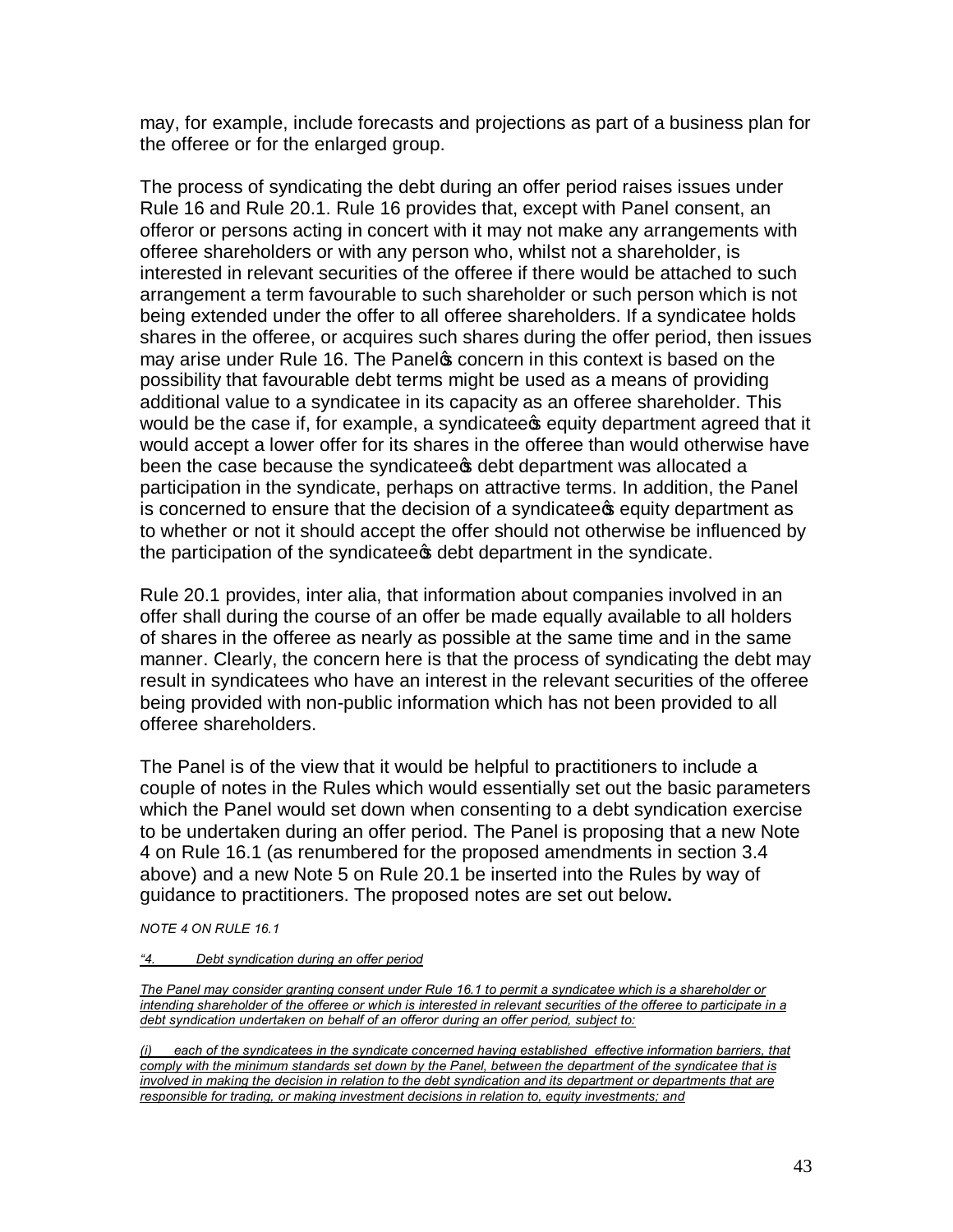*(ii) each syndicatee having provided a written confirmation and undertaking to the mandated lead arranger for the transaction and to the Panel that such syndicatee has established effective information barriers that comply*  with the minimum standards set down by the Panel and that it will maintain those barriers so as to ensure that *confidential information received by it in the course of the transaction is not accessed by or shared with persons or entities within any of its equity departments.*

*See also Note 5 on Rule 20.1."*

*NOTE 5 ON RULE 20.1*

*"5. Debt syndication during an offer period*

*The Panel may consider granting a derogation from Rule 20.1 to permit the provision, on behalf of an offeror, of non-public information to members of a syndicate, subject to:*

*(i) each of the syndicatees in the syndicate concerned having established effective information barriers, that comply with the minimum standards set down by the Panel, between the department of the syndicatee that is involved in making the decision in relation to the debt syndication and its department or departments that are responsible for trading, or making investment decisions in relation to, equity investments; and*

*(ii) each syndicatee having provided a written confirmation and undertaking to the mandated lead arranger for the transaction and to the Panel that such syndicatee has established effective information barriers that comply*  with the minimum standards set down by the Panel and that it will maintain those barriers so as to ensure that *confidential information received by it in the course of the transaction is not accessed by or shared with persons or entities within any of its equity departments.*

*Where a syndicatee has no interest in the relevant securities of the offeree, in order to avoid any possible breach of Rule 20.1 the Panel may require the syndicatee to provide the above confirmation and undertaking or to undertake to the Panel that it will not acquire an interest in relevant securities of the offeree during the offer period without the consent of the Panel.*

*See also Note 4 on Rule 16.1."*

The Panel will inform parties of the minimum standards required in relation to effective information barriers on a case by case basis. It is likely that the Panel will impose the primary responsibility for ensuring compliance with the above requirements on the financial adviser to the offeror.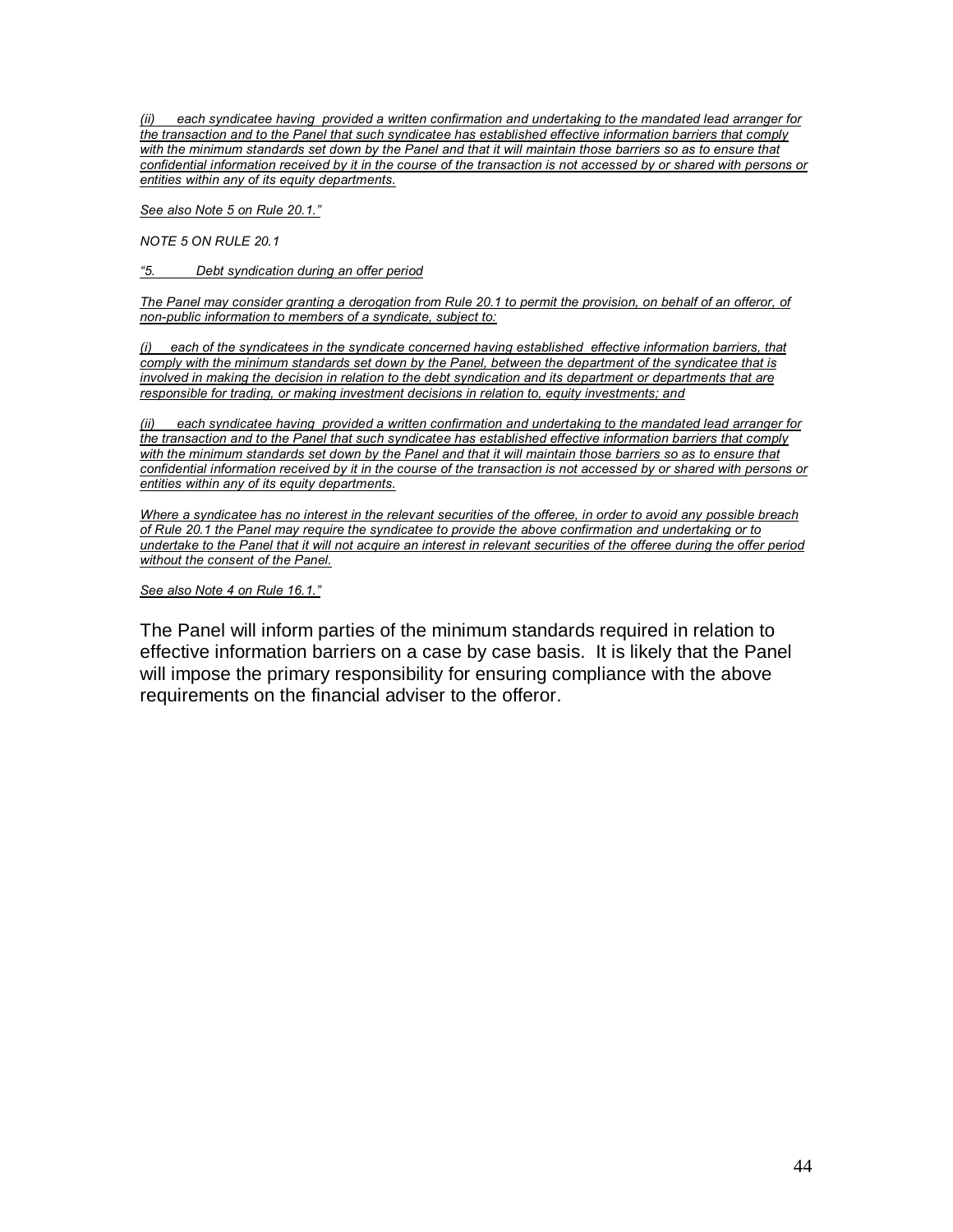# **Appendix 1**

# **Schedule comparing categories of "***associate***" and "***acting in concert***" presumptions**

| "Associate"                                                                                                                                                                                                                                                                                                                                                                                                                                                                                                                                                                                                                                                                                                                                                                                                                                                                                                                                                                                                                                                                                                    | Acting in concert presumptions                                                                                                                                                                                                                                                                                                                                                                                                                                                                                                                                                                                                                                                                                                                                                                                                     |
|----------------------------------------------------------------------------------------------------------------------------------------------------------------------------------------------------------------------------------------------------------------------------------------------------------------------------------------------------------------------------------------------------------------------------------------------------------------------------------------------------------------------------------------------------------------------------------------------------------------------------------------------------------------------------------------------------------------------------------------------------------------------------------------------------------------------------------------------------------------------------------------------------------------------------------------------------------------------------------------------------------------------------------------------------------------------------------------------------------------|------------------------------------------------------------------------------------------------------------------------------------------------------------------------------------------------------------------------------------------------------------------------------------------------------------------------------------------------------------------------------------------------------------------------------------------------------------------------------------------------------------------------------------------------------------------------------------------------------------------------------------------------------------------------------------------------------------------------------------------------------------------------------------------------------------------------------------|
| (a) is the holding company, a subsidiary or a<br>subsidiary of the holding company, of the offeror or<br>the offeree:<br>(b) is an associated company of the offeror, of the<br>offeree or of an associate of the offeror or the<br>offeree described in paragraph (a);<br>$(c)$ is a company of which the offeror, the offeree<br>or an associate of the offeror or the offeree<br>described in paragraph (a) or (b) is an associated<br>company;                                                                                                                                                                                                                                                                                                                                                                                                                                                                                                                                                                                                                                                             | (i) a company, its holding company, its subsidiaries<br>and subsidiaries of its holding company, every<br>associated company of any of the foregoing<br>companies, and every company of which any of the<br>foregoing companies is an associated company: all<br>with each other;                                                                                                                                                                                                                                                                                                                                                                                                                                                                                                                                                  |
| (d) is a bank or a financial or other professional<br>adviser (including a stockbroker) which is acting in<br>relation to the offer or possible offer concerned for<br>the offeror or offeree or for an associate of the<br>offeror or offeree described in paragraph (a), (b) or<br>(c) (not being a bank which is engaged only in the<br>provision to the offeror, the offeree or such<br>associate, as the case may be, of normal commercial<br>banking services or in such activities in connection<br>with the offer as confirming that cash is available,<br>handling acceptances and other registration work)<br>provided that, in the case of an adviser which is a<br>partnership, only those partners and professional<br>staff who are actively engaged in relation to the offer<br>or who are customarily engaged in the affairs of the<br>relevant client or who have been engaged in those<br>affairs within the period of two years prior to the<br>commencement of the relative offer period shall be<br>deemed to be associates of the of the offeror or the<br>offeree (as the case may be); | (v) a financial or other professional adviser<br>(including a stockbroker) and, subject to Rule 7.2(b)<br>of Part B, persons controlling, controlled by or under<br>the same control as such adviser (except in any such<br>case in the capacity of an exempt market-maker)<br>with such adviser's client;<br>provided that, in the case of an adviser which is a<br>partnership, the presumption shall apply to those<br>partners and professional staff who are actively<br>engaged in relation to the transaction concerned or<br>who are customarily engaged in the affairs of the<br>relevant client or who have been engaged in those<br>affairs within the period of two years prior to the<br>commencement of the relative offer period in the<br>case of an offer or to the time of the transaction in<br>any other case; |
| (e) is a person controlling, controlled by, or under<br>the same control as, an associate of the offeror or<br>offeree described in paragraph (d);                                                                                                                                                                                                                                                                                                                                                                                                                                                                                                                                                                                                                                                                                                                                                                                                                                                                                                                                                             | $(v)$ as above                                                                                                                                                                                                                                                                                                                                                                                                                                                                                                                                                                                                                                                                                                                                                                                                                     |
| (f) is (i) a director of the offeror, of the offeree or of<br>any associate of the offeror or of the offeree<br>described in paragraph (a), (b) or (c); (ii) the spouse<br>or a parent, brother, sister or child of any such<br>director; (iii) a trustee of a trust (including a<br>discretionary trust) of which any such director or any<br>such member of his or her family is a beneficiary or a<br>potential beneficiary; or (iv) a company controlled by<br>any one or more of such directors, such members of<br>their families and the trustees of all such trusts;                                                                                                                                                                                                                                                                                                                                                                                                                                                                                                                                   | (ii) a company, and each company with which the<br>first mentioned company is presumed in<br>accordance with sub-paragraph (i) to be<br>acting in concert, with (1) each of the directors of<br>the first mentioned company; (2) the spouse,<br>parents, brothers, sisters and children of<br>each such director; (3) the trustees of every trust<br>(including a discretionary trust) of which any such<br>director or any such member of his or her family is a<br>beneficiary or a potential beneficiary; and (4) every<br>company which is controlled by any one or more of<br>such directors, such members of their families and<br>the trustees of all such trusts;                                                                                                                                                          |
| (g) is a trustee of any pension scheme (other than<br>an industry- wide scheme) in which the offeror, the<br>offeree or any associate of the offeror or the offeree<br>described in paragraph (a), (b) or (c) participates;                                                                                                                                                                                                                                                                                                                                                                                                                                                                                                                                                                                                                                                                                                                                                                                                                                                                                    | (iii) a company, and each company with which it is<br>presumed in accordance with sub-paragraph (i) to be<br>acting in concert, with the trustees of every pension<br>scheme (other than an industry-wide scheme) in<br>which the first mentioned company participates;                                                                                                                                                                                                                                                                                                                                                                                                                                                                                                                                                            |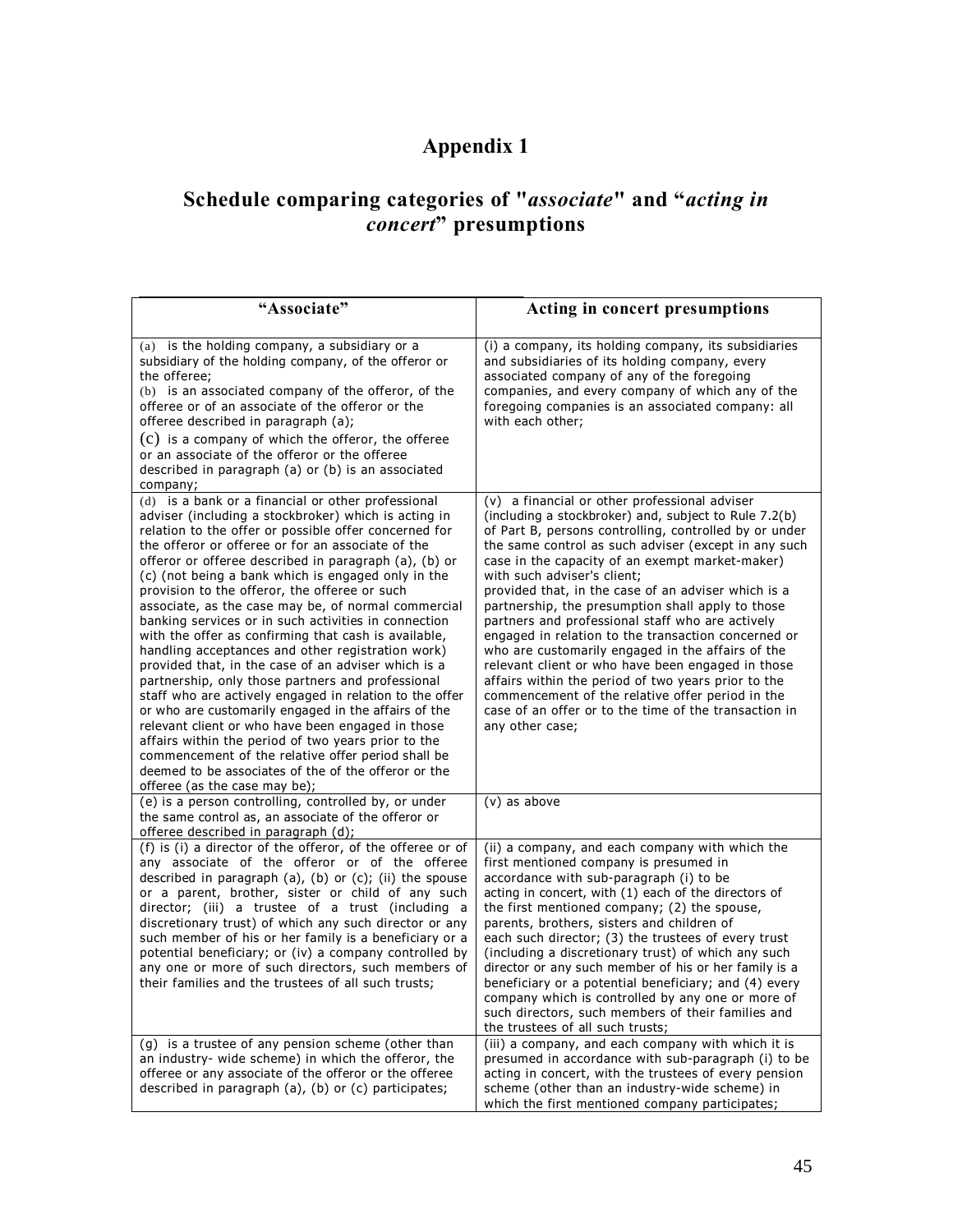| (h) is a collective investment scheme or other<br>person the investments of which the offeror or the<br>offeree or any associate of the offeror or offeree<br>manages on a discretionary basis, in respect of the<br>relevant investment accounts | (iv) a fund manager (including an exempt fund<br>manager) and persons controlling, controlled by or<br>under the same control as such fund manager with<br>any other person (including a collective investment<br>scheme) where such fund manager manages<br>investments on a discretionary basis on behalf of<br>such other person, in respect of the relevant<br>investment accounts; |
|---------------------------------------------------------------------------------------------------------------------------------------------------------------------------------------------------------------------------------------------------|-----------------------------------------------------------------------------------------------------------------------------------------------------------------------------------------------------------------------------------------------------------------------------------------------------------------------------------------------------------------------------------------|
| (i) is interested, or together with one or more other                                                                                                                                                                                             | No equivalent but would be caught under Rule 8.3                                                                                                                                                                                                                                                                                                                                        |
| persons acting in concert with him or her is                                                                                                                                                                                                      |                                                                                                                                                                                                                                                                                                                                                                                         |
| interested in 5% or more of any class of relevant                                                                                                                                                                                                 |                                                                                                                                                                                                                                                                                                                                                                                         |
| securities of the offeror or the offeree;                                                                                                                                                                                                         |                                                                                                                                                                                                                                                                                                                                                                                         |
| (i) is a party to an arrangement to which Rule 8.7 of                                                                                                                                                                                             | No equivalent                                                                                                                                                                                                                                                                                                                                                                           |
| Part B applies with any offeror or with an associate                                                                                                                                                                                              |                                                                                                                                                                                                                                                                                                                                                                                         |
| of any offeror in respect of relevant securities, or is                                                                                                                                                                                           |                                                                                                                                                                                                                                                                                                                                                                                         |
| a party to such an arrangement with the offeree or                                                                                                                                                                                                |                                                                                                                                                                                                                                                                                                                                                                                         |
| with an associate of the offeree in respect of                                                                                                                                                                                                    |                                                                                                                                                                                                                                                                                                                                                                                         |
| relevant securities;                                                                                                                                                                                                                              |                                                                                                                                                                                                                                                                                                                                                                                         |
| (k) has a material business relationship with the                                                                                                                                                                                                 | No equivalent                                                                                                                                                                                                                                                                                                                                                                           |
| offeror or the offeree; or                                                                                                                                                                                                                        |                                                                                                                                                                                                                                                                                                                                                                                         |
| (I) (not falling within paragraphs (a) to (k)) is                                                                                                                                                                                                 | No equivalent                                                                                                                                                                                                                                                                                                                                                                           |
| interested or deals in relevant securities of an                                                                                                                                                                                                  |                                                                                                                                                                                                                                                                                                                                                                                         |
| offeror or the offeree and has, in addition to his or                                                                                                                                                                                             |                                                                                                                                                                                                                                                                                                                                                                                         |
| her normal interest as an investor in securities, an                                                                                                                                                                                              |                                                                                                                                                                                                                                                                                                                                                                                         |
| interest or potential interest, whether commercial,                                                                                                                                                                                               |                                                                                                                                                                                                                                                                                                                                                                                         |
| financial or personal, in the outcome of the offer or                                                                                                                                                                                             |                                                                                                                                                                                                                                                                                                                                                                                         |
| possible offer concerned.                                                                                                                                                                                                                         |                                                                                                                                                                                                                                                                                                                                                                                         |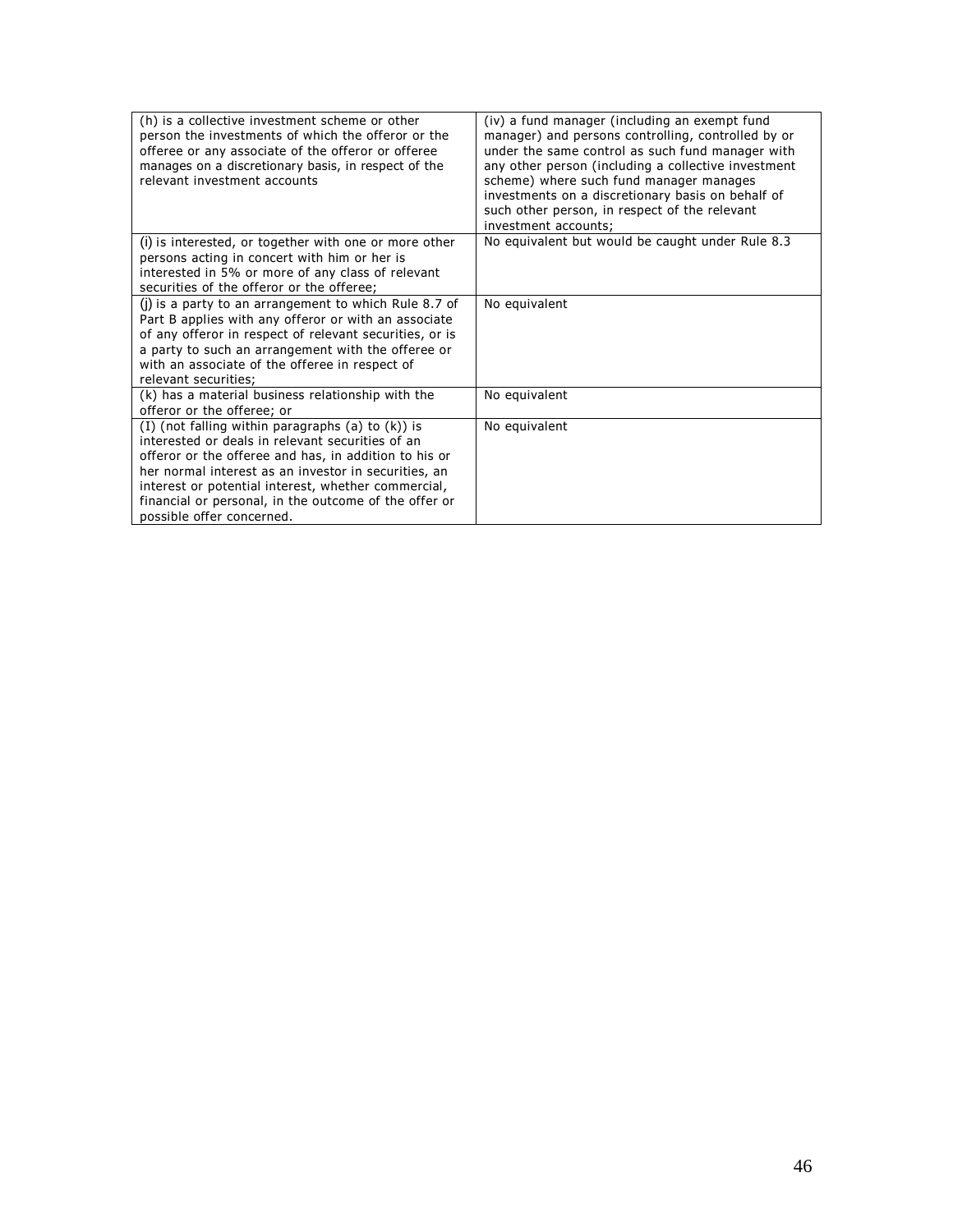# **Appendix 2**

# **Disclosure Forms 38.5(a) and 38.5(b) and Supplemental Form 38.5(b) Part 1 Disclosure Form 38.5(a)**

**FORM 38.5 (a)**

# **IRISH TAKEOVER PANEL**

#### **DISCLOSURE UNDER RULE 38.5(a) OF THE IRISH TAKEOVER PANEL ACT, 1997, TAKEOVER RULES, 2007 (AS AMENDED)**

# **DEALINGS BY CONNECTED EXEMPT PRINCIPAL TRADERS**

# **1. KEY INFORMATION**

| Name of exempt principal trader                                                     |  |
|-------------------------------------------------------------------------------------|--|
| Company dealt in                                                                    |  |
| Class of relevant security to which the<br>dealings being disclosed relate (Note 1) |  |
| Date of dealing                                                                     |  |

# **2. DEALINGS** (Note 2)

# **(a) Purchases and sales**

| <b>Total number of relevant</b><br>securities acquired | <b>Highest price paid (Note 3)</b> | <b>Lowest price paid (Note 3)</b> |
|--------------------------------------------------------|------------------------------------|-----------------------------------|
|                                                        |                                    |                                   |

| <b>Total number of securities</b><br>disposed | <b>Highest price received (Note 3)</b> | Lowest price received (Note 3) |
|-----------------------------------------------|----------------------------------------|--------------------------------|
|                                               |                                        |                                |

# **(b) Derivatives transactions (other than options transactions)**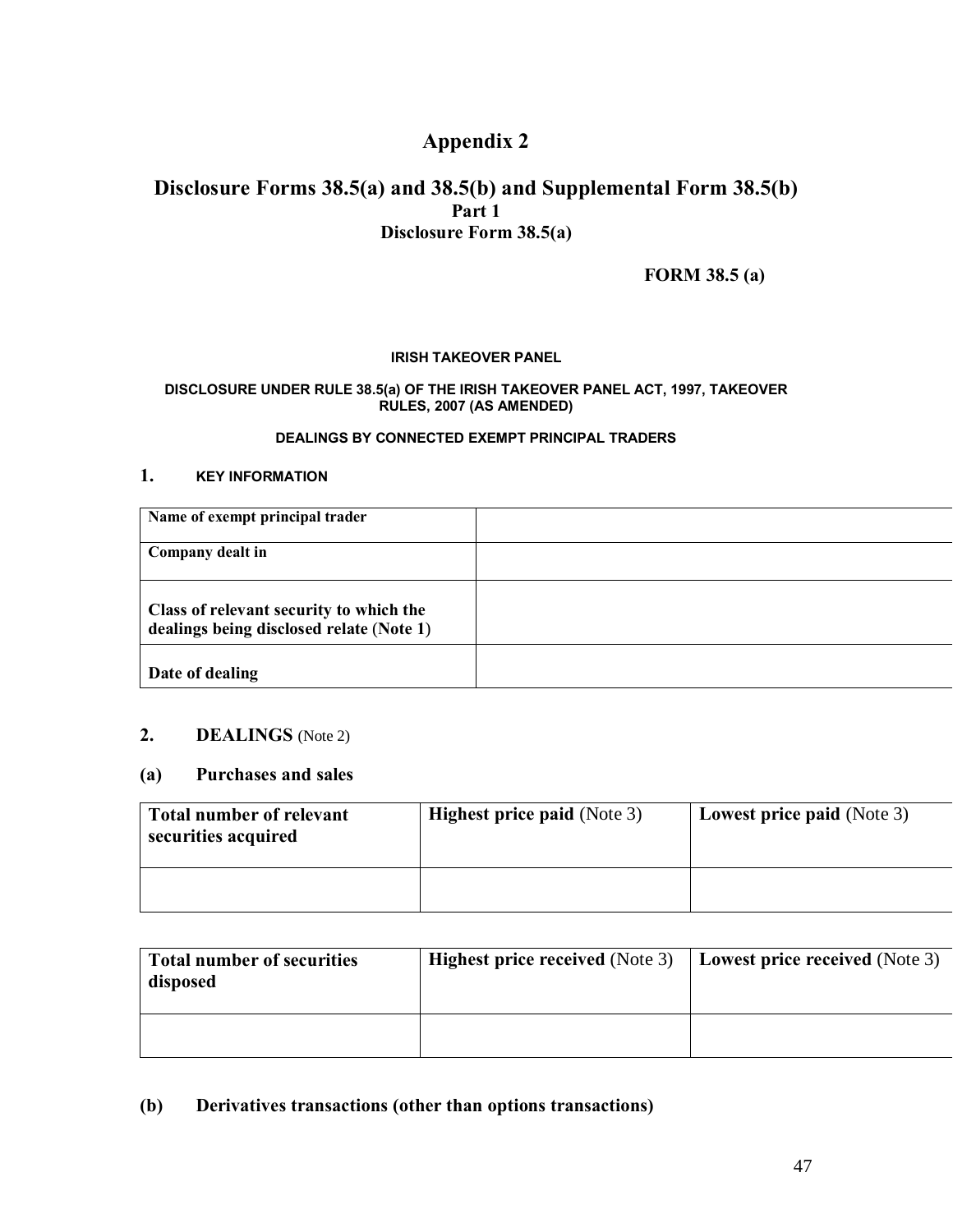| Product name, | <b>Nature of transaction</b> | Number of relevant securities | <b>Price per unit (Note 3)</b> |
|---------------|------------------------------|-------------------------------|--------------------------------|
| e.g. CFD      | (Note 4)                     | (Note 5)                      |                                |
|               |                              |                               |                                |

# **(c) Options transactions in respect of existing relevant securities**

# **(i) Writing, selling, purchasing or varying**

| Product name,<br>e.g. call option | Writing, selling,<br>purchasing, varying<br>etc. | Number of securities to<br>which the option relates<br>(Note 5) | Exercise<br>price | Type, e.g.<br>American.<br>European etc. | Expiry<br>date | <b>Option money</b><br>paid/received per<br>unit (Note $3$ ) |
|-----------------------------------|--------------------------------------------------|-----------------------------------------------------------------|-------------------|------------------------------------------|----------------|--------------------------------------------------------------|
|                                   |                                                  |                                                                 |                   |                                          |                |                                                              |

# **(ii) Exercising**

| Product name, e.g. call option | <b>Number of securities</b> | <b>Exercise price per unit (Note 3)</b> |
|--------------------------------|-----------------------------|-----------------------------------------|
|                                |                             |                                         |

# **3. OTHER INFORMATION**

# **Agreements, arrangements or understandings relating to options or derivatives**

**Full details of any agreement, arrangement or understanding between the person disclosing and any other person relating to the voting rights of any relevant securities under any option referred to on this form or relating to the voting rights or future acquisition or disposal of any relevant securities to which any derivative referred to on this form is referenced. If none, this should be stated.** 

| Date of disclosure                           |  |
|----------------------------------------------|--|
| Contact name                                 |  |
| Telephone number                             |  |
| Name of offeree/offeror with which connected |  |
| <b>Nature of connection</b> (Note 6)         |  |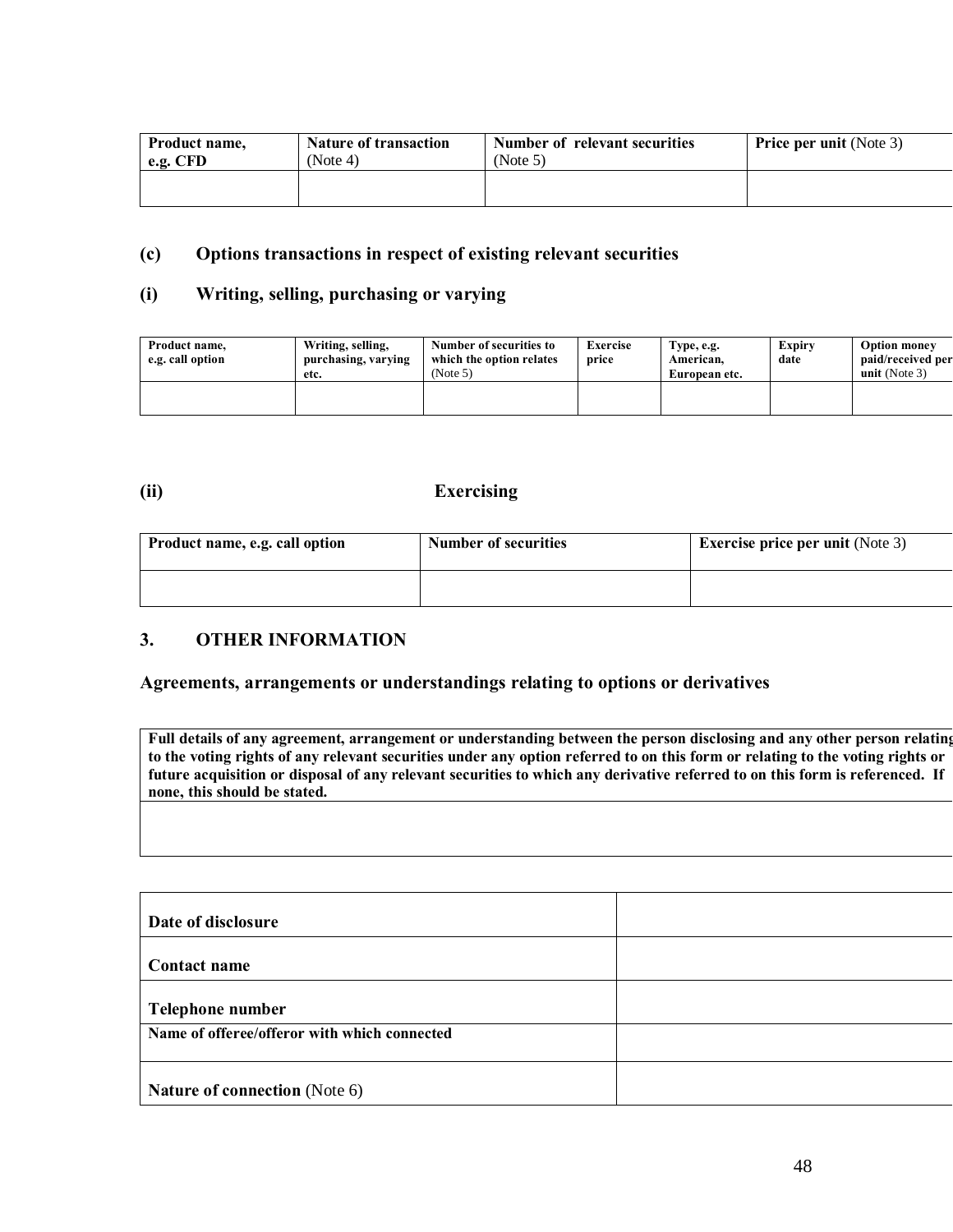*The Notes on Form 38.5(a) can be viewed on the Panel's website at [www.irishtakeoverpanel.ie](http://www.irishtakeoverpanel.ie/)*

# NOTES ON FORM 38.5(a)

- *1. See the definition of "relevant securities" in Rule 2.1 of Part A of the Rules.*
- *2. See the definition of "dealing" in Rule 2.1 of Part A of the Rules.*
- *3. For all prices and other monetary amounts, the currency must be stated.*
- *4. If a long position has been increased or decreased as a result of the dealing, write "increased long" or "decreased long" respectively. If a short position has been increased or decreased as a result of the dealing, write "increased short" or "decreased short" respectively. If the dealing has not resulted in a long or short position being increased or reduced, give details of the variation or other dealing.*
- *5. See Rule 2.6(d) of Part A of the Rules.*
- *6. See the definition of "connected principal trader" in Rule 2.2 of Part A of the Rules*.

# **For full details of disclosure requirements, see Rules 8 and 38.5 of the Rules. If in doubt, consult the Panel.**

*References in these notes to "the Rules" are to the Irish Takeover Panel Act, 1997, Takeover Rules, 2007 (as amended).*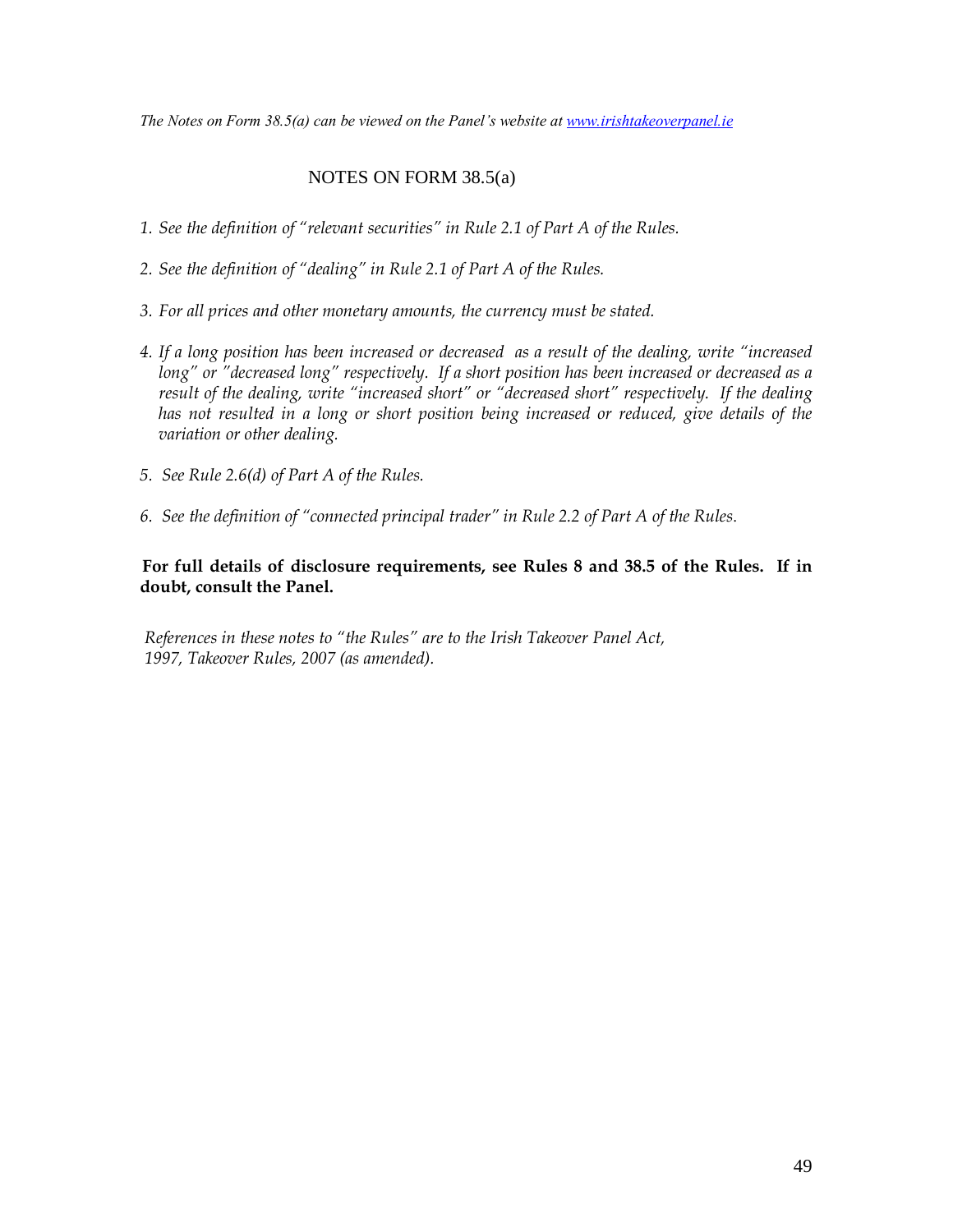# **Appendix 2 (continued) Part 2 Disclosure Form 38.5(b) and Supplemental Form 38.5(b)**

**FORM 38.5 (b)**

#### **IRISH TAKEOVER PANEL**

#### **DISCLOSURE UNDER RULE 38.5(b) OF THE IRISH TAKEOVER PANEL ACT, 1997, TAKEOVER RULES, 2007 (AS AMENDED)**

#### **DEALINGS BY PERSONS WITH INTERSTS IN RELEVANT SECURITIES REPRESENTING 1% OR MORE**

#### **1. KEY INFORMATION**

| Name of exempt principal trader                                                     |  |
|-------------------------------------------------------------------------------------|--|
| Company dealt in                                                                    |  |
| Class of relevant security to which the dealings<br>being disclosed relate (Note 1) |  |
| Date of dealing                                                                     |  |

#### **2. INTERESTS AND SHORT POSITIONS**

#### (**a) Interests and short positions (following dealing) in the class of relevant security dealt in** (Note 2)

|                                             | Long                    |  | <b>Short</b>  |     |
|---------------------------------------------|-------------------------|--|---------------|-----|
|                                             | $(\%)$<br><b>Number</b> |  | <b>Number</b> | (%) |
| (1) Relevant securities                     |                         |  |               |     |
| (2) Derivatives (other than options)        |                         |  |               |     |
| (3) Options and agreements to purchase/sell |                         |  |               |     |
| <b>Total</b>                                |                         |  |               |     |

#### (**b) Interests and short positions in relevant securities of the company, other than the class dealt in** (Note 2)

| <b>Class of relevant security:</b>          | Long                 |  | <b>Short</b>  |     |
|---------------------------------------------|----------------------|--|---------------|-----|
|                                             | <b>Number</b><br>(%) |  | <b>Number</b> | (%) |
| (1) Relevant securities                     |                      |  |               |     |
| (2) Derivatives (other than options)        |                      |  |               |     |
| (3) Options and agreements to purchase/sell |                      |  |               |     |
| <b>Total</b>                                |                      |  |               |     |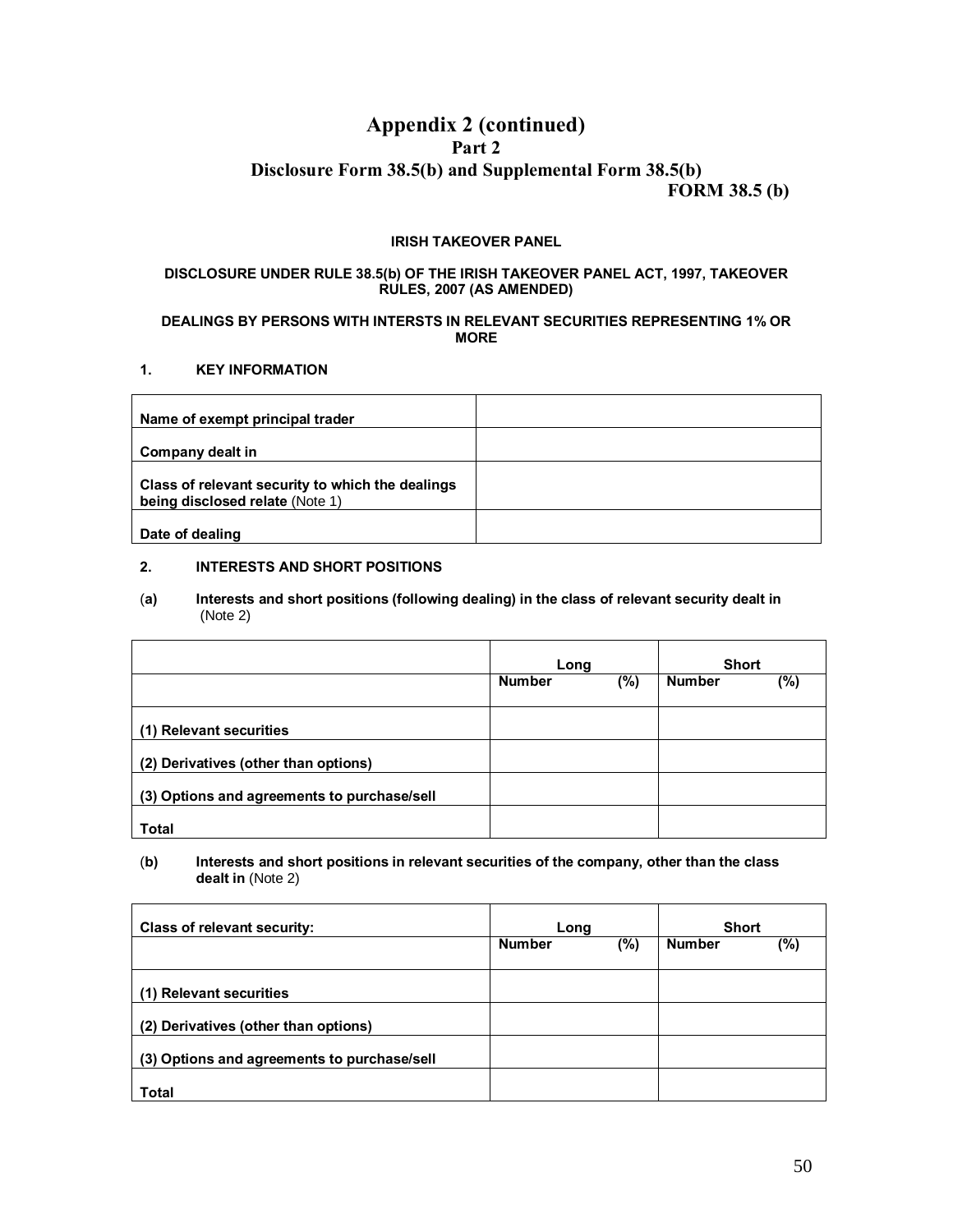# **3. Dealings** (Note 3)

#### (**a) Purchases and sales**

| Purchase/sale | Number of relevant securities |  |
|---------------|-------------------------------|--|
|               |                               |  |

# (**b) Derivatives transactions (other than options transactions)**

| Product name, e.g. | <b>Nature of transaction</b> | <b>Number of relevant securities</b> | Price per unit |
|--------------------|------------------------------|--------------------------------------|----------------|
| <b>CFD</b>         | (Note 5)                     | (Note 6)                             | (Note 4)       |
|                    |                              |                                      |                |

# (**c) Options transactions in respect of existing relevant securities**

# **(i) Writing, selling, purchasing or varying**

| <b>Product</b><br>name, e.g.<br>call option | Writing,<br>selling,<br>purchasing<br>varying etc. | Number of<br>securities to<br>which the<br>option relates | <b>Exercis</b><br>e price | Type, e.g.<br>American,<br>European<br>etc. | <b>Expiry</b><br>date | <b>Option</b><br>money<br>paid/received<br>per unit<br>(Note 4) |
|---------------------------------------------|----------------------------------------------------|-----------------------------------------------------------|---------------------------|---------------------------------------------|-----------------------|-----------------------------------------------------------------|
|                                             |                                                    |                                                           |                           |                                             |                       |                                                                 |

# **(ii) Exercising**

| Product name, e.g.<br>call option | <b>Number of securities</b> | Exercise price per<br>unit (Note 4) |
|-----------------------------------|-----------------------------|-------------------------------------|
|                                   |                             |                                     |

# (**d) Other dealings (including transactions in respect of new securities) (Note 3)**

| <b>Nature of transaction</b><br>(Note 7) | <b>Details</b> | <b>Price per unit (if</b><br>applicable) (Note 4) |
|------------------------------------------|----------------|---------------------------------------------------|
|                                          |                |                                                   |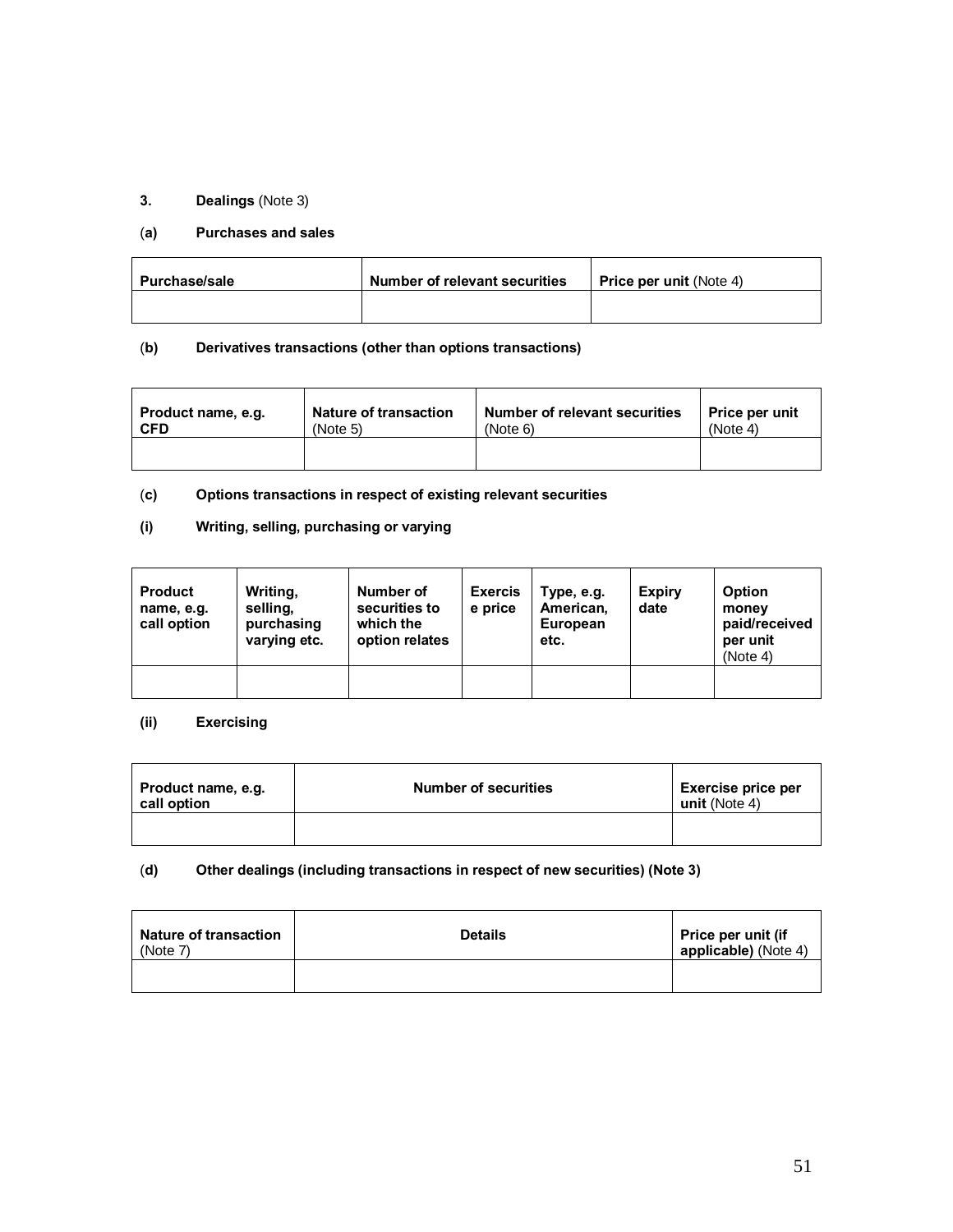#### **4. OTHER INFORMATION**

**Agreements, arrangements or understandings relating to options or derivatives**

**Full details of any agreement, arrangement or understanding between the person disclosing and any other person relating to the voting rights of any relevant securities under any option referred to on this form or relating to the voting rights or future acquisition or disposal of any relevant securities to which any derivative referred to on this form is referenced. If none, this should be stated.**

# **Is a Supplemental Form 38.5(b) attached?** (Note 8) **YES/NO**

| Date of disclosure                           |  |
|----------------------------------------------|--|
|                                              |  |
| <b>Contact name</b>                          |  |
|                                              |  |
| Telephone number                             |  |
|                                              |  |
| Name of offeree/offeror with which connected |  |
|                                              |  |
| Nature of connection (Note 9)                |  |

*The Notes on Form 38.5(b) can be viewed on the Panel's website at [www.irishtakeoverpanel.ie](http://www.irishtakeoverpanel.ie/)*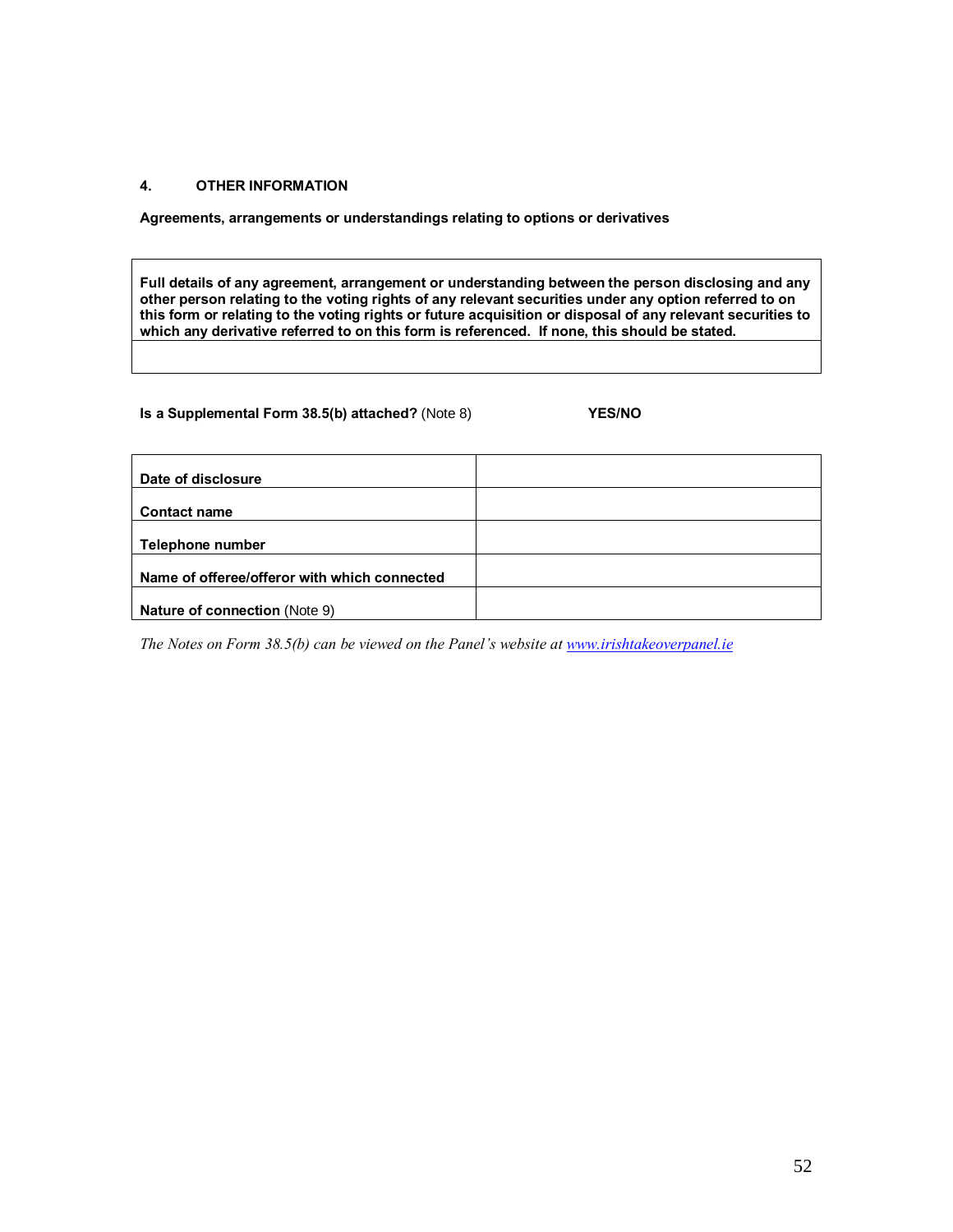# *NOTES ON FORM 38.5 (b)*

- *1. See the definition of "relevant securities" in Rule 2.1 of Part A of the Rules.*
- *2. See the definition of "interest in a relevant security" in Rule 2.6 of Part A of the Rules and see Rule 8.6(a) of Part B of the Rules. If an option over new securities is acquired or exercised, the relevant interest should be disclosed under "(1) Relevant securities". If an option over existing relevant securities is acquired or exercised, the relevant interest should be disclosed under "(3) Options and agreements to purchase/sell".*
- *3. See the definition of "dealing" in Rule 2.1 of Part A of the Rules.*
- *4. For all prices and other monetary amounts, the currency must be stated.*
- *5. If a long position has been increased or decreased as a result of the dealing, write "increased long" or "decreased long" respectively. If a short position has been increased or decreased as a result of the dealing, write "increased short" or "decreased short" respectively. If the dealing has not resulted in a long or short position being increased or reduced, give details of the variation or other dealing.*
- *6. See Rule 2.6(d) of Part A of the Rules.*
- *7. State type of dealing, e.g. "subscription", "conversion", "exercise" etc.*
- *8. Where there are open option positions or open derivative positions (other than CFDs), or where there is an agreement to purchase or to sell, Supplemental Form 38.5(b) must be completed.*
- *9. See the definition of "connected principal trader" in Rule 2.2 of Part A of the Rules.*

# **For full details of disclosure requirement, see Rules 8 and 38.5 of the Rules. If in doubt, consult the Panel.**

*References in these notes to "the Rules" are to the Irish Takeover Panel Act, 1997, Takeover Rules, 2007 (as amended).*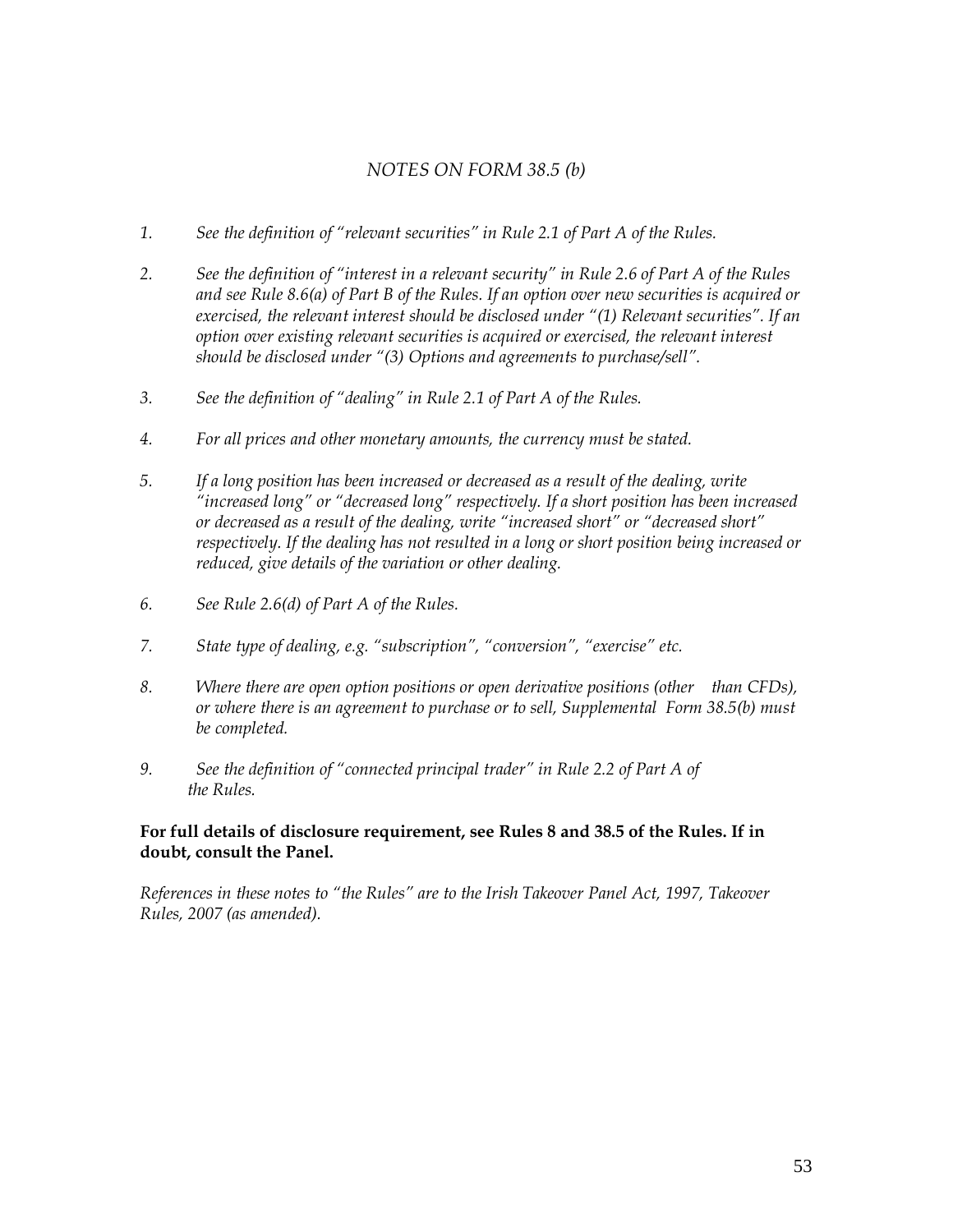# **Appendix 2 (continued)**

# **SUPPLEMENTAL FORM 38.5(b)**

#### **IRISH TAKEOVER PANEL**

#### **DISCLOSURE UNDER RULE 38.5(b) OF THE IRISH TAKEOVER PANEL ACT, 1997, TAKEOVER RULES, 2007 (AS AMENDED)**

# **DETAILS OF OPEN POSITIONS**

#### **(This form should be attached to Form 38.5(b))**

**OPEN POSITIONS** (Note 1)

| Product name,<br>e.g. call<br>option | <b>Written or</b><br>purchased | Number of<br>relevant securities<br>to which the<br>option or<br>derivative relates | <b>Exercise</b><br>price (Note<br>2) | Type, e.g.<br>American,<br>European etc. | <b>Expiry date</b> |
|--------------------------------------|--------------------------------|-------------------------------------------------------------------------------------|--------------------------------------|------------------------------------------|--------------------|
|                                      |                                |                                                                                     |                                      |                                          |                    |
|                                      |                                |                                                                                     |                                      |                                          |                    |
|                                      |                                |                                                                                     |                                      |                                          |                    |

*Notes*

- *1. Where there are open option positions or open derivative positions (except for CFDs), full details should be given. Full details of any existing agreements to purchase or to sell must also be given on this form.*
- *2. For all prices and other monetary amounts, the currency must be stated.*

# **For full details of disclosure requirements, see Rule 8 and Rule 38.5 of the Rules. If in doubt, consult the Panel**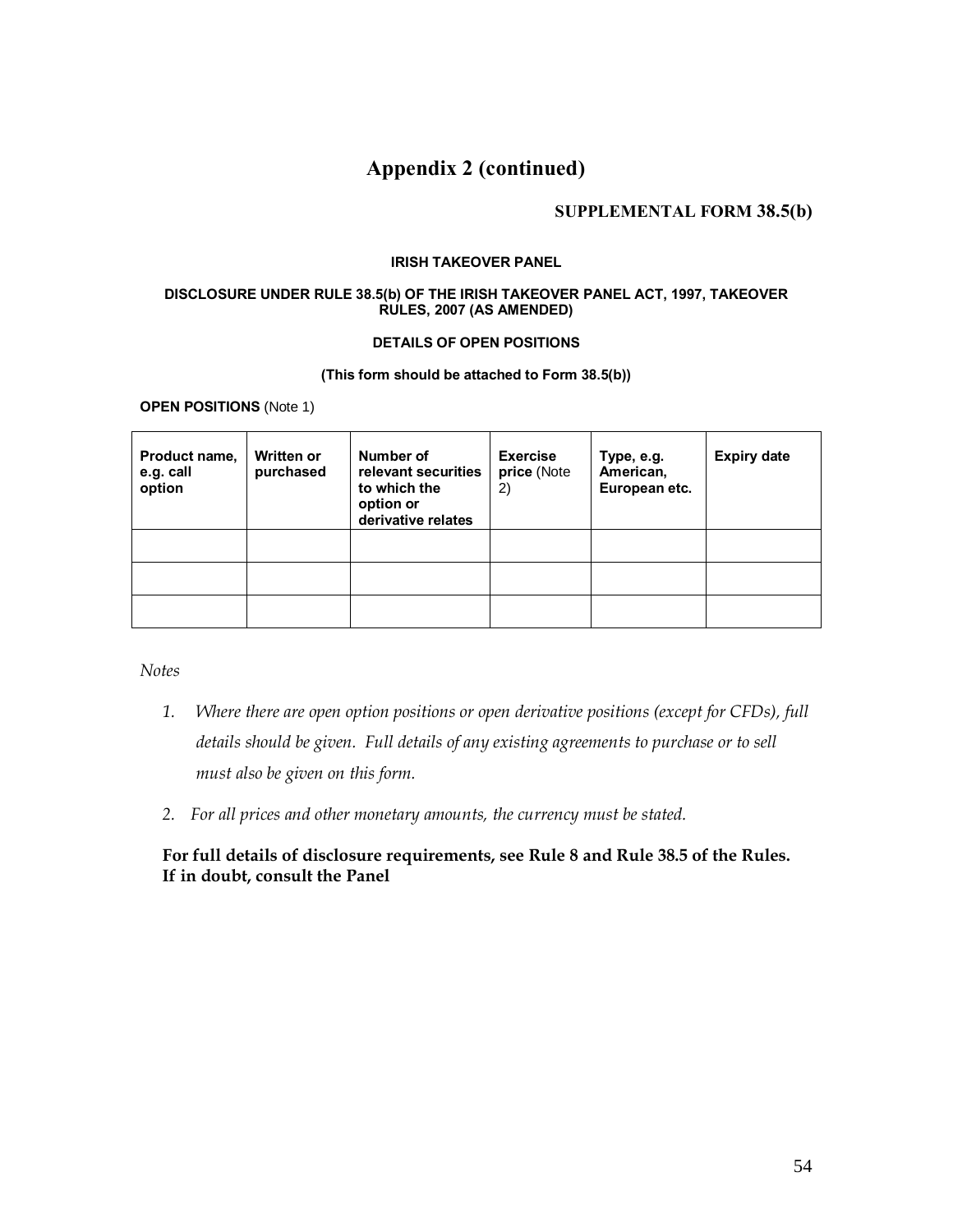# **Appendix 3**

# **FULL TEXT OF PROPOSED NEW RULES**

# **IRISH TAKEOVER PANEL ACT 1997 TAKEOVER (AMENDMENT) RULES [ • ]**

# 1. **CITATION, CONSTRUCTION AND COMMENCEMENT**

- 1.1 These Rules may be cited as the Irish Takeover Panel Act 1997 Takeover (Amendment) Rules [ **•** ].
- 1.2 These Rules and the Irish Takeover Panel Act 1997 Takeover Rules [2007 to 2011] shall be construed together as one and may be cited together as the Irish Takeover Panel Act 1997 Takeover Rules [ • ].
- 1.3 These Rules shall come into operation on [ **•** ] .
- 1.4 These Rules shall not apply to any transaction which is in being on the date on which these Rules come into operation.

# 2. **INTERPRETATION**

- 2.1 In these Rules, the **"2007 Rules"** means the Irish Takeover Panel Act 1997 Takeover Rules 2007 as amended by the Irish Takeover Panel Act 1997 Takeover (Amendment) Rules 2008, the Irish Takeover Panel Act 1997 Takeover (Amendment) (No. 2) Rules 2008 and [ **•** ].
- 2.2 Unless the context otherwise requires, a reference in these Rules to a rule or an appendix shall be construed as a reference to a rule of, or (as the case may be) an appendix to, the rules contained in Part B of the 2007 Rules.

# 3. **AMENDMENT OF PART A OF THE 2007 RULES**

- 3.1 Rule 2.1 of Part A is hereby amended as follows:
	- (a) by the substitution for the definition of "exempt market-maker" in paragraph (a) of the following new definition:

"e**xempt principal trader"** means a principal trader who is recognised by the Panel as an exempt principal trader for the purposes of these Rules, has been notified in writing of that fact by the Panel and has not been notified by the Panel of the withdrawal of such recognitions;";

(b) by the insertion, after the definition of "parties to a takeover or other relevant transaction" in paragraph (a), of the following new definition: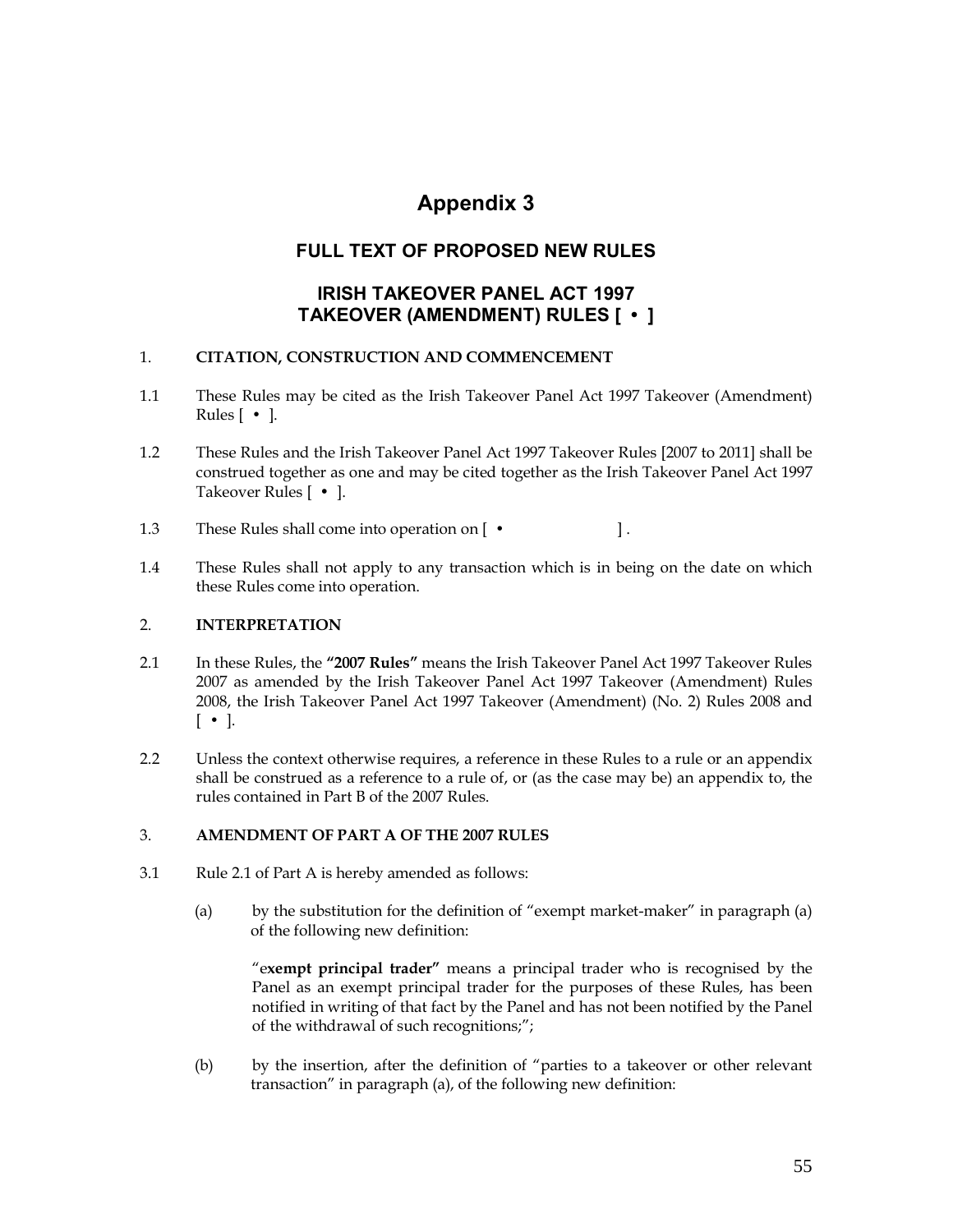"**principal trader"** means a persons who is registered as a market-maker with the Irish Stock Exchange or the London Stock Exchange plc, or is accepted by the Panel as a market-maker, or is a member firm of either of such stock exchanges dealing as principal in order book securities;"; and

- (c) by the substitution of "(iv)(3)" for "(iv)(3)(B)" in paragraph (c)(iii).
- 3.2 Rule 2 of Part A of the 2007 Rules is hereby amended by the deletion of Rule 2.2 in its entirety and by the renumbering of existing Rules 2.3 to 2.7 of Part A as Rules 2.2 to 2.6 respectively and by consequentially so renumbering (unless expressly so renumbered) all other references to any of those existing Rules 2.3 to 2.7 in Part A or Part B of the 2007 Rules.
- 3.3 Rule 2.2 (as renumbered as above) of Part A is hereby amended by the substitution of "CONNECTED PRINCIPAL TRADERS" for "CONNECTED MARKET-MAKERS" in the heading, of "principal trader" for "market-maker" wherever that occurs and of "connected principal trader" for "connected market-maker".
- 3.4 Rule 3.2 of Part A of the 2007 Rules is hereby amended as follows:
	- (a) by the deletion of paragraph (a);
	- (b) by the renumbering of paragraphs (b) to (o) as paragraphs (a) to (n) respectively;
	- (c) by replacing the reference in paragraph (n) (as so renumbered) to "paragraphs (a) to  $(n)''$  with "paragraphs (a) to  $(m)''$ ; and

and the 2007 Rules are hereby amended by consequentially so renumbering (unless expressly so renumbered) all other references to any of those paragraphs (b) to (o) in Part A or B of the 2007 Rules as paragraphs (a) to (n) respectively.

3.5 Rule 3.3 of Part A of the 2007 Rules is hereby amended in paragraph  $(b)(v)$  by the substitution of "(except in any such case in the capacity of an exempt fund manager or exempt principal trader) for "(except in any such case in the capacity of an exempt market-maker)".

# 4. **AMENDMENT OF PART B OF THE 2007 RULES**

4.1 Rule 5.2 is hereby amended by the substitution for subparagraph (3) in paragraph (a)(iv) of the following new subparagraph:

"(3) the first closing date of that offer or of any competing offer has passed**;** or**".**

- 4.2Rule 11 is hereby amended as follows:
	- (a) by the substitution for the heading of the rule of the following new heading:

# "**RULE 11. NATURE OF CONSIDERATION TO BE OFFERED – VOLUNTARY OFFERS**";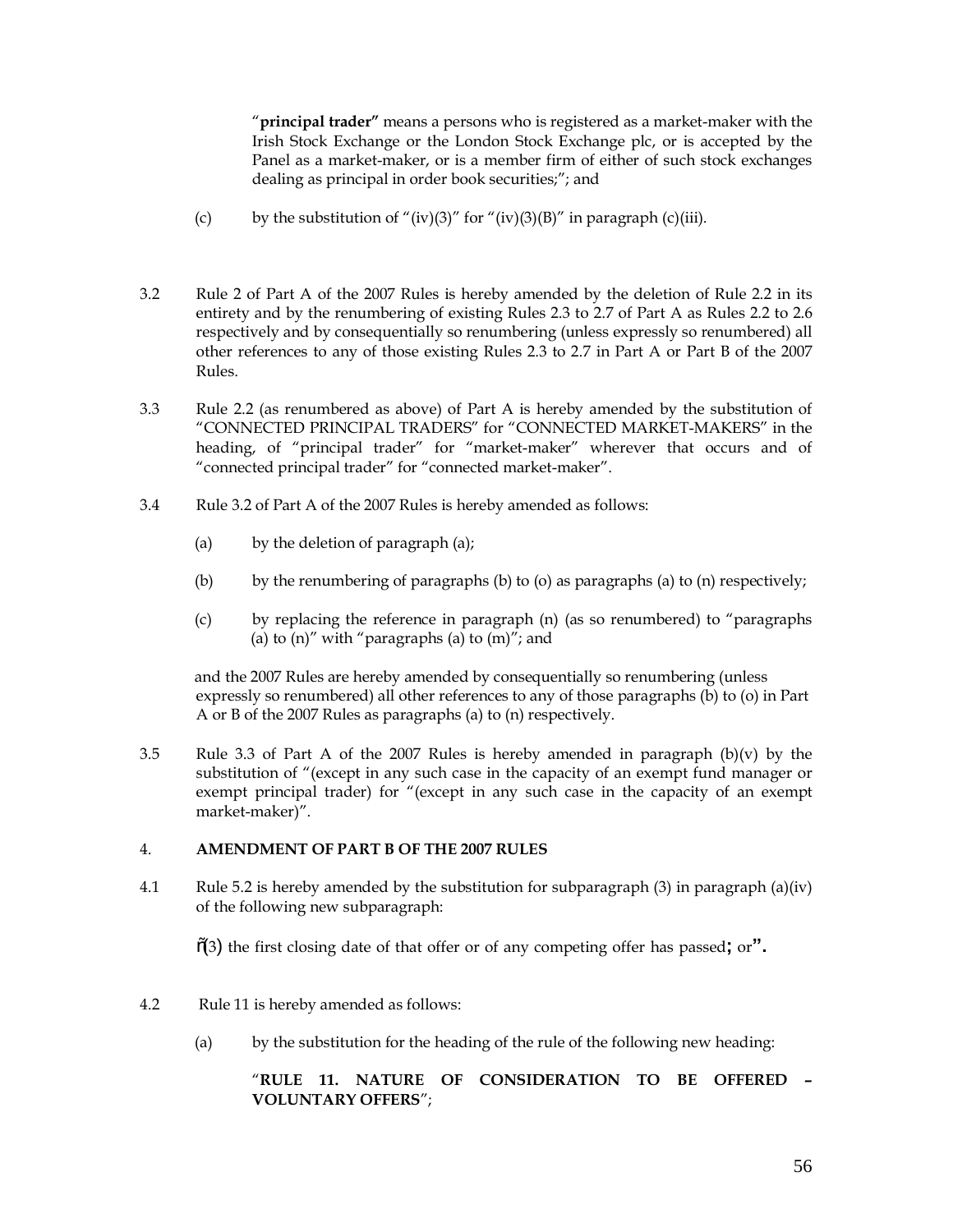(b) by the insertion under that new heading of the following new subheading which shall apply to the entirety of the existing rule:

# "**11.1 WHEN A CASH OFFER IS REQUIRED**";

- (c) by the substitution of "Rule  $11.1$ " for "Rule  $11$ " wherever it occurs in Rule  $11.1$ ;
- (d) by the substitution of "**Rule 11.1 relevant period**" for "**relevant period**" wherever that expression occurs in Rule 11.1, including its definition in paragraph (a)(i);
- (e) by the substitution in paragraph (a) for the words "shall be in cash, or accompanied by a cash offer. The price per security under such offer" of "shall, without prejudice and in addition to any obligation of the offeror arising under Rule 11.2, be in cash, or accompanied by a cash alternative offer. The price per security under such offer or cash alternative offer"; and
- (f) by the insertion after Rule 11.1 of the following new Rule 11.2:

# **11.2 WHEN A SECURITIES EXCHANGE OFFER IS REQUIRED**

(a) Except with the consent of the Panel in cases falling under subparagraph (i) or (iii), if in the case of a voluntary offer:

- (i) the offeror or any person acting in concert with it has acquired , during the period (in Rule 11.2 referred to as the "Rule 11.2 relevant period") of three months prior to the commencement of the offer period and in exchange for securities, securities of the offeree of any class the subject of the offer which represent in the aggregate 10% or more in nominal value of the issued securities of that class, excluding treasury shares; or
- (ii) the offeror or any person acting in concert with it has acquired:

(1) during the Rule 11.2 relevant period and in exchange for securities, securities of the offeree of any class the subject of the offer which represent in the aggregate less than 10% in nominal value of the issued securities of that class, excluding treasury shares; or

(2) during a period (the "extended Rule 11.2 relevant period") of more than three but not more than 12 months prior to the commencement of the offer period and in exchange for consideration securities, securities of the offeree of any class the subject of the offer which represent in the aggregate 10% or more in nominal value of the issued securities of that class, excluding treasury shares, and the Panel, having regard in such case to the General Principles, considers that it is just and proper so to direct and accordingly so directs; or

(iii) the offeror or any person acting in concert with it has acquired, during the offer period and in exchange for securities, securities of the offeree of any class the subject of the offer,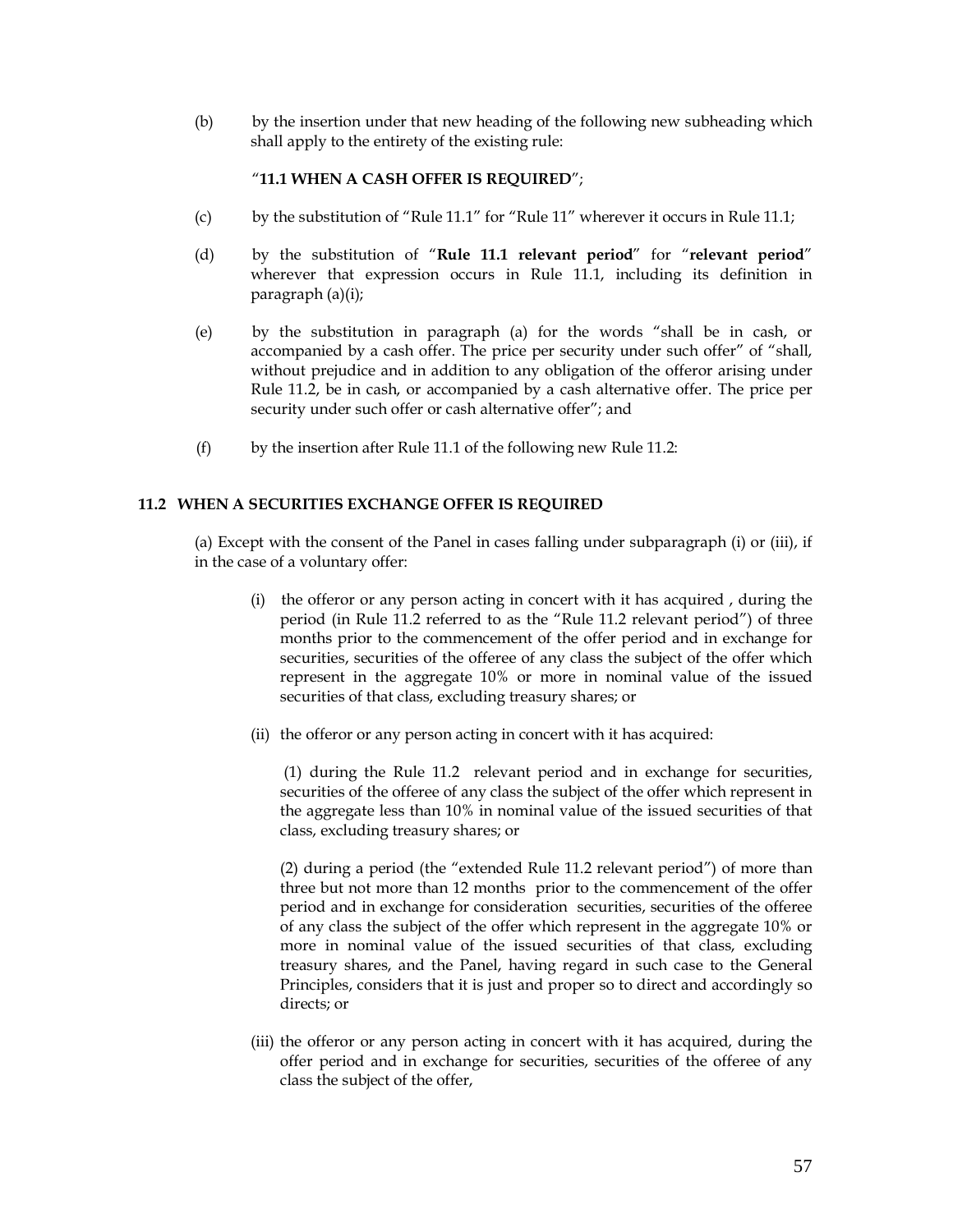the offer, or an alternative offer, made or to be made by the offeror to holders of securities of the offeree of that class shall, without prejudice and in addition to any obligation of the offeror arising under Rule 11.1, be made in exchange for securities ("exchange securities") of the same issuer and of the same class as the securities (the "consideration securities") delivered by the offeror or (as applicable) the person acting in concert with it in exchange for the securities of the offeree acquired by the offeror or that person as described in subparagraph (i), (ii)(1) or (2) 0r (as applicable) (iii) above. All such exchange securities shall be offered on the basis of a ratio of exchange securities to securities of the offeree that is equal to the highest ratio of the consideration securities delivered by the offeror or any person acting in concert with it in exchange for securities of the offeree in any acquisition made by the offeror or any person acting in concert with it during:

- (1) the Rule 11.2 relevant period, if subparagraph (i) or  $(ii)(1)$  alone is applicable;
- (2) the extended Rule 11.2 relevant period if subparagraph (ii)(2) alone is applicable;
- (3) the offer period, if subparagraph (iii) alone is applicable;
- (4) the Rule 11.2 relevant period or the offer period, if subparagraph (i) or (ii)(1) and subparagraph (iii) are applicable; or
- (5) the extended Rule 11.2 relevant period or the offer period, if subparagraph (ii)(2) and subparagraph (iii) are applicable.

 (b) Where any securities of the offeree the subject of the offer are or have been acquired by the offeror or any person acting in concert with it for a consideration consisting of a mixture of consideration securities and other consideration, the Panel may, for the purposes of paragraph (a) deem a proportion of the securities so acquired to have been acquired for securities, which proportion shall (so far as practicable) equal the proportion of the value of the total consideration for the securities acquired that consisted of consideration securities or shall be such other proportion as the Panel may deem to be appropriate in the circumstances; and Rule 6.2(e) shall apply for the purposes of this paragraph (b) as if the reference in that paragraph to Rule 6.1 were a reference to this paragraph.

(c) References in paragraph (a)(i) to (iii) to securities exchanged by an offeror or a person acting in concert with it for securities of the offeree include references to new or existing securities and to securities of the offeror, of a person acting in concert with it or of any other person.

(d) Paragraphs (d), (f), (g) and (h) of Rule 11.1 shall apply mutatis mutandis for the purposes of Rule 11.2.

4.3 Rule 15 is hereby amended in paragraph (c) by the substitution for the second sentence of the following sentence:

"Immediately following such despatch, the offeror shall (i) announce that the offer or proposal has been despatched to the holders of the convertible securities concerned and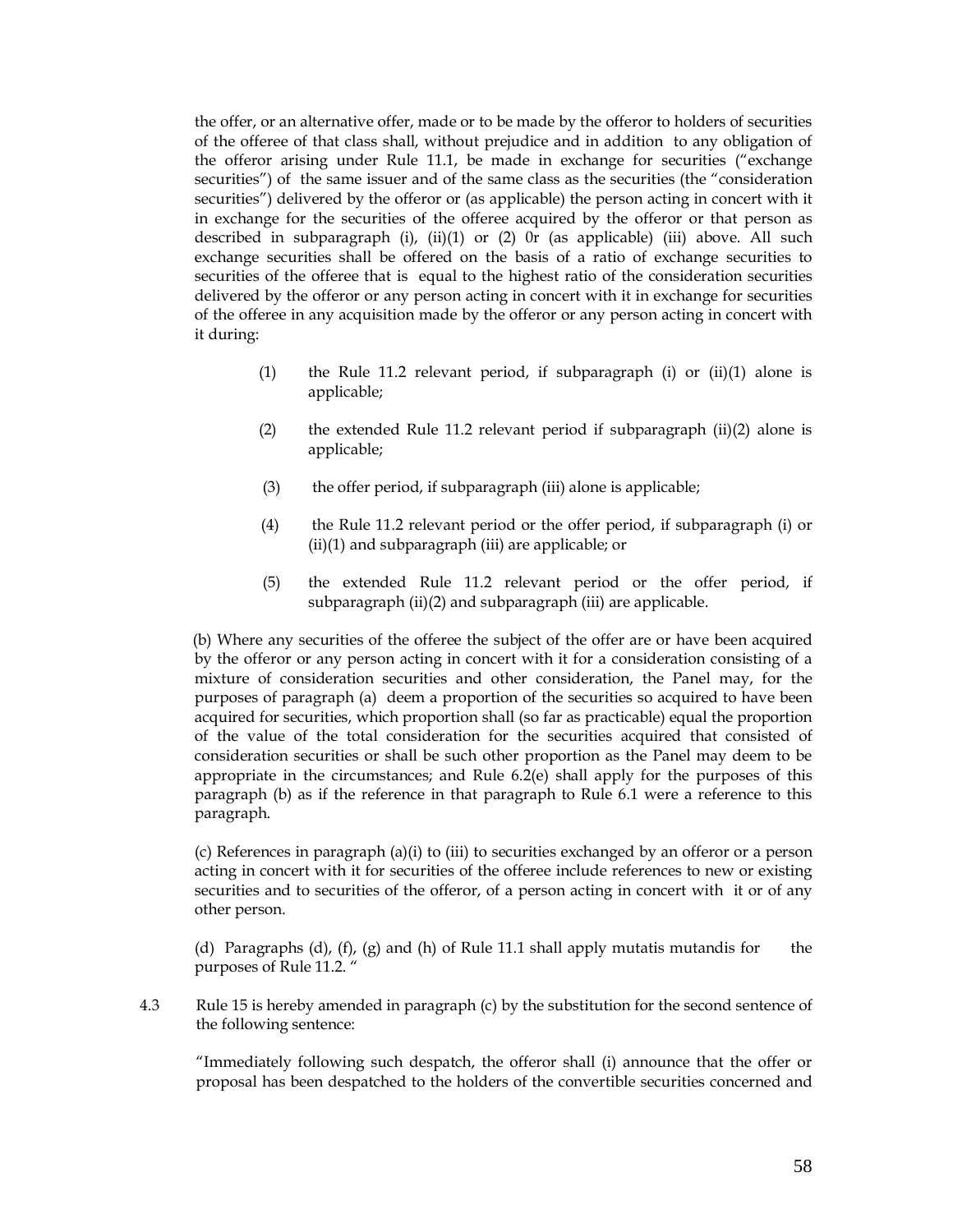will be available for inspection in accordance with Rule 26 and (ii) lodge a copy of the offer or proposal with the Panel."

- 4.4 Rule 16 is hereby amended as follows:
	- (a) by the substitution for the heading of the rule of the following new heading:

# "**RULE 16. SPECIAL ARRANGEMENTS AND MANAGEMENT INCENTIVISATION**";

(b) by the insertion under that new heading of the following new subheading which shall apply to the entirety of the existing rule:

### "**16.1 SPECIAL ARRANGEMENTS WITH FAVOURABLE TERMS**";

(c) by the insertion at the end of Rule 16.1 of the following sentence:

"For the avoidance of doubt, this rule does not require that the benefit of any such arrangement be extended to any person in respect of any relevant securities of the offeree in which that person is interested but of which he or she is not a holder."; and

(d) by the insertion after Rule 16.1 of the following new Rule 16.2:

#### "**16.2 MANAGEMENT INCENTIVISATION**

(a) Except with the consent of the Panel and subject to paragraphs (b) and (c), where an offeror has entered into, or reached an advanced stage of discussions on proposals to enter into, any form of incentivisation arrangements with any members of the management of the offeree who are interested in relevant securities of the offeree, no such arrangements or proposals ("**management incentivisation arrangements or proposals**") shall be implemented unless the offeror has disclosed relevant details of them in the offer document and the independent adviser to the offeree has stated publicly that in its opinion the arrangements or proposals are fair and reasonable. If it is intended to put management incentivisation arrangements in place following completion of the offer, but either no discussions or only limited discussions have taken place, that fact shall be stated, and relevant details of the discussions (if any) shall be disclosed, in the offer document. Where no such arrangements are proposed, that fact shall be disclosed in the offer document.

- (b) (i) The Panel, having regard to the General Principles, may require that any management incentivisation arrangements or proposals be approved at a general meeting of the offeree shareholders.
	- (ii) Without prejudice to subparagraph (i), where any members of the management of the offeree are interested in relevant securities of the offeree and, as a result of implementation of any management incentivisation arrangements or proposals, they would , apart from this paragraph, become shareholders of the offeror on a basis that is not being made available to other offeree shareholders, the implementation of such arrangements or proposals shall be subject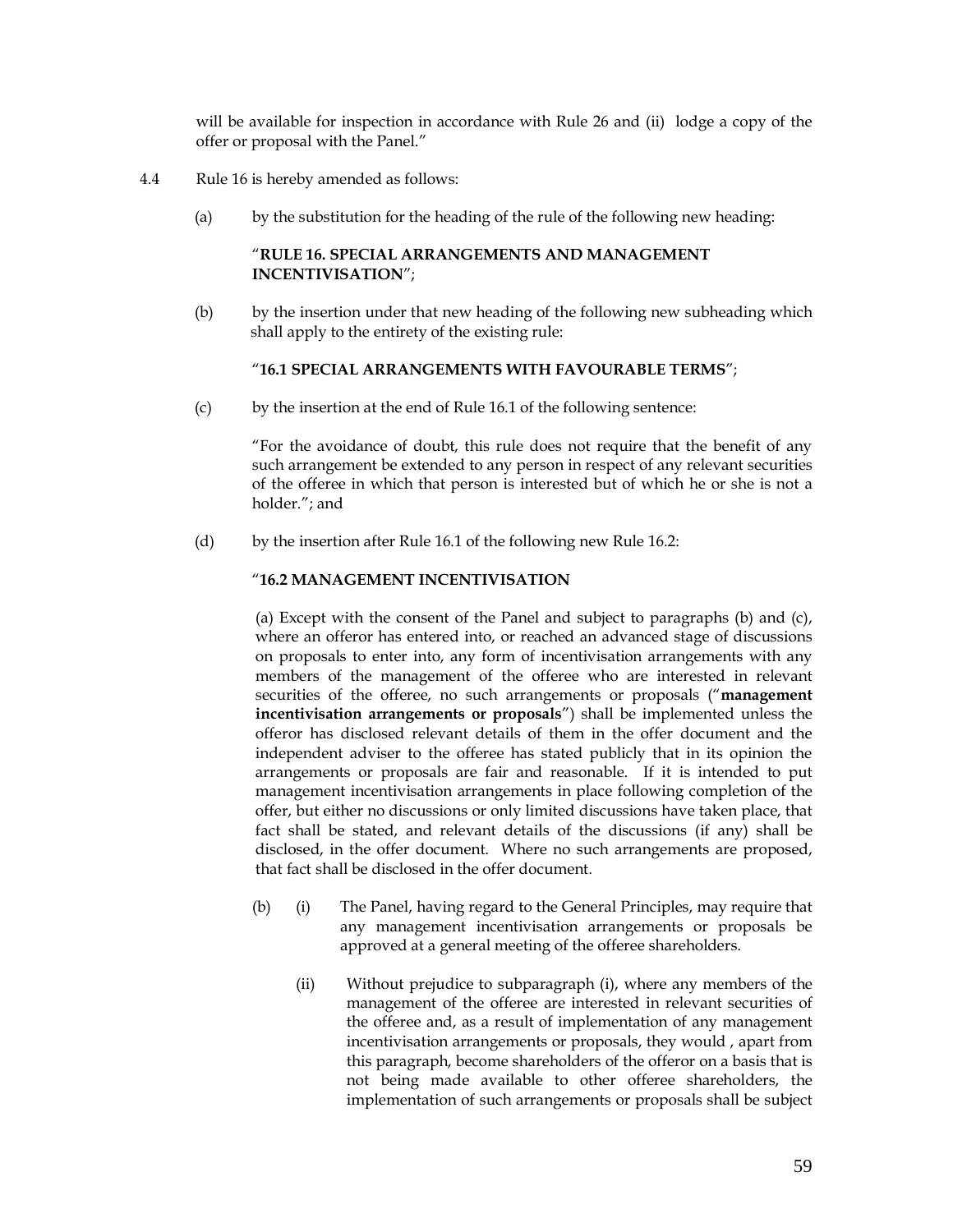to their having been approved at a general meeting of the offeree shareholders.

 (iii) Every shareholder approval required by this rule shall be by a separate vote of independent shareholders, taken on a poll.

(c) Where, following the publication of the offer document and before completion of the offer, there is a change in the terms of any agreed or proposed management incentivisation arrangements or proposals or the offeror enters into, or reaches an advanced stage of discussion on proposals to enter into, any form of such arrangements, the offeror shall consult the Panel. The Panel may require, as a condition of the implementation of the arrangements or proposals, that the offeror disclose relevant details of all such changes to the arrangements or (as the case may be) of newly agreed or proposed arrangements and the status of any discussions between the parties, that the independent adviser to the offeree state publicly that in its opinion the arrangements or proposals are fair and reasonable and, if the Panel considers it appropriate, that such arrangements or proposals be approved at a general meeting of the offeree shareholders.

(d) Where members of management of the offeree are to receive securities of the offeror pursuant to an appropriate offer or proposal made in accordance with Rule 15, paragraphs (a), (b) and (c) shall not apply to that offer or proposal, but the offer or proposal shall not be implemented unless the offeror has publicly disclosed details of it and the independent adviser to the offeree has stated publicly that in its opinion the offer or proposal is fair and reasonable.

(e) The offeror shall be obliged to consult the Panel in all cases referred to above, except in circumstances to which paragraph (b)(ii) or (d) above is applicable**."**

- 4.5 Rule 20.2 is hereby amended as follows:
	- (a) by the insertion after paragraph (a) of the following new paragraphs (b) and (c):
		- "(b) (i) Except as provided in subparagraph (ii) below, the provision of information by the offeree board pursuant to this Rule shall not be made by it subject to any condition other than those relating to: the confidentiality of the information provided; reasonable restrictions prohibiting the use of the information provided to solicit customers or employees; and the use of the information solely in connection with an offer in respect of the offeree. No such condition shall be any more onerous than those imposed by the offeree board upon all other offerors.

(ii) The provision of information pursuant to this Rule may be made subject to a requirement that the offeror sign a hold harmless letter in favour of a firm of accountants or other third party, provided that every other offeror to which the offeree board has provided such information has been required to sign a letter in the same or substantially similar form.

 (c) Where an offer or possible offer (the "**first offer**") would or might oblige the offeror to increase by 100% or more its existing issued share capital that confers voting rights, a person who makes an offer (the "**second offer**") in respect of either the offeror or the offeree in the first offer (the "**target**") shall (if the target is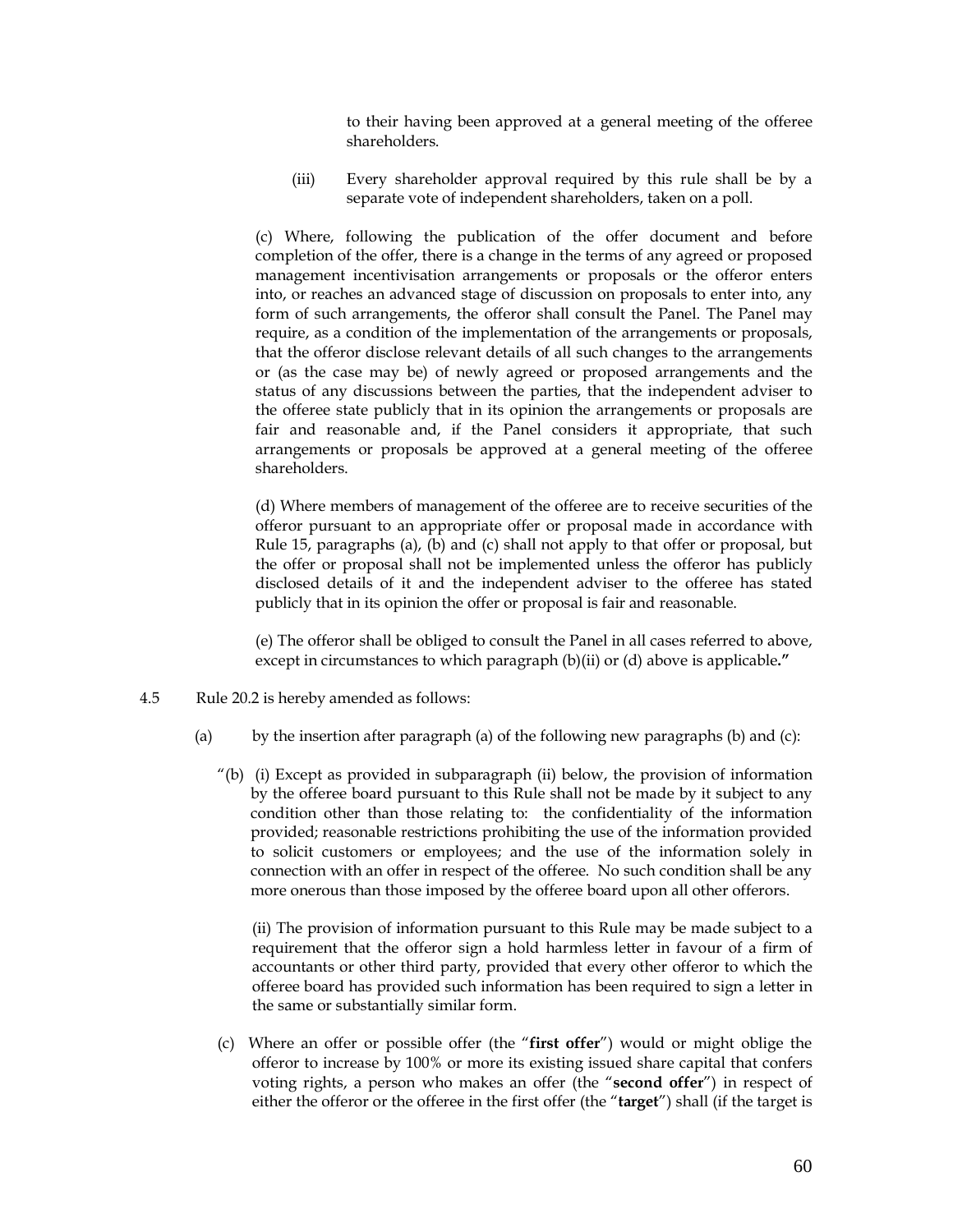a relevant company and paragraph (a) is not otherwise applicable) in connection with the second offer have the same right under paragraph (a) to receive information made available by the target to the other party to the first offer in connection with that offer as if the target were an offeree that had previously made the information available to another offeror in connection with an offer in respect of the target."; and

- (b) by renumbering existing paragraph (b) as paragraph (d).
- 4.6 Rule 25 is hereby amended as follows:
	- (a) by the deletion from paragraph (c) in Rule 25.4 of the paragraph following subparagraph (v) and commencing with the words "If there is more than one contract"; and
	- (b) by the insertion after Rule 25.7 of the following new Rule 25.8:

# "**25.8 FINANCIAL INFORMATION ON THE OFFEREE**

(a) The offeree board shall include in the first response circular a statement of all known material changes in the financial or trading position of the offeree subsequent to the last published audited accounts or a statement that there are no known material changes.

(b) Where the first response circular is combined with the offer document, the offeror shall not be required to comply with Rule 24.2(c) insofar as it relates to Rule  $24.2(a)(i)(4)$ ."

- 4.7 Rule 24.2 is hereby amended by the insertion of "subject to Rule 25.8(b)," at the beginning of paragraph (c).
- 4.8 Rule 26(b) is hereby amended by:
	- (a) by the deletion of "and" at the end of paragraph  $(xiv)$ ;
	- (b) by the insertion after paragraph (xiii) of the following new paragraph (xiv):

"(xiv) in the case of the offeror, each (if any) offer or proposal made by it pursuant to Rule 15; and "; and

- (c) by the renumbering of paragraph (xiv) as paragraph (xv).
- 4.9 In Rule 27.1 insert the following new paragraph (b):
	- "(b) all known material changes in the financial or trading position (as referred to in Rules  $24.2(a)(i)(4)$  and  $25.8(a)$ ;";

and renumber existing paragraphs (b) to (g) as paragraphs (c) to (h) respectively.

- 4.10 Rule 31 is hereby amended as follows:
	- (a) in Rule 31.5: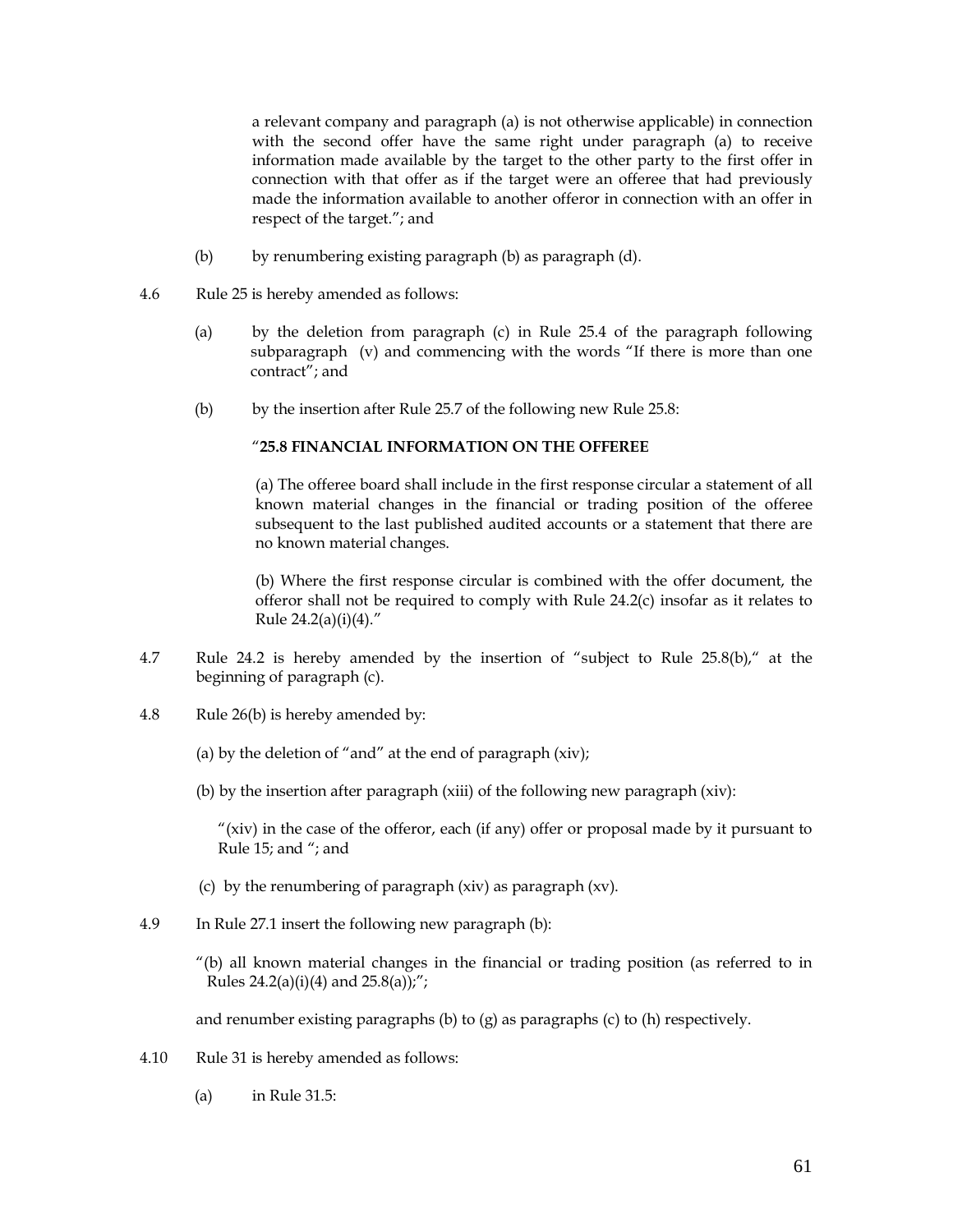- (i) by the substitution in paragraph (a) of "Subject to paragraphs (b), (c) and (d)" for "Subject to paragraphs (b) and  $(c)$ ";
- (ii) by the substitution in paragraph (d) of "An offeror may choose not to bound by a no extension statement in any given circumstances only if it has specifically reserved the right to do so in such circumstances at the time at which the statement was made and such circumstances subsequently arise" for "An offeror may choose not to be bound by a no extension statement in the circumstances set out in paragraph (b) or (c) only if it has specifically reserved the right to do so in such circumstances at the time at which the statement was made"; and
- (iii) by the insertion of the following new paragraph (e):

"(e) If, after the offeree has made a no extension statement, the offeree makes an announcement of the kind referred to in Rule 31.9 after the 39th day, the offeror may (subject to the foregoing paragraphs and to any applicable consent of the Panel under Rule  $31.6(a)(i)$ ), choose not to be bound by its no extension statement and to be free to extend its offer, provided hat, if it determines to make such an extension, it makes an announcement to that effect as soon as possible, and in any event within 4 business days after the offeree's announcement, and notifies shareholders of the offeree in writing at the earliest opportunity."; and

- (b) in Rule 31.8 by the deletion of the final paragraph which commences with the words "if cash forms part".
- 4.11 Rule 32.2 is hereby amended as follows:
	- (a) by the substitution in paragraph (a) of "Subject to paragraphs (b), (c) and  $(d)$ " for "Subject to paragraphs  $(b)$  and  $(c)$ ";
	- (b) by the substitution in paragraph (d) of "An offeror may choose not to bound by a no increase statement in any given circumstances only if it has specifically reserved the right to do so in such circumstances at the time at which the statement was made and such circumstances subsequently arise" for "An offeror may choose not to be bound by a no increase statement in the circumstances set out in paragraph (b) or (c) only if it has specifically reserved the right to do so in such circumstances at the time at which the statement was made"; and
	- (c) by the insertion of the following new paragraph (e):

 $"$ (e) If, after the offeree has made a no increase statement, the offeree makes an announcement of the kind referred to in Rule 31.9 after the 39th day, the offeror may (subject to the foregoing paragraphs and to any applicable consent of the Panel under Rule  $31.6(a)(i)$ , choose not to be bound by its no increase statement and to be free to revise its offer, provided hat, if it determines to make such an increase, it makes an announcement to that effect as soon as possible, and in any event within 4 business days after the offeree's announcement, and notifies shareholders of the offeree in writing at the earliest opportunity."

4.12 The 2007 Rules are hereby amended as follows: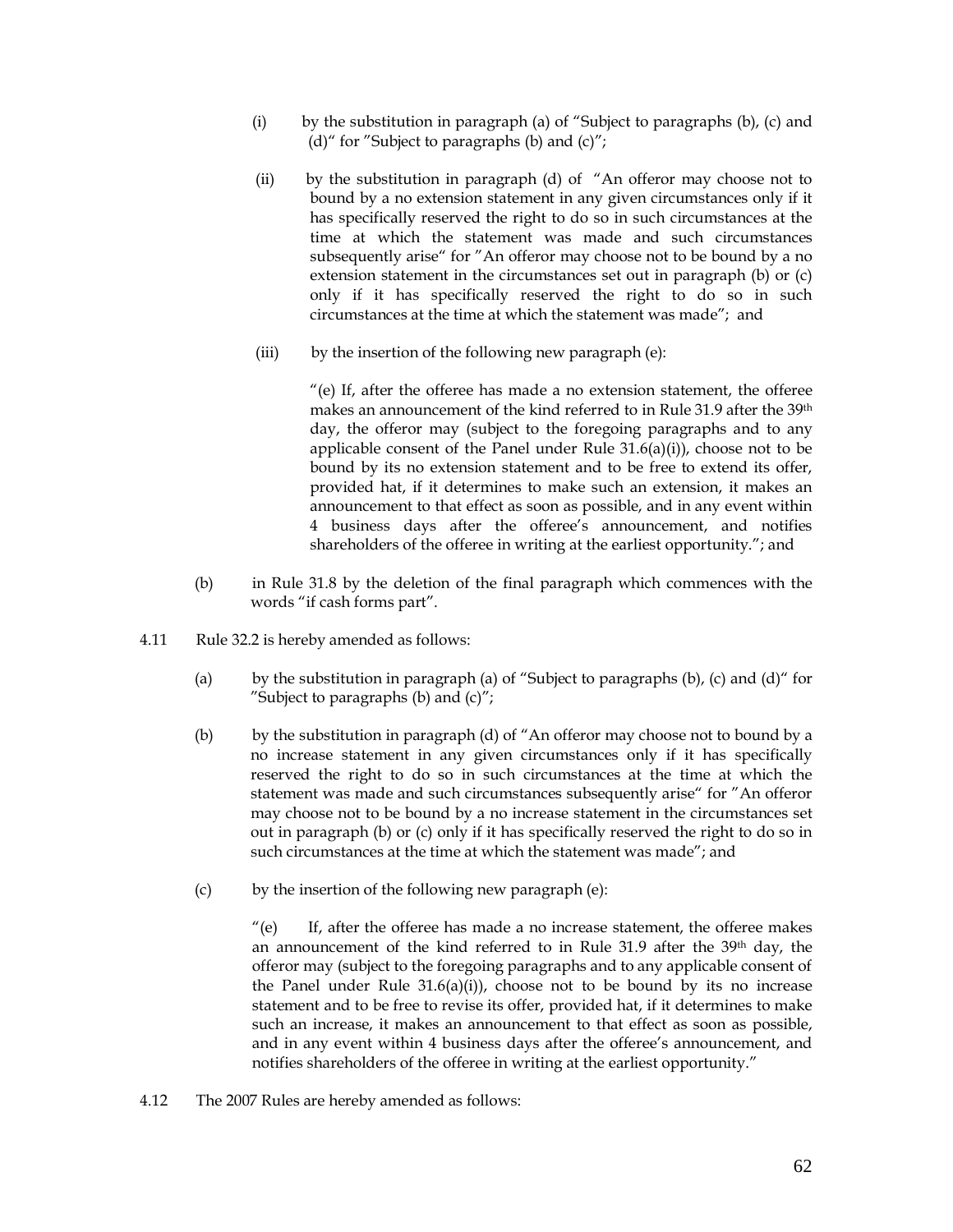- (a) in Rule 2.1(a) by the substitution of  $\theta$ , the respective persons acting in concert with them and their respective advisers" for "and their respective associates and advisers";
- (b) in Rule 4.4 by the substitution in the heading of "**CERTAIN PERSONS RELATED TO THE OFFEREE**" for "**CERTAIN ASSOCIATES OF THE OFFEREE**" and by the substitution of "exempt principal trader" for "exempt market-maker";
- (c) in Rule 8.1 by the substitution for the existing heading of the following new heading, namely, "**DEALINGS BY PARTIES AND BY PERSONS ACTING IN CONCERT WITH THEM FOR THEMSELVES OR FOR DISCRETIONARY CLIENTS**";
- (d) in Rule 8.2 by the substitution for the existing heading of the following new heading, namely, "**DEALINGS BY PARTIES AND BY PERSONS ACTING IN CONCERT WITH THEM FOR NON-DISCRETIONARY CLIENTS**";
- (e) in Rules 8.1(a) and 8.1(b)(i) by the substitution of "or by any party acting in concert with either of them" for "or by any associate of either of them";
- (f) in Rule 8.1(b)(ii) by the substitution for subparagraph (ii) of the following paragraph:

"(ii) Subject to Rule 8.9, all dealings in relevant securities for the account of discretionary clients during an offer period by an exempt fund manger connected with the offeror or the offeree shall be privately disclosed in accordance with Rules 8.4 to 8.6 except where 8.3 applies.";

- (g) in Rule 8.2 by the substitution of "or by any party acting in concert with either of them" for "or by any associate of either of them", and by the substitution of "and any party acting in concert with either of them" for "and any associate of either of them";
- (h) in Rule 8.3(a) by the substitution of "(whether or not acting in concert with the offeree or the offeror) for "(whether or not an associate of the offeree or the offeror)";
- (i) in Rule 8.3(e)(i) by the substitution of "a person acting in concert with the offeree" for "an associate of the offeree" and of "a person acting in concert with the offeror" for "an associate of the offeror";
- (i) in Rule 8.6(a)(ii)(4) by the substitution of "a person acting in concert" for "an associate";
- (k) in Rule 8.7(b) by the substitution of "any person acting in concert with any offeror or with the offeree" for "any associate of any offeror or of the offeree" and by the substitution of "the person so acting in concert" for "the associate";
- (l) in Rule 8.8 by the substitution of "attaching to persons acting in concert" for "attaching to associates", of "(including persons known to be acting in concert with the client)" for "(including known associates)" and of "principals, of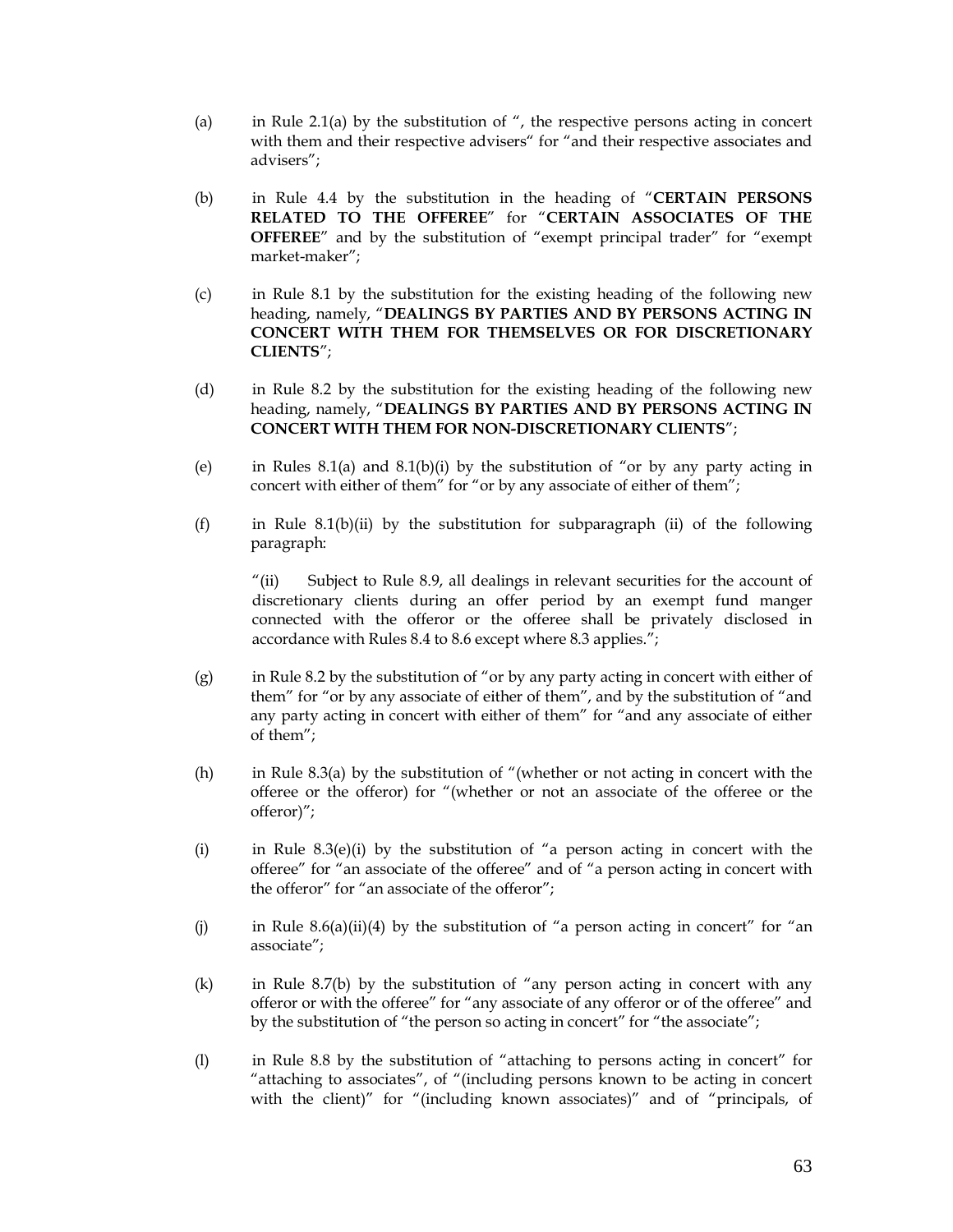persons acting in concert with them and of other persons" for "principals, associates and other persons";

- (m) in Rule 24.5 by the deletion of "or any associate of it";
- (n) in Rule 24.12 by the deletion of the final sentence commencing with the words "If the directors";
- (o) in Rule 25.3(a) by the substitution for subparagraph (ii) of the following subparagraph:
	- "(ii) the same details as in subparagraph (i) above, in respect of relevant securities of the offeree, in relation to each of:
		- (1) the directors of the offeree;
		- (2) any other person who is acting in concert with the offeree:
		- (3) any person who, prior to the despatch of the first response circular, has provided the offeree or any person acting in concert with it with an irrevocable commitment or letter of intent, together with the names of such persons and details of any such commitment or letter, including, in the case of a commitment, the circumstances in which it will cease to be binding; and
		- (4) any person who has an arrangement to which Rule 8.7 applies with the offeree or with any person who is acting in concert with the offeree;";
- (p) in Rule 25.5 by the substitution of "any person who is acting concert with the offeree" for "any person who is an associate of the offeree by virtue of any of paragraphs (a) to  $(g)$  of the definition of "associate" " and by the deletion of the final sentence commencing with words "If the offeree board"; and
- (q) in Appendix 3:
	- (i) in Disclosure Form  $8.1(a) \& (b)(i)$ :
		- (1) by the substitution in the heading of that form of "**PARTIES ACTING IN CONCERT WITH THEM**" for "**THEIR ASSOCIATES**";
		- (2) by the substitution in section 4 of "with which acting in concert" for "with which associated" and of "acting in concert status" for "associated status";
		- (3) by the substitution of "*Rule 2.6*" for "*Rule 2.7*" in Note 3 of the Notes on the form; and
		- (4) by the deletion from the Notes on the form of Note 10;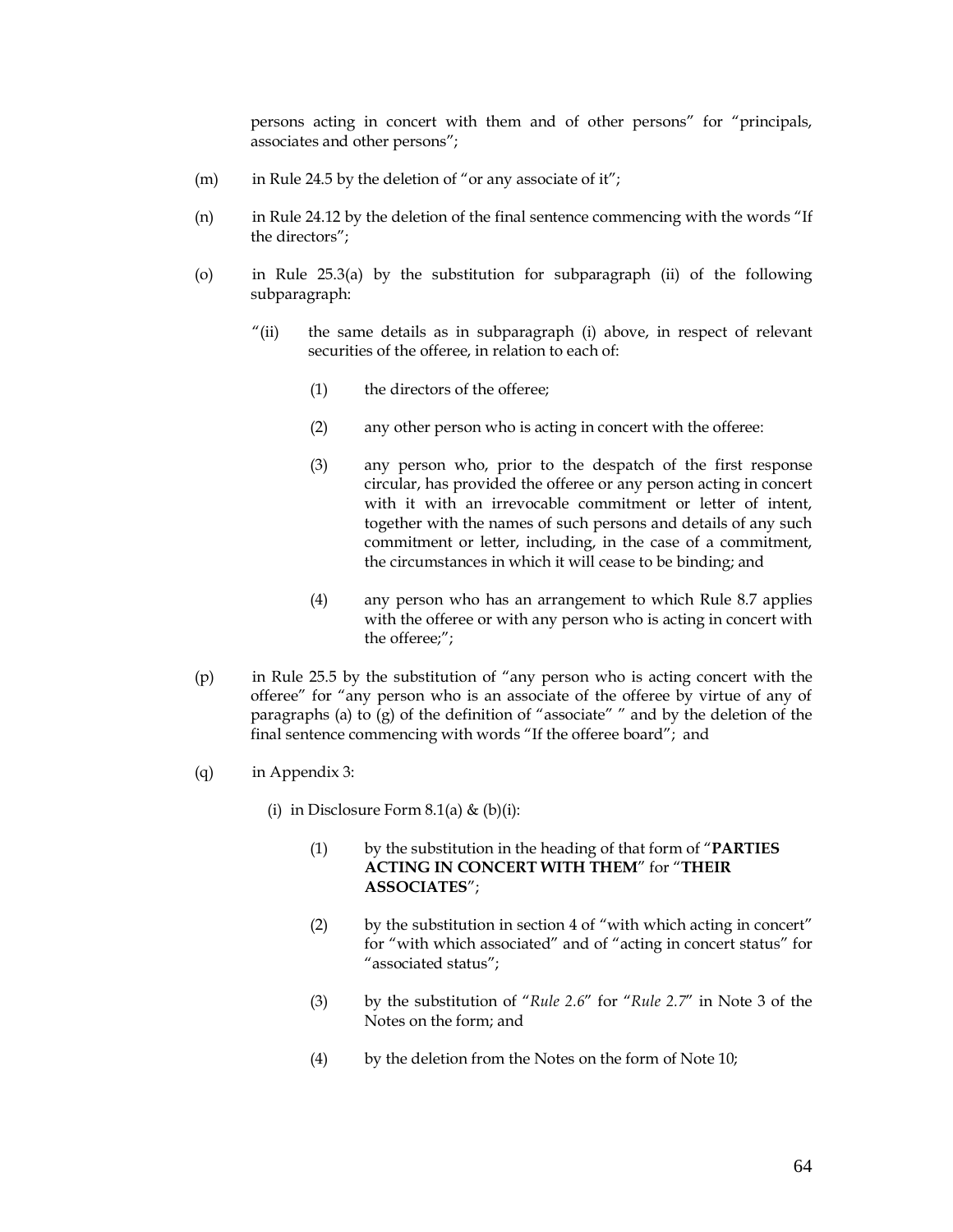- (ii) in the Notes on Disclosure Form 8.1(b)(ii) by the substitution of "*Rule 2.6*" for "*Rule 2.7*" in Note 2, of "*Rule 2.6(d)* for "*Rule 2.7(d)"* in Note 6 and of "*Rule 2.2*" for "*Rule 2.3*" in Note 9;
- (iii) in Disclosure Form 8.2:
	- (1) by the substitution in the heading of that form of "**PARTIES ACTING IN CONCERT WITH THEM**" for "**THEIR ASSOCIATES**";
	- (2) by the substitution in section 2 of "with which acting in concert" for "with which associated" and of "acting in concert status" for "associate status"; and
	- (3) in the Notes on the form, by the substitution of "*Rule 2.6(d)"* for "Rule  $2.7(d)$ " in Note 5 and by the deletion of Note 6;
- (iv) in the Notes on Disclosure Form 8.3, by the substitution of "*Rule 2.6(d)"* for "*Rule 2.7(d*)" in Note 7 and of "Rule 2.2" for "*Rule 2.3*" in Note 10; and
- (v) by the substitution for the existing Disclosure Form 38.5 of the two new Disclosure Forms 38.5(a) and 38.5(b), together with Supplemental Form 38.5(b), in the form set out in the Schedule to these Rules.
- 5. The 2007 Rules are hereby amended as follows:
	- (a) by the insertion in Rule 4.2 after paragraph (a) of the following new paragraph (b);
		- "(b) During an offer period, neither the offeror nor any person acting in concert with it may acquire any interest in relevant securities of the offeree (i) through any anonymous order book system, or (ii) through any other means, unless, in either case, it can be established that the seller, or other party to the transaction in question, is not an exempt principal trader connected with the offeror.

In the case of dealings through an inter-dealer broker or other similar intermediary, "seller" includes the person who has transferred the securities to the intermediary a well as the intermediary itself.";

and by the renumbering of existing paragraphs (b) to (e) as paragraphs (c) to (f) respectively and by consequentially so renumbering all other references to any of those existing paragraphs (b) to (e);

- (b) by the insertion in Rule 4.2(e) of "or an exempt principal trader" after "an exempt fund manager" and of "or the principal trader" after "the fund manager";
- (c) by the substitution for paragraph (c) in Rule 5.1 of the following new paragraph (c):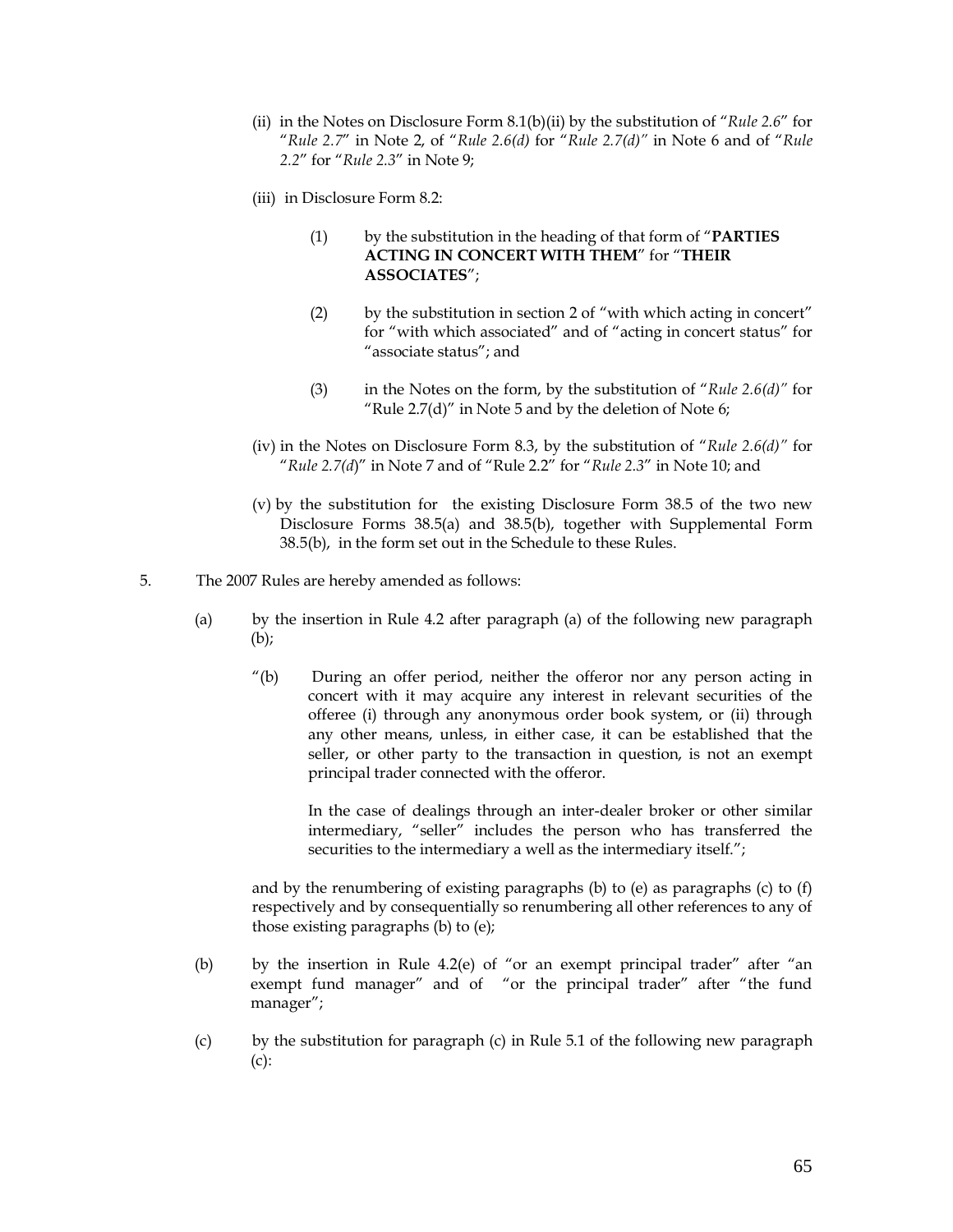"(c) Acquisitions of voting securities or of rights over such securities for discretionary clients by fund managers or principal traders connected with an offeror shall, except where they are exempt, be included in the aggregation of acquisitions, unless the Panel consents otherwise. It shall be the duty of the offeror, the financial adviser to the offeror, the fund manager and the principal trader concerned to ensure that such obligation is observed.";

(d) by the substitution for Rule 7.2 (including its heading) of the following new Rule 7.2:

#### **"7.2 DEALINGS BY CONNECTED DISCRETIONARY FUND MANAGERS AND PRINCIPAL TRADERS**

(a) (i) A discretionary fund manager or a principal trader which is connected with the offeror shall, subject to paragraph (b), be presumed for the purposes of the Act (until the contrary is established to the satisfaction of the Panel) to be acting in concert with the offeror once the identity of that offeror is publicly known or, if earlier, from the time at which the connected party had reason to believe that the person with whom it is connected may make an offer.

(ii) Similarly, a discretionary fund manager or a principal trader which is connected with the offeree shall during the offer period or, if earlier, from the time at which the connected party had reason to believe that an offer may be made in respect of the offeree and that it was connected with the offeree, subject to paragraph (b), be presumed for the purposes of the Act (until the contrary is established to the satisfaction of the Panel) to be acting in concert with the offeree.

(iii) Fund managers and principal traders shall consult the Panel before dealing in securities of the offeree if an obligation under, or an infringement of, Rule 5, 6, 9 or 11.1(a)(iii) would or might be incurred or caused in consequence of such dealing.

(b) The presumptions in paragraph (a) and in Rule  $3.3(b)(v)$  of Part A shall not apply to an exempt fund manager or an exempt principal trader which is connected with an offeror or offeree if the sole reason for that connection is that the fund manager or principal trader is controlled by, controls or is under the same control as a financial or other professional adviser (including a stockbroker) acting in relation to the offer for the offeror or (as the case may be) the offeree.

(c) Whilst paragraph (a)(i) may not, depending on the circumstances, apply to dealings by discretionary fund managers or principal traders connected with an offeror before its identity is publicly known, if, once that identity is publicly know, it becomes apparent that the securities of the offeree held by the offeror and persons acting in concert with it, including securities held by discretionary fund managers or principal traders to which the presumption in paragraph (a)(i) applies, confer 30% or more of the voting rights in the offeree, the offeror shall consult the Panel immediately.";

(e) by the substitution for paragraph (c) in Rule 8.1 of the following new paragraph (c):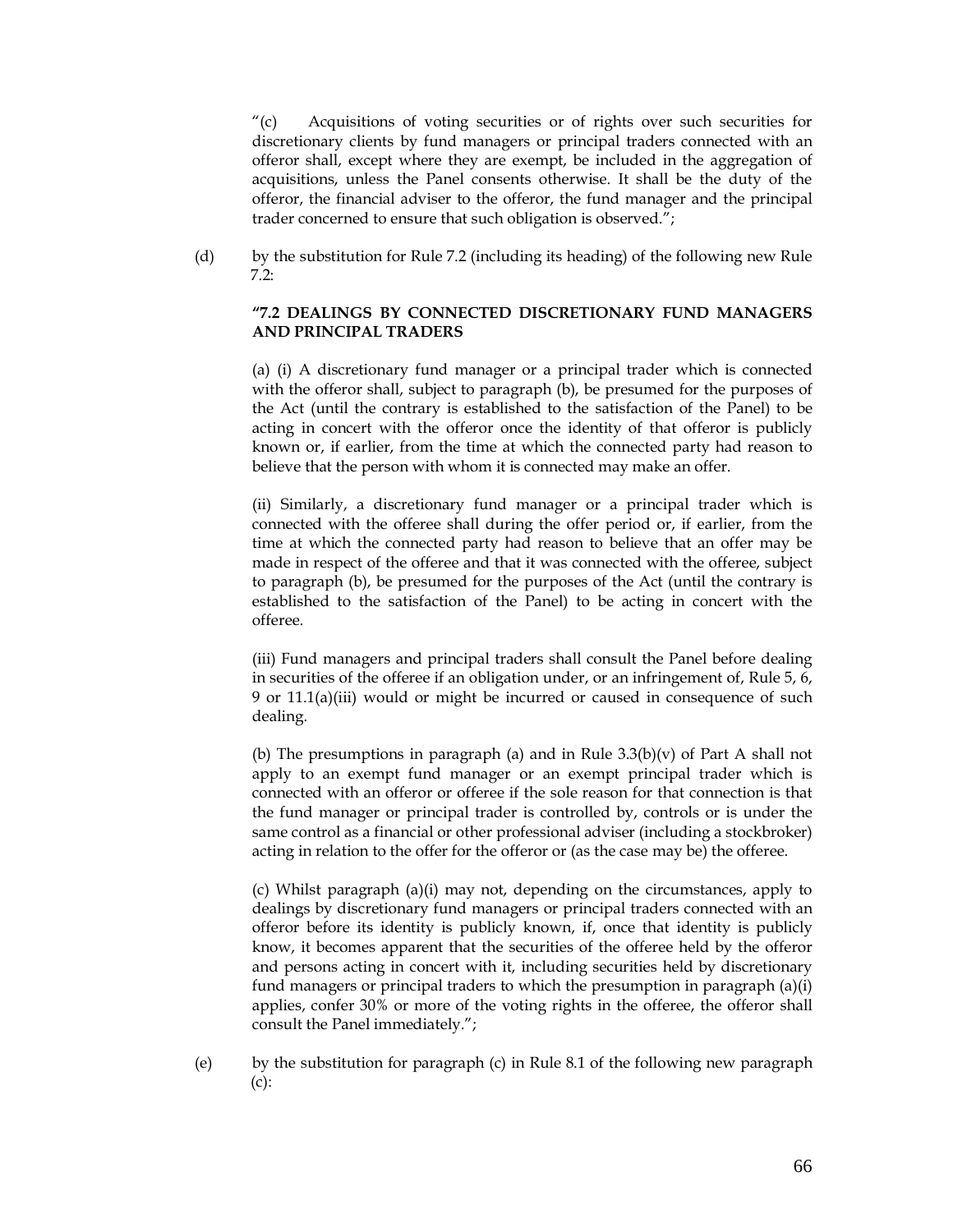$"$ (c) Dealings in relevant securities by an exempt principal trader connected with an offeror or the offeree shall be disclosed publicly in accordance with Rule  $38.5."$ 

(f) by the substitution for Rule 38.3 of the following new Rule 38.3:

"An exempt principal trader connected with the offeror shall not assent any securities owned by it to the offer or purchase any securities of the offeree in assented form until the offer has become unconditional as to acceptances."; and

(g) by the substitution for Rule 38.5 of the following new Rule 38.5 under the same heading:

"Dealings in relevant securities during the offer period by an exempt principal trader connected with an offeror or the offeree shall be aggregated and disclosed publicly by the principal trader in accordance with Rules 8.4(a) and 8.5(a), provided that where an offeror has announced that an offer or possible offer is, or is likely to be, wholly is cash, this Rule shall not require the disclosure of dealings in relevant securities of the offeror.

Such disclosure shall follow the format of the specimen disclosure form (Form 38.5(a)), as set out in Appendix 3, if the relevant trading desk has recognised intermediary status and is dealing in a client-serving capacity. If the relevant trading desk does not have recognised intermediary status, or if it does have that status but it is not dealing in a client-serving capacity, disclosure shall follow the format of the specimen disclosure form (Form 38.5(b)), as set out in Appendix 3.

In the case of dealing in options or derivatives, full details shall be given so that the nature of the dealings can be fully understood."

#### 6. **SUBSTANTIAL ACQUISITION RULES**

Neither section 14(2) of the Interpretation Act 2005 nor Rule 2.5 (d) (as so renumbered in accordance with Rule 3.2 above) of Part A of the 2007 Rules (as that rule is applied to the Substantial Acquisition Rules) shall, by virtue of the making of these Rules, apply to the reference to "the Irish Takeover Panel, Act, 1997, Takeover Rules, 2007" contained in the definition of "Takeover Rules" in Rule 2 of the Substantial Acquisition Rules.

# **SCHEDULE TO RULES PART 1 Disclosure Form 38.5(a)**

[The Form in Part 1 of Appendix 2 to the Consultation Paper to be included here]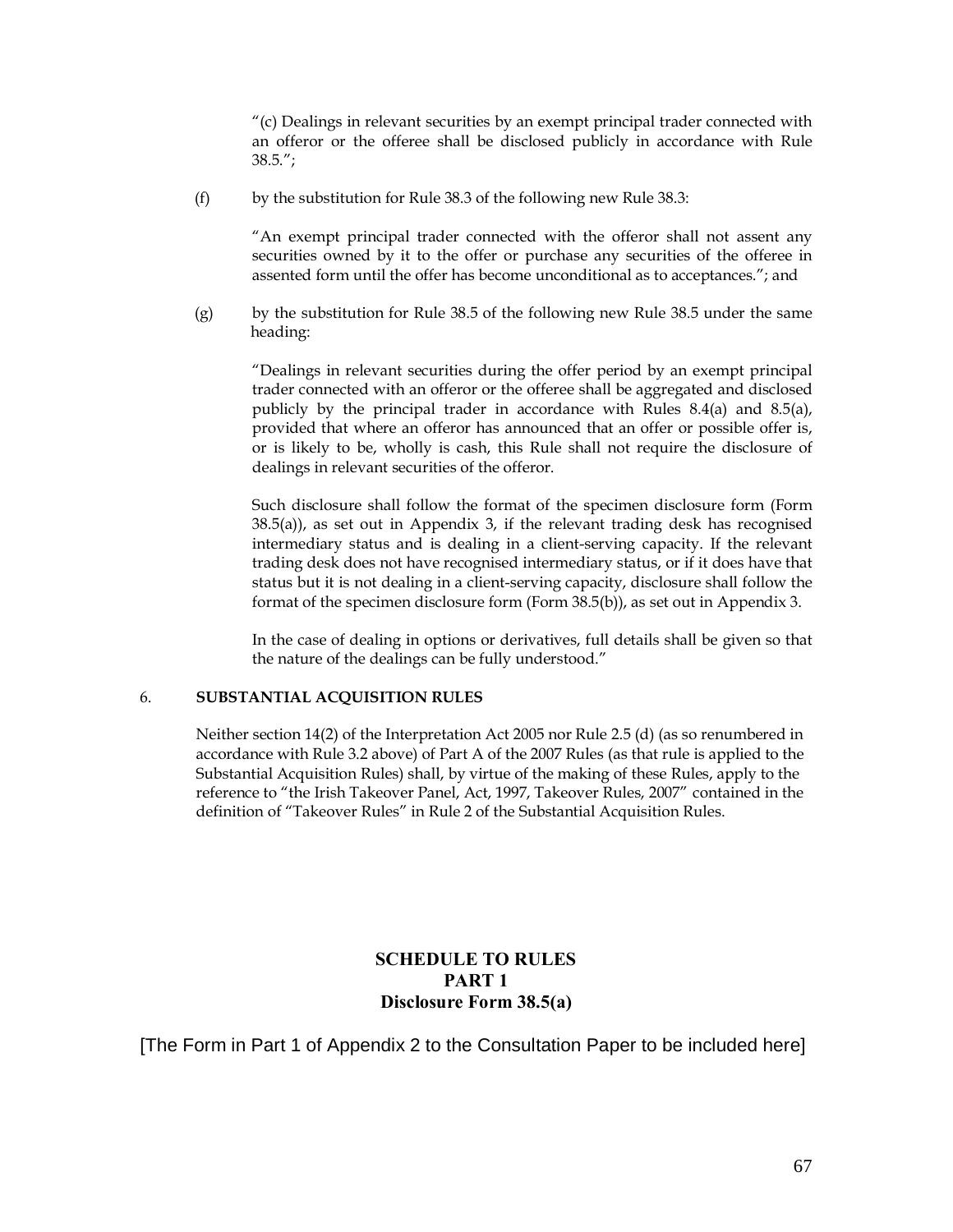# **SCHEDULE TO RULES PART 2 Disclosure Form 38.5(b)**

[The Form in Part 2 of Appendix 2 to the Consultation Paper to be included here]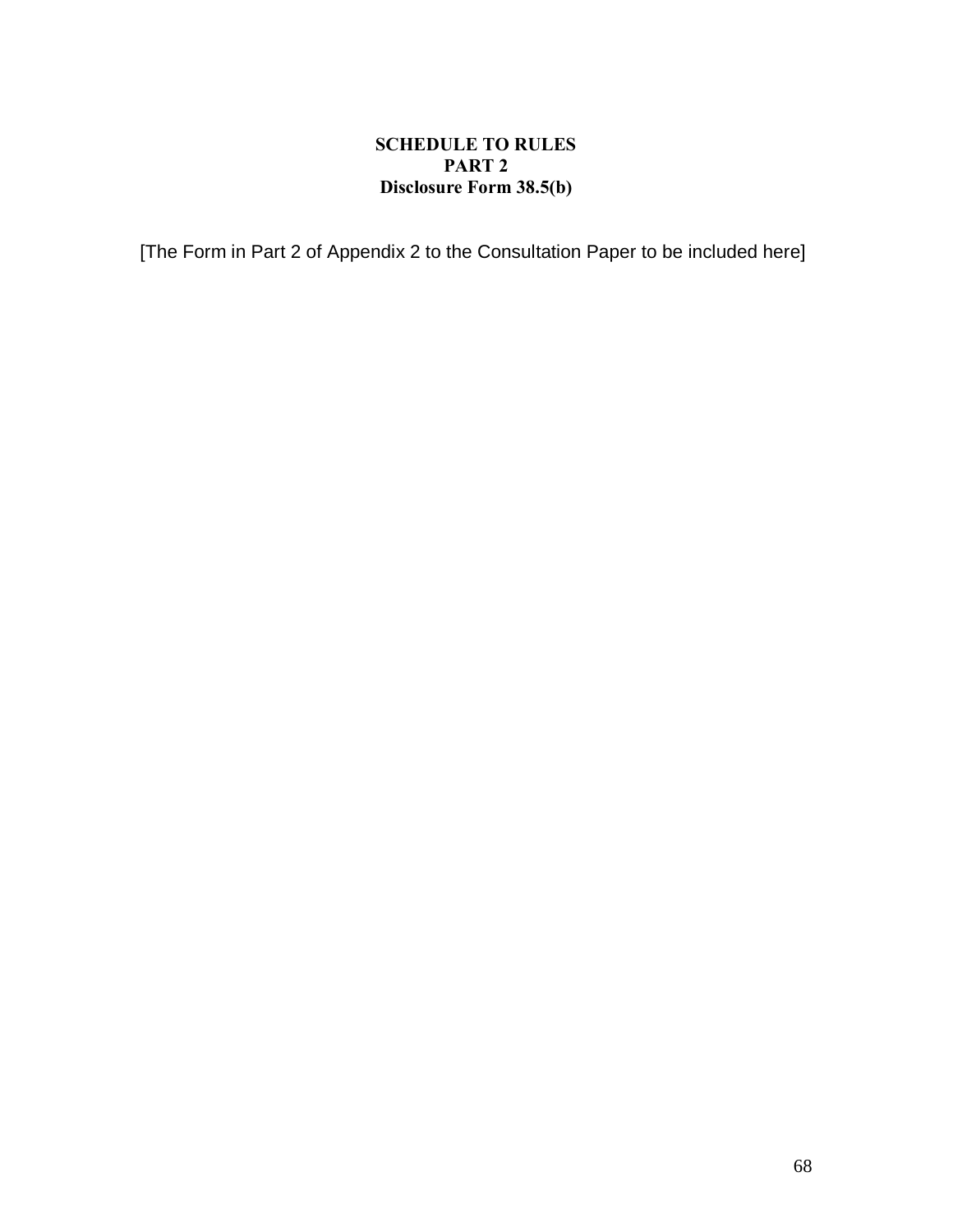# **Executed by the Irish Takeover Panel**<br>this day of

day of

# **PRESENT** when the Seal of the  **IRISH TAKEOVER PANEL** was affixed hereto: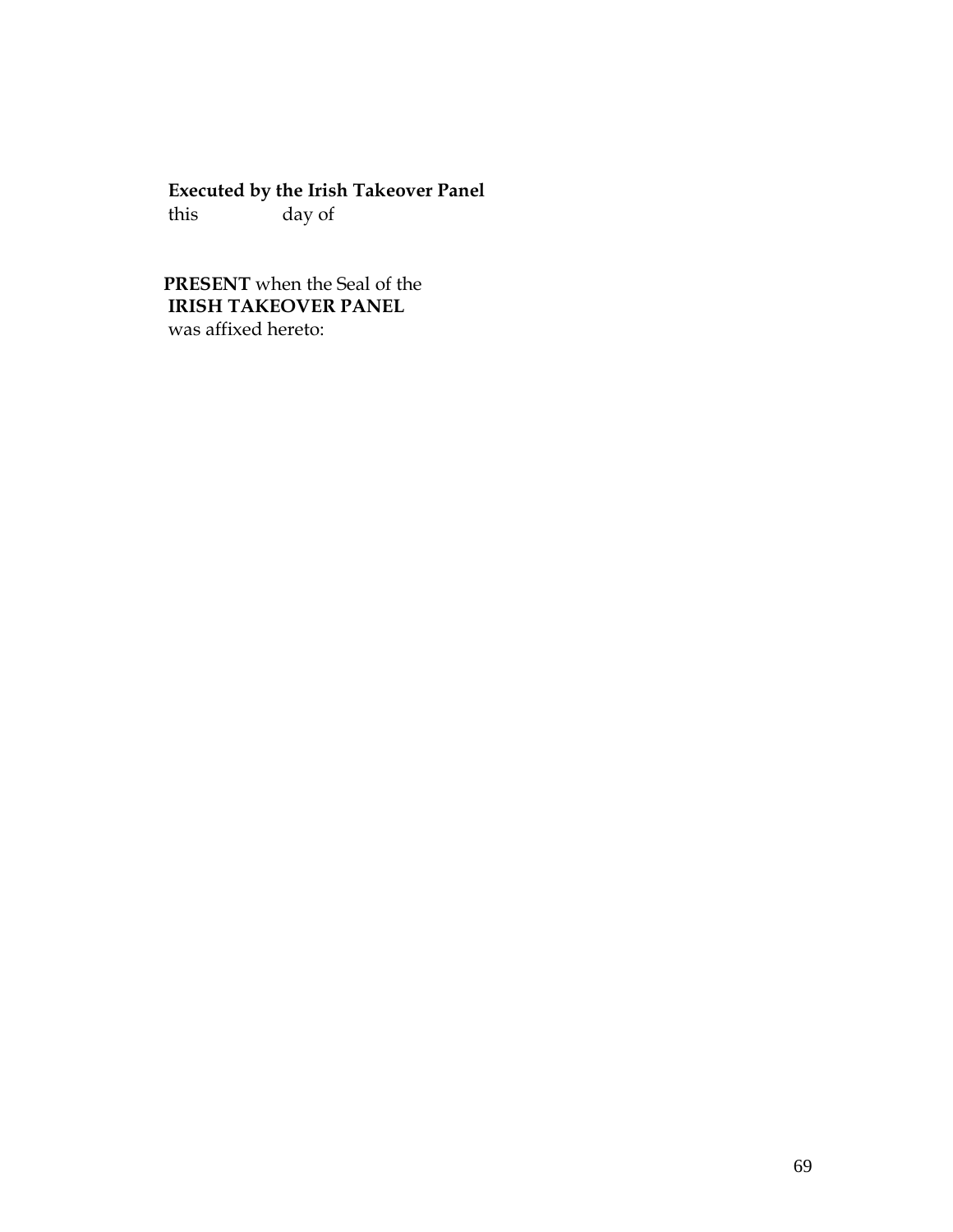# **Appendix 4**

# **PROPOSED NEW NOTES ON RULES**

# 1. **GENERAL**

Change all references in the Notes to Rules 2.3, 2.4, 2.5, 2.6 and 2.7 of Part A to references to Rules 2.2, 2.3, 2.4, 2.5 or 2.6 respectively.

# **PART A**

# 2. **NOTES ON RULE 2.1**

- 2.1 In Note 1(e), substitute "*connected principal traders"* for "*connected market-makers*".
- 2.2 Delete Note 2, renumber Notes 3 to 18 as Notes 2 to 17 respectively and amend accordingly all cross-references throughout the Rules to those existing Notes 3 to 18.
- 2.3 In Note 6 (as so renumbered ) insert the following new paragraph (b) after paragraph (a);

*"(b) The effect of a principal trader or fund manager having exempt status is that the presumption of concertedness in Rule 3.3(b)(v) of Part A will not apply. However, the principal trader or fund manager will still be regarded as connected with the offeror or offeree, as appropriate. Connected exempt principal traders, but not connected exempt fund managers, must comply with Rule 38. Connected exempt principal traders and connected exempt fund managers must comply with the relevant provisions of Rule 8.";*

and renumber existing paragraph (b) as paragraph (c) and delete existing paragraph (c).

- 2.4 In Note 6 (as so renumbered), substitute "*exempt principal trader(s)*" for "*exempt marketmaker(s)*" and substitute "*principal trader(s)*" for "*market-maker(s)"* throughout (including the heading but except in the new paragraph (b)).
- 2.5 In Note 11(e), substitute "*exempt principal trader*" for "*exempt market-maker*".
- 2.6 In Note 11(f)(iii), substitute "*or any person acting in concert with either of them*" for "*or any of their respective associates*".

# **PART B**

# 3. **NOTES ON RULES 4.1 AND 4.2**

- 3.1 In Note 2, substitute "a connected" for "an associated".
- 3.2 In Note 4, substitute for the heading and the first paragraph the following new heading and first paragraph:

*"4. Discretionary fund managers and principal traders* 

*Dealings by discretionary fund managers or principal traders connected with the offeror, unless they are exempt, may be relevant. (See Rule 7.2.)"*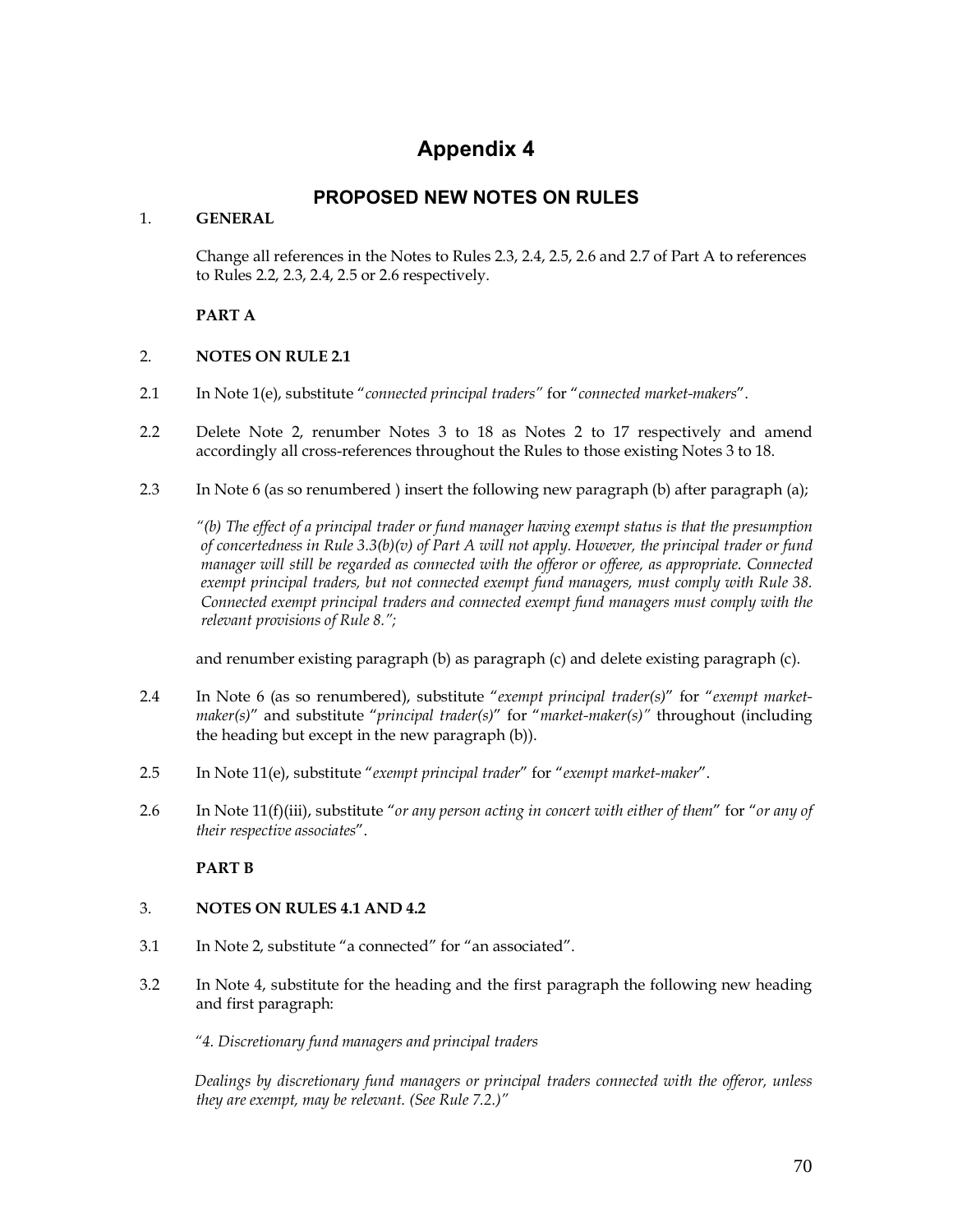3.3 In Note 5, substitute "connected exempt principal traders" for "connected exempt market-makers".

# 4. **NOTES ON RULE 6**

4.1 Substitute for the Note 4 (including the heading) the following:

*"4. Discretionary fund managers and principal traders* 

*Dealings by discretionary fund managers or principal traders connected with the offeror, unless they are exempt, may be relevant*. *(See Rule 7.2.)"*

4.2 Insert the following new Note 6 after Note 5:

*"6. Rule 11*

*Acquisitions of securities of the offeree may also give rise to an obligation under Rule 11. Where an obligation is incurred under Rule 11 by reason of any such acquisition, compliance with that Rule will normally be regarded by the Panel as satisfying an obligation under this Rule in respect of that obligation."*

#### 5. **NOTES ON RULE 7**

Substitute the following new Note 2 for existing Note 2 and insert after Note 2 the new Note 3 set out below:

#### *"2. Qualifications*

*"(a) If a connected fund manager or principal trader is in fact acting in concert with an offeror or the offeree, the usual concert party consequences will follow.*

*(b) If an offeror or any company in its group has funds managed on a discretionary basis by an exempt fund manager, Rule 7.2 may be relevant. If, for example, any securities of the offeree are owned by the offeror through such exempt fund manager, the exception in Rule 7.2(b) in relation to exempt fund managers may not apply in respect of those securities. The Panel should be consulted in such cases.* 

*(c) Where a fund manager or a principal trader is connected with an offeror by reason of paragraph (d) of the definition of "connected fund manager" or "connected principal trader" (see Rule 2.2 of Part A), the Panel may, in appropriate circumstances, waive the acting in concert presumption in Rule 7.2(a), for example, where the shareholding held in the consortium concerned is not considered by the Panel to be material in the circumstances.*

#### *3. Rule 7.2*

*Rule 7.2 addresses the position of connected fund managers and principal traders who either do not have exempt status or whose exempt status is not relevant because the sole reason for the connection is not that referred to in Rule 7.2(b)."*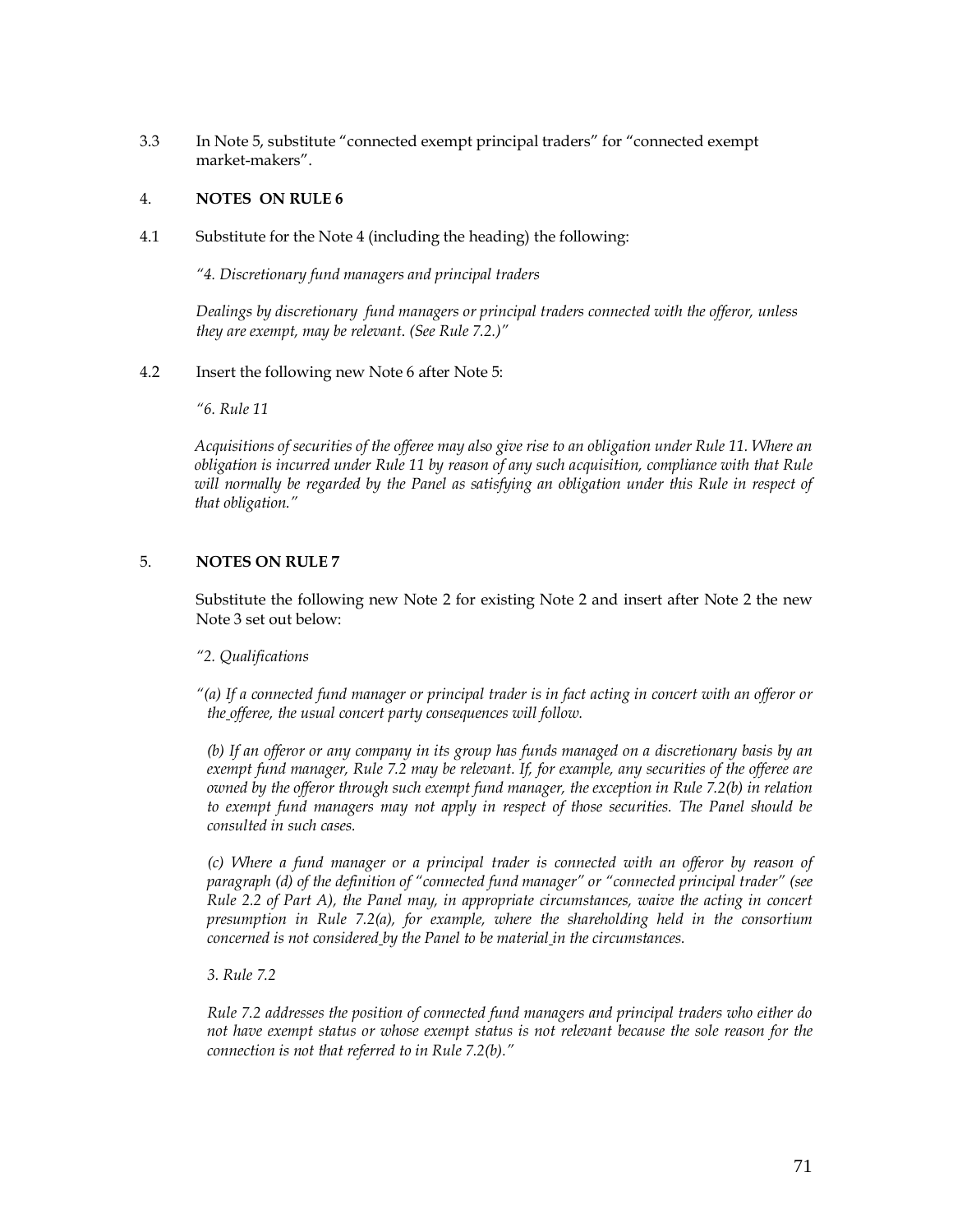#### 6. **NOTES ON RULE 8**

6.1 In Note 6, substitute for the note (including the heading) the following:

*"6. Recognised intermediaries*

*The exceptions for recognised intermediaries in Rule 8.3 must not be used to avoid or delay disclosure of dealings. For example, a dealing in relevant securities by such an intermediary,*  backed by a firm commitment by a person to purchase the relevant securities from the *intermediary, will be regarded as a dealing by that person. Such a commitment may be firm even if not legally binding, for example, because of market practice. Such arrangements, therefore, should*  not be entered into unless appropriate disclosures are to be made. In addition, if such an *arrangement is entered into with an offeror or a person acting in concert with the offeror, it may mean that the intermediary is acting in concert with the offeror, in which case normal concert party consequences would follow (such as the application of Rules 4, 5, 6, 7, 9, 11 and 24 and disclosure of dealings by the intermediary under Rule 8.1)."*

6.2 Delete Note 13 and renumber Notes 14 and 15 as Notes 13 and 14 respectively.

# 7. **NOTES ON RULE 9.1**

7.1 Substitute the following note for Note 7:

# *NOTES ON RULE 9.1- OTHER GENERAL CONSIDERATIONS*

*"7. The chain principle*

*A person or group of persons acquiring securities conferring more than 50% of the voting rights in a company (which need not be a relevant company) may thereby acquire or consolidate control, as defined in the Rules, of a second company, which is a relevant company because the first company, either directly or indirectly through intermediate companies, holds a controlling block, i.e. 30% or more, of the voting securities in the second company or holds securities which, when aggregated with those already held by the person or group, secure or consolidate control of the second company. In determining whether to waive the obligation to make an offer under Rule 9 in these circumstances, factors which the Panel will take into account may include whether:*

*(a) the holding in the second company represents a substantial part of the assets, profits or market value of the first company. Relative values of 50% or more will normally be regarded as substantial; or*

*(b) securing control of the second company might reasonably be considered to be a significant purpose of acquiring control of the first company.*

*The Panel should be consulted in all such cases to establish whether, in the circumstances, it is prepared to consent to a waiver of the resulting offer obligation under Rule 9.1."*

7.2 In Note 10, substitute for the note (including the heading) the following:

*"10. Discretionary fund managers and principal traders*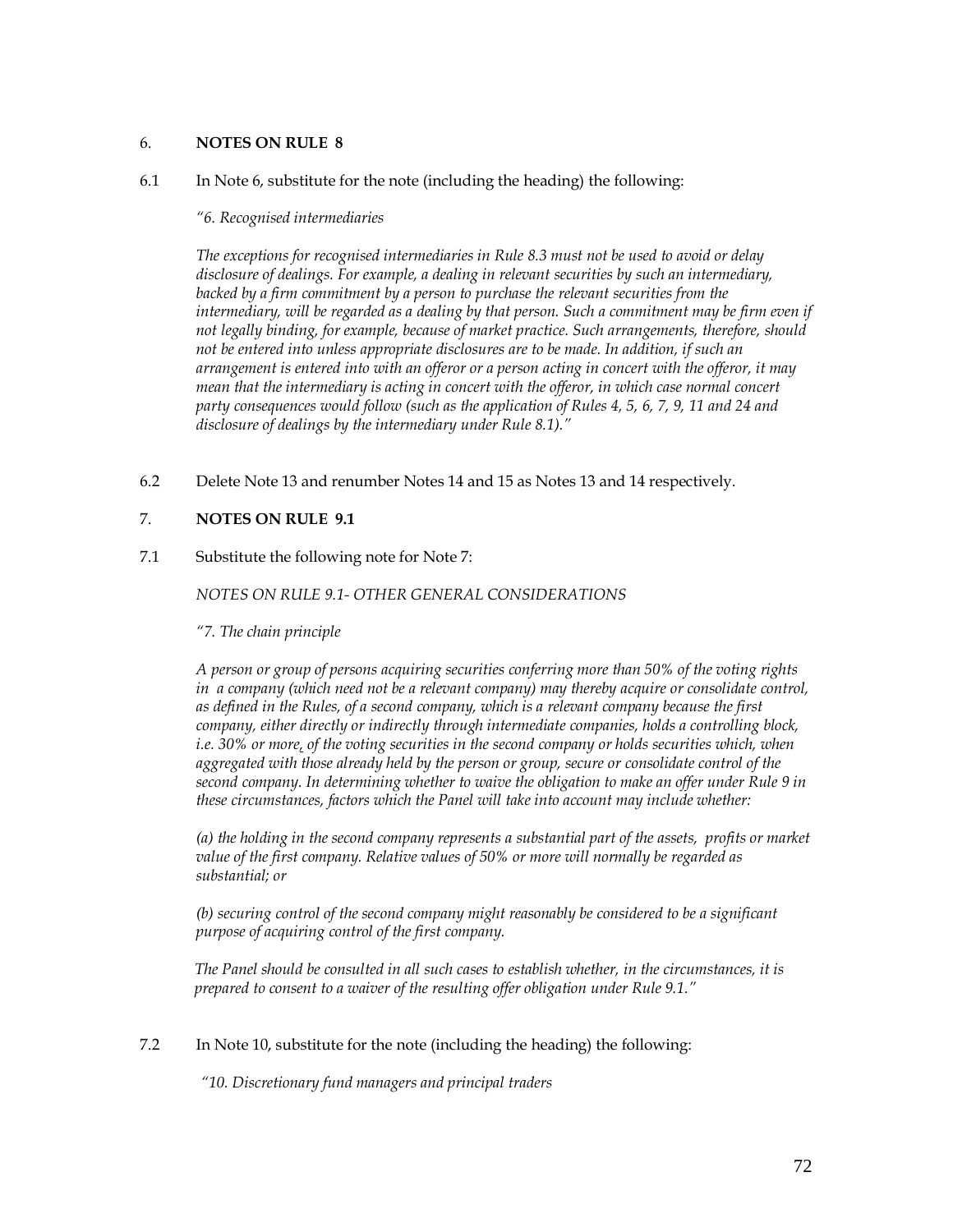*Except in the case of a bid for a Shared Jurisdiction Company, dealings by discretionary fund managers or principal traders connected with the offeror, unless they are exempt, may be relevant. (See Rule 7.2.)"*

# 8. **NOTES ON RULE 11**

Substitute the following notes for all of the existing notes:

"1*. Equality of treatment* 

*In considering* whether *to exercise the discretion given to the Panel in Rule 11.1(a)(ii) to require cash to be made available or in Rule 11.2(a)(ii) to require securities to be made available, the Panel will have particular regard to whether the vendors are directors of, or other persons closely connected with, the offeror or the offeree. In such cases, relatively small purchases could be relevant.*

2. *Discretionary fund managers and principal traders* 

*Except in the case of Shared Jurisdiction Companies, dealings by discretionary fund managers or principal traders connected with the offeror, unless they are exempt, may be relevant. (See Rule 7.2.)*

3. *Derogation from highest price.* 

*If the offeror considers that the highest price (for the purposes of Rule 11.1 or 11.2) should not apply in a particular case, the offeror should consult the Panel.*

*Factors which the Panel might take into account when considering an application for an adjusted price include :*

- *(a) the size and timing of the relevant acquisitions;*
- *(b) the attitude of the offeree board;*
- *(c) whether securities have been acquired at high prices from directors or other persons closely connected with the offeror or the offeree; and*
- *(d) the number of securities acquired in the preceding 12 months.*

## 4. *Securities exchange offer*

*Where Rule 11.1 is applicable to a securities exchange offer which has been the subject of a Rule 2.5 announcement, compliance with Rule 11.1 must be by means of a cash alternative offer. (See Rule 2.7.)*

## 5. *Offer period*

*See the definition of "offer period" in relation to the commencement date of an offer period for the purposes of Rule 11 where:*

*(a) there are overlapping offer periods relative to different offers; or*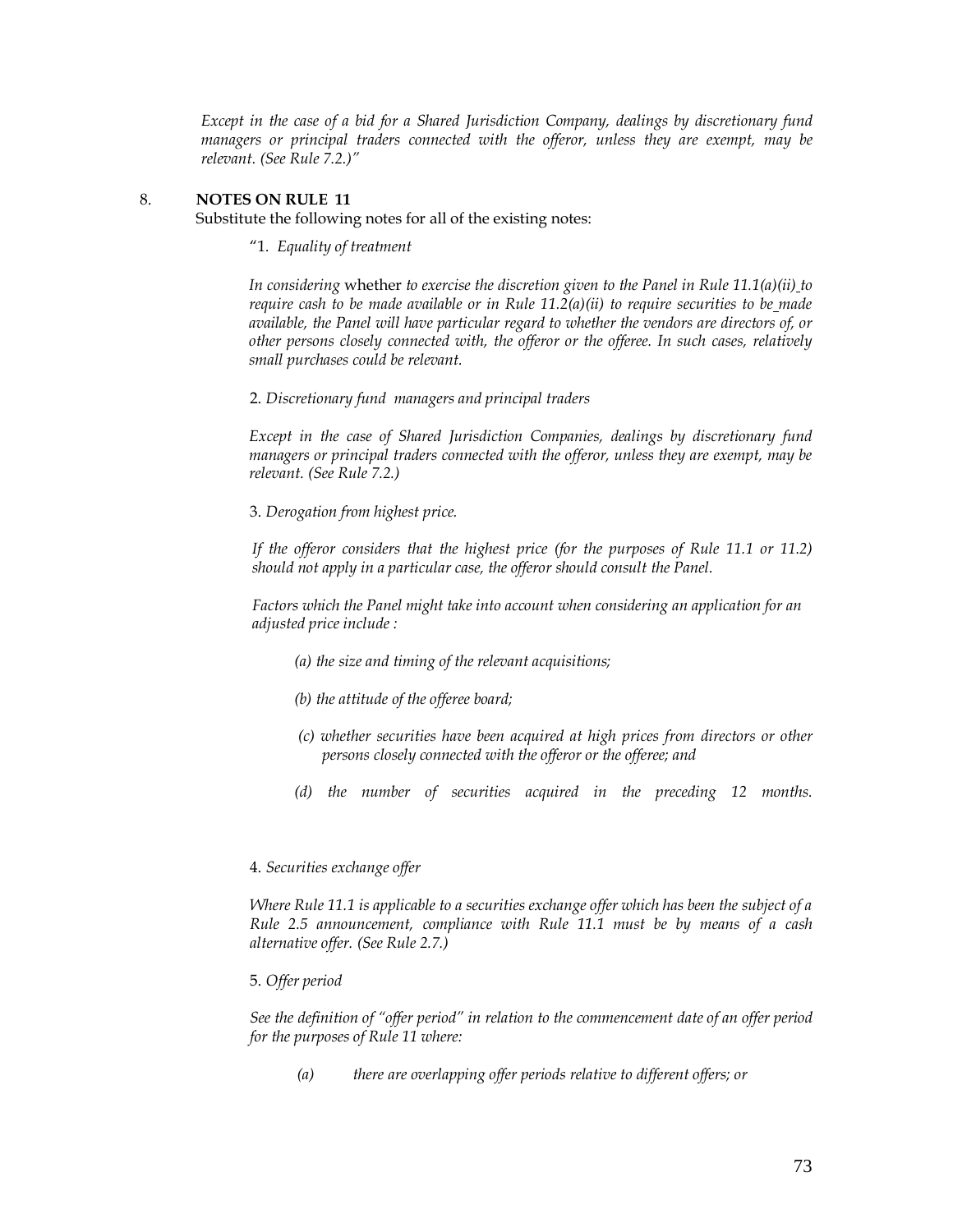- *(b) an offer has lapsed pursuant to Rule 12(b)(i).*
- 6. *Vendor placings*

*The Panel may consider an application for a derogation from the obligation to make a securities exchange offer under Rule 11.2 in respect of vendor placings if an offeror or any person acting in concert with it arranges the immediate placing of the consideration securities for cash.*

7. *Acquisitions for a mixture of securities and other consideration*

*The Panel should be consulted where (i) offeree securities which represent in aggregate 10% or more in nominal value of the issued securities of any class have been acquired for a mixture of securities and other consideration within 12 months prior to the commencement of the offer period or (ii) any offeree securities have been acquired for such a mixture during the offer period."*

## 9. **NOTES ON RULE 15**

Insert the following notes under the new heading "NOTES ON RULE 15":

*"1. Rule 16.2(d)*

*See the above Rule where members of the offeree management are to receive offeror securities pursuant to an offer or proposal made in accordance with Rule 15.*

*"2. Availability of offers and proposals for inspection*

*An offeror will be obliged under Rule 26(b)(xiv) to make an offer or proposal made by it in accordance with Rule 15 available for inspection from the time the offer document is published until the end of the course of the offer. "*

## 10. **NOTES ON RULE 16**

- 10.1 Insert under the heading "NOTES ON RULE 16" a new subheading "*NOTES ON RULE 16.1*".
- 10.2 In existing Note 2, insert "*separate*" before "*vote of independent shareholders*".
- 10.3 Delete existing Note 4 and insert the following new Note 4:

"4. Debt syndication during an offer period

The Panel may consider granting consent under Rule 16.1 to permit a syndicatee which is a shareholder or intending shareholder of the offeree or which is interested in relevant securities of the offeree to participate in a debt syndication undertaken on behalf of an offeror during an offer period, subject to:

*(a) each of the syndicatees in the syndicate concerned having established effective information barriers, that comply with the minimum standards set down by the Panel,*  between the department of the syndicatee that is involved in making the decision in *relation to the debt syndication and its department or departments that are responsible for trading, or making investment decisions in relation to, equity investments; and*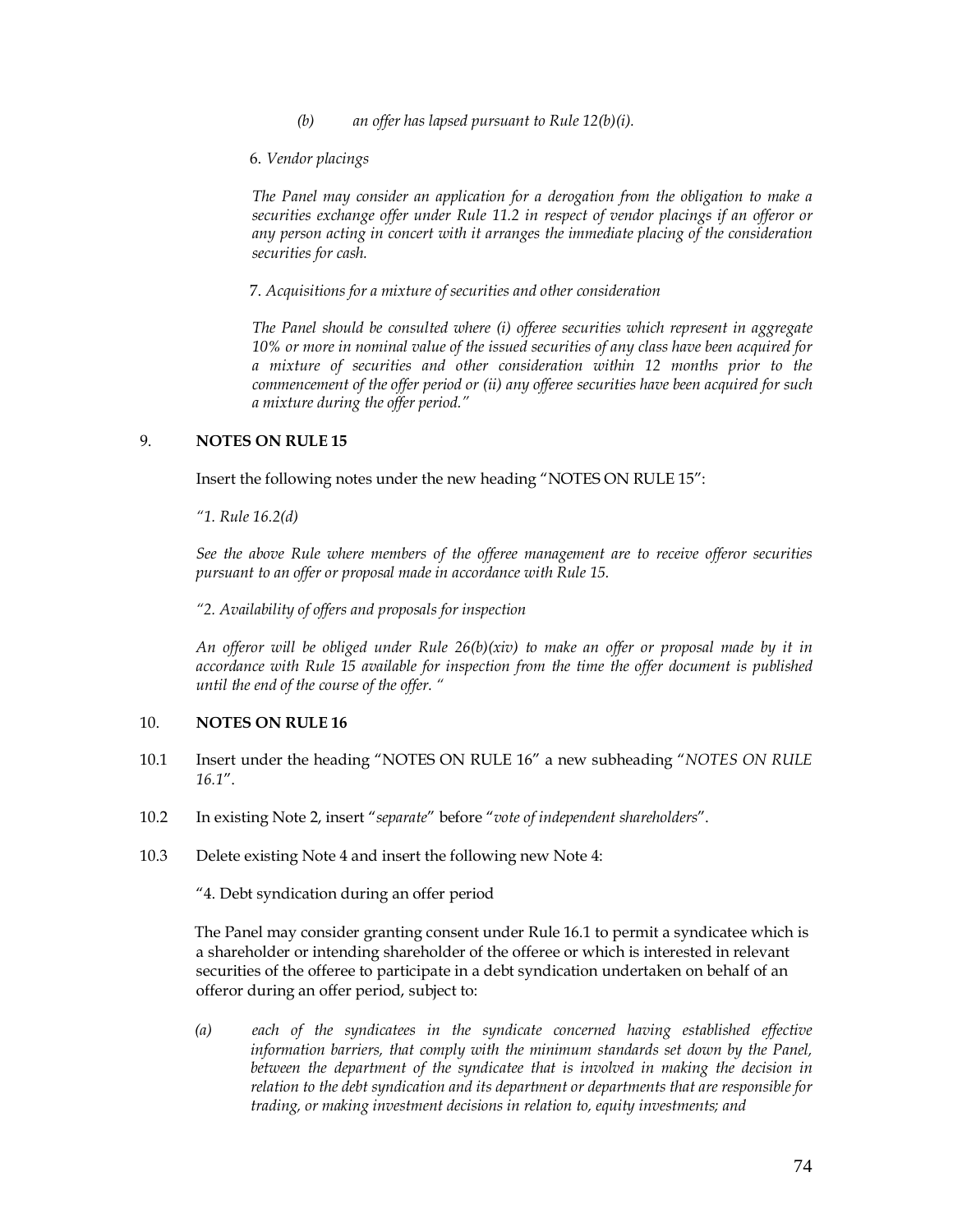*(b) each syndicatee having provided a written confirmation and undertaking to the mandated lead arranger for the transaction and to the Panel that such syndicatee has established effective information barriers that comply with the minimum standards set down by the*  Panel and that it will maintain those barriers so as to ensure that confidential *information received by it in the course of the transaction is not accessed by or shared with persons or entities within any of its equity departments.*

See also Note 5 on Rule 20.1."

#### 10.4 Insert after the Notes on Rule 16.1 the following:

"*NOTES ON RULE 16.2*"

1. *Independent shareholder approval*

*In considering whether to exercise its discretion under Rule 16.2(b) or (c) to require the*  arrangements to be approved at a general meeting of the offeree shareholders, the Panel will *have particular regard to whether the value of the arrangements is significant and whether the nature of the arrangements is unusual.*

2. *Incentivisation of members of management who are not interested in securities of the offeree.*

*Where members of management who are not interested in securities of the offeree are to be offered significant or unusual incentivisation arrangements by the offeror, the offeror should consult the Panel in order to determine whether any issues arise under Rule 3 or Rule 21."*

#### 11. **NOTES ON RULE 20.1**

11.1 Insert the following new Note 5:

*"5. Debt syndication during an offer period*

*The Panel may consider granting a derogation from Rule 20.1 to permit the provision, on behalf of an offeror, of non-public information to members of a syndicate, subject to:*

- *(a) each of the syndicatees in the syndicate concerned having established effective information barriers, that comply with the minimum standards set down by the Panel, between the department of the syndicatee that is involved in making the decision in relation to the debt syndication and its department or departments that are responsible for trading or making investment decisions in relation to equity investments; and*
- *(b) each syndicatee having provided a written confirmation and undertaking to the mandated lead arranger for the transaction and to the Panel that such syndicatee has established effective information barriers that comply with the minimum standards set*  down by the Panel and that it will maintain those barriers so as to ensure that *confidential information received by it in the course of the transaction is not accessed by or shared with persons or entities within any of its equity departments.*

*Where a syndicatee has no interest in the relevant securities of the offeree, in order to avoid any*  *possible breach of Rule 20.1 the Panel may require the syndicatee to provide the above*  *confirmation and undertaking or to undertake to the Panel that it will not acquire an interest in*  *relevant securities of the offeree during the offer period without the consent of the Panel.*

*See also Note 4 on Rule 16.1."*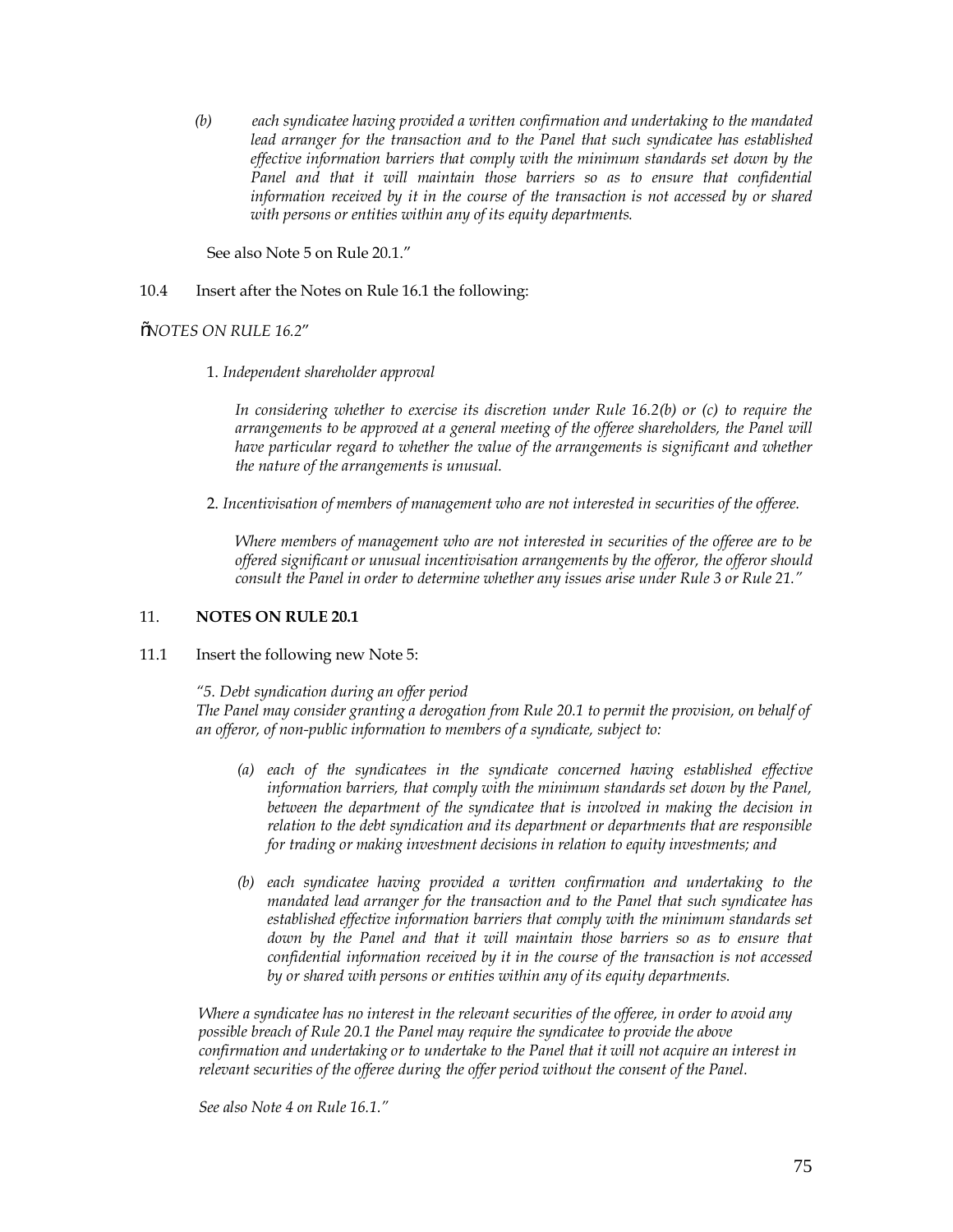11.2 Substitute the following for Note 2 on Rule 20.1:

# "2. *Information issued by persons acting in concert (for example, stockbrokers)*

*Attention is drawn to paragraph (b)(v) of the acting in concert presumptions in Rule 3.3 of Part A, as a result of which, for example, Rule 20.1(b) will be relevant to stockbrokers who, although not directly involved with the offer, are presumed to be acting in concert with the offeror or the offeree because the stockbrokers are in the same group as the financial adviser to an offeror or the offeree."*

# 12. **NOTES ON RULE 24**

- 12.1 In Note 2 on Rule 24.3, change the heading to "Discretionary fund managers and principal traders" and substitute "*principal traders*" for "*market-makers*".
- 12.2 Insert after the Note on Rule 24.4 the following:

# "*NOTE ON RULE 24.5*

*Management incentivisation arrangements* 

*See Rule 16.2."*

# 13. **NOTE 1 ON RULE 36.2**

Substitute for this note (including the heading) the following**:**

*"1. Discretionary fund managers and principal traders* 

*Dealings by discretionary fund managers or principal traders connected with the offeror, unless they are exempt, may be relevant. (See Rule 7.2.)"*

## 14. **NOTE ON RULE 38.2**

Insert "(*See also Rule 4.2(b)*.*)"* as a separate paragraph at the end of this note.

# 15. **NOTES ON RULE 38.5**

Substitute "NOTES" for "NOTE" in the heading and number the existing note as Note 1. Insert after Note 1 the following new Note 2:

## *"2. Recognised intermediaries dealing in a proprietary capacity*

*Where an exempt principal trader with recognised intermediary status deals in relevant securities otherwise than in a client-serving capacity, it should aggregate and disclose under Rule 38.5(b) the interests and short positions which it holds in a proprietary capacity with those of the group's exempt principal traders that do not have recognised intermediary status. However, in making such disclosures, it need not aggregate and disclose details of any interests or short positions which it holds in a client-serving capacity."*